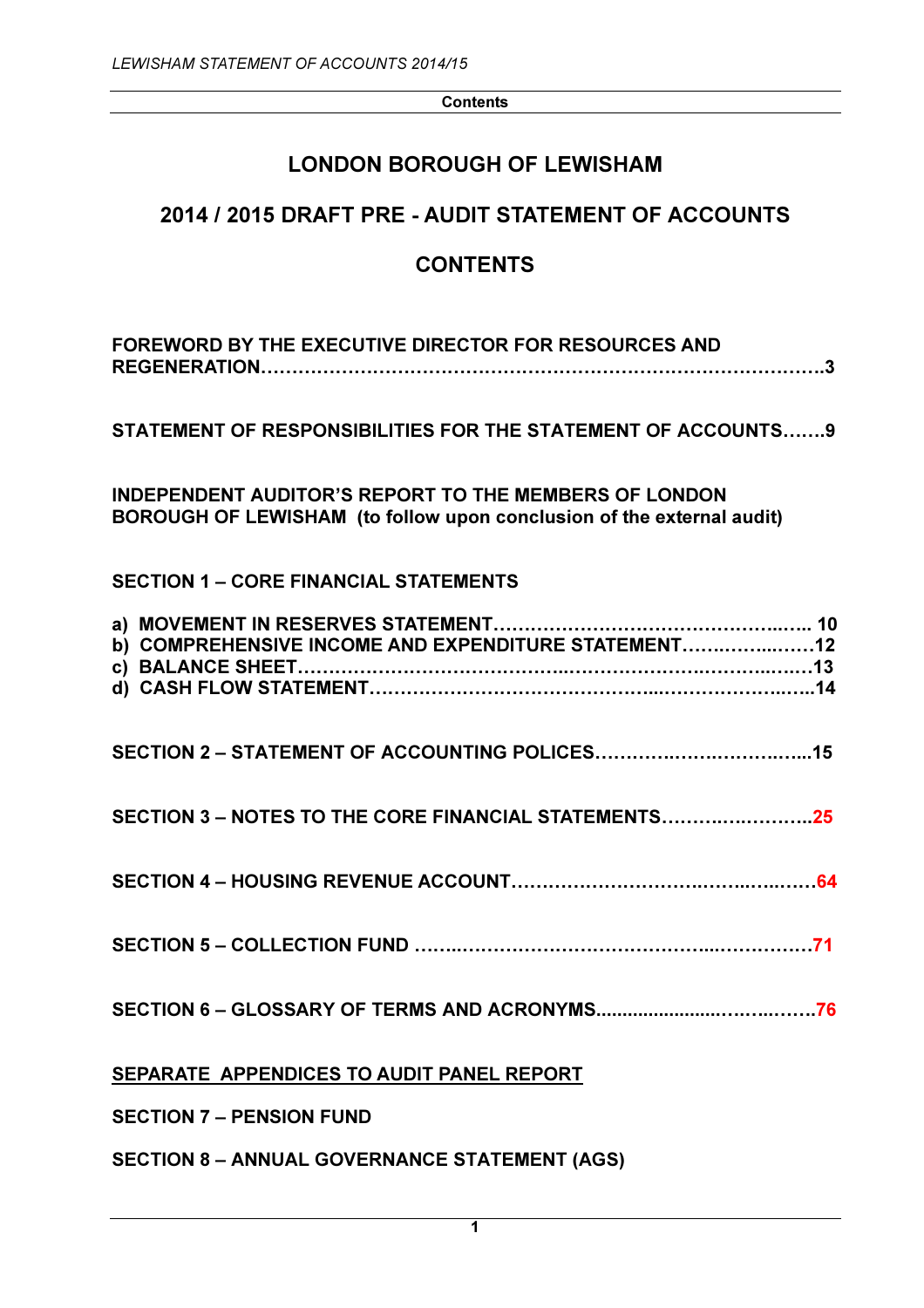# **Contents**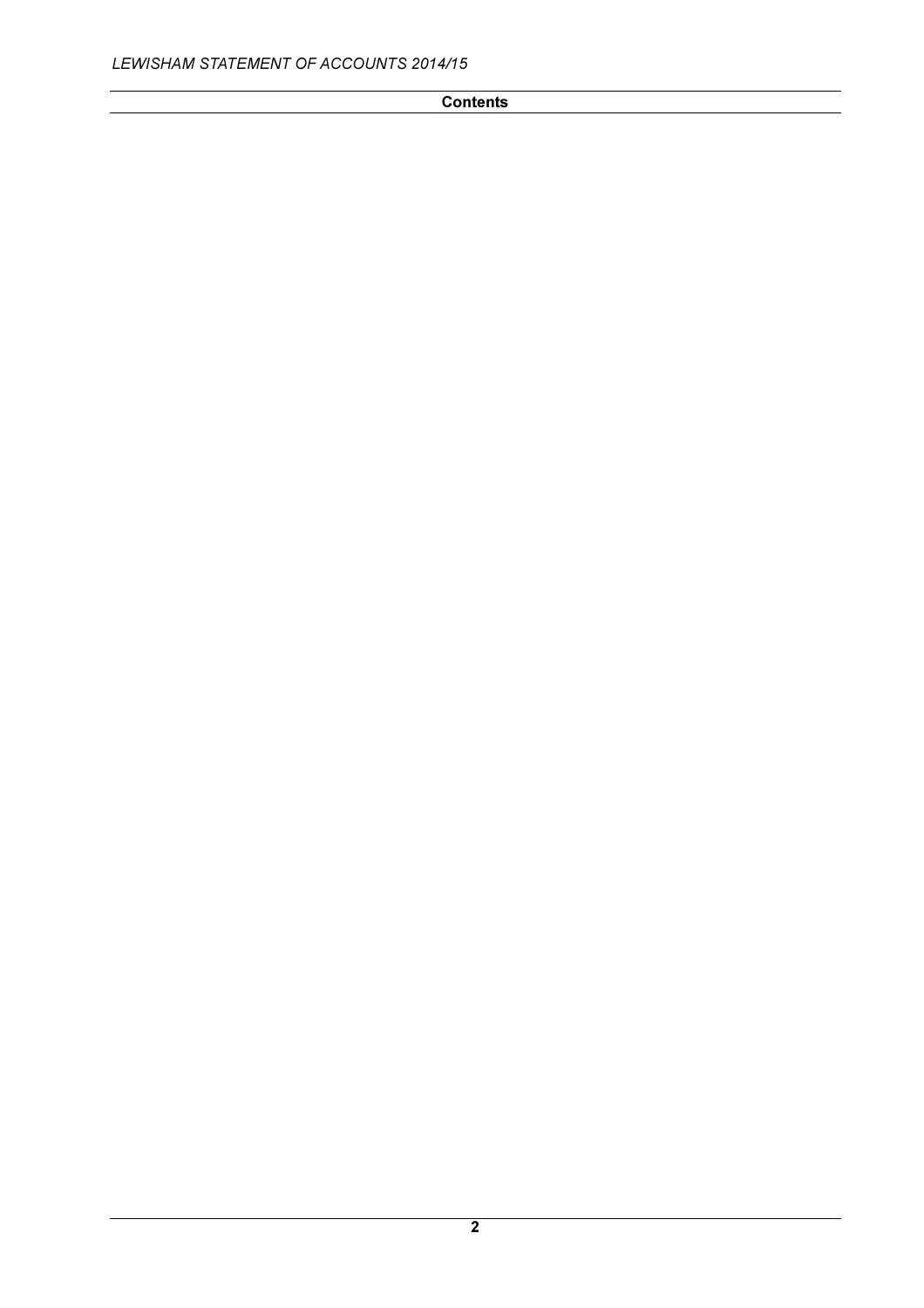# FOREWORD BY THE EXECUTIVE DIRECTOR FOR RESOURCES AND **REGENERATION**

# 1. INTRODUCTION

This Statement of Accounts reports the financial results of all the Council's operations for the financial year 2014/15 and shows the Council's financial position as at 31 March 2015. The Accounts have been compiled in accordance with the Code of Practice on Local Authority Accounting in the United Kingdom 2014/15 and the Service Reporting Code of Practice for Local Authorities (SERCOP) 2014/15, jointly developed by CIPFA and the Accounting Standards Board. These constitute proper accounting practice with which Local Authorities must by statute comply and includes adherence to International Financial Reporting Standards (IFRS). There are no fundamental changes to the basis on which the accounts have been compiled for 2014/15.

# 2. THE COUNCIL'S STATEMENT OF ACCOUNTS

The Statement of Accounts comprises this Foreword, a Statement of Responsibilities, an External Auditor's report (which will be inserted when it is upon completed), Core Financial Statements and other Accounts as set out below. A review has concluded that Group Accounts are not required to be prepared.

# Section 1 – The Core Financial Statements

# Section 1a - Movement in Reserves Statement (MiRS)

This statement shows the movement in the different reserves held by the Council during the year, analysed into 'usable reserves' and 'unusable reserves'. The Surplus or (Deficit) on the Provision of Services line shows the true cost of providing the Council's services, more details of which are shown in the Comprehensive Income and Expenditure Statement. These are different from the statutory amounts required to be charged to the General Fund Balance and the Housing Revenue Account for Council Tax and dwellings rent setting purposes respectively. The Net Increase / Decrease before Transfers to Earmarked Reserves line shows the statutory General Fund and Housing Revenue Account Balances.

#### Section 1b – Comprehensive Income and Expenditure Statement (CIES)

This statement shows the accounting cost in the year of providing the Council's services in accordance with IFRS, rather than the amount to be funded from taxation. Council's raise taxes to cover expenditure in accordance with regulations; this may be different from the accounting cost.

#### Section 1c - Balance Sheet

The Balance Sheet shows the value of the assets and liabilities recognised by the Council at the end of the year. The net assets of the Council (assets less liabilities) are matched by the reserves held by the Council. There are two types of reserve, 'usable' and 'unusable'. Usable reserves are those that can be used to provide services, subject to keeping a prudent level of reserves and any statutory limitations on their use. Unusable reserves are those that cannot be used to provide services. They include unrealised gains and losses where amounts only become available to provide services if the assets are sold, and reserves that hold timing differences shown in the MiRS line 'Adjustments between accounting basis and funding basis under regulations'. The Balance Sheet includes the Housing Revenue Account and the Council's own share of the Collection Fund, but excludes the Pension Fund and Trust Funds.

#### Section 1d - Cash Flow Statement

This statement shows the changes in cash and cash equivalents of the Council during the year and how it generates and uses these by classifying cash flows into operating, investing and financing activities. Operating activities show how the Council is funded by taxation, grant income and service users. Investing activities show the extent to which cash outflows have been made for resources which contribute to the Council's future service delivery. Financing activities identify claims on future cash flows by providers of capital (i.e. borrowing) to the Council. The indirect method of compilation has been used.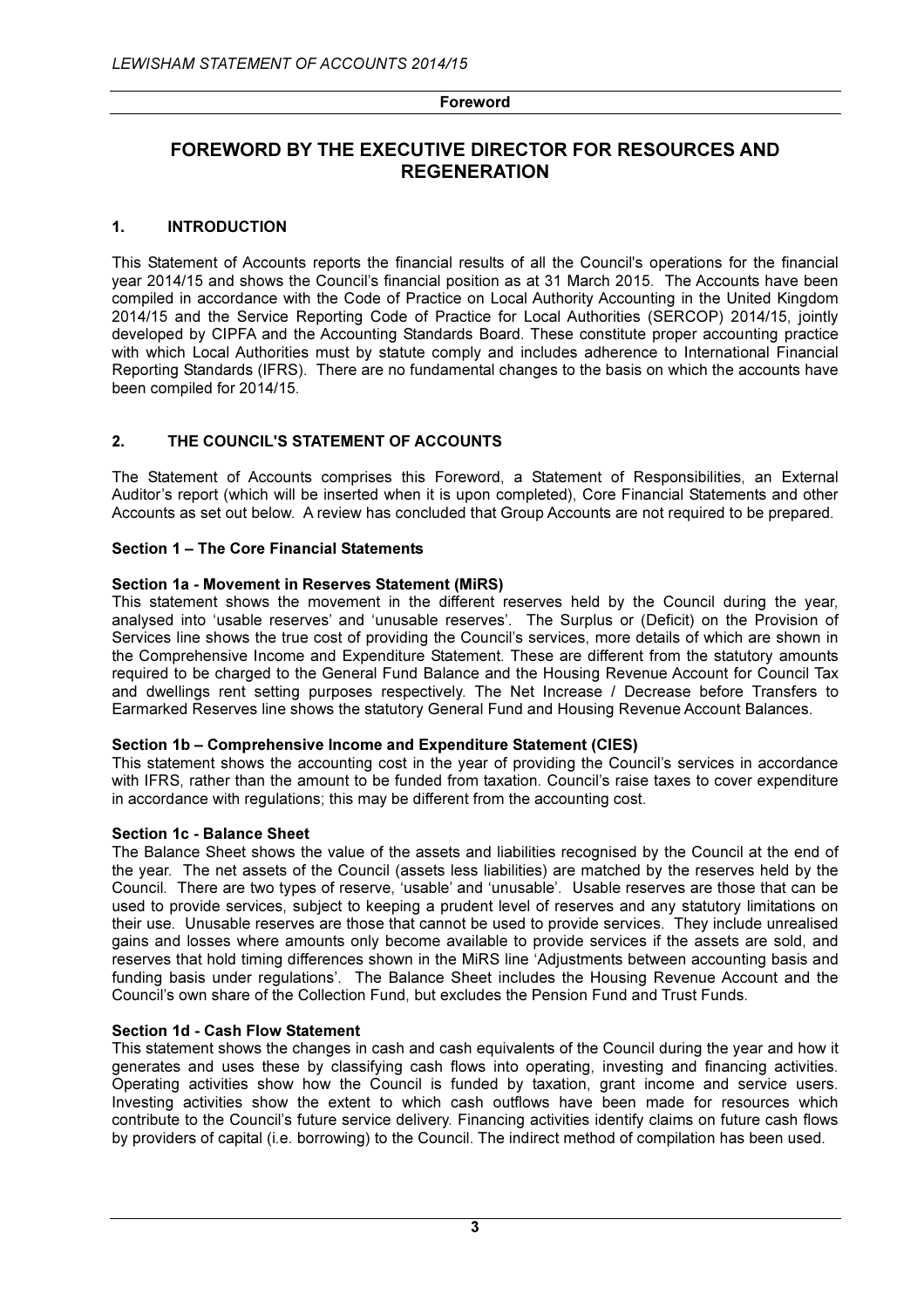# Section 2 – Statement of Accounting Policies

These outline the accounting and measurement bases used for the recognition, measurement and disclosure of figures and events in preparing the financial statements in the accounts. Other accounting policies used that are relevant to an understanding of the financial statements are also included.

# Section 3 – Notes to the Core Financial Statements

This section contains notes that help to explain or give more detail to the Core Financial Statements.

# Section 4a – Housing Revenue Account

This is a statutory account which shows the major elements of income and expenditure on Council Housing provision and associated services to Council tenants and leaseholders.

#### Section 4b – Collection Fund Accounts

This is a statutory account which shows the transactions relating to Council Tax and Non-Domestic Rates. It shows how the amounts collected have been distributed to the Council's General Fund, the Greater London Authority (the preceptor for Council Tax) and Central Government (for NDR).

#### Section 5 – Pension Fund Accounts

The Lewisham Pension Fund is a separate entity from the Council and thus has its own accounts. These show the income and expenditure for the year, the value of the investments held and an assessment of the liabilities at the year end.

#### Section 6 – Annual Governance Statement

This sets out the control and governance framework for all significant corporate systems and processes, cultures and values by which the Council is directed and controlled. It describes the activities with which the community is engaged and enables the monitoring of the achievement of the strategic objectives and the delivery of appropriate and cost effective services. It also reports any significant issues and the actions already taken and planned to be taken to address these.

#### Section 7 - Glossary

This explains some technical and commonly used terms.

# 3. REVENUE BUDGET

#### 3a 2014/15 Revenue Budget Setting and Funding

The Council set a net budget requirement of £268.1 million for 2014/15 at its meeting on 26<sup>th</sup> February 2014. This is a decrease of £16.5m or 5.8% on the previous year's net budget requirement of £284.6m.

The main sources of income are the Council Tax and the Government determined Settlement Funding Assessment (SFA), comprising Non-Domestic Rates (NDR) and Revenue Support Grant (RSG). The amount determined to be raised from Council Tax was calculated as shown in the following table.

|                                                         | 2014/15    | 2013/14    |
|---------------------------------------------------------|------------|------------|
|                                                         | £000       | £000       |
| <b>Lewisham's Net Budget Requirement</b>                | 268,062    | 284,632    |
| Less: Revenue Support Grant                             | (102, 606) | (124, 948) |
| Less: NDR received from the national pool               | (84, 744)  | (83, 124)  |
| Less: Surplus on Collection Fund                        | (2, 309)   |            |
| <b>General Fund Services to be met from Council Tax</b> | 78,403     | 76,556     |
| Add: Precept (GLA)                                      | 22,108     | 21,876     |
| <b>Total to be met from Council Tax</b>                 | 100,511    | 98,432     |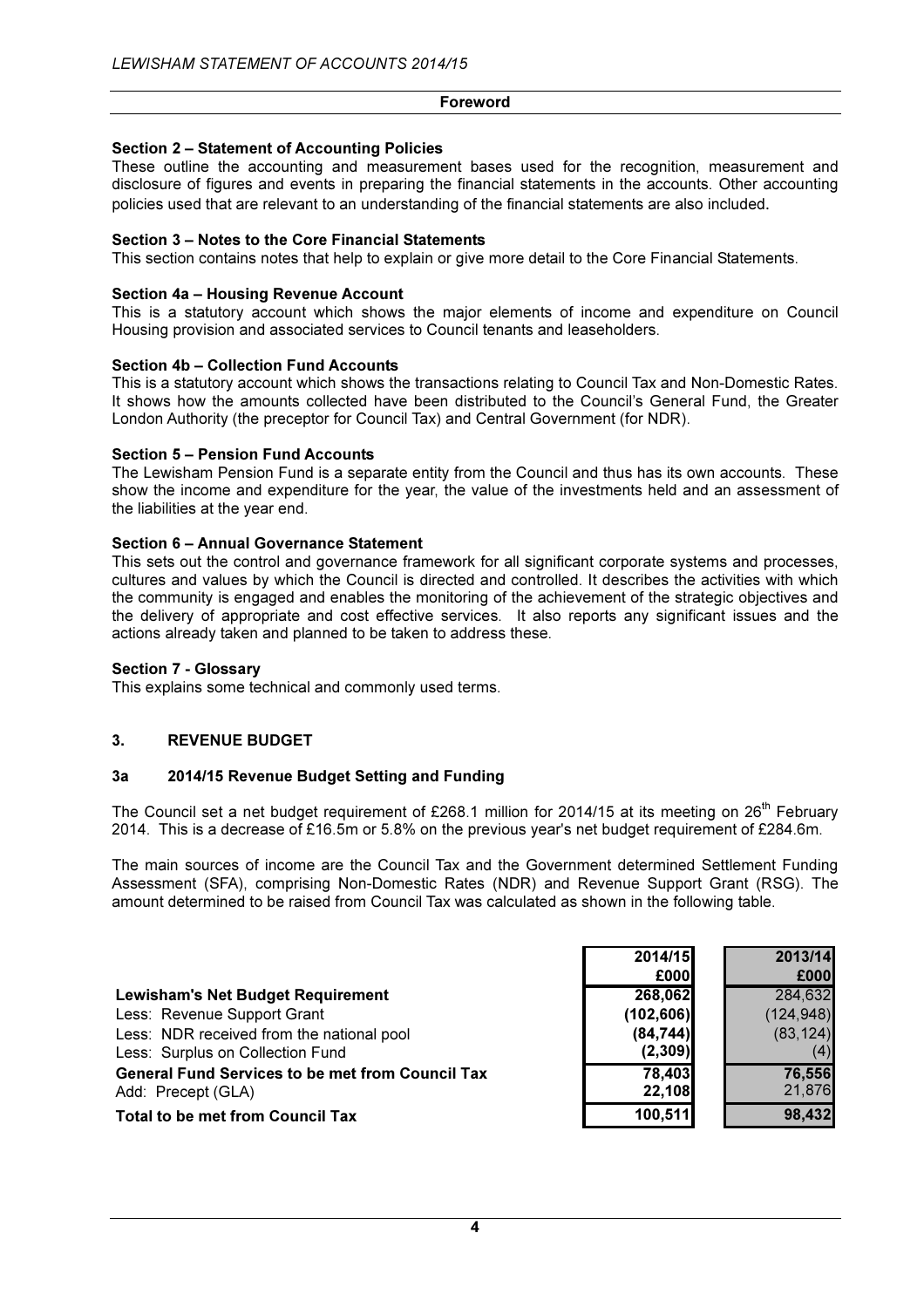## 3b 2014/15 Revenue Budget Outturn

During 2014/15, the overall overspend against the directorates' net controllable budgets was £9.1m. After applying the sum of £3.9m which was set aside in setting the 2014/15 budget for 'risks and other budget pressures', this brought the final overspend down to £5.2m. The reasons for these variances were reported to the Mayor and Cabinet on the 3<sup>rd</sup> June 2015.

Throughout the year, Mayor & Cabinet and the Executive Directors have received regular financial monitoring reports and continued to put in place measures designed to alleviate the Council's overall budget pressures to help bring spending back into line with budget. These have included the strengthening of local controls on particular areas of expenditure. With regards to the most significant budget pressure which the Council faces in 'no recourse to public funds', which ended the year at £6.3m overspent, the corporate team which is responsible for assessing all new cases presenting to the Council has shown signs of limiting the increase of the overall budget pressure in this area.

# 3c 2015/16 Revenue Budget Outlook

The Council set a net budget requirement of £246.2m for 2015/16 at its meeting on  $25<sup>th</sup>$  February 2015, which is £21.9m lower than the equivalent figure for 2014/15. The Council again made significant savings reductions of £28.4m to its budget and added £7.5m to provide for the significant spending pressures which are being experienced. An amount of £10m is being taken from reserves to fund the budget, but action is being taken to ensure that expenditure is affordable in future years. The Council is maintaining adequate reserves to enable it to manage the significant funding risks it faces as the national programme of public sector expenditure reductions continues.

Notwithstanding the pressure on 'no recourse to public funds', there still remains a number of significant budget pressures in other areas across the Council. In the main, these included pressures for service areas such as looked after children, adult social care and temporary bed and breakfast accommodation. All of these pressures undoubtedly represent the most significant level of reported budget pressures for the Council of any financial year over the course of the last decade.

# 4. COUNCIL TAX AND NON-DOMESTIC RATES (NDR)

# 4a Council Tax Levels and the Tax Base

The actual Council Tax is determined by dividing the net amounts to be met from Council Tax by the tax base, which for Lewisham is 73,941 equivalent Band D properties for 2014/15 (72,199 for 2013/14).

|                                                        | 2014/15  | 2013/14  | <b>Variation</b> | <b>Variation</b><br>% |
|--------------------------------------------------------|----------|----------|------------------|-----------------------|
| LB Lewisham's Demand<br><b>Preceptor Requirements:</b> | 1,060.35 | 1,060.35 | 0.OI             | 0.0                   |
| Add: Greater London Authority                          | 299.00   | 303.00   | $-4.0$           | $-1.3$                |
| <b>Council Tax for Band D</b>                          | 1,359.35 | 1,363.35 | $-4.0$           | $-0.3$                |

#### 4b Council Tax and Non-Domestic Rates Collection Rates

|                    | 2014/15<br>% | 2013/14<br>$\%$ | 2011/12<br>% |
|--------------------|--------------|-----------------|--------------|
| Council Tax        | 95.11        | 94.8            | 94.6         |
| Non-Domestic Rates | 99.4I        | 99.1            | 97.4         |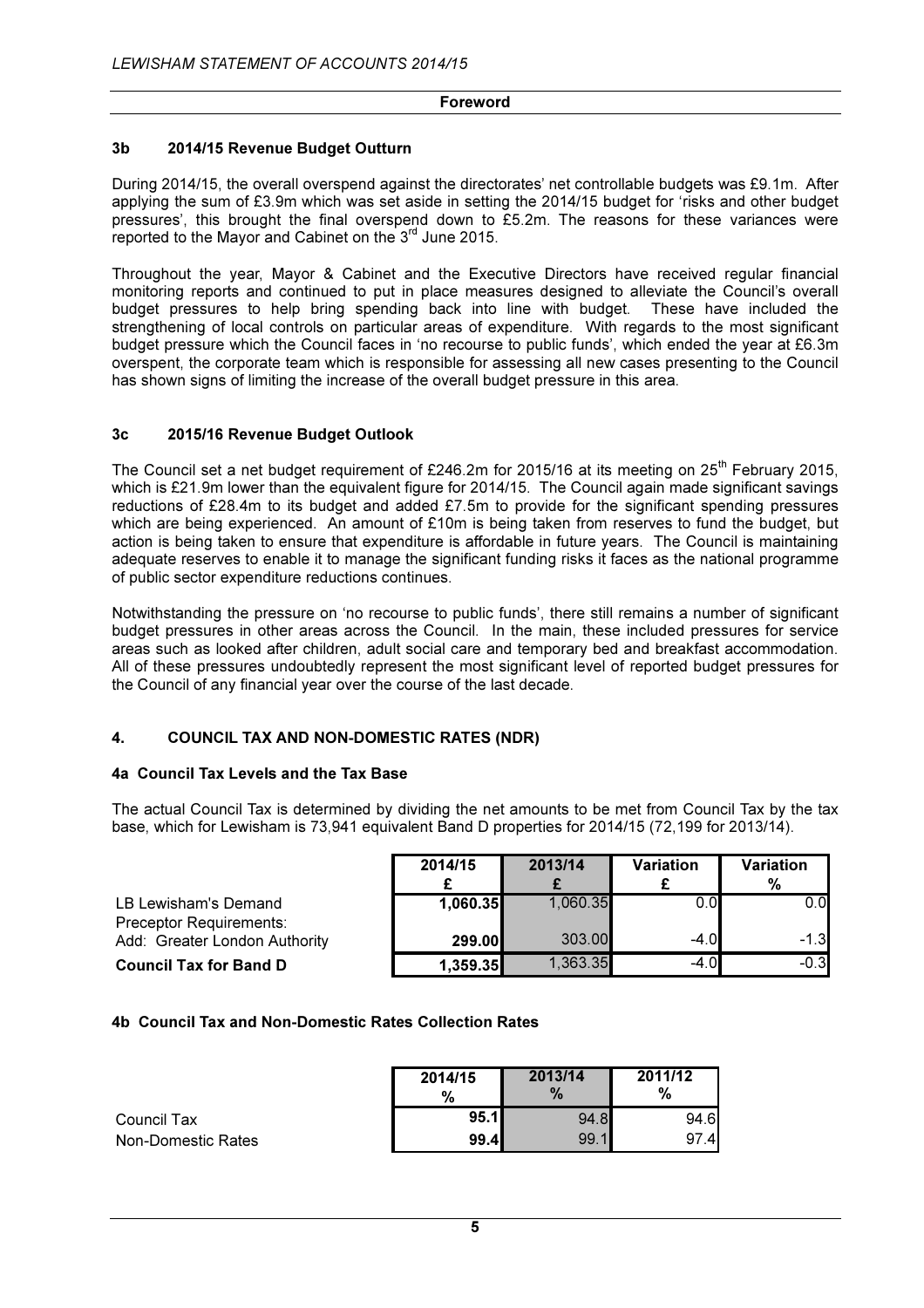# 5. CAPITAL PROGRAMME

# 5a 2014/15 Capital Programme

The capital expenditure incurred during the year and how it was resourced is shown below. The percentage spent compared to the revised programme budget was 89%. A number of budget under spends, mainly on school buildings and housing schemes, have been carried forward to 2015/16.

|                                                                                                                                        | 2014/15<br>Final<br><b>Outturn</b><br>£m | 2014/15<br><b>Budget Report</b><br>(26 Feb 2015)<br>£m | 2013/14<br><b>Final</b><br><b>Outturn</b><br>£m |
|----------------------------------------------------------------------------------------------------------------------------------------|------------------------------------------|--------------------------------------------------------|-------------------------------------------------|
| <b>CAPITAL PROGRAMME EXPENDITURE</b>                                                                                                   |                                          |                                                        |                                                 |
| General Fund<br>Housing Revenue Account                                                                                                | 69.7<br>53.0                             | 84.8<br>52.5                                           | 69.4<br>44.9                                    |
| <b>Total Capital Expenditure for the Year</b>                                                                                          | 122.7                                    | 137.3                                                  | 114.3                                           |
| <b>CAPITAL FINANCING</b><br>Borrowing<br><b>Capital Grants</b><br><b>Capital Receipts</b><br>Capital Expenditure Financed from Revenue | 3.5<br>88.8<br>4.3<br>26.1               |                                                        | 2.8<br>65.6<br>14.4<br>31.5                     |
| <b>Total Capital Expenditure Financed</b>                                                                                              | 122.7                                    |                                                        | 114.3                                           |

The final expenditure on major projects in the 2014/15 capital programme was:

| <b>Major Projects of over £1.5m</b>                                | 2014/15<br><b>Expenditure</b><br>£ml |
|--------------------------------------------------------------------|--------------------------------------|
| <b>General Fund</b>                                                |                                      |
| Primary Places Programme (inc Expansion)                           | 24.2                                 |
| Building Schools for the Future (BSF) – Design and Build Programme | 16.8                                 |
| Highways and Bridges (inc Tfl programmes)                          | 6.1                                  |
| Schools Works and Upgrades Programme                               | 5.0                                  |
| <b>Housing Regeneration Schemes</b>                                | 3.5                                  |
| Asset Management Programme                                         | 2.2                                  |
| Acquisition and Conversion of Properties                           | 2.9                                  |
| <b>Housing Revenue Account</b>                                     |                                      |
| Decent Homes programme                                             | 39.6                                 |
| Other Major Works to Dwellings                                     | 13.4                                 |

#### 5b 2015/16 Capital Programme

The Council set its capital programme budget at its meeting on 25<sup>th</sup> February 2015. This outlined the Council's programme for the years 2015/16 to 2018/19 of £424m. A major part of the of the General Fund programme is focused on schools with the Primary Places Programme well underway and the major BSF secondary school refurbishment and rebuild programme nearly completed. The implementation of Housing self-financing has given the Council the opportunity to invest in new housing stock, and the decent homes programme will be completed during the year. The Council is also undertaking a number of development and regeneration schemes which utilise and maximise the value of its assets.

6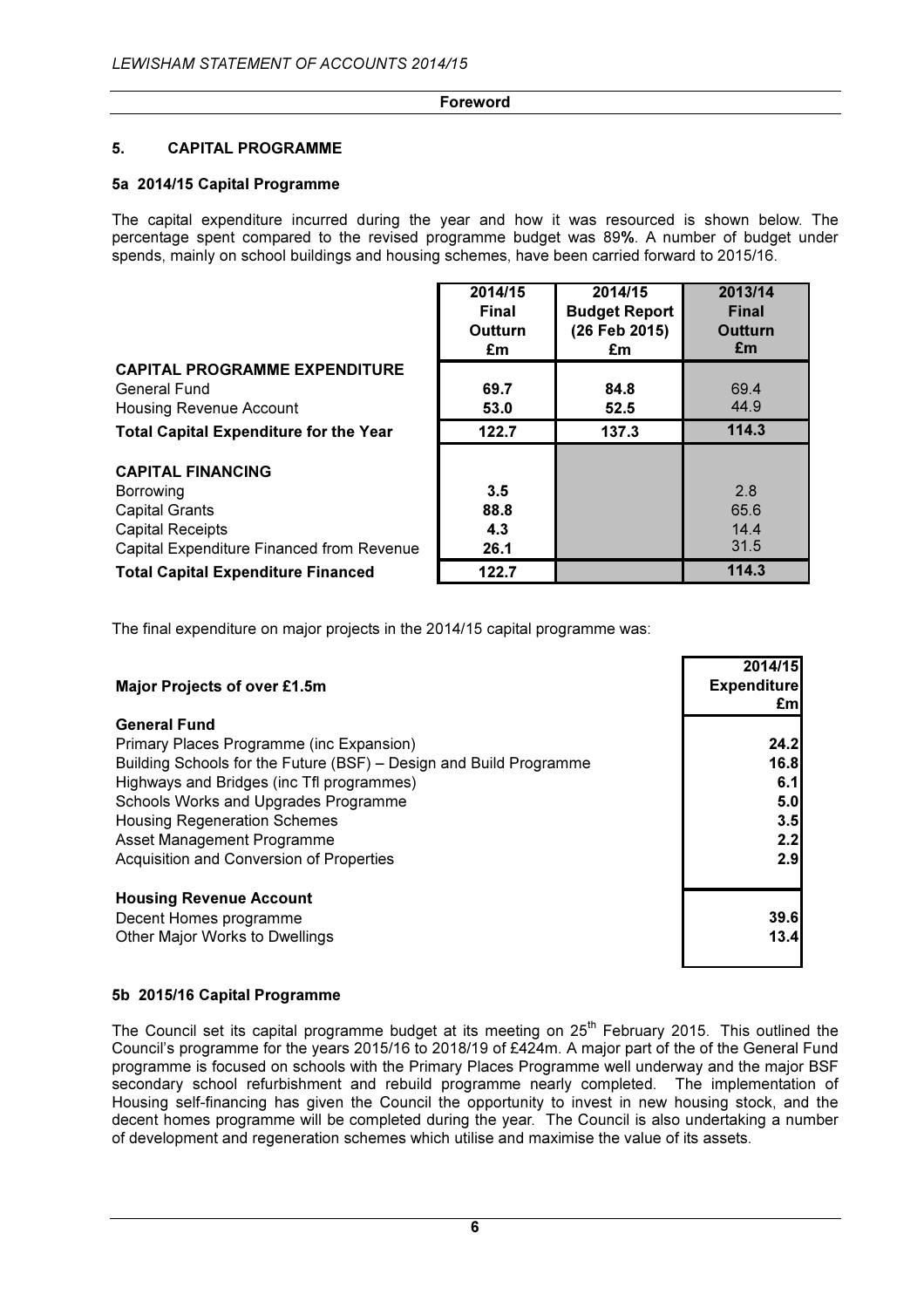| <b>Foreword</b>                                                                                                                                                                                                                                                                                                           |                                                        |
|---------------------------------------------------------------------------------------------------------------------------------------------------------------------------------------------------------------------------------------------------------------------------------------------------------------------------|--------------------------------------------------------|
| 2015/16 Capital Programme                                                                                                                                                                                                                                                                                                 | 2015/16<br><b>Budget</b><br>£m                         |
| <b>General Fund</b><br>Lewisham Homes - Property Acquisition<br>Primary Places Programme (inc Expansion)<br>Other Schools Works and Upgrades<br>Highways and Bridges (inc Tfl programmes)<br><b>Housing Regeneration Schemes</b><br>Acquisition - Hostels Programme<br>Asset Management Programme<br><b>Other Schemes</b> | 20.0<br>15.7<br>6.2<br>5.5<br>4.5<br>2.8<br>2.5<br>5.3 |
|                                                                                                                                                                                                                                                                                                                           | 62.5                                                   |
| <b>Housing Revenue Account</b>                                                                                                                                                                                                                                                                                            | 70.2                                                   |
| <b>Total Capital Programme</b>                                                                                                                                                                                                                                                                                            | 132.7                                                  |

#### 6. FINANCIAL HEALTH

#### 6a General Fund

After transfers to and from reserves the General Fund balance has been increased to £13.0m due to the proposed reduction in future Government funding and the corresponding requirement on the Council to make savings. This is an adequate level of cover and represents approximately 2.5% of Lewisham's Net Budget Requirement and the Dedicated Schools Grant expenditure. The Council has also has a number of earmarked reserves for specific on-going initiatives and these are shown in Note 8 to the Core Financial Statements.

#### 6b Housing Revenue Account (HRA)

The HRA is reporting spend to budget after transfers to reserves as at 31<sup>st</sup> March 2015. It continues to build upon its reserves on an annual basis and this is mainly to ensure that there are sufficient resources available to fund the current 30 year business plan which seeks to continue to invest in decent homes and to significantly increase the supply of housing in the borough over the medium to long term. Such examples include the housing regeneration taking place in both Catford and Ladywell. The business plan is reviewed each year to ensure that the resources available from HRA reserves can be profiled appropriately to meet the business needs.

After transfers to and from reserves the HRA balance at the end of the year, including earmarked reserves, now stands at £65.3m (£46.3m as at 31<sup>st</sup> March 2014). These reserves include the Major Repairs Reserve and are for specific on-going projects as outlined in the notes to the HRA in Section 4 of the Accounts.

#### 6c Collection Fund

The Collection Fund had a deficit of £1.5m for the year, which when added to the brought forward surplus of £4.0m gives a surplus of £2.5m to carry forward to 2015/16. The details are shown in the Collection Fund statements in Section 4b of the Accounts.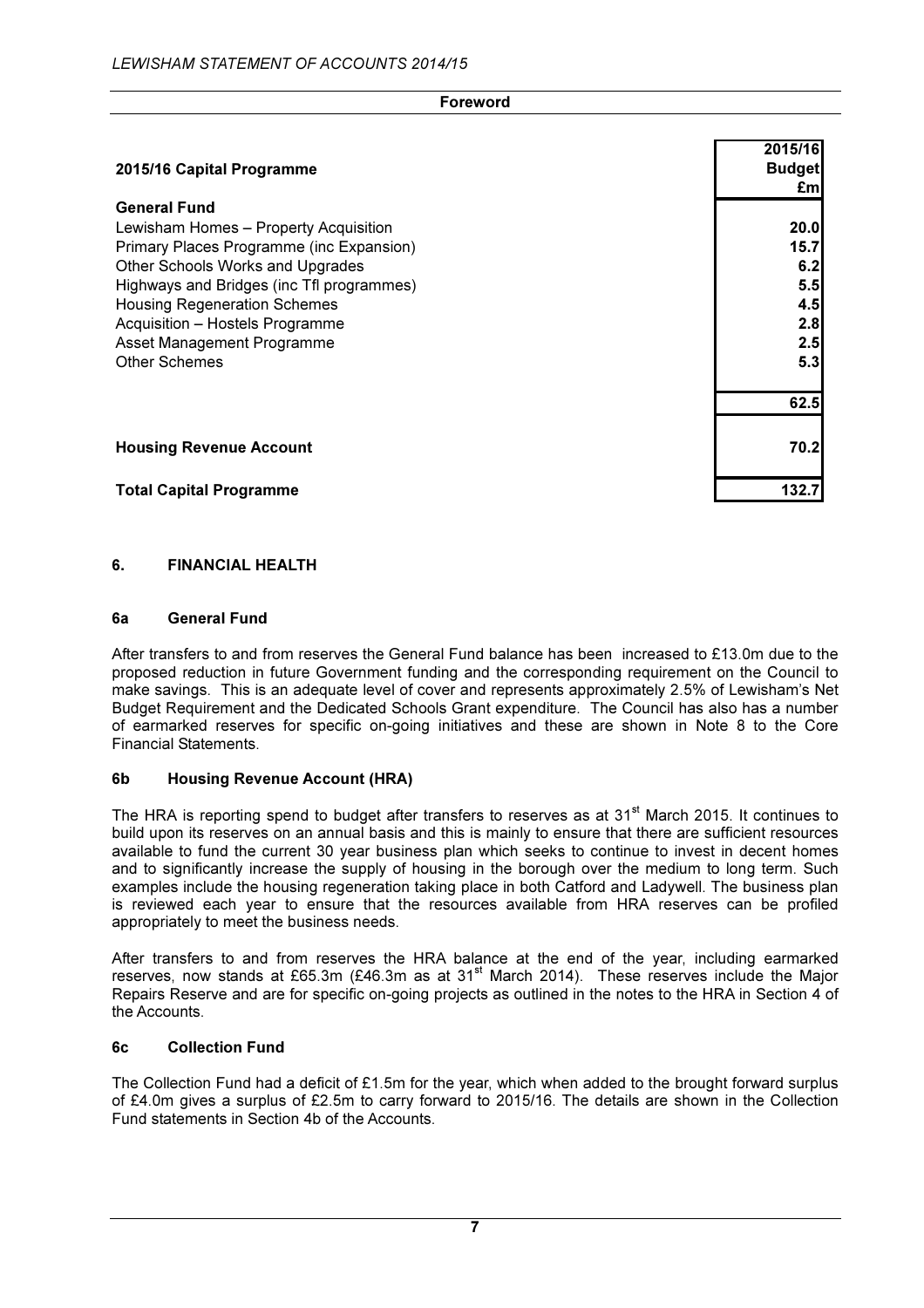# 7. SIGNIFICANT EVENTS IN 2014/15 THAT HAVE HAD AN IMPACT ON THE ACCOUNTS

#### 7a National Deficit Reduction Strategy

The government's strategy to reduce the national deficit over the lifetime of the previous Parliament had a major effect on the Council's current and future funding plans. It has had a direct effect on the 2014/15 accounts, with termination costs of £5.8m (£5.1m in 2013/14) being incurred during the year as the Council has implemented further reductions in staff in response to the constrained funding climate (see Note 26c to the Core Financial Statements).

#### 7b Building Schools for the Future

The substantial building works at Sydenham Secondary School were completed by the end of the year and the school was fully opened in April 2015. These works were part of the Building Schools for the Future capital programme.

#### 7c Dedicated Schools Grant

In 2014/15 the Dedicated Schools Grant increased by £12m in respect of the funding for Lewisham's Academy secondary schools, Hatcham College and Knights Academy. This funding was then recouped by the Education Funding Agency in order to fund the schools.

## 7d Pension Fund Valuation

The Pension Fund's value rose over the year by £xxm from £905m to £1,043m (15%), mainly due to an increase in stock valuation during the year.

#### 7e Non Domestic Rates (NDR) – Virgin Media RV Reduction

Following an appeal by Virgin Media, their Rateable Value was reduced from £5.9m to £4.13m by the Valuation Office with effective from 24 June 2012. This resulted in a refund of £0.73m which was paid in November 2014.

#### 7f Transfer of Properties from HRA to the General Fund

With effect from 1<sup>st</sup> April 2014, the Commercial Properties and the majority of Garages were transferred from the Housing Revenue Account to the General Fund at a value of £9.4m. his resulted in a net saving of £0.7m to the General Fund.

#### 7g No Recourse to Public Funds Clients

There was a major overspending in the year of £6.3m in respect of clients with 'no recourse to public funds', including bed & breakfast temporary accommodation and section 17 payments. These are families who seek support under section 17 of the Children's Act because they claim they have no financial means of supporting themselves whilst they are in the process of attempting to regularise their stay in the UK with the Home Office. The client numbers reached a peak in June 2014 when there were 286 clients. Since this time the numbers have been reduced and at the end of the year support was being provided to a total of 243 clients.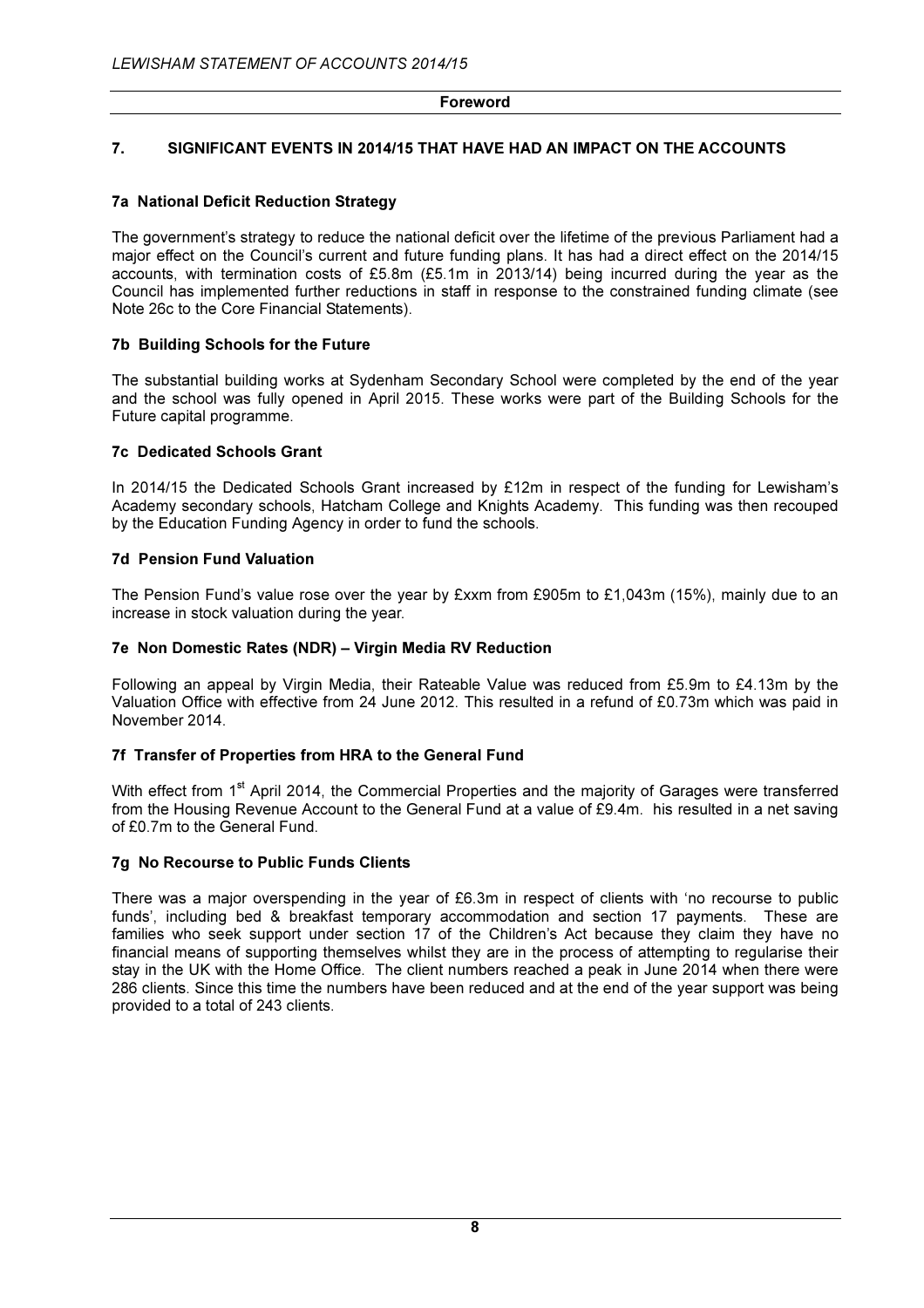# THE STATEMENT OF RESPONSIBILITIES FOR THE STATEMENT OF ACCOUNTS

# The Authority's Responsibilities

#### The Authority is required:

- to make arrangements for the proper administration of its financial affairs and to secure that one of its officers has the responsibility for the administration of those affairs. In this Authority, that officer is the Executive Director for Resources and Regeneration.
- to manage its affairs to secure economic, efficient and effective use of resources and safeguard its assets;
- to approve the statement of accounts.

#### Responsibility of the Executive Director for Resources and Regeneration

The Executive Director for Resources and Regeneration is responsible for the preparation of the Authority's Statement of Accounts in accordance with proper practices as set out in the CIPFA/LASAAC Code of Practice on Local Authority Accounting in the United Kingdom (the 'Code of Practice').

# In preparing the Statement of Accounts as set out in this document, I certify that I have:

- selected suitable accounting policies and applied them consistently;
- made judgements and estimates that were reasonable and prudent;
- complied with the CIPFA Local Authority Code of Practice.

#### I certify that I have also:

- kept proper accounting records which were up to date;
- taken reasonable steps for the prevention and detection of fraud and other irregularities.

#### The Statement of Accounts give a true and fair view of the financial position of the Authority at the accounting date and its income and expenditure for the year ended 31 March 2014.

Janet Senior CPFA Executive Director for Resources and Regeneration 30th June 2015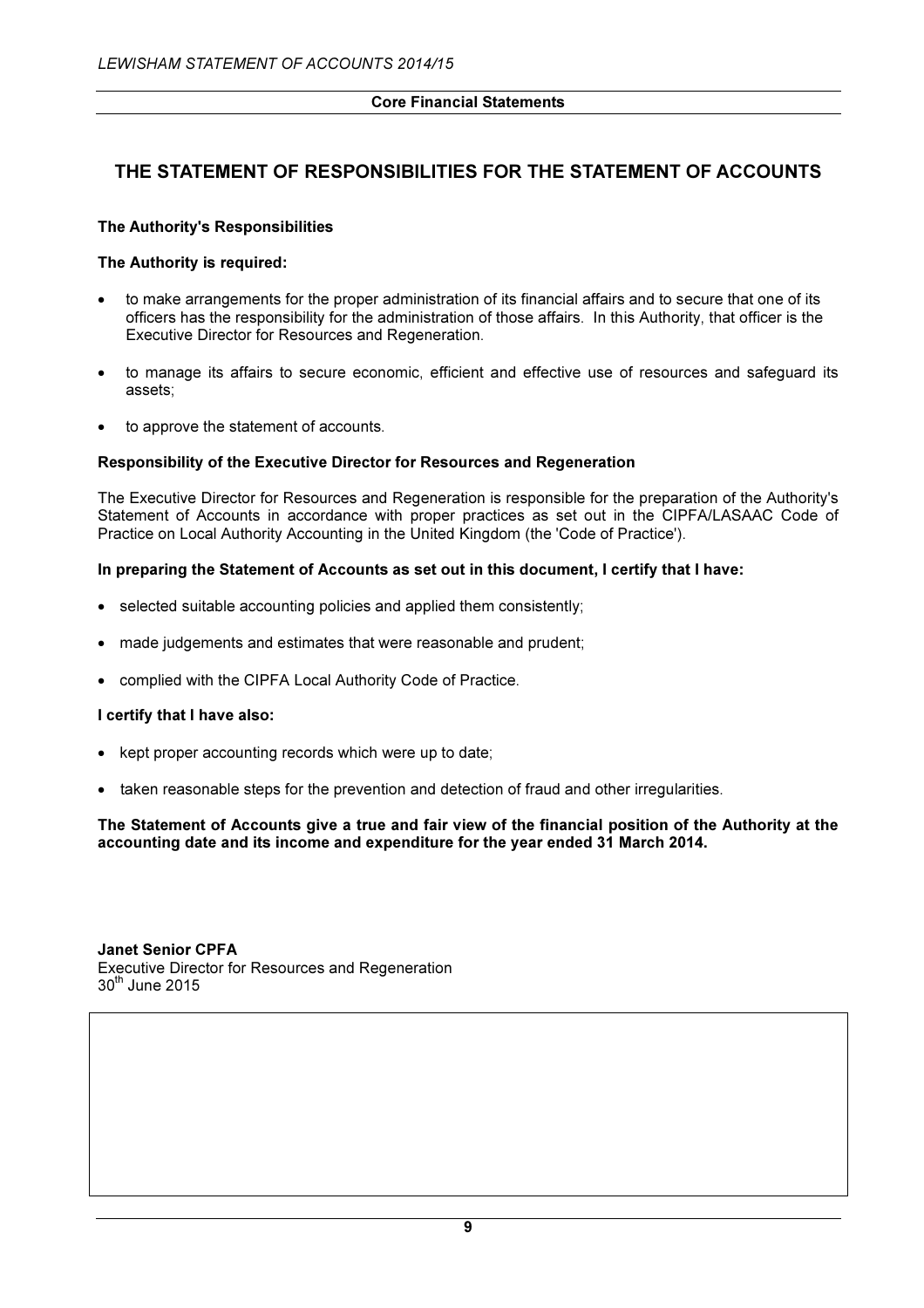# SECTION 1 - CORE FINANCIAL STATEMENTS

# MOVEMENT IN RESERVES STATEMENT - YEAR ENDING 31ST MARCH 2015

|                                                                                                   | General        | <b>Earmarked</b> | <b>Housing</b> | <b>Major</b>   | Capital         | Capital          | <b>Total</b>    | <b>Unusable</b> | <b>Total</b>    |
|---------------------------------------------------------------------------------------------------|----------------|------------------|----------------|----------------|-----------------|------------------|-----------------|-----------------|-----------------|
| <b>YEAR ENDING</b>                                                                                | Fund           | <b>Gen Fund</b>  | Revenue        | <b>Repairs</b> | <b>Receipts</b> | Grants           | <b>Usable</b>   | <b>Reserves</b> | Council         |
| 31ST MARCH 2015                                                                                   | <b>Balance</b> | <b>Reserves</b>  | <b>Account</b> | <b>Reserve</b> | <b>Reserve</b>  | <b>Unapplied</b> | <b>Reserves</b> |                 | <b>Reserves</b> |
|                                                                                                   | £000           | £000             | £000           | £000           | £000            | £000             | £000            | £000            | £000            |
| <b>Balance at 31 March</b><br>2014 Brought<br>Forward                                             | 12,000         | 137,524          | 26,546         | 19,787         | 19,446          | 11,777           | 227,080         | 903,861         | 1,130,941       |
| <b>Movement in</b><br><b>Reserves during</b><br>2014/15                                           |                |                  |                |                |                 |                  |                 |                 |                 |
| Surplus or (Deficit) on<br>the provision of<br>services                                           | (175, 594)     | $\Omega$         | 26,291         | 0              | 0               | 0                | (149, 303)      | $\Omega$        | (149, 303)      |
| Other Comprehensive<br>Income and<br>Expenditure                                                  | 0              | 0                | 0              | 0              | 0               | 0                | 0               | 63,040          | 63,040          |
| <b>Total Comprehensive</b><br>Income and<br><b>Expenditure</b>                                    | (175, 594)     | 0                | 26,291         | 0              | $\bf{0}$        | 0                | (149, 303)      | 63,040          | (86, 263)       |
| Adjustments between<br>accounting basis and<br>funding basis under<br>regulations (see note<br>7) | 180,590        | 0                | 32,876         | (40, 225)      | 28,745          | (818)            | 201,168         | (201, 168)      | 0               |
| Net Increase /<br>(Decrease) before<br><b>Transfers to</b><br><b>Earmarked Reserves</b>           | 4,996          | 0                | 59,167         | (40, 225)      | 28,745          | (818)            | 51,865          | (138, 128)      | (86, 263)       |
| Transfers to / (from)<br><b>Earmarked Reserves</b>                                                | (3,996)        | 3,996            | (49, 802)      | 49,802         | 0               | 0                | 0               | 0               | 0               |
| Increase / (Decrease)<br>in 2014/15                                                               | 1,000          | 3,996            | 9,365          | 9,577          | 28,745          | (818)            | 51,865          | (138, 128)      | (86, 263)       |
| <b>Balance at 31 March</b><br>2015 Carried<br><b>Forward</b>                                      | 13,000         | 141,520          | 35,911         | 29,364         | 48,191          | 10,959           | 278,945         | 765,733         | 1,044,678       |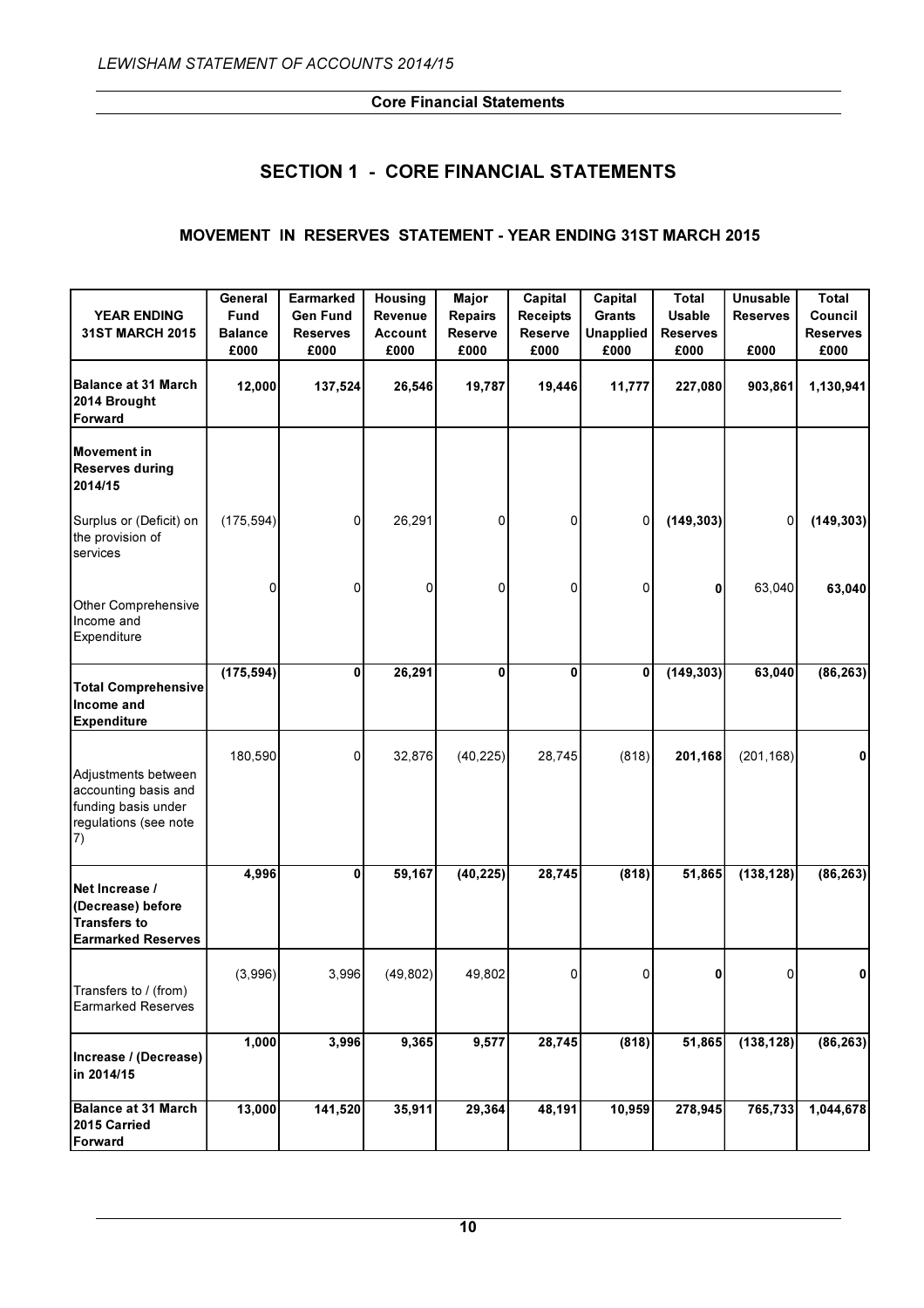# MOVEMENT IN RESERVES STATEMENT - YEAR ENDING 31ST MARCH 2014

| <b>YEAR ENDING</b><br><b>31ST MARCH 2014</b>                                                       | General<br><b>Fund</b><br><b>Balance</b><br>£000 | <b>Earmarked</b><br><b>Gen Fund</b><br><b>Reserves</b><br>£000 | <b>Housing</b><br><b>Revenue</b><br><b>Account</b><br>£000 | <b>Major</b><br><b>Repairs</b><br><b>Reserve</b><br>£000 | Capital<br><b>Receipts</b><br><b>Reserve</b><br>£000 | <b>Capital</b><br><b>Grants</b><br><b>Unapplied</b><br>£000 | <b>Total</b><br><b>Usable</b><br><b>Reserves</b><br>£000 | <b>Unusable</b><br><b>Reserves</b><br>£000 | <b>Total</b><br><b>Council</b><br><b>Reserves</b><br>£000 |
|----------------------------------------------------------------------------------------------------|--------------------------------------------------|----------------------------------------------------------------|------------------------------------------------------------|----------------------------------------------------------|------------------------------------------------------|-------------------------------------------------------------|----------------------------------------------------------|--------------------------------------------|-----------------------------------------------------------|
| Balance at 31 March<br>2013 Brought<br>Forward                                                     | 12,000                                           | 125,171                                                        | 22,898                                                     | 12,719                                                   | 20,277                                               | 7,962                                                       | 201,027                                                  | 717,117                                    | 918,144                                                   |
| <b>Movement in</b><br><b>Reserves during</b><br>2013/14                                            |                                                  |                                                                |                                                            |                                                          |                                                      |                                                             |                                                          |                                            |                                                           |
| Surplus or (Deficit) on<br>the provision of<br>services                                            | (25,696)                                         | 0                                                              | 56,846                                                     | 0                                                        | 0                                                    | 0                                                           | 31,150                                                   | $\overline{0}$                             | 31,150                                                    |
| <b>Other Comprehensive</b><br>Income and<br>Expenditure                                            | $\mathbf{0}$                                     | 0                                                              | 0                                                          | $\overline{0}$                                           | 0                                                    | $\Omega$                                                    | $\bf{0}$                                                 | 181,647                                    | 181,647                                                   |
| <b>Total Comprehensive</b><br>Income and<br><b>Expenditure</b>                                     | (25, 696)                                        | $\bf{0}$                                                       | 56,846                                                     | $\overline{0}$                                           | $\bf{0}$                                             | $\bf{0}$                                                    | 31,150                                                   | 181,647                                    | 212,797                                                   |
| Adjustments between<br>accounting basis and<br>funding basis under<br>regulations (see note<br>(7) | 38,049                                           | 0                                                              | 5,153                                                      | (51, 283)                                                | (831)                                                | 3,815                                                       | (5,097)                                                  | 5,097                                      | $\bf{0}$                                                  |
| Net Increase /<br>(Decrease) before<br><b>Transfers to</b><br><b>Earmarked Reserves</b>            | 12,353                                           | $\bf{0}$                                                       | 61,999                                                     | (51, 283)                                                | (831)                                                | 3,815                                                       | 26,053                                                   | 186,744                                    | 212,797                                                   |
| Transfers to / (from)<br><b>Earmarked Reserves</b>                                                 | (12, 353)                                        | 12,353                                                         | (58, 351)                                                  | 58,351                                                   | $\overline{0}$                                       | 0                                                           | $\bf{0}$                                                 | $\overline{0}$                             | $\mathbf{0}$                                              |
| Increase / (Decrease)<br>in 2013/14                                                                | $\mathbf{0}$                                     | 12,353                                                         | 3,648                                                      | 7,068                                                    | (831)                                                | 3,815                                                       | 26,053                                                   | 186,744                                    | 212,797                                                   |
| <b>Balance at 31 March</b><br>2014 Carried<br>Forward                                              | 12,000                                           | 137,524                                                        | 26,546                                                     | 19,787                                                   | 19,446                                               | 11,777                                                      | 227,080                                                  | 903,861                                    | 1,130,941                                                 |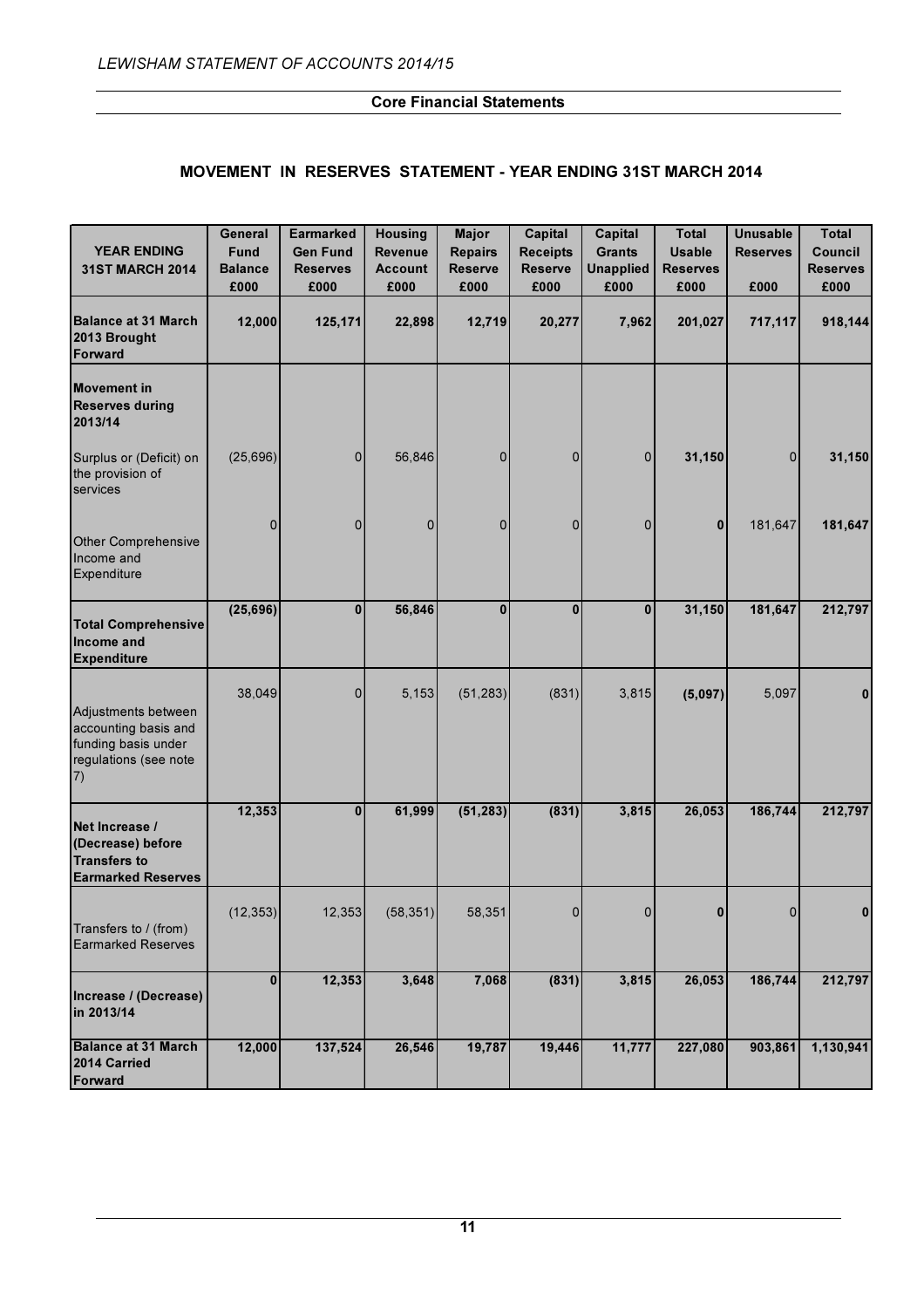#### COMPREHENSIVE INCOME AND EXPENDITURE STATEMENT FOR THE YEAR ENDING 31ST MARCH 2015

|                    | 2013/14      |                    |                                                             |                    | 2014/15      |                    |      |
|--------------------|--------------|--------------------|-------------------------------------------------------------|--------------------|--------------|--------------------|------|
| <b>Gross</b>       | <b>Gross</b> | <b>Net</b>         |                                                             | <b>Gross</b>       | <b>Gross</b> | <b>Net</b>         |      |
| <b>Expenditure</b> | Income       | <b>Expenditure</b> |                                                             | <b>Expenditure</b> | Income       | <b>Expenditure</b> | Note |
| £000s              | £000s        | £000s              | <b>SERVICE</b>                                              | £000s              | £000s        | £000s              |      |
|                    |              |                    |                                                             |                    |              |                    |      |
| 8,639              | (3,835)      | 4,804              | Central services to the public                              | 9,499              | (4, 463)     | 5,036              |      |
| 21,782             | (3, 320)     | 18,462             | Cultural and related services                               | 42,378             | (3,615)      | 38,763             |      |
| 34,009             | (6, 252)     | 27,757             | Environmental and regulatory services                       | 37,906             | (6, 441)     | 31,465             |      |
| 14,662             | (3,804)      | 10,858             | <b>Planning services</b>                                    | 13,464             | (3,905)      | 9,559              |      |
| 510,003            | (312, 516)   | 197,487            | Children's and education services                           | 617,690            | (324, 799)   | 292,891            |      |
| 25,233             | (15,060)     | 10,173             | Highways and transport services                             | 18,327             | (4, 201)     | 14,126             |      |
| 271,748            | (374, 561)   | (102, 813)         | Housing services                                            | 358,068            | (396, 985)   | (38, 917)          |      |
| 115,142            | (22, 196)    | 92,946             | Adult social care                                           | 116,184            | (26, 763)    | 89,421             |      |
| 19,651             | (20, 327)    | (676)              | <b>Public Health</b>                                        | 20,396             | (20, 592)    | (196)              |      |
| 5,158              | (350)        | 4,808              | Corporate and democratic core                               | 16,269             | (12,086)     | 4,183              |      |
| 7,766              | (80)         | 7,686              | Non distributed costs                                       | 6,116              | (17)         | 6,099              |      |
| 1,033,793          | (762, 301)   | 271,492            | <b>Cost of Services</b>                                     | 1,256,297          | (803, 867)   | 452,430            | 21   |
|                    |              |                    |                                                             |                    |              |                    |      |
|                    |              |                    | <b>Other Operating Expenditure</b>                          |                    |              |                    |      |
| 98                 | 0            | 98                 | (Gain) / Loss on the disposal of non-                       | 0                  | (73)         | (73)               |      |
|                    |              |                    | current assets                                              |                    |              |                    |      |
| 1,527              | $\bf{0}$     | 1,527              | Levies                                                      | 1,646              | 0            | 1,646              | 6    |
| 1,886              | $\bf{0}$     | 1,886              | Contribution of housing capital receipts to                 | 1,727              | 0            | 1,727              | 17   |
|                    |              |                    | Government Pool                                             |                    |              |                    |      |
| 3,511              | $\mathbf{0}$ | 3,511              |                                                             | 3,373              | (73)         | 3,300              |      |
|                    |              |                    | Financing and Investment Income and                         |                    |              |                    |      |
|                    |              |                    | <b>Expenditure</b>                                          |                    |              |                    |      |
| 35,667             | 0            | 35,667             | Interest payable and similar charges                        | 24,626             | 0            | 24,626             |      |
|                    | (4, 329)     | (4, 329)           | Changes in fair value of Investment                         |                    |              | O                  |      |
|                    |              |                    | Properties                                                  |                    |              |                    |      |
| $\bf{0}$           | 0            | $\bf{0}$           | (Gain) / loss on disposal of Investment                     | 0                  | 0            | 0                  |      |
| 447                | (1,981)      | (1,534)            | Properties<br>Interest and Investment Income                |                    | (1, 345)     | (1, 345)           |      |
| 63,840             | (39, 329)    | 24,511             | Net interest on the net defined benefit                     | 64,639             | (36,002)     | 28,637             | 37   |
|                    |              |                    | liability                                                   |                    |              |                    |      |
| 99,954             | (45, 639)    | 54,315             |                                                             | 89,265             | (37, 347)    | 51,918             |      |
|                    |              |                    |                                                             |                    |              |                    |      |
|                    |              |                    | <b>Taxation and non-specific Grant Income</b>               |                    |              |                    |      |
| 0                  | (77, 737)    | (77, 737)          | Income from Council Tax                                     | $\mathbf{0}$       | (80.738)     | (80, 738)          |      |
| 0                  | (130, 262)   | (130, 262)         | <b>General Government Grants</b>                            | 0                  | (117, 250)   | (117, 250)         | 29   |
| $\bf{0}$           | (69, 345)    | (69, 345)          | Recognised Capital Grants and                               | 0                  | (75, 613)    | (75, 613)          |      |
|                    |              |                    | Contributions                                               |                    |              |                    |      |
| $\bf{0}$           | (83, 124)    | (83, 124)          | Non-Domestic Rates redistribution                           | 0                  | (84, 744)    | (84, 744)          |      |
| $\mathbf{0}$       | (360, 468)   | (360, 468)         |                                                             | $\mathbf{0}$       | (358, 345)   | (358, 345)         |      |
|                    |              |                    |                                                             |                    |              |                    |      |
|                    |              | (31, 150)          | Deficit/(Surplus) on provision of services                  |                    |              | 149,303            |      |
|                    |              |                    |                                                             |                    |              |                    |      |
|                    |              | (198, 108)         | Surplus on revaluation of non-current assets                |                    |              | (161, 315)         | 19   |
|                    |              | 16,461             | Remeasurement of the net defined benefit                    |                    |              | 98,275             | 37   |
|                    |              |                    | liability                                                   |                    |              |                    |      |
|                    |              |                    |                                                             |                    |              |                    |      |
|                    |              | (181, 647)         | <b>Other Comprehensive Income and Expenditure</b>           |                    |              | (63, 040)          |      |
|                    |              |                    |                                                             |                    |              |                    |      |
|                    |              | (212, 797)         | <b>Total Comprehensive Income and Expenditure</b><br>86,263 |                    |              |                    |      |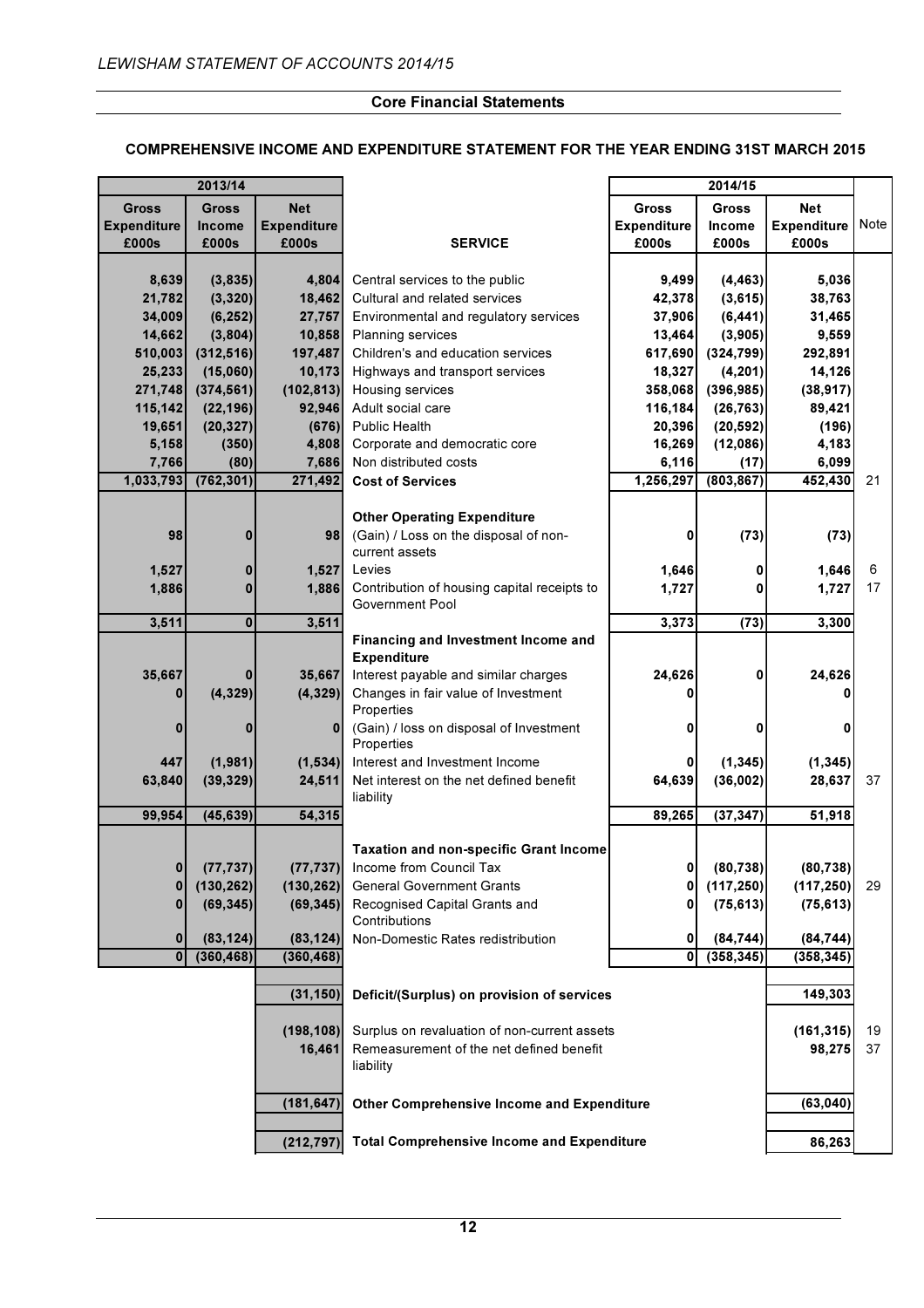#### BALANCE SHEET AS AT 31ST MARCH 2015

| 31/03/2014 |                                                     | 31/03/2015 |                         |
|------------|-----------------------------------------------------|------------|-------------------------|
| £000       |                                                     | £000       | Note                    |
|            | Property, Plant & Equipment                         |            |                         |
| 882,033    | <b>Council Dwellings</b>                            |            | 1,057,360 9b, HRA 1a, 9 |
| 882,010    | Other Land and Buildings                            | 650,214    | 9b                      |
| 31,757     | Vehicles, Plant, Furniture and Equipment            | 29,872     | 9b                      |
| 89,138     | Infrastructure                                      | 95,039     | 9b                      |
| 9,364      | <b>Community Assets</b>                             | 8,850      | 9b                      |
|            |                                                     |            |                         |
| 38,319     | Surplus Assets not held for Sale                    | 61,381     | 9b                      |
| 26,327     | <b>Assets under Construction</b>                    | 33,186     | 9b                      |
| 1,958,948  |                                                     | 1,935,902  |                         |
| 257        | <b>Heritage Assets</b>                              | 257        | 42                      |
| 25,658     | <b>Investment Property</b>                          | 28,894     | 10                      |
| 2,442      | Long Term Investments                               | 2,044      |                         |
| 17,397     | Long Term Debtors                                   | 17,774     | 13a                     |
| 2,004,702  | <b>Total Long Term Assets</b>                       | 1,984,871  |                         |
| 165,415    | <b>Short Term Investments</b>                       | 230,650    | 11                      |
| 25         | Assets Held for Sale                                | 0          |                         |
| 174        | Inventories                                         | 313        |                         |
| 56,922     | <b>Debtors</b>                                      | 83,940     | 13 <sub>b</sub>         |
| 121,032    | Cash and Cash Equivalents                           | 82,155     | 14                      |
| 2,009      | Prepayments                                         | 2,018      |                         |
| 345,577    | <b>Current Assets</b>                               | 399,076    |                         |
|            | <b>Bank Overdraft</b>                               |            |                         |
| 4,603      |                                                     | 0          | 14                      |
| 43,053     | <b>Short Term Borrowing</b>                         | 76,897     | 11                      |
| 2,380      | Provisions (Less than 1 year)                       | 2,971      | 16                      |
| 82,106     | Creditors                                           | 92,694     | 15                      |
| 80,258     | Receipts in Advance                                 | 75,750     | 30                      |
| 8,281      | PFI Liabilities due within one year                 | 8,751      | 34d                     |
| 220,681    | <b>Current Liabilities</b>                          | 257,063    |                         |
|            |                                                     |            |                         |
| 2,129,598  | <b>Total Assets less Current Liabilities</b>        | 2,126,884  |                         |
|            |                                                     |            |                         |
| 154,719    | Long Term Borrowing                                 | 115,560    | 11                      |
| 9,841      | Provisions (More than 1 year)                       | 9,721      | 16                      |
| 244,703    | <b>Deferred PFI Liabilities</b>                     | 239,002    | 34d                     |
| 1,304      | Capital Grants Receipts in Advance                  | 1,201      |                         |
| 588,090    | Liability related to defined benefit pension scheme | 716,722    | 18, 37                  |
| 998,657    | <b>Long Term Liabilities</b>                        | 1,082,206  |                         |
|            |                                                     |            |                         |
| 1,130,941  | <b>NET ASSETS</b>                                   | 1,044,678  |                         |
|            |                                                     |            |                         |
|            | <b>Usable Reserves</b>                              |            |                         |
| 12,000     | <b>General Fund Balance</b>                         | 13,000     |                         |
| 137,524    | <b>Earmarked Revenue Reserves</b>                   | 141,520    | 8                       |
| 26,546     | Housing Revenue Account                             | 35,911     | <b>HRA 15</b>           |
| 19,787     | Major Repairs Reserve                               | 29,364     | <b>HRA 14</b>           |
| 19,446     | Usable Capital Receipts Reserve                     | 48,191     | 17                      |
| 11,777     | <b>Capital Grants Unapplied</b>                     | 10,959     |                         |
| 227,080    |                                                     | 278,945    |                         |
|            | <b>Unusable Reserves</b>                            |            |                         |
| 437,280    | <b>Revaluation Reserve</b>                          | 585,040    | 19                      |
| 1,063,942  | Capital Adjustment Account                          | 906,634    | 20                      |
| 132        | <b>Deferred Capital Receipts</b>                    | 113        |                         |
| (6, 185)   | Financial Instruments Adjustment Account            | (5,407)    |                         |
| (588,090)  | <b>Pensions Reserve</b>                             | (716, 722) | 18, 37                  |
|            | <b>Collection Fund Adjustment Account</b>           | 1,583      |                         |
| 3,057      |                                                     |            | Coll Fd 3               |
| (6, 275)   | Short Term Compensated Absences Account             | (5,508)    |                         |
| 903,861    |                                                     | 765,733    |                         |
|            |                                                     |            |                         |
| 1,130,941  | <b>TOTAL EQUITY</b>                                 | 1,044,678  |                         |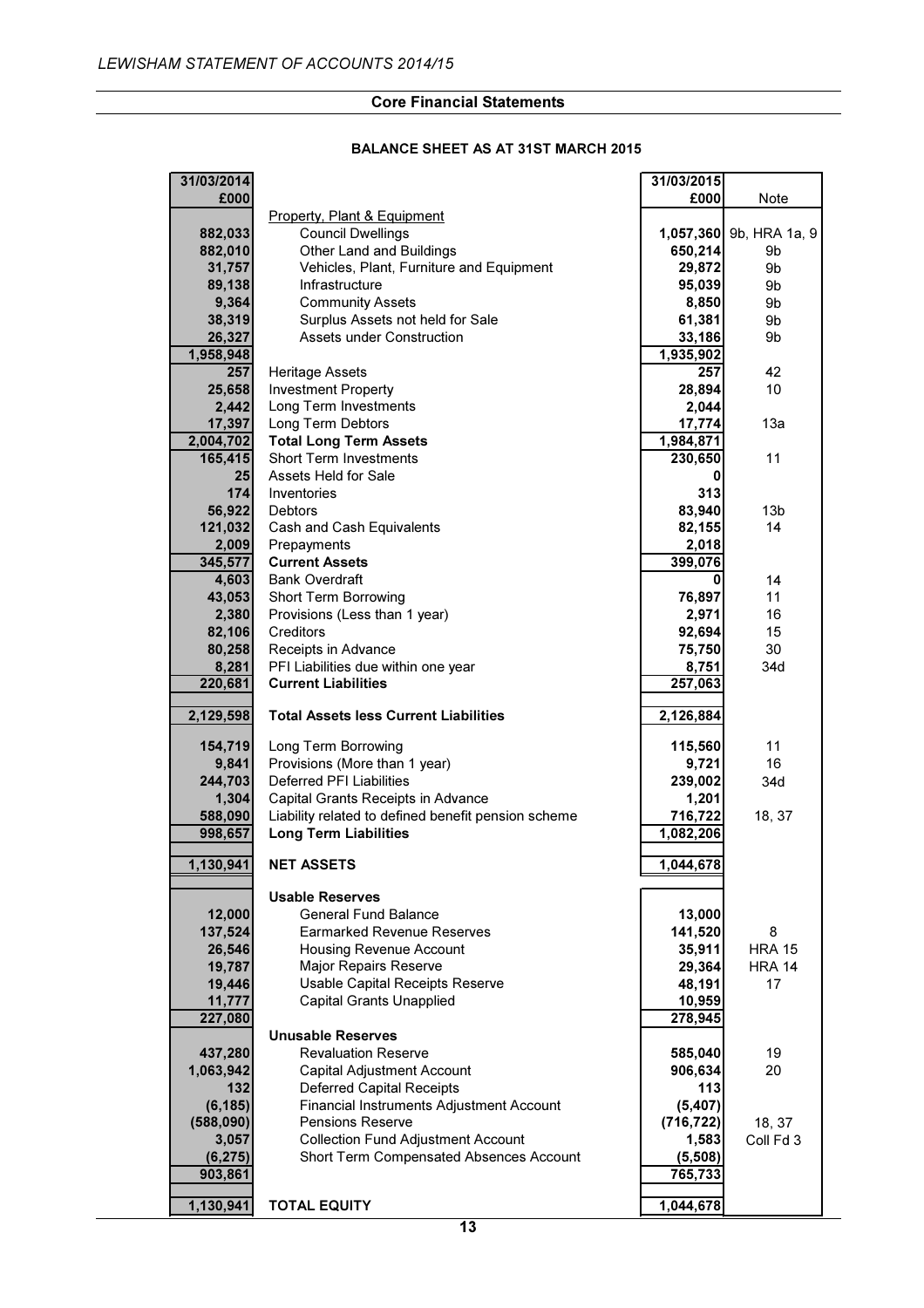# CASH FLOW STATEMENT FOR THE YEAR ENDING 31ST MARCH 2015

| 2013/14<br>£000s |                                                                                                                                            | 2014/15<br>£000s | <b>Note</b> |
|------------------|--------------------------------------------------------------------------------------------------------------------------------------------|------------------|-------------|
| 31,150           | Net surplus or (deficit) on the provision of services                                                                                      | (149, 303)       |             |
| 53,792           | Adjustment to surplus or deficit on the provision of services for<br>non-cash movements                                                    | 259,686          | 43          |
| (60, 104)        | Adjustment for items included in the net surplus or deficit on<br>the provision of services that are investing and financing<br>activities | (84, 478)        | 44          |
| 24,838           | <b>Net Cash flows from Operating Activities</b>                                                                                            | 25,905           |             |
| (121, 701)       | Net Cash flows from Investing Activities                                                                                                   | (46, 627)        | 46          |
| (7, 283)         | Net Cash flows from Financing Activities                                                                                                   | (13, 552)        | 47          |
| (104, 146)       | Net Increase or (decrease) in Cash and Cash Equivalents                                                                                    | (34, 274)        |             |
| 220,575          | Cash and Cash Equivalents at the beginning of the<br>reporting period                                                                      | 116,429          | 14          |
| 116,429          | Cash and Cash Equivalents at the end of the reporting<br>period                                                                            | 82,155           | 14          |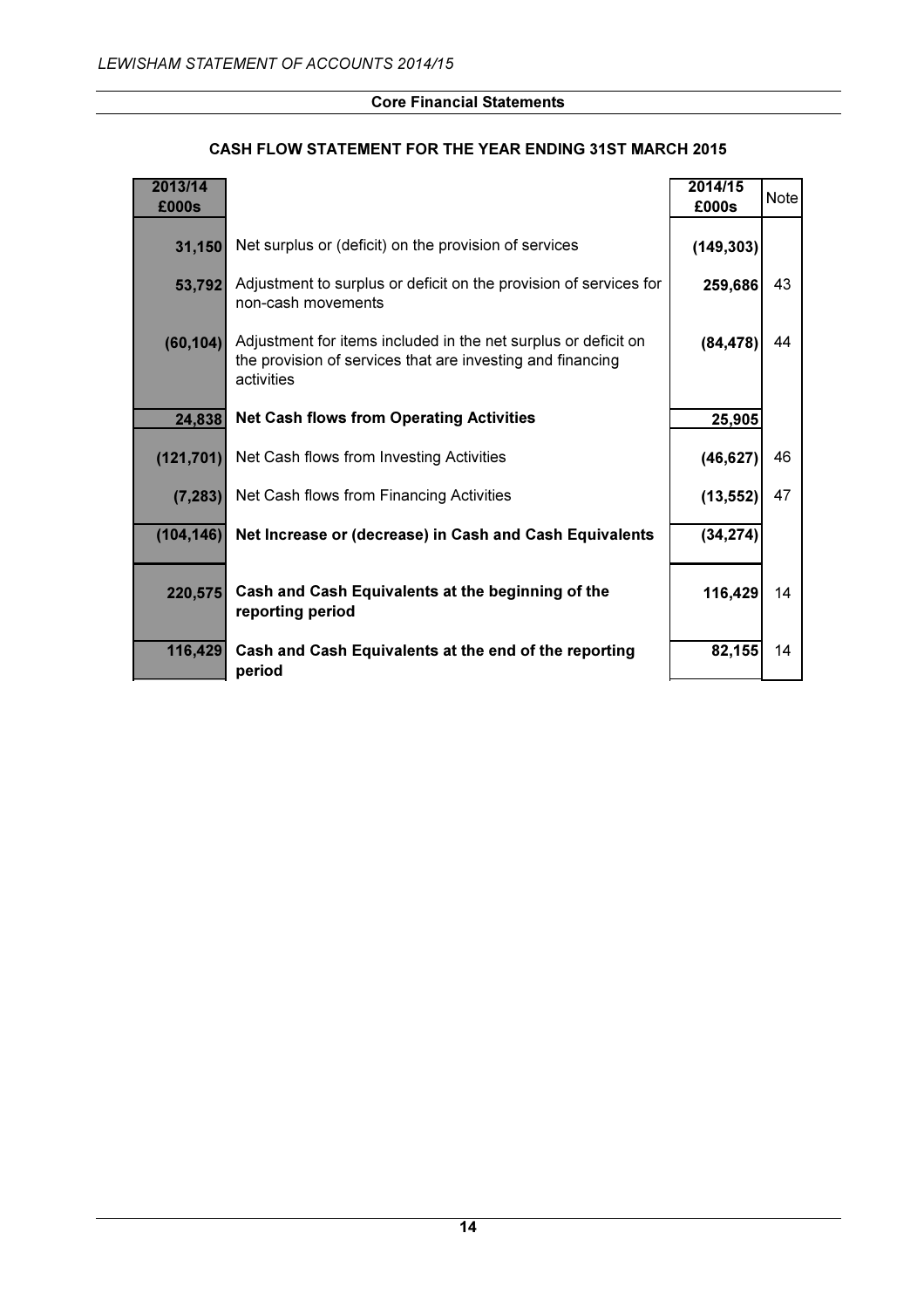# SECTION 2 - STATEMENT OF ACCOUNTING POLICIES

# 1. GENERAL PRINCIPLES

The Council is required to prepare an annual Statement of Accounts by the Accounts and Audit (England) Regulations 2011, which requires them to be prepared in accordance with proper accounting practices. These practices primarily comprise the Code of Practice on Local Authority Accounting in the United Kingdom 2014/15 and the SeRCOP 2014/15, both published by CIPFA, and based on IFRS and statutory guidance under Section 12 of the Local Government Act 2003 (see Glossary for definitions). The accounting convention adopted in the Statement of Accounts is principally historic cost, modified by the revaluation of certain categories of non-current assets and financial instruments.

#### 2. CHANGES IN ACCOUNTING ESTIMATES AND ACCOUNTING POLICIES, MATERIAL ERRORS AND PRIOR PERIOD ADJUSTMENTS

Changes in accounting estimates are accounted for prospectively, i.e. in the current and future years affected by the change and do not give rise to a prior period adjustment. Prior period adjustments may arise from a change in an accounting policy or to correct a material error. Changes in accounting policies are only made when required by proper accounting practices or the change provides more reliable or relevant information about the effect of transactions, other events and conditions on the Authority's financial position or financial performance. Where a change is made, it is applied retrospectively (unless stated otherwise) by adjusting opening balances and comparative amounts for the prior period as if the new policy had always been applied. Material errors discovered in prior period figures are corrected retrospectively by amending opening balances and comparative amounts for the prior period.

# 3. ACCRUALS OF INCOME AND EXPENDITURE

The Council's revenue and capital accounts are prepared on an accruals basis. This means that activity is accounted for in the year that it takes place, not simply when cash payments are made or received. Income from the provision of services or sale of goods is recognised when it is probable that the economic benefits or service potential associated with the transaction will be received by the Council. Expenditure on supplies is accounted for when they are used. When there is a significant gap between the date on which supplies are received and the date of their use, and the value is material, they are carried as stocks on the Balance Sheet. Expenditure on services received (including those provided by employees) is accounted for when the services are received rather than when payments are made. Where income and expenditure have been recognised in the accounts, but cash has not been received or paid, a debtor or creditor for the amount is recorded in the Balance Sheet. Where it is likely that debts may not be settled, a charge is made to revenue for the income that might not be collected and the debtor is impaired.

#### 4. EXCEPTIONAL ITEMS

Where items of expenditure and income are material, their nature and amount are disclosed separately, either in the Comprehensive Income and Expenditure Statement (the "CIES") or in a note to the accounts, depending on their significance.

#### 5. FOREIGN CURRENCY TRANSLATION

Where the Council has entered into a foreign currency transaction, it is converted into sterling at the exchange rate prevailing on the transaction date. Where amounts are outstanding at year end, they are converted at the exchange rate on 31 March. Any material gains or losses are charged to the Financing and Investment Income and Expenditure line in the CIES.

#### 6. VALUE ADDED TAX (VAT)

Income and Expenditure excludes any amounts related to VAT, unless it is unrecoverable from Her Majesty's Revenue and Customs. VAT is paid on invoices received and charged to an input tax account and VAT is collected with income and posted to an output tax account. These accounts are reconciled and claims made to HM Revenue and Customs for the net VAT incurred on a monthly basis.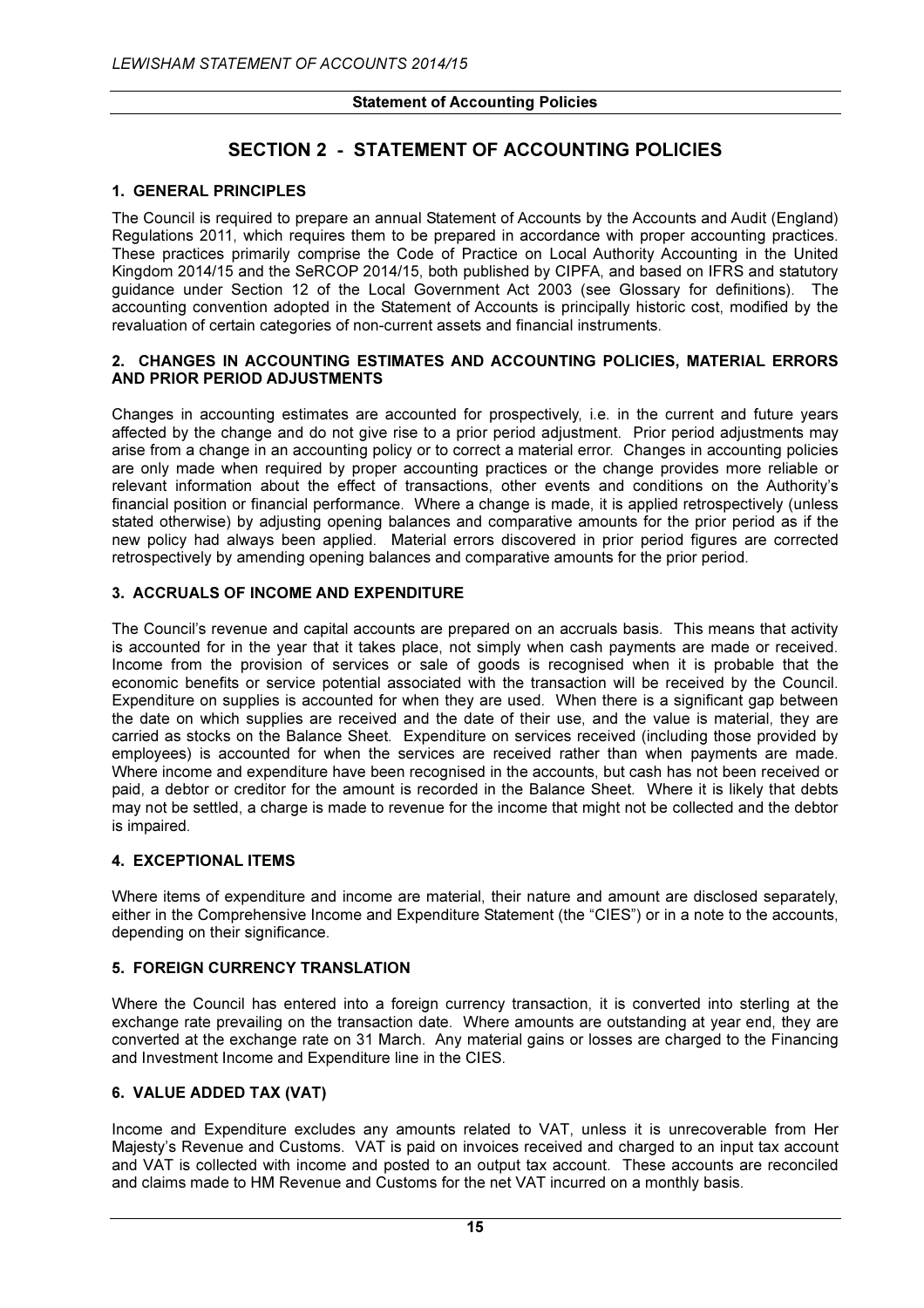# 7. EVENTS AFTER THE BALANCE SHEET DATE

Events after the Balance Sheet date are those events, favourable and unfavourable, that occur between the end of the reporting period and the date when the Statement of Accounts is authorised for issue. Two types of events can be identified:

- those that give evidence of conditions that existed at the end of the reporting period the Statement of Accounts is adjusted to reflect such events where they are considered to be material.
- those that are indicative of conditions that arose after the reporting period the Statement of Accounts is not adjusted to reflect such events. However, where they would have a material effect, disclosure is made in the notes of the nature of the event and its estimated financial effect.

Events taking place after the date of authorisation for issue are not reflected in the Statement of Accounts.

# 8. OVERHEADS AND SUPPORT SERVICES

The costs of overheads and support services are charged to the services that benefit from the supply or service in accordance with the total absorption costing principles of the SeRCOP. The exceptions below are defined in SeRCOP and accounted for separately as part of the Cost of Services in the CIES.

- Corporate and Democratic Core costs relating to the Authority's status as a multifunctional, democratic organisation (e.g. member's services, external audit fees).
- Non Distributed Costs the cost of discretionary benefits awarded to employees retiring early and any impairment losses chargeable on Assets Held for Sale.

# 9. GOVERNMENT GRANTS AND CONTRIBUTIONS

Whether paid on account, by instalments or in arrears, government grants and third party contributions and donations are recognised as due to the Council when there is reasonable assurance that the Council will comply with the conditions attached to the payments, and the grants or contributions will be received. Amounts recognised as due to the Council are not credited to the CIES until conditions attached to the grant or contribution have been satisfied. Conditions are stipulations that specify that the future economic benefits or service potential of the asset acquired using the grant or contribution are required to be consumed by the recipient as specified, or else the future economic benefits or service potential must be returned to the transferor. Amounts received as grants and contributions for which conditions have not been satisfied are carried on the Balance Sheet as receipts in advance. When conditions are satisfied, they are credited to the relevant service line (attributable revenue grants and contributions) or Taxation and Non-Specific Grant Income (non-ring fenced revenue grants and all capital grants) in the CIES.

Where capital grants are credited to the CIES, they are reversed out of the General Fund Balance in the MiRS. Where the grant has yet to be used to finance capital expenditure, it is posted to the Capital Grants Unapplied Reserve. Where it has been applied, it is posted to the Capital Adjustment Account. Amounts in the Capital Grants Unapplied Reserve are transferred to the Capital Adjustment Account once they have been applied to fund capital expenditure.

#### 10. LEASES

Leases are classified as finance leases where the terms of the lease substantially transfers all the risks and rewards incidental to ownership of the property, plant or equipment from the lessor to the lessee. All other leases are classified as operating leases. Where a lease covers both land and buildings, the land and buildings elements are considered separately for classification. Arrangements which do not have the legal status of a lease but convey a right to use an asset in return for payment are accounted for under this policy where the fulfilment of the arrangement is dependent on the use of specific assets.

#### a) The Council as Lessee

# i) Finance Leases

Property. Plant and Equipment held under a finance lease is recognised on the Balance Sheet at the commencement of the lease at its fair value measured at the lease's inception (or the present value of the minimum lease payments, if lower). The asset recognised is matched by a liability for the obligation to pay the lessor. Contingent rents are charged as expenses in the periods in which they are incurred. The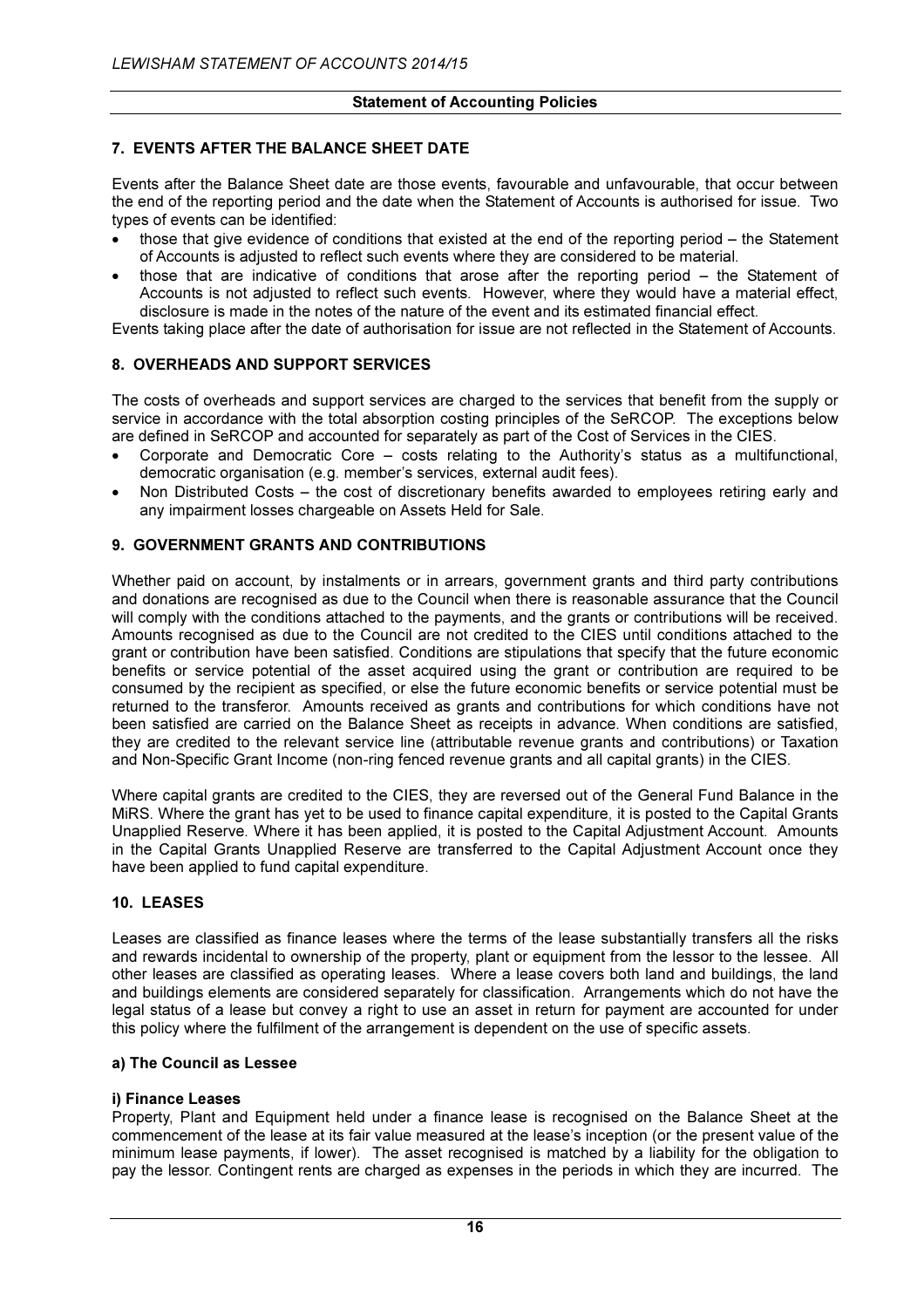lease payments are apportioned between a charge for the acquisition of the interest in the property, plant or equipment, which is applied to write down the lease liability, and a finance charge to the Financing and Investment Income and Expenditure line in the CIES. They are accounted for using the policies applied generally to such assets, subject to depreciation being charged over the lease term if this is shorter than the asset's estimated useful life (where ownership of the asset does not transfer to the Council at the end of the lease period).

The Council is not required to raise Council Tax to cover depreciation or revaluation and impairment losses arising on leased assets. Instead, an annual contribution is made from revenue to the deemed capital investment in accordance with statutory requirements. Depreciation, revaluation and impairment losses are therefore substituted by a revenue contribution in the General Fund Balance, by way of an adjusting transaction with the Capital Adjustment Account in the MiRS for the difference between the two.

#### ii) Operating Leases

Rentals paid under operating leases are charged to the CIES as expenditure of the services which benefit from the use of the leased asset. Charges are made on a straight-line basis over the life of the lease, even if this does not match the incidence of payments (e.g. where there is a rent-free period).

# b) The Council as Lessor

# i) Finance Leases

When the Council grants a finance lease over a property or item of plant or equipment, the relevant asset is written out of the Balance Sheet as a disposal. At the commencement of the lease, the carrying amount of the asset in the Balance Sheet is written off to the Other Operating Expenditure line in the CIES as part of the gain or loss on disposal. Any gain, representing the Council's net investment in the lease, is credited to the same line in the CIES as part of the gain or loss on disposal (i.e. netted off against the carrying value of the asset at the time of disposal), matched by a lease asset (long-term debtor) in the Balance Sheet. The gain credited to the CIES on disposal is not permitted by statute to increase the General Fund Balance and is required to be treated as a capital receipt.

Where a premium has been received, this is posted out of the General Fund Balance to the Capital Receipts Reserve in the MiRS. Where the amount due in relation to the lease asset is to be settled by the payment of rentals in future financial years, this is posted out of the General Fund Balance to the Deferred Capital Receipts Reserve in the MiRS. When the future rentals are received, the capital receipt for the disposal of the asset is used to write down the lease debtor, and the associated deferred capital receipt is transferred to the Capital Receipts Reserve.

The written-off value of disposals is not a charge against Council Tax, as the cost of fixed assets is fully provided for under separate arrangements for capital financing. Amounts are therefore appropriated to the Capital Adjustment Account from the General Fund Balance in the MiRS.

Lease rentals receivable are apportioned between a charge for the acquisition of the interest in the property – applied to write down the lease debtor (together with any premiums received), and finance income (credited to the Financing and Investment Income and Expenditure line in the CIES).

#### ii) Operating Leases

Where the Council grants an operating lease over a property or item of plant or equipment, the asset is retained on the Balance Sheet. Rental income is credited to the Other Operating Expenditure line in the CIES on a straight-line basis over the life of the lease, even if this does not match the incidence of payments received.

# 11. INVENTORIES (STOCK)

Highways and fleet stores are valued and included in the Balance Sheet at cost price as a proxy for average price. Revenue accounts are charged with the cost of obsolescent stock written off.

# 12. LONG TERM CONTRACTS

Long term contracts are accounted for on the basis of charging the Surplus or Deficit on the Provision of Services with the value of works and services received under the contract during the financial year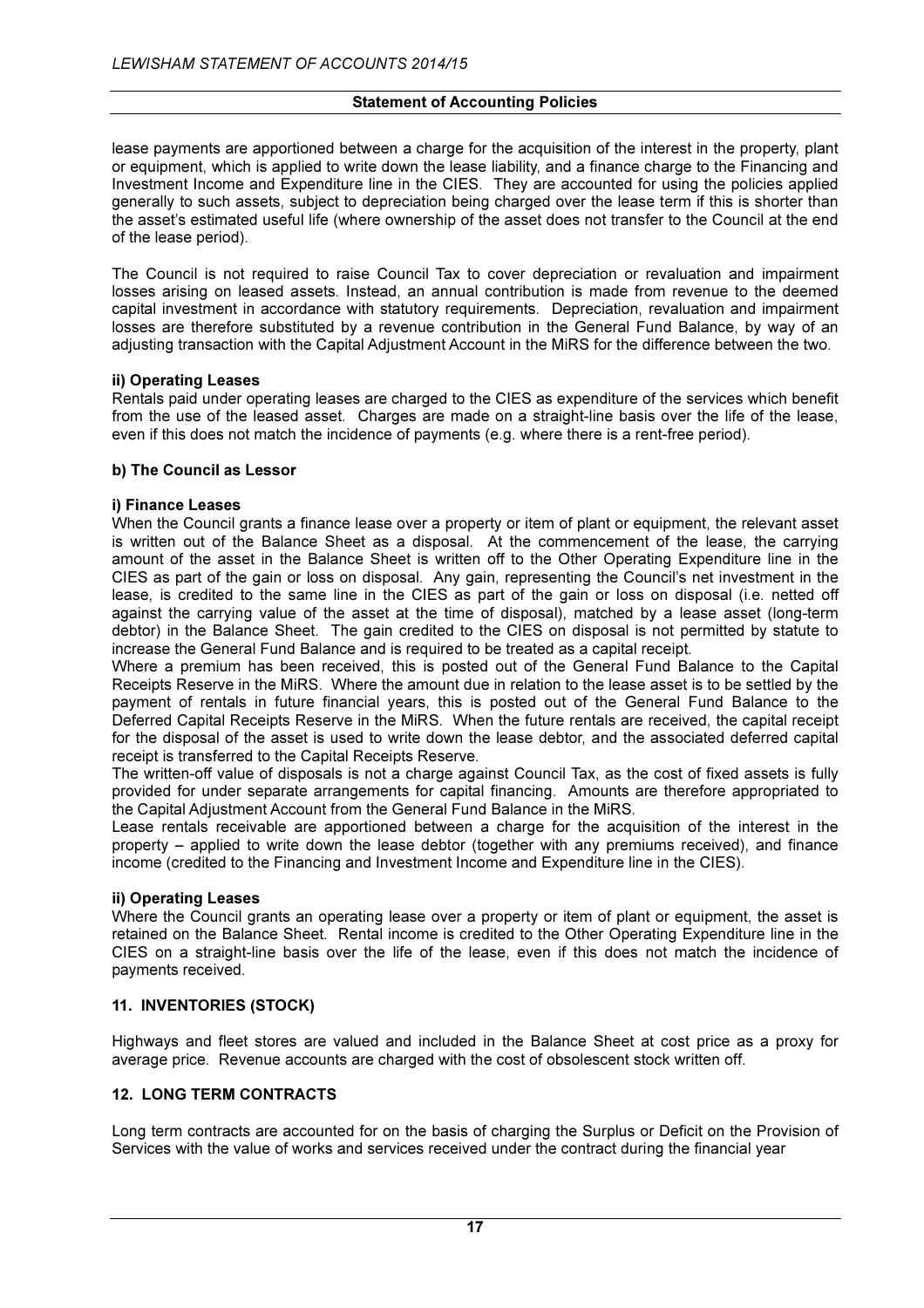# 13. EMPLOYEE BENEFITS

# a) Benefits Payable During Employment

Short-term employee benefits are those which are settled within 12 months of the year-end. They include salaries, paid annual leave and sick leave for current employees and are recognised as an expense in the year in which employees render their services to the Council. An accrual is made for the cost of entitlements (or any form of leave) earned by employees but not taken before the year-end which employees can carry forward into the next financial year. The accrual is made at the salary rates applicable in the year in which the employee takes the benefit. The accrual is charged to Surplus or Deficit on the Provision of Services, but then reversed out through the MiRS using the Short Term Compensated Absences Account so that holiday benefits are charged to revenue in the financial year in which the holiday absence occurs. This account shows the differences arising on the General Fund Balance from accruing for compensated absences earned but not taken in the year, e.g. annual leave entitlement carried forward at 31 March each year. Statutory requirements are that the impact on Council Tax is reversed through the Account.

# b) Termination and Discretionary Benefits

Termination benefits are amounts payable as a result of a decision by the Council to terminate an officer's employment before their normal retirement date. They are charged on an accruals basis to the relevant Service Cost line in the CIES in the year in which the Council is committed to the termination of the employment of the officer. The Council has an agreed scheme to make awards of benefits in the event of early retirements which requires a panel to consider proposals on the grounds of redundancy and/or efficiency and applications for voluntary early retirement from employees.

Where termination benefits involved the enhancement of pensions, statutory provisions require the General Fund balance to be charged with the amount payable by the Council to the pension fund or pensioner in the year, not the amount calculated according to the relevant accounting standards. In the MiRS, appropriations are required to and from the Pensions Reserve to remove the notional debits and credits for pension enhancement termination benefits and replace them with debits for the cash paid to the pension fund and pensioners and any amounts payable but unpaid at the year-end.

The Council also has restricted powers to make discretionary awards of retirement benefits in the event of early retirements. Any liabilities estimated to arise as a result of an award to any member of staff (including teachers) are accrued in the year of the decision to make the award and accounted for using the same policies as are applied to the Local Government Pension Scheme.

#### c) Post-Employment Benefits

Employees of the Council are members of four separate pension schemes:

- The Teachers' Pension Scheme, administered by Capita Teachers Pensions for the DfE.
- The NHS Pension Scheme, administered by EA Finance NHS Pensions.
- The London Pension Fund administered by the London Pension Fund Authority (LPFA).
- The Local Government Pension Scheme (LGPS), administered by Lewisham Council.

These schemes provide defined benefits to members (retirement lump sums and pensions), which are earned as they work for the Council.

# (i) Teachers' Pension Scheme and the NHS Pension Scheme

These schemes are defined benefit schemes, but are accounted for as if they were defined contributions schemes, since their liabilities cannot be separately identified to individual Local Authorities. No liabilities for future payment of benefits are therefore recognised in the balance sheet for these schemes. The CIES is charged with the employer's contributions paid to the schemes during the year.

# (ii) London Pension Fund Scheme

This scheme is a defined benefit scheme and is accounted for as such, since its liabilities and assets can be identified to individual Councils. The CIES is charged with a levy from the LPFA to meet the employer's contributions and the costs of administration.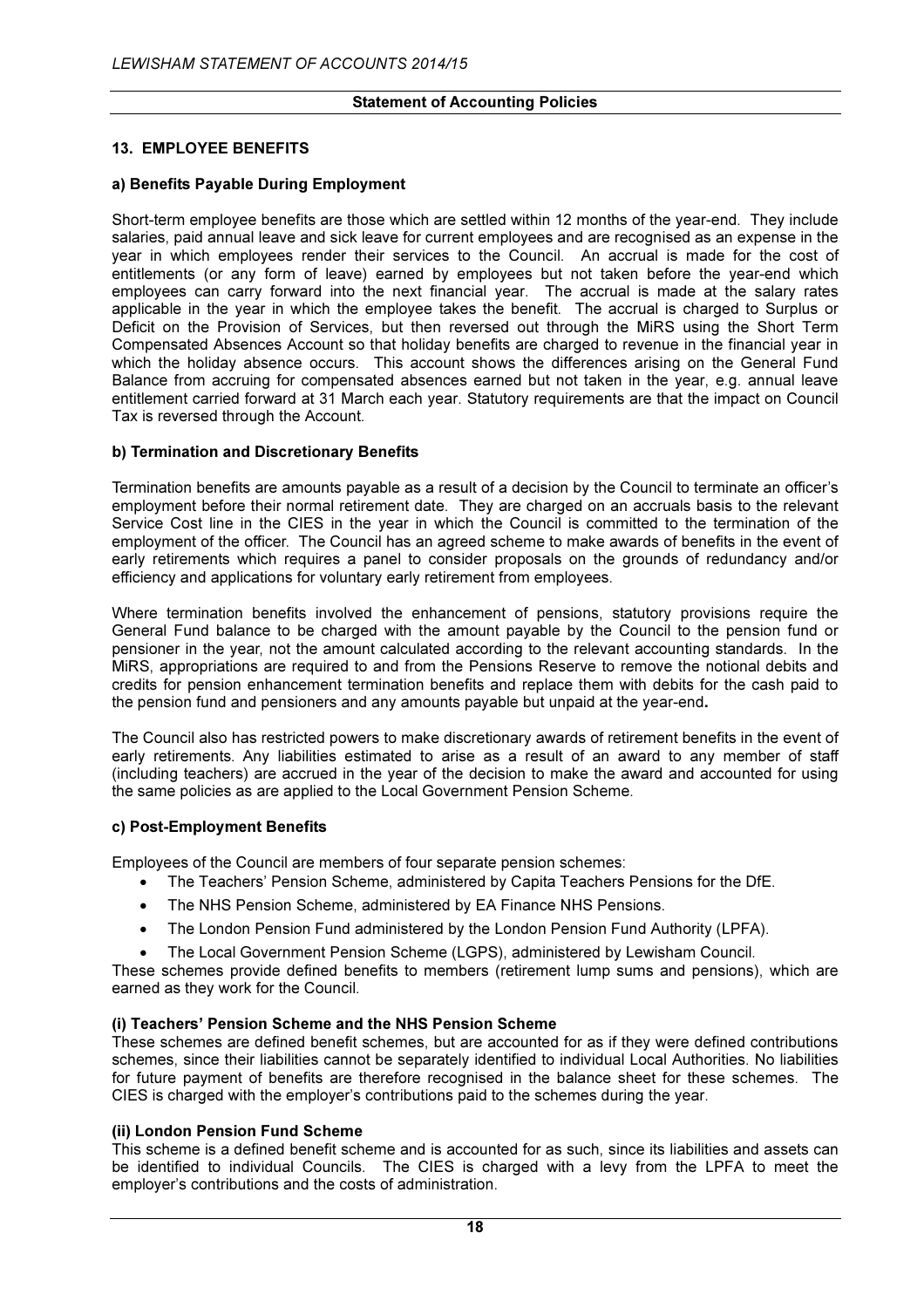# (iii) Local Government Pension Scheme

This scheme is a defined benefit scheme and is accounted for as such, since its liabilities and assets are attributable to individual Local Authorities. The Council's attributed liabilities are included in the Balance Sheet on an actuarial basis using the projected unit method – ie an assessment of the future payments to be made by the Scheme in relation to benefits earned to date, based on a number of assumptions about mortality rates, turnover, projected earnings etc. These liabilities are discounted to their value at current prices, using a discount rate recommended by the Scheme's Actuaries.

The assets of the Scheme are included in the Balance Sheet at their fair value as follows;

 Quoted securities – current bid price Unquoted securities – professional estimate

Unitised securities – current bid price

Property – market value.

The change in the net pensions liability is analysed into the following components:

• Service Costs comprising

The current service cost which is the increase in liabilities as a result of years of service earned this year. These are allocated in the CIES to the services for which the employees worked. The past service cost which is the increase in liabilities arising from current year decisions whose effect relates to years of service earned in earlier years. These are debited to Non Distributed

- Costs in the Surplus or Deficit on the Provision of Services in the CIES.
- Net interest on the net defined benefit liability

This is the change in the net defined benefit liability that arises from the passage of time charged to the Financing and Investment Income and Expenditure line of the CIES. This is calculated by applying the discount rate to the net defined benefit liability at the beginning of the period, accounting for any changes in the net defined benefit liability during the period as a result of contribution and benefit payments.

• Re-measurement comprising the return on plan assets excluding amounts included in net interest. The actuarial gains and losses arising from changes in demographic and financial assumptions since the last actuarial valuation.

Other changes not accounted for elsewhere.

Statutory regulations require Council Tax to fund the amounts payable to the Pension Scheme in the year, rather than the amount calculated according to the relevant accounting standards. The notional entries for assets and liabilities are therefore matched with appropriations to and from the Pension Reserve in the Movement in Reserves Statement. The negative balance on the Pensions Reserve thus measures the beneficial impact on the General Fund of being required to account on the basis of cash flows rather than as benefits are earned by employees.

The detailed accounting policies followed in preparing the pension fund accounts are disclosed separately in the Council's Pension Fund Accounts in Section 5 of the Statement of Accounts.

#### 14. INTERESTS IN COMPANIES

The Council has two wholly owned subsidiary companies, Lewisham Homes and Catford Regeneration Partnership Ltd. It also has a minority interest (significantly lower than 50%) in a number of other companies. The transactions between the Council and all of these companies are included in the Council's accounts. An annual review of the necessity of preparing Group Accounts is undertaken and has again concluded that the Group's entities are immaterial to the financial statements and therefore there is no requirement under the Code to produce Group Accounts. They have therefore not been prepared for 2014/15. Note 25 - Interest in Companies includes information about the companies.

#### 15. REVENUE PROVISIONS AND IMPAIRMENT ALLOWANCES

#### a) Provisions

The Council has set aside amounts from revenue as provisions which will be used to cover future expenditure. Provisions are made where an event has taken place that gives the Council a legal or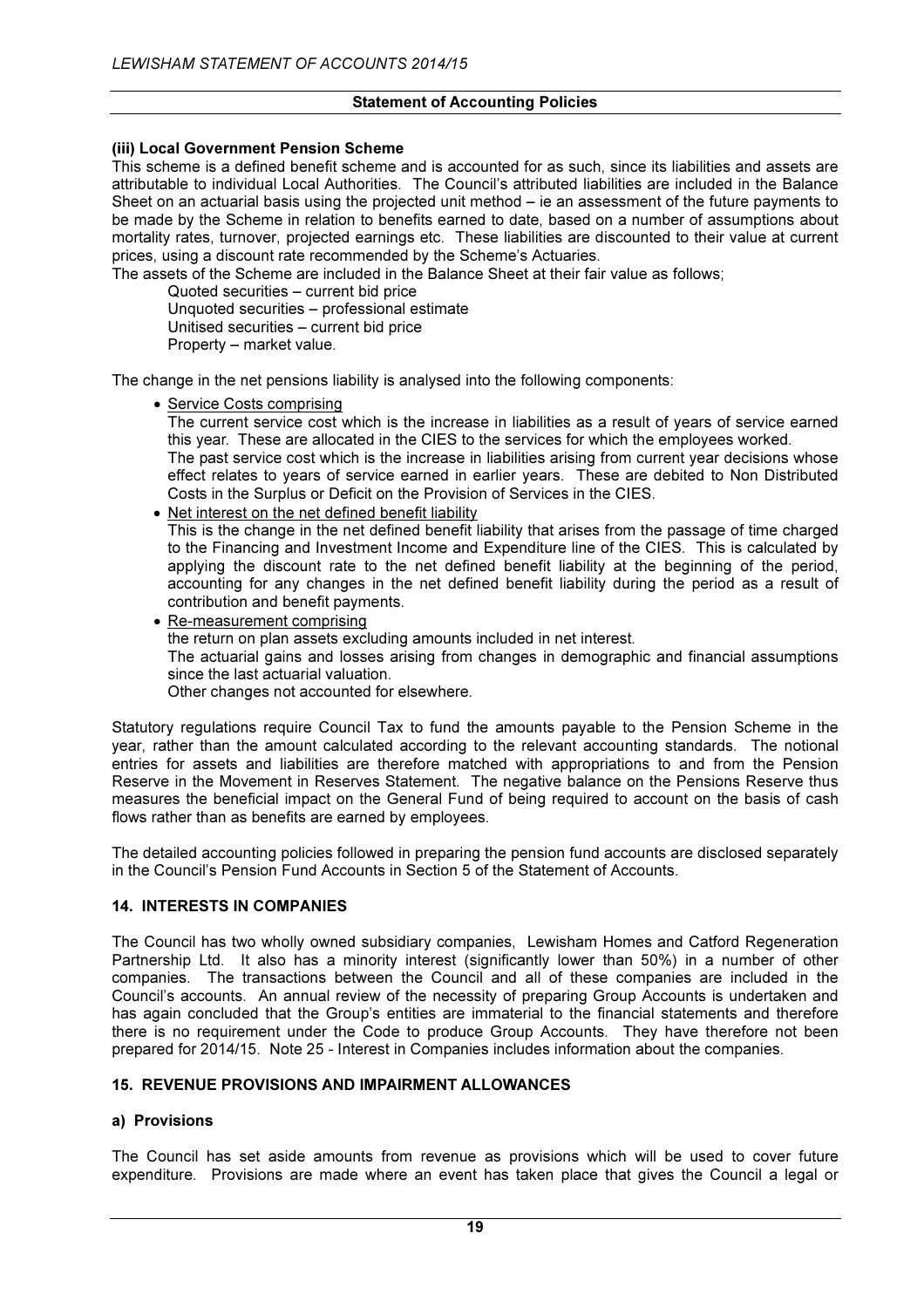constructive obligation that probably requires settlement at a later date and where a reliable estimate can be made of the amount of the obligation. Provisions are charged to the appropriate service line in the CIES in the year that the Council becomes aware of the obligation, and are measured at the best estimate at the balance sheet date of the expenditure required to settle the obligation, taking into account relevant risks and uncertainties. When payments are eventually made, they are charged to the provision in the Balance Sheet. All provisions are reviewed at the end of the financial year, and where it is assessed that it is less than probable that a settlement will now be required (or a lower settlement than anticipated is made), the provision is reversed and credited back to the relevant service. Where some or all of the payment required to settle a provision is expected to be recovered from another party (e.g. from an insurance claim), this is only recognised as income for the relevant service if it is virtually certain that reimbursement will be received if the Council settles the obligation.

#### b) Impairment Allowances

Impairment allowances to cover Council Tax, housing rents and other debtors are set up where it is doubtful that the debts will be settled. A charge is made to the relevant account for the income and is deducted from the current debtors balance on the balance sheet. When it is deemed that the debts are irrecoverable they are written off to the impairment allowance. Where payments are made, they are credited to the provision on the Balance Sheet.

# 16. RESERVES

The Council has set aside specific amounts as reserves to cover future expenditure for contingencies or policy purposes, which fall outside the definition of provisions, and are shown in Note 8 of Section 3. The reserves are created by appropriating amounts out of the General Fund Balance in the MiRS. When expenditure to be financed from a reserve is incurred, it is charged to the appropriate service in that year against the Surplus or Deficit on the Provision of Services in the CIES. The reserve is then credited back to the General Fund Balance in the MiRS so that there is no net charge against Council Tax. Statutory reserves are kept to manage the accounting processes for non-current assets, financial instruments, retirement and employee benefits and are not available for the Council to use to finance services.

# 17. CONTINGENT LIABILITIES AND ASSETS

A contingent liability or asset arises where an event has taken place that gives the Council a possible obligation or asset. However, this will only be confirmed by the occurrence or otherwise of another event not wholly within the control of the Council. These are not recognised in the Balance Sheet but are disclosed in a note to the accounts. A contingent liability could also arise in circumstances where a provision would otherwise be made but either it is not probable that a payment will be required or the amount of the obligation cannot be measured reliably.

# 18. REVENUE EXPENDITURE FUNDED FROM CAPITAL UNDER STATUTE

Expenditure incurred which can be capitalised under statutory provisions but does not result in the creation of a non-current asset for the Council (e.g. home improvement grants or voluntary aided schools expenditure), is charged to the relevant service cost line in the CIES. Where this expenditure is met from existing capital resources or by borrowing, a transfer in the MiRS from the General Fund Balance to the Capital Adjustment Account reverses out the amounts charged so that there is no impact on Council Tax.

#### 19. CASH AND CASH EQUIVALENTS

Cash is represented by cash in hand and deposits with financial institutions repayable without penalty on notice of not more than twenty four hours. Cash equivalents are investments that mature in no more than three months or less from the date of acquisition and are readily convertible to known amounts of cash with insignificant risk of change in value. The Cash Flow Statement shows cash and cash equivalents net of repayable on demand bank overdrafts which form an integral part of the Council's cash management.

# 20. FINANCIAL INSTRUMENTS

#### a) Financial Liabilities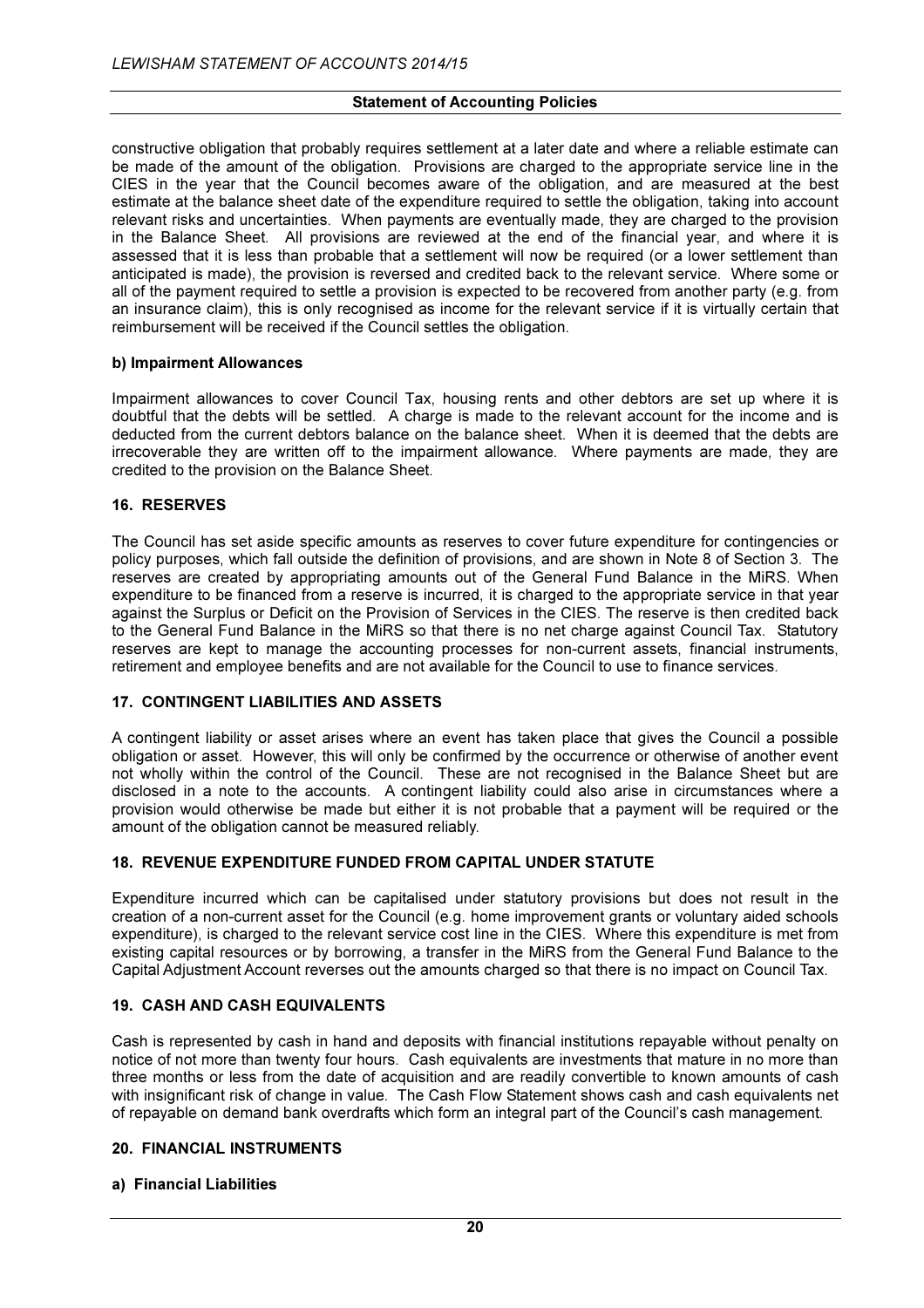Financial liabilities are recognised on the Balance Sheet when the Council enters into a financial instrument and are initially measured at fair value and carried at their amortised cost. Charges to the Financing and Investment Income and Expenditure line in the CIES for interest payable are based on the carrying amount of the liability, multiplied by its effective rate of interest. This rate exactly discounts estimated future cash payments over its life to the amount at which it was originally recognised. For the Council's borrowings, the amount on the Balance Sheet is the outstanding principal repayable (plus accrued interest), and the interest charged to the CIES is the amount payable for the year for the loan. Where market loans are defined as Lender Option Borrower Option (LOBO's), these are accounted for as short term loans if they have options occurring within the next financial year.

There has been no repurchase or early settlement of borrowing in the year, nor in the previous year. Premiums and discounts from previous year's settlements are charged to the CIES in accordance with regulations requiring the impact on the General Fund and the HRA to be spread over future years. The Council's policy is to spread the gain or loss over the remaining term of the loan repaid on which the premium was payable or discount receivable. Premiums and discounts are split between the General Fund and HRA pro rata to their respective Capital Financing Requirements as at 1 April of the year in which the loan was repaid. As required by statute, the amounts charged to the CIES are adjusted to the required charge against Council Tax or Housing Rents by a transfer to or from the Financial Instruments Adjustment Account in the MiRS. This account holds the accumulated difference between the financing costs charged to the CIES and the accumulated financing costs required to be charged to the General Fund Balance in accordance with regulations.

# b) Financial Assets

# i) Loans and Receivables

Loans and receivables are assets that have fixed or determinable payments but are not quoted in an active market. They are recognised on the Balance Sheet initially at fair value and subsequently at their amortised cost, and include short term investments and sundry debtors. The credits to the Financing and Investment Income and Expenditure line in the CIES for interest receivable are based on the carrying amount of the asset multiplied by its effective rate of interest. For loans that the Council has made, this means that the amount shown on the Balance Sheet is the outstanding principal receivable (plus accrued interest) and interest credited to the CIES is the amount receivable for the year for the loan. Any gains and losses that arise on the de-recognition of an asset are credited or debited to the Financing and Investment Income and Expenditure line in the CIES.

#### ii) Available-for-Sale Assets

These are assets which have a quoted market price and/or do not have fixed or determinable payments. The Council does not have any assets in this category.

#### 21. INTANGIBLE NON CURRENT ASSETS

Intangible Non-Current Assets (e.g. software licenses) do not have any physical substance and are identifiable and controllable by the Council through custody or legal rights. The expenditure is only capitalised when it and the future economic benefits or service potential flowing from it are both material. The level of spend on these assets is immaterial and therefore is charged direct to the CIES.

#### 22. NON CURRENT ASSETS - PROPERTY, PLANT AND EQUIPMENT

Assets that have physical substance and are held for use in the production or supply of goods or services, for rental to others, or for administrative purposes and that are expected to be used during more than one financial year are classified as Property, Plant and Equipment.

#### a) Recognition

Expenditure on the acquisition, creation or enhancement of Property, Plant and Equipment is capitalised on an accruals basis, provided it adds value, increases its ability to deliver future economic benefits or service potential, or can be capitalised as a component and exceeds the Council's de minimus limit of £40,000. Expenditure financed from the government's Devolved Formula Capital Grant is also capitalised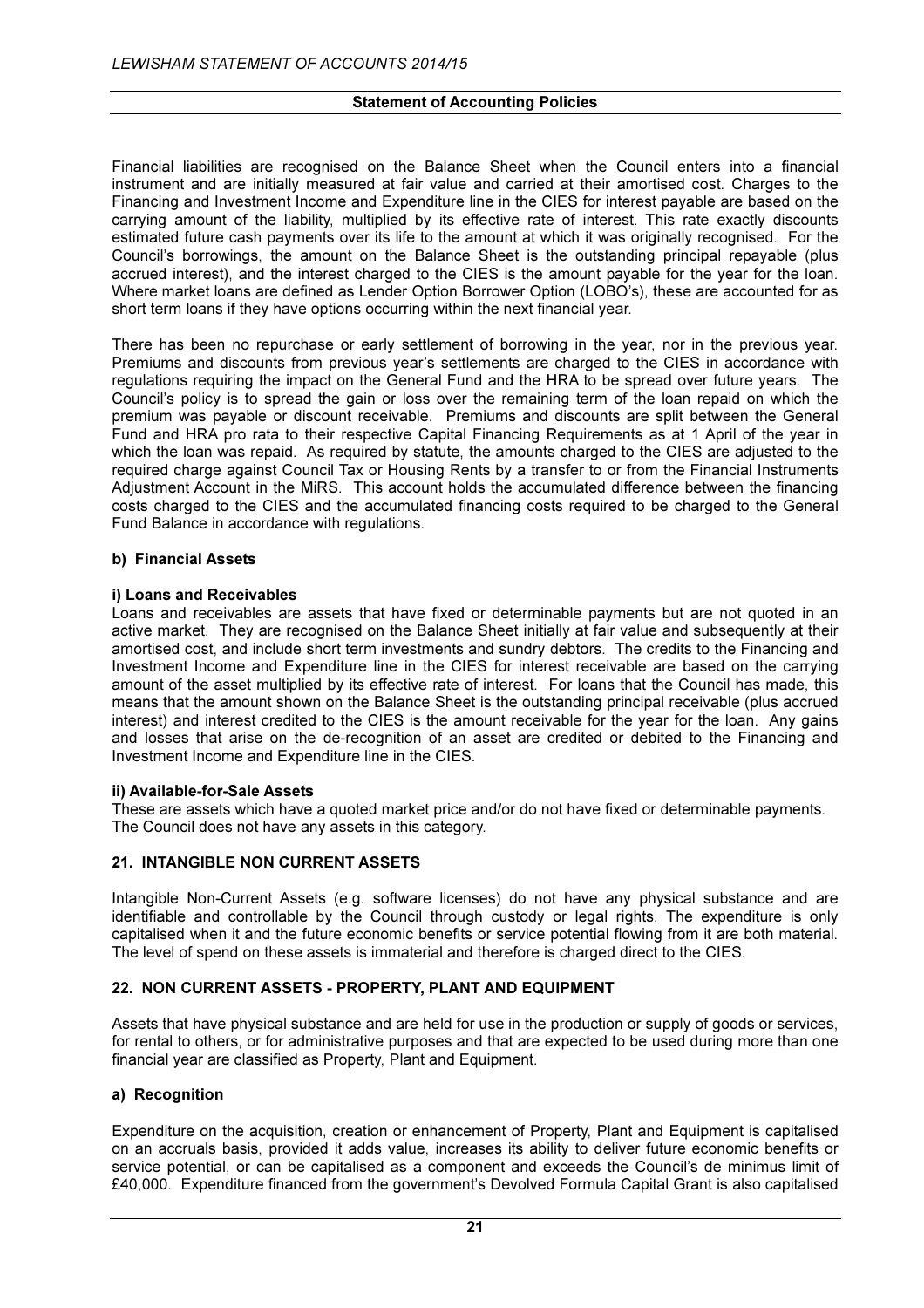on the basis that it increases the school's service potential. Expenditure that only maintains an asset's value (i.e. repairs and maintenance) and does not increase its ability to deliver benefits or services is charged as revenue expenditure when it is incurred.

# b) Measurement and Valuation

Non-current assets are initially measured at cost, comprising the purchase price and any costs attributable to bringing the asset to the location and condition necessary for it to be capable of operating in the manner intended by management. The Council does not capitalise costs incurred whilst assets are under construction. Non-current assets are carried on the Balance Sheet using the following measurement bases:

- infrastructure, community assets and assets under construction depreciated historical cost
- dwellings fair value, using the basis of existing use value for social housing (EUV-SH)
- all other assets fair value, being the amount that would be paid for the asset in its existing use (existing use value – EUV).
- where there is no market-based evidence of fair value because of the specialist nature of an asset, depreciated replacement cost (DRC) is used as an estimate of fair value.
- where non-property assets have short useful lives or low values (or both), depreciated historical cost basis is used as a proxy for fair value.

Non-current assets included in the Balance Sheet at fair value are revalued regularly in accordance with the Statements of Appraisal and Valuation Manual and Guidance Notes issued by the RICS and recommended by CIPFA

The cost of an asset acquired other than by purchase is deemed to be its fair value. Donated assets are measured initially at fair value. The difference between fair value and any consideration paid is credited to the Taxation and Non-specific Grant Income line of the CIES. Where the donation has been made conditionally, the gain is held in the Donated Assets Account until conditions are satisfied. Where gains are credited to the CIES, they are reversed out of the General Fund Balance to the Capital Adjustment Account in the MiRS. The Council did not receive any donated assets in 2014/15 (it received one donated asset in 2013/14, Glass Mill Leisure Centre, at a value of £24m).

Increases in valuations are matched by credits to the Revaluation Reserve to recognise unrealised gains. Gains are credited to the CIES where they arise from the reversal of a loss previously charged to a service. Where decreases in value are identified, they are accounted for as follows:

- where there is a balance of revaluation gains for the asset in the Revaluation Reserve, the carrying amount of the asset is written down against that balance (up to the amount of the accumulated gains)
- where there is no or an insufficient balance in the Revaluation Reserve, the carrying amount of the asset is written down against the relevant service line in the CIES.

#### c) Charges to Revenue for Non-Current Assets

All services are charged with the following amounts to reflect the cost of using property, plant and equipment assets during the year:

- depreciation attributable to the assets used by the relevant service.
- revaluation and impairment losses on assets used by the service (where there are no accumulated gains in the Revaluation Reserve against which the losses can be written off).

These amounts are not required to be charged to Council Tax, however the Council is required to make a charge (the Minimum Revenue Provision – MRP) to reduce its overall outstanding borrowing, calculated on a prudent basis in accordance with statutory guidance. The difference between the two is accounted for within the Capital Adjustment Account in the MiRS.

#### d) Impairment

Non-current assets held on the Balance Sheet are reviewed at year-end to assess whether they may be impaired. Where an impairment exists, the recoverable amount of the asset is estimated and if material, an impairment loss is recognised for the shortfall and is accounted for as follows: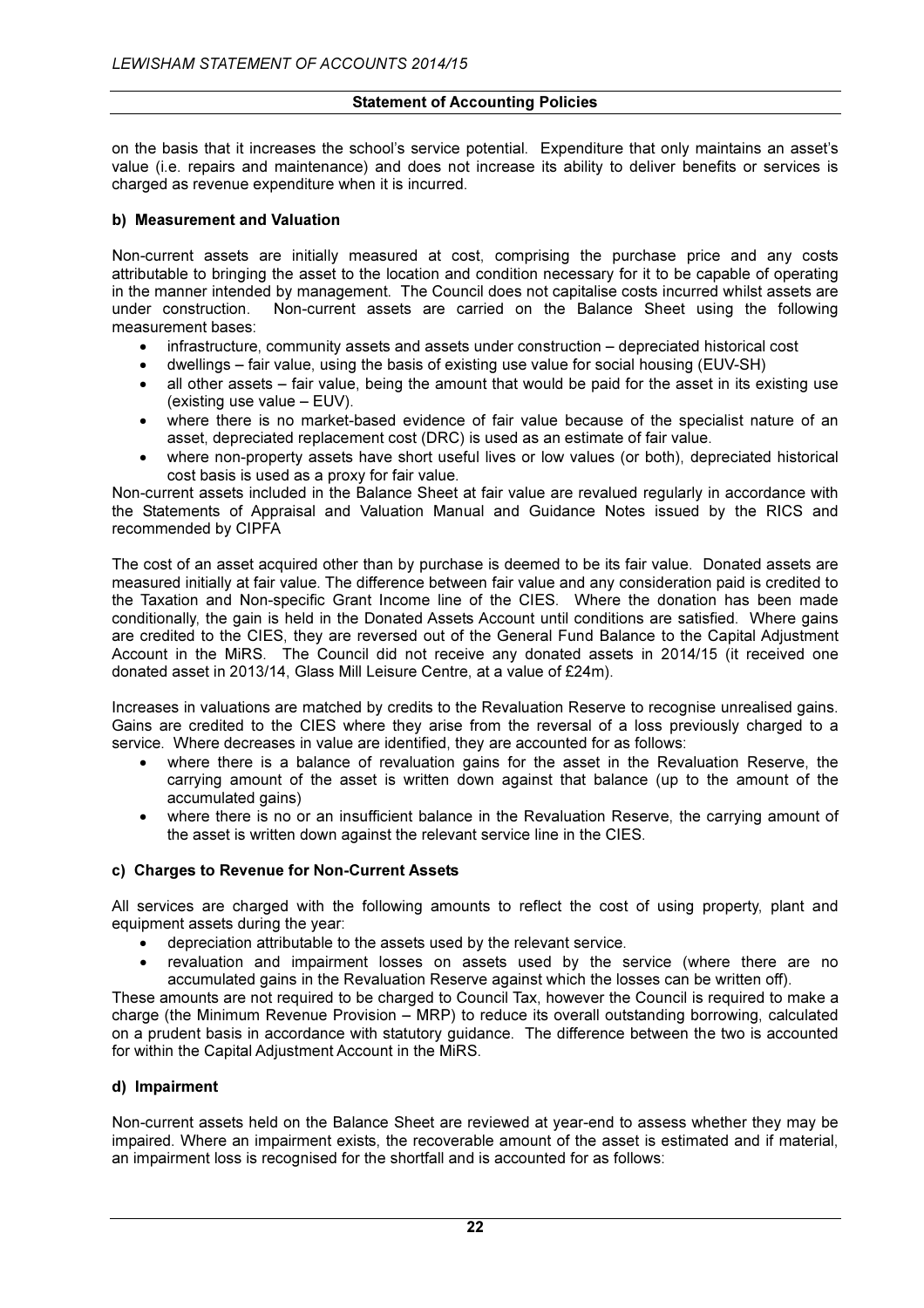- where there is a balance of revaluation gains for the asset in the Revaluation Reserve, the carrying amount of the asset is written down against that balance (up to the amount of the accumulated gains)
- where there is no or an insufficient balance in the Revaluation Reserve, the carrying amount of the asset is written down against the relevant service line in the CIES.

Where an impairment loss is reversed subsequently, the reversal is credited to the relevant service line in the CIES, up to the amount of the original loss, adjusted for depreciation that would have been charged if the loss had not been recognised.

# e) Depreciation

Depreciation is charged on all Property, Plant and Equipment assets by applying the straight-line method based on the asset's useful life. Depreciation is not charged for assets with an indeterminable finite useful life, a long life such that depreciation would be immaterial, assets where the recoverable amount exceeds the carrying amount (i.e. freehold land, community assets) and assets under construction. Deprecation is calculated on the following bases:

- dwellings and other buildings straight-line allocation over the useful life of the property as determined by the valuer (dwellings are usually over 25 years and buildings over 40 years).
- vehicles, plant and equipment straight-line allocation over the useful life of the asset.
- infrastructure straight-line allocation over 25 years, unless advised by a suitably qualified officer.

The Council's policy is to charge depreciation on the assets value at 1 April each year. It is charged from the year following the date of purchase or completion of construction, and is not adjusted for disposals or additions of assets during the year. Where an asset has major components whose cost is significant in relation to the total cost of the item, the components are depreciated separately. Revaluation gains are also depreciated, with an amount equal to the difference between current value depreciation charged on assets and the depreciation that would have been chargeable based on their historical cost being transferred each year from the Revaluation Reserve to the Capital Adjustment Account.

# f) Non-Current Assets Held for Sale

When it is almost certain that the carrying amount of an asset will be recovered principally through a sale transaction rather than through its continuing use, and the strict criteria set out in the COP are met, it is reclassified as an Asset Held for Sale. The asset is revalued immediately before reclassification and then carried at the lower of this amount and fair value less costs to sell. Where there is a subsequent decrease to fair value less costs to sell, the loss is posted to the Other Operating Expenditure line in the CIES. Gains in fair value are recognised only up to the amount of any previously losses recognised in the Surplus or Deficit on Provision of Services. Depreciation is not charged on Assets Held for Sale. Assets that are to be abandoned or scrapped are not reclassified as Assets Held for Sale.

When assets no longer meet the criteria to be classified as Assets Held for Sale, they are reclassified back to non-current assets and valued at the lower of their carrying amount before they were classified as held for sale; adjusted for depreciation or revaluations that would have been recognised had they not been classified as Held for Sale, and their recoverable amount at the date of the decision not to sell.

#### g) Disposals of Non-Current Assets

When an asset is disposed of or decommissioned, the carrying amount in the Balance Sheet is written off to the Other Operating Expenditure line in the CIES as part of the gain or loss on disposal. Any receipts from disposals are credited to the same line in the CIES also as part of the gain or loss on disposal (i.e. netted off against the carrying value of the asset at the time of disposal). Any revaluation gains accumulated for the asset in the Revaluation Reserve are transferred to the Capital Adjustment Account.

Amounts received in excess of £10,000 are classified as capital receipts. A proportion of receipts from housing disposals (as per the relevant regulations) are payable to the Government. The retained receipts are required to be credited to the Usable Capital Receipts Reserve, and can only be used to finance new capital investment or set aside to reduce the Council's underlying need to borrow. Receipts are appropriated to the Reserve from the General Fund Balance in the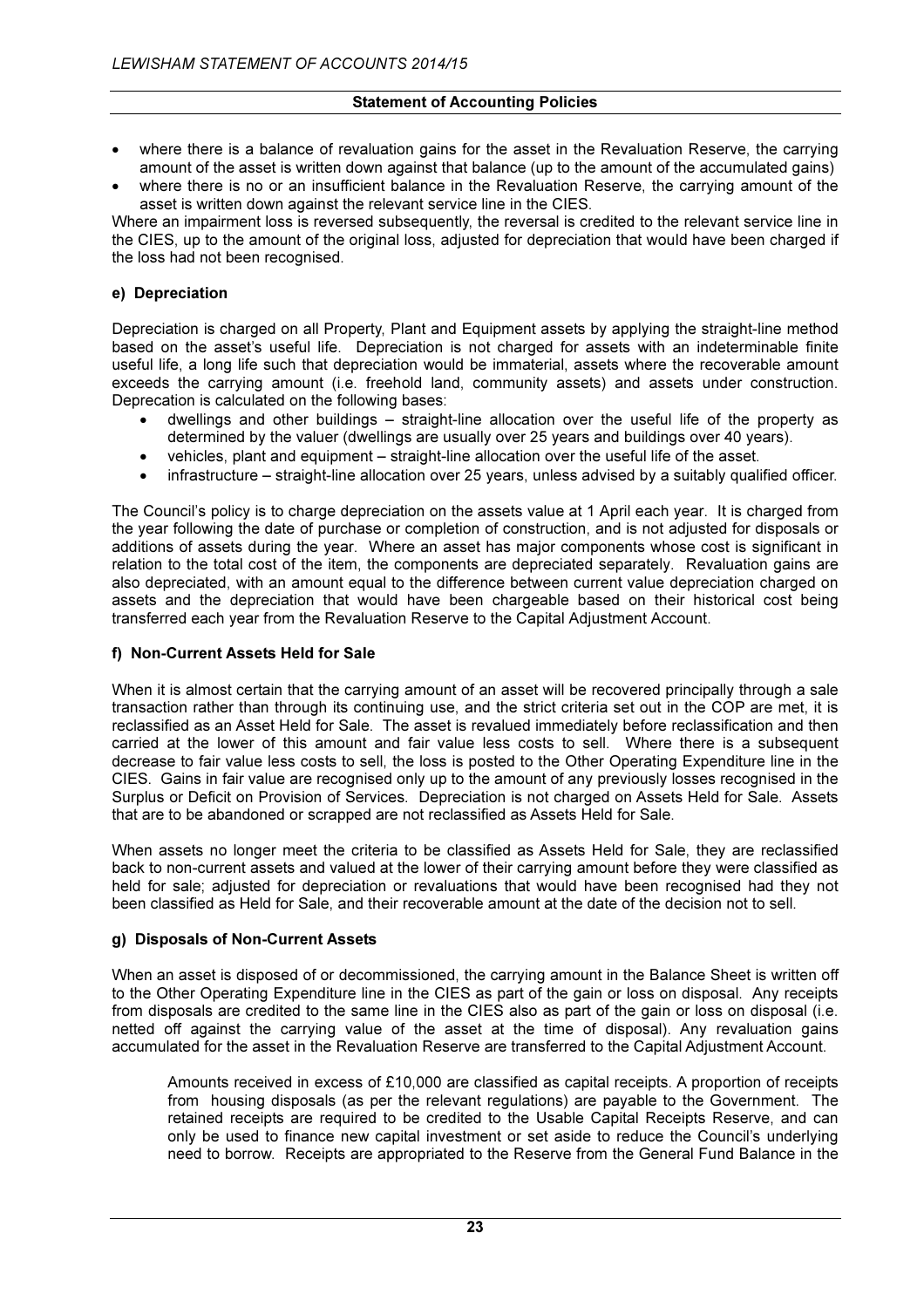MiRS. The written-off value of disposals is not a charge against Council Tax. Amounts are appropriated to the Capital Adjustment Account from the General Fund Balance in the MiRS.

# h) Deferred Capital Receipts

This reserve holds the gains recognised on the disposal of non-current assets but for which a cash settlement has yet to take place. Under statutory arrangements, the Council does not treat these gains as usable for financing new capital expenditure until they are backed by cash receipts. When the cash settlement eventually takes place, the amounts are transferred to the Usable Capital Receipts Reserve.

# 23. HERITAGE ASSETS

These are assets which are primarily held for their contribution to knowledge or culture, however, where they are used as operational assets, they are classified as such. They are recognised and measured in accordance with the accounting policies on Property, Plant and Equipment in respect of revaluation, impairment and disposal. The Council has, however, opted not to depreciate these assets since they are enduring by nature. The threshold for disclosure is £40,000.

#### 24. INVESTMENT PROPERTIES

These are assets which are used solely to earn rentals and/or for capital appreciation, and are not used in any way for the delivery of services or production of goods or being held for sale. Rentals received in relation to investment properties are credited to the Financing and Investment Income line and result in a gain for the General Fund Balance. They are measured initially at cost and subsequently at fair value, based on the amount at which the asset could be exchanged between knowledgeable parties at arm's length. They are revalued annually according to market conditions, and are therefore not depreciated. Any gains and losses on revaluation are posted to the Financing and Investment Income and Expenditure line in the CIES. These are not statutorily allowed to have an impact on the Council Tax and are therefore reversed out of the General Fund Balance in the MiRS and posted to the Capital Adjustment Account and the Capital Receipts Reserve if relevant.

# 25. PRIVATE FINANCE INITIATIVE (PFI) CONTRACTS

These are agreements to receive services where the responsibility for making available the assets needed to provide the services passes to the PFI contractor. As the Council is deemed to control the services that are provided under its PFI schemes and as ownership of the assets will pass to the Council at the end of the contracts for no additional charge, the Council carries the assets used under the contracts on its Balance Sheet as part of Property, Plant and Equipment. The original recognition of these assets at fair value is balanced by the recognition of a liability for amounts due to the scheme operator to pay for the capital investment. Where schemes include a capital contribution, the liability is written down accordingly. Non-current assets recognised on the Balance Sheet are revalued and depreciated in the same way as other non-current assets owned by the Council. The amounts payable to the PFI operators each year are analysed into the following five elements:

- fair value of the services received during the year debited to the relevant service in the CIES.
- finance cost an interest charge on the outstanding Balance Sheet liability, debited to Interest Payable and Similar Charges in the CIES.
- contingent rent increases in the amount to be paid for the asset arising during the contract, debited to Interest Payable and Similar Charges in the CIES.
- payment towards liability applied to write down the liability towards the PFI operator.
- lifecycle replacement costs recognised as prepayments in the Balance Sheet and then recognised as non-current assets on the Balance Sheet when the work is carried out.

#### 26. ACCOUNTING FOR SCHOOLS

Schools accounting policies are the same as the Council's, with their income and expenditure being attributed to the appropriate service line in the CIES and their assets, liabilities and balances being included on the Balance Sheet. The schools reserves are held separately within Usable Reserves.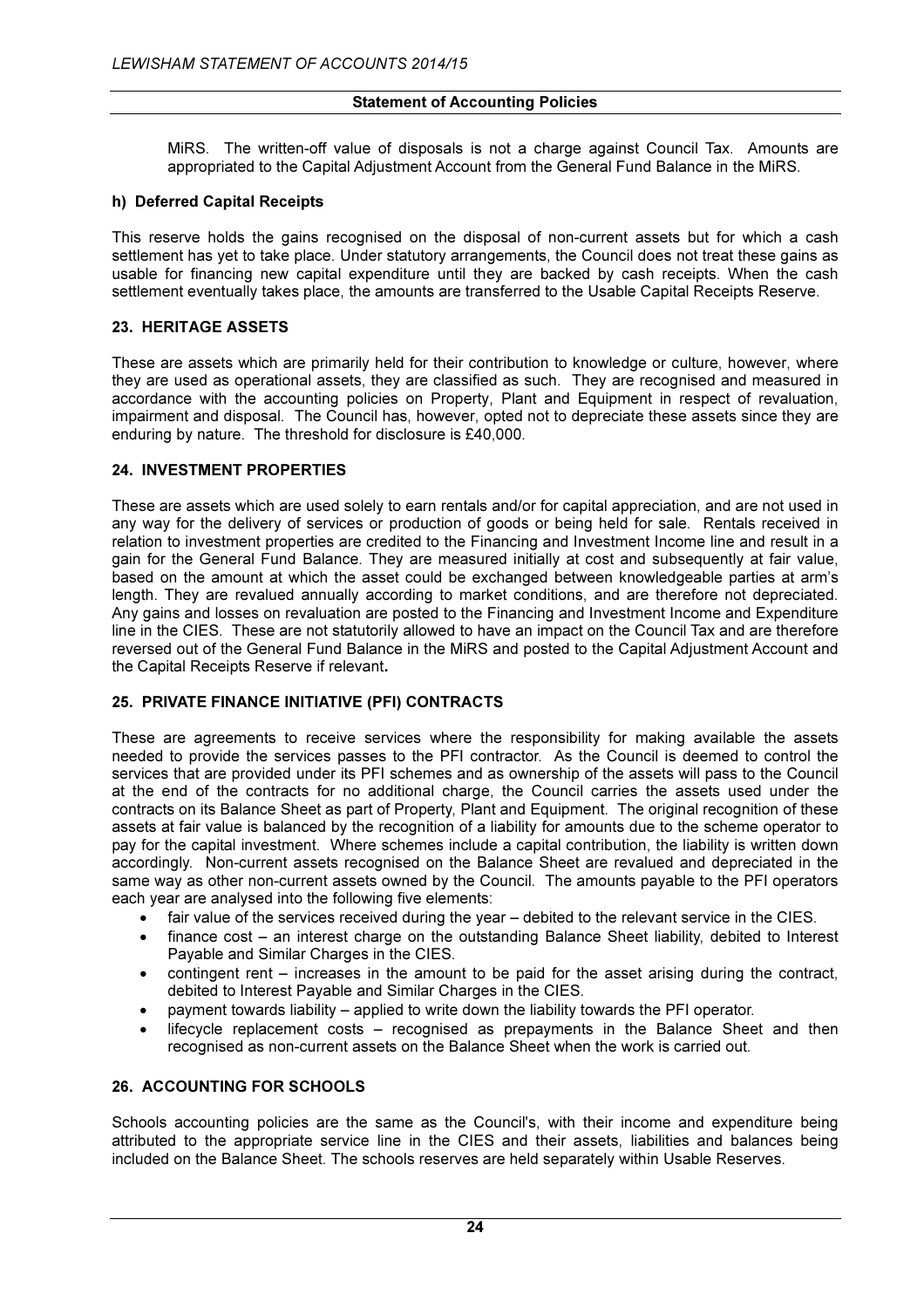# SECTION 3 - NOTES TO THE CORE FINANCIAL STATEMENTS

# 1. ACCOUNTING STANDARDS ISSUED, NOT ADOPTED IN THE 2013/14 ACCOUNTS

The Code of Practice requires the disclosure of information relating to the expected impact of an accounting change that will be required by a new standard that has been issued but not yet adopted. This applies to the adoption of the following new or amended standards within the 2015/16 Code:

- IFRS 13 Fair Value Measurement. This standard provides a consistent definition of fair value and enhanced disclosure requirements. It applies to assets and liabilities covered by those IFRS standards that require measurement at fair value (with some exceptions). The adoption of this standard will require surplus assets (assets that are not being used to deliver services, but which do not meet the criteria to be classified as either investment properties or non-current assets held for sale) to be revalued to market value rather than value in existing use as at present. Operational property, plant and equipment assets are outside the scope of IFRS 13. The value of the Council's Surplus Assets at the end of the year is £61m, so this standard may have an impact on the Statement of Accounts, although an assessment has not been carried out yet.
- IFRIC 21 Levies. This standard concerns provides guidance on levies imposed by the government in the financial statements of entities paying the levy. This standard will not have a material impact on the Statement of Accounts and so is not detailed further.
- Annual Improvements to IFRSs (2011 2013 Cycle). These improvements are minor, principally proving clarification and will not have a material impact on the Statement of Accounts.

The Code requires implementation from 1 April 2015 and there is therefore no impact on the 2014/15 Statement of Accounts.

#### 2. CRITICAL JUDGEMENTS IN APPLYING ACCOUNTING POLICIES

In applying the Accounting Policies the Council has had to make certain judgements about complex transactions (shown in this note) and a number of assumptions which involve uncertainty about future events (shown in the following note). The major judgements made are as follows:

- There is uncertainty about future levels of funding for local government, however the Council has concluded that there is no indication that the assets of the Council will be impaired as a result of the actions required to achieve the necessary savings, including closing facilities and reducing services.
- A number of judgements have been made under the IFRS concerning the classification of and the accounting for Non-Current Assets, Investment Properties, Leases, PFI and other major contracts, Capital and Revenue Grants and other miscellaneous items. There are no material changes to these judgements for the 2014/15 accounts to those followed in 2013/14.
- In accordance with the provisions of the Code of Practice, an accounting judgement has been made for the 2014/15 Accounts as to whether schools' land and buildings should be included within its Balance Sheet. Included are the land and buildings of 45 Community Primary Schools, 4 Community Secondary Schools, 3 Community Special Schools and 2 Nursery Schools. Land and buildings relating to 4 Foundation Schools, 24 Voluntary-aided Schools and 4 Academies have been excluded. An exception to this is that land and buildings relating to schools PFI schemes have been included on the Balance Sheet on the basis that the Council has a greater degree of control over the use and condition of these schools' land and buildings since the contract with the PFI provider is with the Council rather than the schools concerned.
- When Lewisham Homes was set up as an ALMO it was agreed that all of the pension costs of transferred staff would be indemnified by the Council. The Council's judgement is that this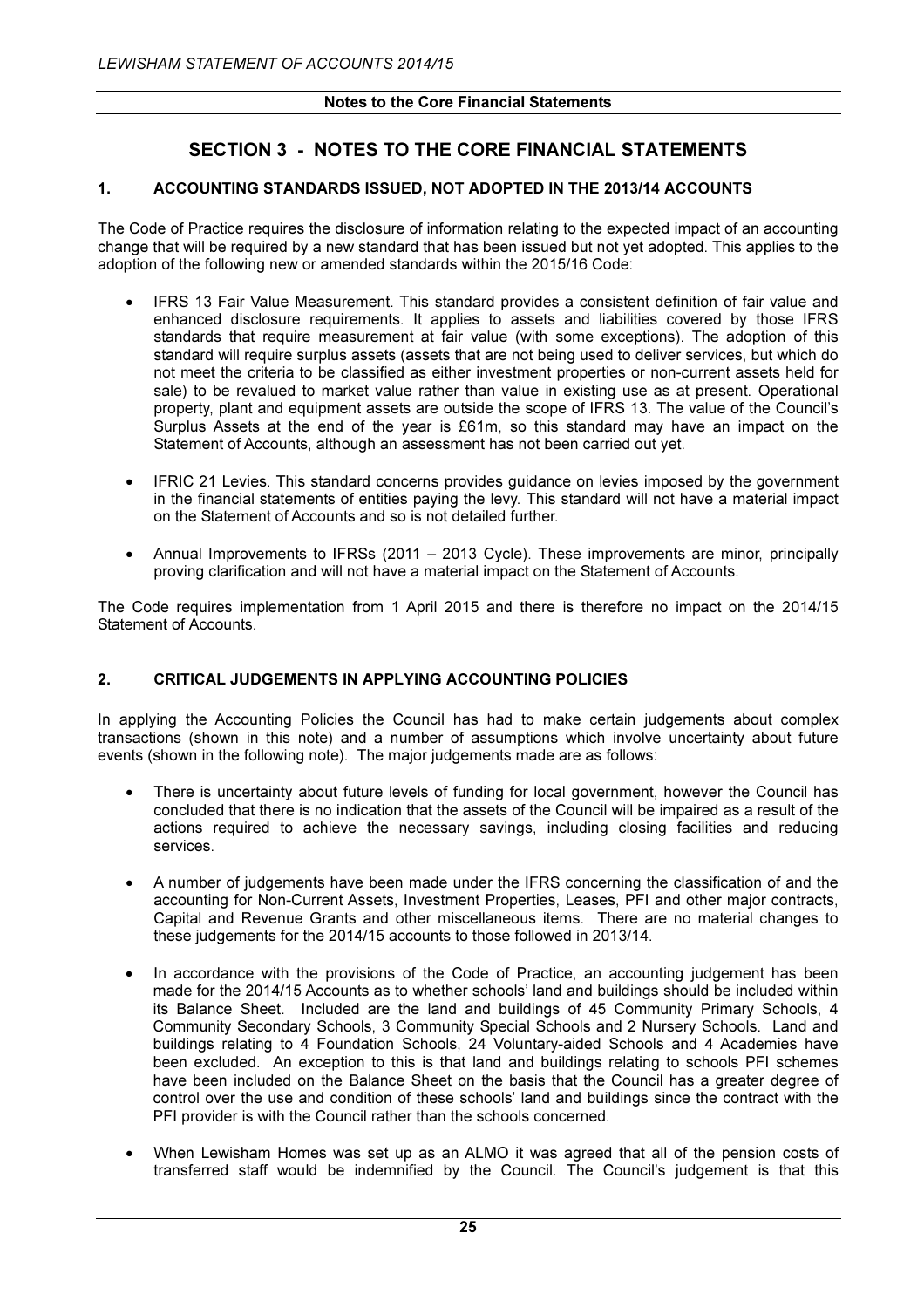indemnity is most accurately represented by accounting for the liability under IAS19, rather than as an accrual, provision, reserve or contingent liability. The 2014/15 accounts therefore include the full costs of the Lewisham Homes IAS19 liability and are consistent with the Council's 2013/14 accounts and Lewisham Homes' accounts for both years

#### 3. ASSUMPTIONS MADE ABOUT THE FUTURE AND OTHER MAJOR SOURCES OF ESTIMATION UNCERTAINTY

These Accounts contain a number of estimated figures that are based on assumptions made about the future or that are otherwise uncertain, and take into account historical experience, current trends and other relevant factors. Because of this, actual results could be materially different from the assumptions and estimates made. The areas in the Council's Accounts at 31 March 2015 for which there is a significant possibility of material adjustment in the forthcoming financial year are as follows:

# a) Property, Plant and Equipment

Non-Current Assets are depreciated over their useful lives which are partially dependent on assumed levels of repairs and maintenance that will be achieved. However the current economic climate makes it uncertain that the Council will be able to sustain its current level. If the useful life of assets is reduced, the depreciation will increase and the carrying amount of the assets will decrease. The annual depreciation charge for buildings could increase by approximately £1m for every year that useful lives are reduced.

#### b) Insurance Provisions

The insurance provision is made up of contributions to cover liabilities arising over a number of years. It is split between less than and greater than one year, estimating what proportion of the monies held relate to each of the years, what has been paid in each of those years and what remains outstanding. An annual review is commissioned from insurance advisors to inform this split. An increase over the forthcoming year of 10% in the total number of claims or the average settlement could add £0.24m to the provision needed.

#### c) Non National Domestic Rates - Appeals

Since the introduction of the Business Rates Retention Scheme from 1 April 2013, Councils are liable for successful appeals against NDR charged to businesses in 2014/15 and earlier financial years in their proportionate share. Therefore, a provision has been raised for the estimate of the amount that businesses have been overcharged up to 31 March 2015, using the Valuation Office (VAO) ratings list of appeals and the analysis of successful appeals to date.

#### d) Arrears of Significant Debtors

The Council had balances of sundry debtors, Council Tax, NDR and Housing Rents of £145m as at 31st March 2015. All of the significant balances have been reviewed and impairment allowances for doubtful debts have been set at appropriate levels, with an overall impairment allowance of £61m. Although the current economic climate, including the Government's welfare benefits reform initiative, has been taken into account, it is not certain that these allowances will be sufficient, as the judgements made are mainly based on historical trends. If collection rates were to deteriorate, an increase of 10% in the amount of the impairment allowance would require just over £6m to be set aside.

#### e) Pensions Liability

Estimation of the net liability to pay pensions depends on a number of complex judgements relating to the discount rate used, the rate at which salaries are projected to increase, changes in retirement ages, mortality rates and expected returns on pension fund assets. A firm of consulting actuaries is engaged to provide the Council with expert advice about the assumptions to be applied. The effects on the net pensions liability of changes in individual assumptions can be measured and are outlined in the Defined Benefits note.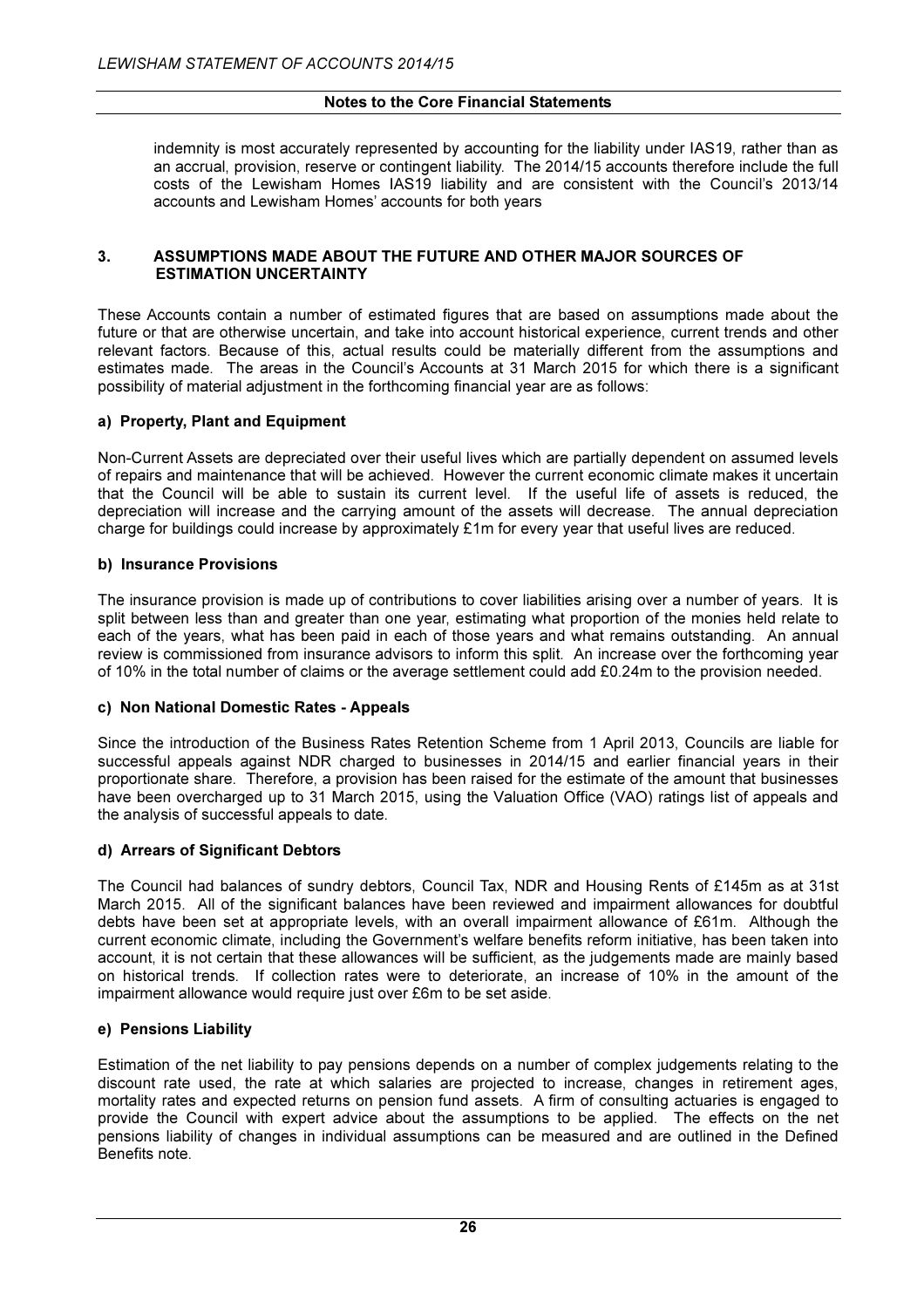# 4. MATERIAL ITEMS OF INCOME AND EXPENDITURE

There are no material items of Income and Expenditure that are not disclosed elsewhere in these Accounts.

# 5. EVENTS AFTER THE BALANCE SHEET DATE

The pre-audit Statement of Accounts was authorised for issue by the Executive Director for Resources and Regeneration on 30 June 2015. Events taking place after this date are not reflected in the accounts. Where events took place before this date which materially altered the conditions existing at 31 March 2015, the figures in the financial statements and notes have been adjusted in all material respects to reflect these altered conditions. There are no significant events which have occurred after 31 March 2015 which will affect the 2015/16 accounts, but have no effect on the 2014/15 accounts.

# 6. OTHER OPERATING EXPENDITURE - LEVIES

.

These are included under the "Other Operating Expenditure" line in the Comprehensive Income and Expenditure Statement, and comprises the statutory levies for services carried out by other bodies.

|                                      | 2014/15     | 2013/14 |
|--------------------------------------|-------------|---------|
|                                      | £000        | £000    |
| <b>London Pension Fund Authority</b> | 1,243       | 1,120   |
| Lee Valley Regional Park Authority   | 233         | 237     |
| <b>Environment Agency</b>            | <b>1701</b> | 170     |
| <b>Total Levies Paid</b>             | 1,646       | 1,527   |

# 7. ADJUSTMENTS BETWEEN ACCOUNTING AND FUNDING BASIS UNDER REGULATIONS

This note details the adjustments that are made to the CIES recognised by the Council in the year in accordance with proper accounting practice to the resources that are specified by statutory provisions as being available to the Council to meet future capital and revenue expenditure. The total of these adjustments appears as a line on the Movement in Reserves Statement.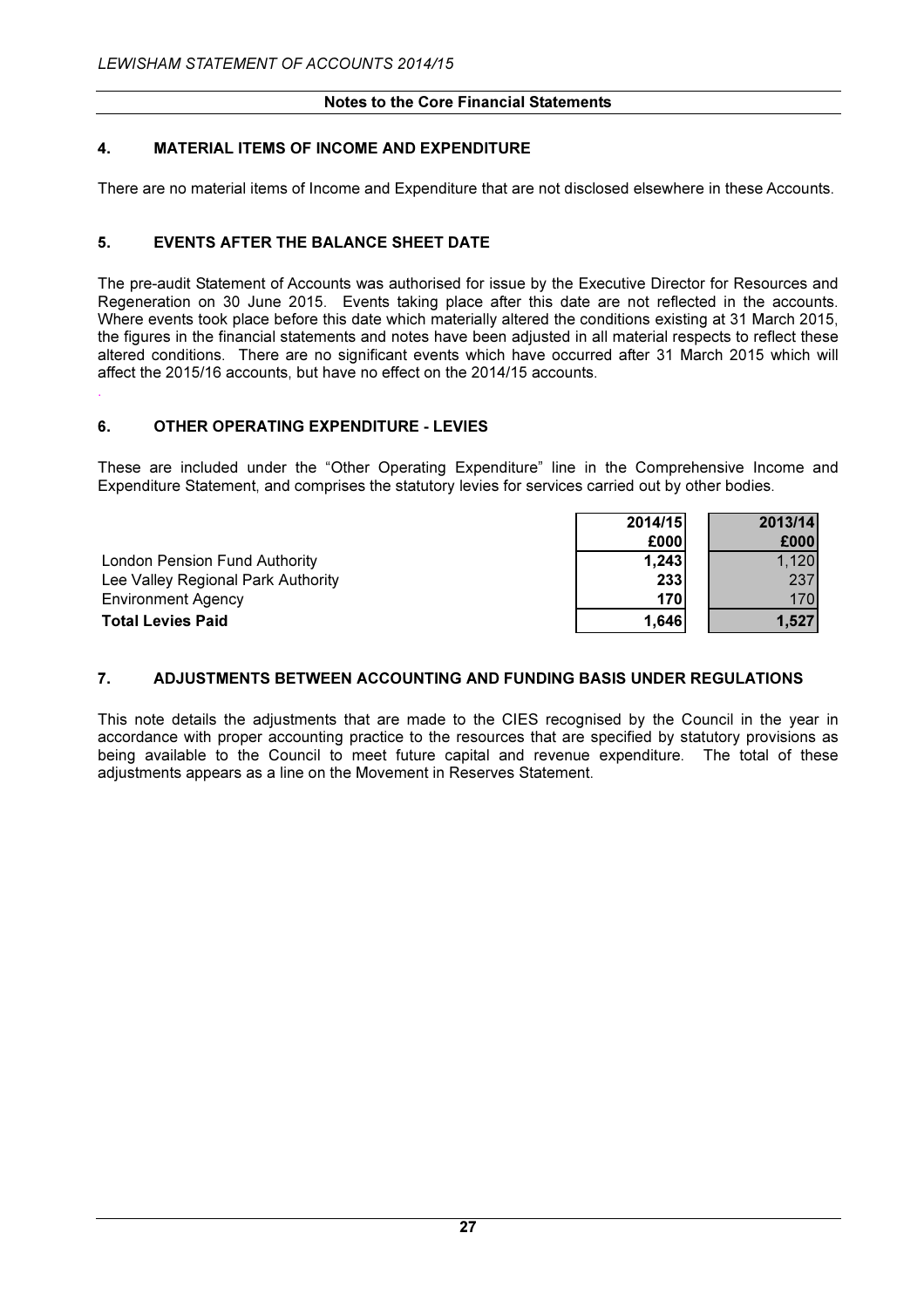|                                                                         |                |                 | <b>Usable Reserves</b> |                |          |                  |                 |
|-------------------------------------------------------------------------|----------------|-----------------|------------------------|----------------|----------|------------------|-----------------|
| 2014/15                                                                 | General        | Earmarked       | Housing                | Major          | Capital  | Capital          | <b>Movement</b> |
|                                                                         | <b>Fund</b>    | GF              | Revenue                | <b>Repairs</b> | Receipts | Grants           | in Unusable     |
|                                                                         | <b>Balance</b> | <b>Reserves</b> | Account                | Reserve        | Reserve  | <b>Unapplied</b> | <b>Reserves</b> |
|                                                                         | £'000          | £'000           | £'000                  | £'000          | £'000    | £'000            | £'000           |
| Adjustments primarily involving the Capital                             |                |                 |                        |                |          |                  |                 |
| <b>Adjustment Account:</b>                                              |                |                 |                        |                |          |                  |                 |
| Reversal of items credited or debited to the                            |                |                 |                        |                |          |                  |                 |
| <b>CIES</b>                                                             |                |                 |                        |                |          |                  |                 |
| Charges for depreciation and impairment of                              |                |                 |                        |                |          |                  |                 |
| non-current assets<br>Movements in the market value of Investment       | 214,484        |                 | 24,205                 |                |          |                  | (238, 689)      |
| Properties                                                              |                |                 |                        |                |          |                  |                 |
| Capital grants and contributions applied                                | (50, 108)      |                 |                        |                |          |                  | 50,108          |
| Revenue expenditure funded from capital                                 |                |                 |                        |                |          |                  |                 |
| under statute                                                           | 10,013         |                 |                        |                |          |                  | (10, 013)       |
| Amounts of non-current assets written off on                            |                |                 |                        |                |          |                  |                 |
| disposal or sale as part of the gain / loss on                          |                |                 |                        |                |          |                  |                 |
| disposal to the CIES                                                    | (30, 823)      |                 | 4,127                  |                |          |                  | 26,696          |
| Income in relation to donated assets                                    |                |                 |                        |                |          |                  |                 |
| Insertion of items not debited or credited to                           |                |                 |                        |                |          |                  |                 |
| the CIES                                                                |                |                 |                        |                |          |                  |                 |
| Statutory provision for the financing of capital<br>investment          | (15, 303)      |                 | (3,094)                |                |          |                  | 18,397          |
| Capital expenditure charged against the                                 |                |                 |                        |                |          |                  |                 |
| General Fund and HRA balances                                           | (7, 791)       |                 |                        |                |          |                  | 7,791           |
| Adjustments primarily involving the Capital                             |                |                 |                        |                |          |                  |                 |
| <b>Grants Unapplied Account:</b>                                        |                |                 |                        |                |          |                  |                 |
| Capital Grants and contributions unapplied                              |                |                 |                        |                |          |                  |                 |
| credited to the CIES                                                    |                |                 |                        |                |          | (818)            | 818             |
| Adjustments primarily involving the Capital                             |                |                 |                        |                |          |                  |                 |
| <b>Receipts Reserve:</b>                                                |                |                 |                        |                |          |                  |                 |
| Transfer of cash sale proceeds credited as                              |                |                 |                        |                |          |                  |                 |
| part of the gain / loss on disposal to the CIES                         |                |                 |                        |                | 34,806   |                  | (34, 806)       |
| Use of the Capital Receipts Reserve to finance                          |                |                 |                        |                |          |                  |                 |
| new capital expenditure                                                 |                |                 |                        |                | (4, 315) |                  | 4,315           |
| Contribution from the Capital Receipts                                  |                |                 |                        |                |          |                  |                 |
| Reserve to finance the payments to the                                  |                |                 |                        |                |          |                  |                 |
| Government capital receipts pool                                        | 1,727          |                 |                        |                | (1,727)  |                  | 0               |
| Transfer from Deferred Capital Receipts<br>Reserve upon receipt of cash |                |                 |                        |                |          |                  |                 |
| Adjustments primarily involving the Major                               |                |                 |                        |                | (19)     |                  | 19              |
| <b>Repairs Reserve:</b>                                                 |                |                 |                        |                |          |                  |                 |
| Use of the Major Repairs Reserve to finance                             |                |                 |                        |                |          |                  |                 |
| new capital expenditure                                                 |                |                 |                        | (4, 482)       |          |                  | 4,482           |
| Reversal of Major Repairs Allowance credited                            |                |                 |                        |                |          |                  |                 |
| to the HRA                                                              |                |                 | 23,470                 | (23, 470)      |          |                  | 0               |
| Difference between Major Repairs Allowance<br>and HRA depreciation      |                |                 |                        |                |          |                  | 0               |
| Adjustments primarily involving the                                     |                |                 | 12,273                 | (12, 273)      |          |                  |                 |
| Financial Instruments Adj Account:                                      |                |                 |                        |                |          |                  |                 |
| Amount by which finance costs charged to the                            |                |                 |                        |                |          |                  |                 |
| CIES are different from finance costs                                   |                |                 |                        |                |          |                  |                 |
| chargeable in the year in accordance with                               |                |                 |                        |                |          |                  |                 |
| statutory requirements                                                  | (300)          |                 | (478)                  |                |          |                  | 778             |
| Adjustments primarily involving the<br><b>Pensions Reserve:</b>         |                |                 |                        |                |          |                  |                 |
| Reversal of items relating to retirement                                |                |                 |                        |                |          |                  |                 |
| benefits debited or credited to the CIES                                | 55,752         |                 | 7,428                  |                |          |                  | (63, 180)       |
|                                                                         |                |                 |                        |                |          |                  |                 |
| Employer's pensions contributions and direct                            |                |                 |                        |                |          |                  |                 |
| payments to pensioners payable in the year                              | (13, 450)      |                 | (19, 373)              |                |          |                  | 32,823          |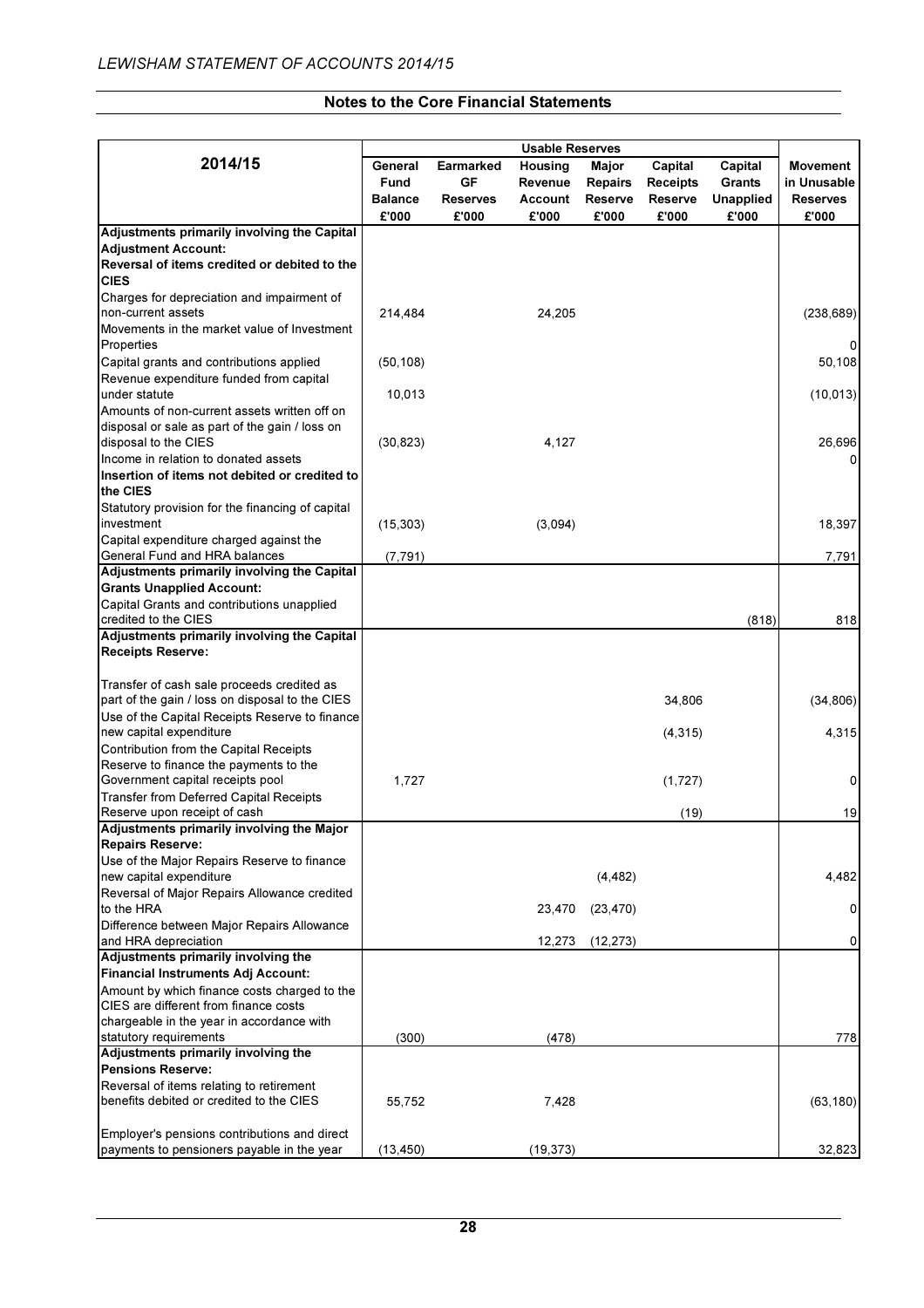|                                               |                |                  | <b>Usable Reserves</b> |                |                 |           |                 |
|-----------------------------------------------|----------------|------------------|------------------------|----------------|-----------------|-----------|-----------------|
| 2014/15 continued                             | General        | <b>Earmarked</b> | Housing                | Major          | Capital         | Capital   | <b>Movement</b> |
|                                               | Fund           | <b>GF</b>        | Revenue                | <b>Repairs</b> | <b>Receipts</b> | Grants    | in Unusable     |
|                                               | <b>Balance</b> | <b>Reserves</b>  | Account                | Reserve        | Reserve         | Unapplied | <b>Reserves</b> |
|                                               | £'000          | £'000            | £'000                  | £'000          | £'000           | £'000     | £'000           |
| Adjustments primarily involving the           |                |                  |                        |                |                 |           |                 |
| <b>Collection Fund Adjustment Account:</b>    |                |                  |                        |                |                 |           |                 |
| Amount by which Council Tax income credited   |                |                  |                        |                |                 |           |                 |
| to the CIES is different from Council Tax     |                |                  |                        |                |                 |           |                 |
| income calculated for the year in accordance  |                |                  |                        |                |                 |           |                 |
| with statutory requirements                   | 1,474          |                  |                        |                |                 |           | (1, 474)        |
| Adjustments primarily involving the           |                |                  |                        |                |                 |           |                 |
| <b>Accumulated Absences Account:</b>          |                |                  |                        |                |                 |           |                 |
|                                               |                |                  |                        |                |                 |           |                 |
| Amount by which officer remuneration charged  |                |                  |                        |                |                 |           |                 |
| to the CIES on an accruals basis is different |                |                  |                        |                |                 |           |                 |
| from remuneration chargeable in the year in   |                |                  |                        |                |                 |           |                 |
| accordance with statutory requirements        | (767)          |                  |                        |                |                 |           | 767             |
| <b>Other Adjustments</b>                      | 15,682         |                  | (15,682)               |                |                 |           |                 |
| <b>Total Adjustments</b>                      | 180,590        | 0                | 32,876                 | (40, 225)      | 28,745          | (818)     | (201, 168)      |

|                                                  |                |                  | <b>Usable Reserves</b> |                 |                |                  |                 |
|--------------------------------------------------|----------------|------------------|------------------------|-----------------|----------------|------------------|-----------------|
| 2013/14                                          | General        | <b>Earmarked</b> | <b>Housing</b>         | Capital         | <b>Major</b>   | Capital          | <b>Movement</b> |
| <b>COMPARATIVE FIGURES</b>                       | <b>Fund</b>    | <b>GF</b>        | <b>Revenue</b>         | <b>Receipts</b> | <b>Repairs</b> | <b>Grants</b>    | in Unusable     |
|                                                  | <b>Balance</b> | <b>Reserves</b>  | <b>Account</b>         | <b>Reserve</b>  | <b>Reserve</b> | <b>Unapplied</b> | <b>Reserves</b> |
|                                                  | £'000          | £'000            | £'000                  | £'000           | £'000          | £'000            | £'000           |
| Adjustments primarily involving the Capital      |                |                  |                        |                 |                |                  |                 |
| <b>Adjustment Account:</b>                       |                |                  |                        |                 |                |                  |                 |
| Reversal of items credited or debited to the     |                |                  |                        |                 |                |                  |                 |
| <b>CIES</b>                                      |                |                  |                        |                 |                |                  |                 |
| Charges for depreciation and impairment of       |                |                  |                        |                 |                |                  |                 |
| non-current assets                               | 79.372         |                  | (31, 295)              |                 |                |                  | (48,077)        |
| Movements in the market value of Investment      |                |                  |                        |                 |                |                  |                 |
| Properties                                       | (4,006)        |                  |                        |                 |                |                  | 4,006           |
| Capital grants and contributions applied         | (40, 839)      |                  |                        |                 |                |                  | 40,839          |
| Revenue expenditure funded from capital          |                |                  |                        |                 |                |                  |                 |
| under statute                                    | 13,256         |                  |                        |                 |                |                  | (13, 256)       |
| Amounts of non-current assets written off on     |                |                  |                        |                 |                |                  |                 |
| disposal or sale as part of the gain / loss on   |                |                  |                        |                 |                |                  |                 |
| disposal to the CIES                             | 4,622          |                  | (5,390)                |                 |                |                  | 768             |
| Income in relation to donated assets             | (24,065)       |                  |                        |                 |                |                  | 24,065          |
| Insertion of items not debited or credited to    |                |                  |                        |                 |                |                  |                 |
| the CIES                                         |                |                  |                        |                 |                |                  |                 |
| Statutory provision for the financing of capital |                |                  |                        |                 |                |                  |                 |
| investment                                       | (3,341)        |                  | (2,946)                |                 |                |                  | 6,287           |
| Capital expenditure charged against the          |                |                  |                        |                 |                |                  |                 |
| General Fund and HRA balances                    | (9, 427)       |                  |                        |                 |                |                  | 9,427           |
| Adjustments primarily involving the Capital      |                |                  |                        |                 |                |                  |                 |
| <b>Grants Unapplied Account:</b>                 |                |                  |                        |                 |                |                  |                 |
| Capital Grants and contributions unapplied       |                |                  |                        |                 |                |                  |                 |
| credited to the CIES                             | (3,815)        |                  |                        |                 |                | 3,815            | 0               |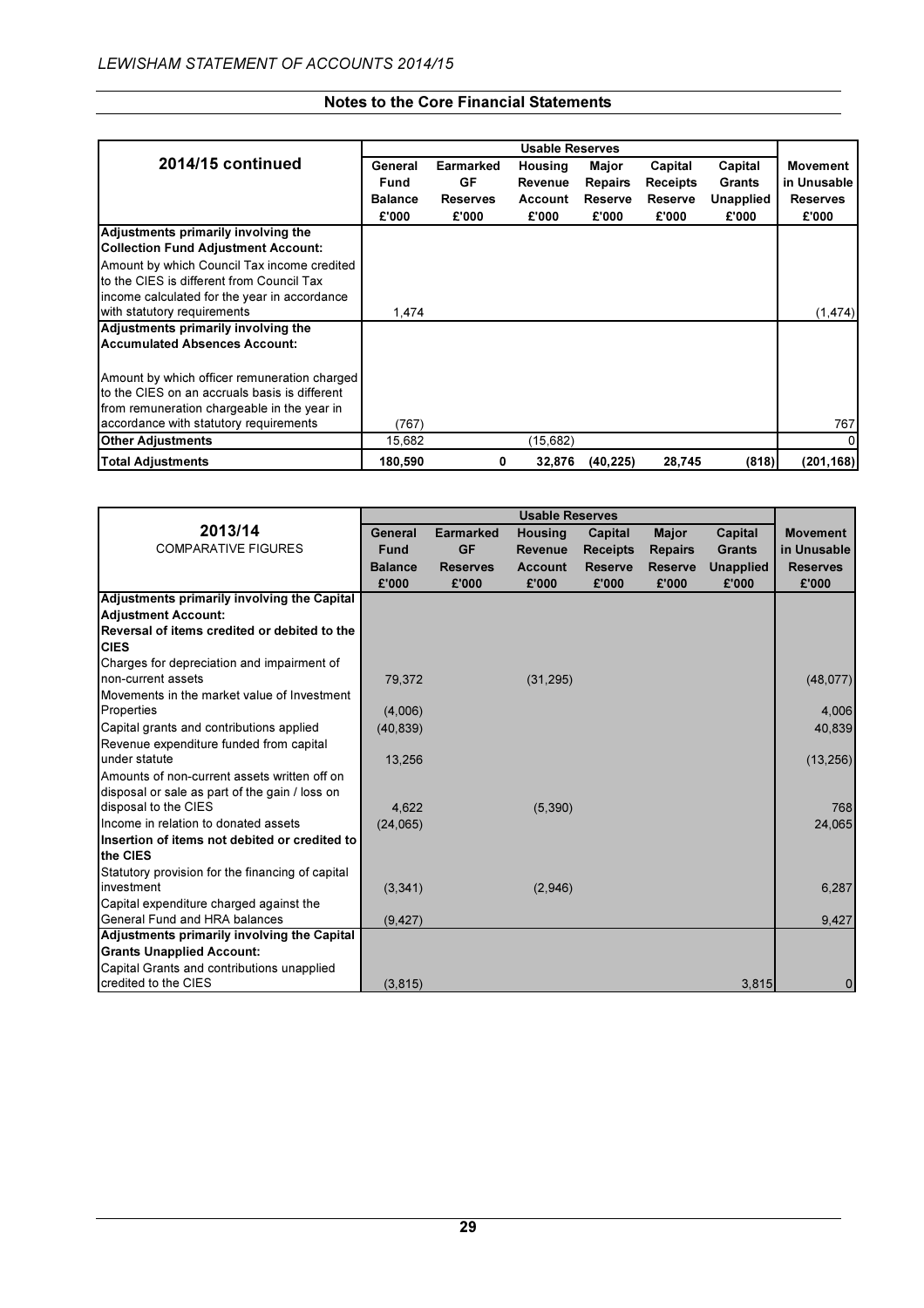|                                                                                            |                |                  | <b>Usable Reserves</b> |                 |                |                  |                 |
|--------------------------------------------------------------------------------------------|----------------|------------------|------------------------|-----------------|----------------|------------------|-----------------|
| 2013/14                                                                                    | General        | <b>Earmarked</b> | Housing                | Capital         | <b>Major</b>   | Capital          | <b>Movement</b> |
| <b>COMPARATIVE FIGURES</b>                                                                 | Fund           | GF               | Revenue                | <b>Receipts</b> | <b>Repairs</b> | <b>Grants</b>    | in Unusable     |
| continued                                                                                  | <b>Balance</b> | Reserves         | <b>Account</b>         | <b>Reserve</b>  | Reserve        | <b>Unapplied</b> | <b>Reserves</b> |
|                                                                                            | £'000          | £'000            | £'000                  | £'000           | £'000          | £'000            | £'000           |
| Adjustments primarily involving the Capital                                                |                |                  |                        |                 |                |                  |                 |
| <b>Receipts Reserve:</b>                                                                   |                |                  |                        |                 |                |                  |                 |
|                                                                                            |                |                  |                        |                 |                |                  |                 |
| Transfer of cash sale proceeds credited as                                                 |                |                  |                        |                 |                |                  |                 |
| part of the gain / loss on disposal to the CIES                                            |                |                  |                        | 15,450          |                |                  | (15, 450)       |
| Use of the Capital Receipts Reserve to finance                                             |                |                  |                        |                 |                |                  |                 |
| new capital expenditure                                                                    |                |                  |                        | (14, 437)       |                |                  | 14,437          |
| Contribution from the Capital Receipts                                                     |                |                  |                        |                 |                |                  |                 |
| Reserve to finance the payments to the                                                     |                |                  |                        |                 |                |                  |                 |
| Government capital receipts pool                                                           | 1,886          |                  |                        | (1,886)         |                |                  | 0               |
| <b>Transfer from Deferred Capital Receipts</b>                                             |                |                  |                        |                 |                |                  |                 |
| Reserve upon receipt of cash                                                               |                |                  |                        | 42              |                |                  | (42)            |
| Adjustments primarily involving the Major                                                  |                |                  |                        |                 |                |                  |                 |
| <b>Repairs Reserve:</b>                                                                    |                |                  |                        |                 |                |                  |                 |
| Use of the Major Repairs Reserve to finance                                                |                |                  |                        |                 |                |                  |                 |
| new capital expenditure                                                                    |                |                  |                        |                 | (3,276)        |                  | 3,276           |
| Reversal of Major Repairs Allowance credited                                               |                |                  |                        |                 |                |                  |                 |
| to the HRA                                                                                 |                |                  | 30,585                 |                 | (30, 585)      |                  | $\mathbf 0$     |
| Difference between Major Repairs Allowance                                                 |                |                  |                        |                 |                |                  |                 |
| and HRA depreciation                                                                       |                |                  | 17,422                 |                 | (17, 422)      |                  | 0               |
| Adjustments primarily involving the                                                        |                |                  |                        |                 |                |                  |                 |
| <b>Financial Instruments Adj Account:</b>                                                  |                |                  |                        |                 |                |                  |                 |
| Amount by which finance costs charged to the                                               |                |                  |                        |                 |                |                  |                 |
| CIES are different from finance costs                                                      |                |                  |                        |                 |                |                  |                 |
| chargeable in the year in accordance with                                                  |                |                  |                        |                 |                |                  |                 |
| statutory requirements                                                                     | (301)          |                  | (751)                  |                 |                |                  | 1,052           |
| Adjustments primarily involving the<br><b>Pensions Reserve:</b>                            |                |                  |                        |                 |                |                  |                 |
|                                                                                            |                |                  |                        |                 |                |                  |                 |
| Reversal of items relating to retirement<br>benefits debited or credited to the CIES       |                |                  |                        |                 |                |                  |                 |
|                                                                                            | 52,850         |                  | 4,471                  |                 |                |                  | (57, 321)       |
|                                                                                            |                |                  |                        |                 |                |                  |                 |
| Employer's pensions contributions and direct<br>payments to pensioners payable in the year | (26, 978)      |                  | (6, 944)               |                 |                |                  | 33,922          |
| Adjustments primarily involving the                                                        |                |                  |                        |                 |                |                  |                 |
| <b>Collection Fund Adjustment Account:</b>                                                 |                |                  |                        |                 |                |                  |                 |
| Amount by which Council Tax income credited                                                |                |                  |                        |                 |                |                  |                 |
| to the CIES is different from Council Tax                                                  |                |                  |                        |                 |                |                  |                 |
| income calculated for the year in accordance                                               |                |                  |                        |                 |                |                  |                 |
| with statutory requirements                                                                | (1, 179)       |                  |                        |                 |                |                  | 1,179           |
| Adjustments primarily involving the                                                        |                |                  |                        |                 |                |                  |                 |
| <b>Accumulated Absences Account:</b>                                                       |                |                  |                        |                 |                |                  |                 |
|                                                                                            |                |                  |                        |                 |                |                  |                 |
| Amount by which officer remuneration charged                                               |                |                  |                        |                 |                |                  |                 |
| to the CIES on an accruals basis is different                                              |                |                  |                        |                 |                |                  |                 |
| from remuneration chargeable in the year in                                                |                |                  |                        |                 |                |                  |                 |
| accordance with statutory requirements                                                     | 15             |                  |                        |                 |                |                  | (15)            |
| <b>Other Adjustments</b>                                                                   | (1)            |                  | $\mathbf 1$            |                 |                |                  |                 |
| <b>Total Adjustments</b>                                                                   | 38,049         | 0                | 5,153                  | (831)           | (51, 283)      | 3,815            | 5,097           |

# 8. EARMARKED RESERVES

The Council has a number of earmarked reserves on its Balance Sheet. Some are required to be held for statutory reasons, some are needed to comply with proper accounting practice, and others have been set up to earmark resources for future spending plans. This note shows the amounts used to meet General Fund expenditure in 2014/15 and amounts set aside in the year to finance future expenditure plans. The use of HRA earmarked reserves is shown in the notes to the HRA in Section 4a.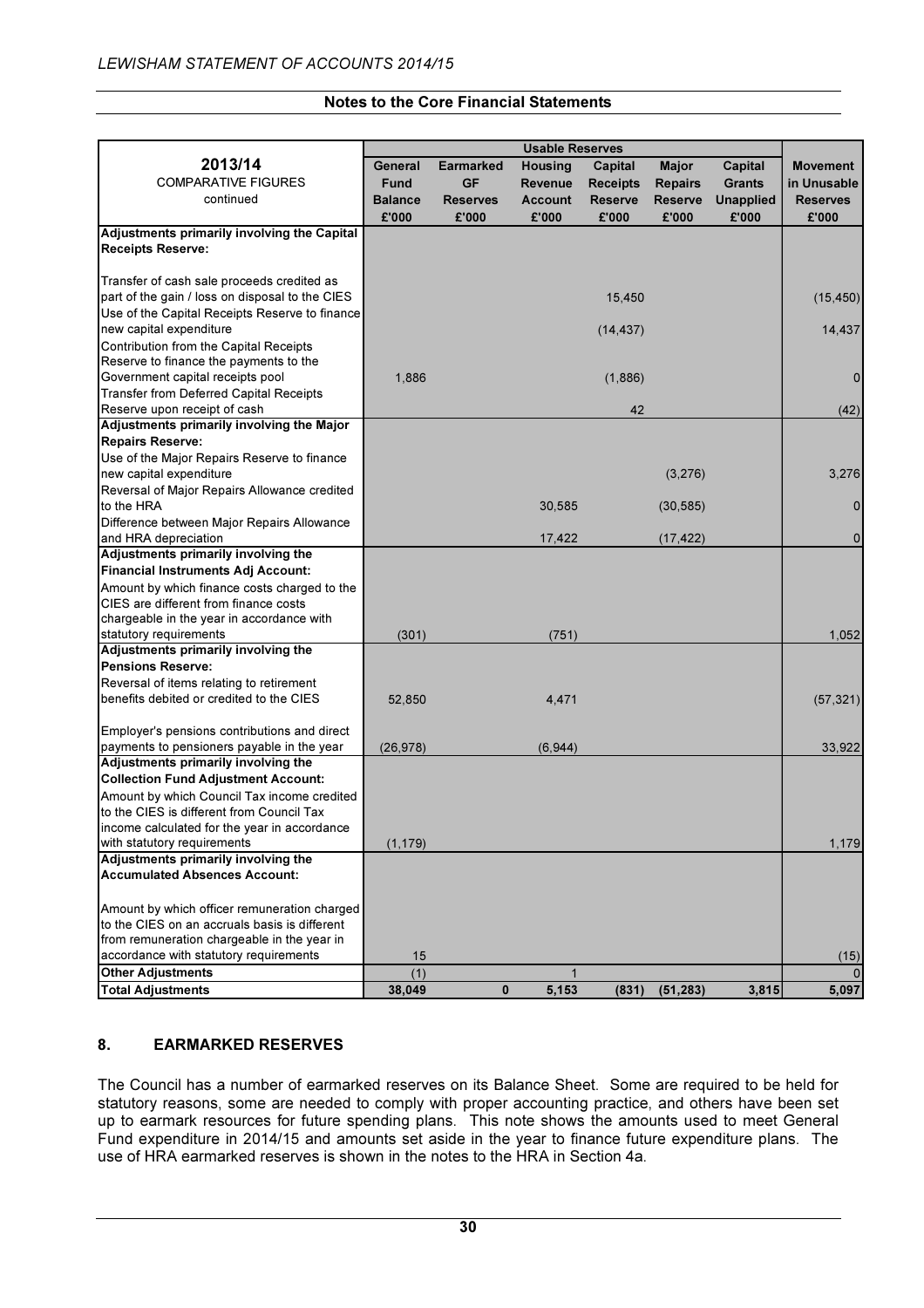## a) General Earmarked Reserves

This comprises a number of specific reserves which are earmarked for particular purposes.

## b) PFI and BSF Schemes Reserves

These reserves enable services to make revenue contributions towards their committed PFI and Building Schools for the Future (BSF) schemes in future years. This now includes the Street Lighting PFI Sinking Fund which was previously reported under the "Specific Revenue Earmarked Reserves" line.

#### c) Capital Expenditure Reserve

This reserve will be used to finance capital programme expenditure in future years.

#### d) School Reserves and School External Funds

The Schools Reserves consist of the unspent year-end balances from schools' self-managed budgets. School External Funds are unspent balances from schools' locally generated funds. All these balances are earmarked to be used by schools in future years.

|                                            | <b>Balance</b> | <b>14/15 Transfers</b> |           | <b>Balance</b> |     |
|--------------------------------------------|----------------|------------------------|-----------|----------------|-----|
|                                            | 31/03/14       | In.                    | Out       | 31/03/15       |     |
| Name of Reserve                            | £000           | £000                   | £000      | £000           |     |
|                                            |                |                        |           |                |     |
| Specific Revenue Earmarked                 | 68,107         | 15,009                 | (13, 445) | 69,671         | (a) |
| PFI and BSF Schemes                        | 19,560         | 2,691                  | (1,631)   | 20,620         | (b) |
| Insurance                                  | 15,327         |                        | (860)     | 14,467         |     |
| New Homes Bonus Reserve                    | 6,888          | 6,619                  |           | 13,507         |     |
| Capital Programme Expenditure              | 8,593          |                        | (3,055)   | 5,538          | (c) |
|                                            | 118,475        | 24,319                 | (18,991)  | 123,803        |     |
|                                            |                |                        |           |                |     |
| <b>Schools Reserves and External Funds</b> | 19,049         | 19                     | (1, 351)  | 17,717         | (d) |
|                                            | 19,049         | 19                     | (1, 351)  | 17,717         |     |
| <b>Total</b>                               | 137,524        | 24,338                 | (20,342)  | 141,520        |     |

# 9. NON CURRENT ASSETS

#### a) Non-Current Assets Revaluations

Assets are valued at least every five years as a minimum or more regularly where a five-yearly valuation is insufficient to keep pace with material changes in fair value, to ensure that the Council's assets are valued in accordance with RICS and CIPFA guidance. The valuations this year were undertaken and signed off by the Valuation Office Agency.

|                                | <b>Council</b>   | <b>Other Land</b> | <b>Surplus</b> |           |
|--------------------------------|------------------|-------------------|----------------|-----------|
|                                | <b>Dwellings</b> | & Buildings       | <b>Assets</b>  | Total     |
|                                | £000             | £000              | £000           | £000      |
| <b>Valued at Historic Cost</b> |                  | 18,253            | 865            | 19,118    |
| Valued at Current Value        |                  |                   |                |           |
| 2014/15                        | 1,057,699        | 419,851           | 6,671          | 1,484,221 |
| 2013/14                        |                  | 77,482            | 28,584         | 106,066   |
| 2012/13                        |                  | 49,344            | 10,223         | 59,567    |
| 2011/12                        |                  | 46,297            | 13,569         | 59,866    |
| 2010/11                        |                  | 42,588            | 1,469          | 44,057    |
| <b>Total Net Book Value</b>    | 1,057,699        | 653,815           | 61,381         | 1,772,895 |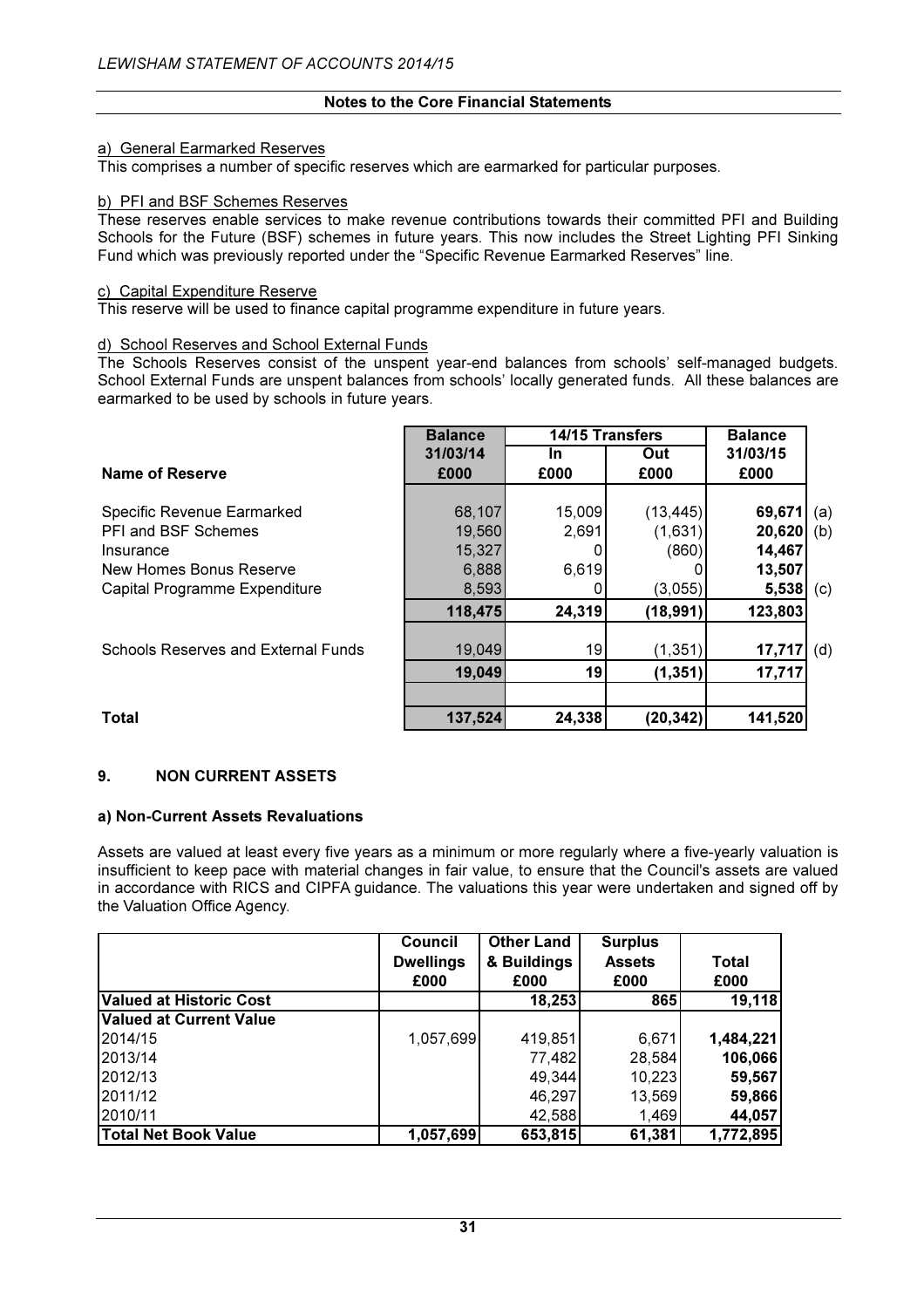# b) Movements in Non-Current Assets

The movements in non-current assets during 2014/15 were as follows:

| 2014/15                                                                                          | Council<br><b>Dwellings</b><br>£000 | <b>Other Land</b><br>& Buildings<br>£000 | Vehicles,<br>Plant &<br>Equipment<br>£000 | Infra-<br>structure<br><b>Assets</b><br>£000 | Comm.<br><b>Assets</b><br>£000 | <b>Surplus</b><br><b>Assets</b><br>£000 | Assets under<br>Construction<br>£000 | <b>TOTAL</b><br>£000  |
|--------------------------------------------------------------------------------------------------|-------------------------------------|------------------------------------------|-------------------------------------------|----------------------------------------------|--------------------------------|-----------------------------------------|--------------------------------------|-----------------------|
| Gross Book Value b/fwd<br>at 1st April 2014                                                      | 883,366                             | 900,362                                  | 75,927                                    | 145,899                                      | 9,364                          | 39,148                                  | 26,327                               | 2,080,393             |
| <b>Post Audit Adjustment</b>                                                                     | 333                                 | 112                                      | (19)                                      | 2                                            | 0                              | (301)                                   | 0                                    | 127                   |
| <b>Additions</b>                                                                                 | 1,239                               | 19,998                                   | 4,120                                     | 10,577                                       | 12                             | 7,852                                   | 27,848                               | 71,646                |
| <b>Revaluations</b><br>(recognised in<br><b>Revaluation Reserve)</b><br>Revaluations             | 190,342<br>(9, 561)                 | (20, 672)<br>(191, 536)                  | 0<br>0                                    | 0<br>0                                       | 0<br>0                         | 0<br>0                                  | 0<br>$\Omega$                        | 169,670<br>(201, 097) |
| (recognised in Surplus/<br>Deficit on the Provision<br>of Services)<br><b>Total Revaluations</b> | 180,781                             | (212, 208)                               | 0                                         | 0                                            | 0                              | 0                                       | 0                                    | (31, 427)             |
|                                                                                                  |                                     |                                          |                                           |                                              |                                |                                         |                                      |                       |
| Impairments (recognised<br>in Revaluation Reserve)                                               | 0                                   | (7, 246)                                 | 0                                         | 0                                            | (2)                            | (7)                                     | (7, 255)                             | (14, 510)             |
| Impairments (recognised<br>in Surplus/ Deficit on the<br>Provision of Services)                  | 0                                   | (25, 024)                                | (24, 297)                                 | (18, 599)                                    | (564)                          | (628)                                   | 7,255                                | (61, 857)             |
| <b>Total Impairments</b>                                                                         | 0                                   | (32, 270)                                | (24, 297)                                 | (18, 599)                                    | (566)                          | (635)                                   | 0                                    | (76, 367)             |
| <b>Disposals</b>                                                                                 | (6, 485)                            | (881)                                    | 0                                         |                                              | 0                              | (1, 498)                                | 0                                    | (8, 864)              |
| <b>Transfers</b>                                                                                 | 996                                 | (7, 241)                                 | (548)                                     | 570                                          | 44                             | 18,439                                  | (20, 989)                            | (8, 729)              |
| Assets reclassed to/from<br><b>Held for Sale</b>                                                 | 0                                   | 0                                        | Ω                                         | 0                                            | 0                              | 0                                       |                                      | $\mathbf{0}$          |
| Gross Book Value c/fwd<br>at 31st March 2015                                                     | 1,060,230                           | 667,872                                  | 55,183                                    | 138,449                                      | 8,854                          | 63,005                                  | 33,186                               | 2,026,779             |
| Depreciation b/fwd at 1st<br>April 2014                                                          | (1, 333)                            | (18, 352)                                | (44, 170)                                 | (56, 761)                                    | 0                              | (829)                                   | $\mathbf{0}$                         | (121, 445)            |
| <b>Post Audit Adjustment</b>                                                                     | (163)                               | (1, 286)                                 | (19)                                      | (2)                                          | 0                              | 8                                       | 0                                    | (1, 462)              |
| Depreciation for year<br>Depreciation written back<br>on:                                        | (25, 562)                           | (14,600)                                 | (4, 544)                                  | (5, 242)                                     | (4)                            | (558)                                   | 0                                    | (50, 510)             |
| Transfers                                                                                        | 3                                   | 48                                       | 196                                       | 0                                            | 0                              | (247)                                   | 0                                    | 0                     |
| <b>Assets Revalued</b>                                                                           | 24,492                              | 15,143                                   | 0                                         | n                                            | 0                              | 0                                       | 0                                    | 39,635                |
| Assets Impaired<br>Assets Sold                                                                   | 0<br>32                             | 4,894<br>96                              | 23,226<br>0                               | 18,595<br>n                                  | 0<br>0                         | 1<br>1                                  | 0<br>0                               | 46,716<br>129         |
| Depreciation c/fwd at<br><b>31st March 2015</b>                                                  | (2, 531)                            | (14, 057)                                | (25, 311)                                 | (43, 410)                                    | (4)                            | (1,624)                                 | $\mathbf{0}$                         | (86, 937)             |
| Net Book Value at 31st<br><b>March 2015</b>                                                      | 1,057,699                           | 653,815                                  | 29,872                                    | 95,039                                       | 8,850                          | 61,381                                  | 33,186                               | 1,939,842             |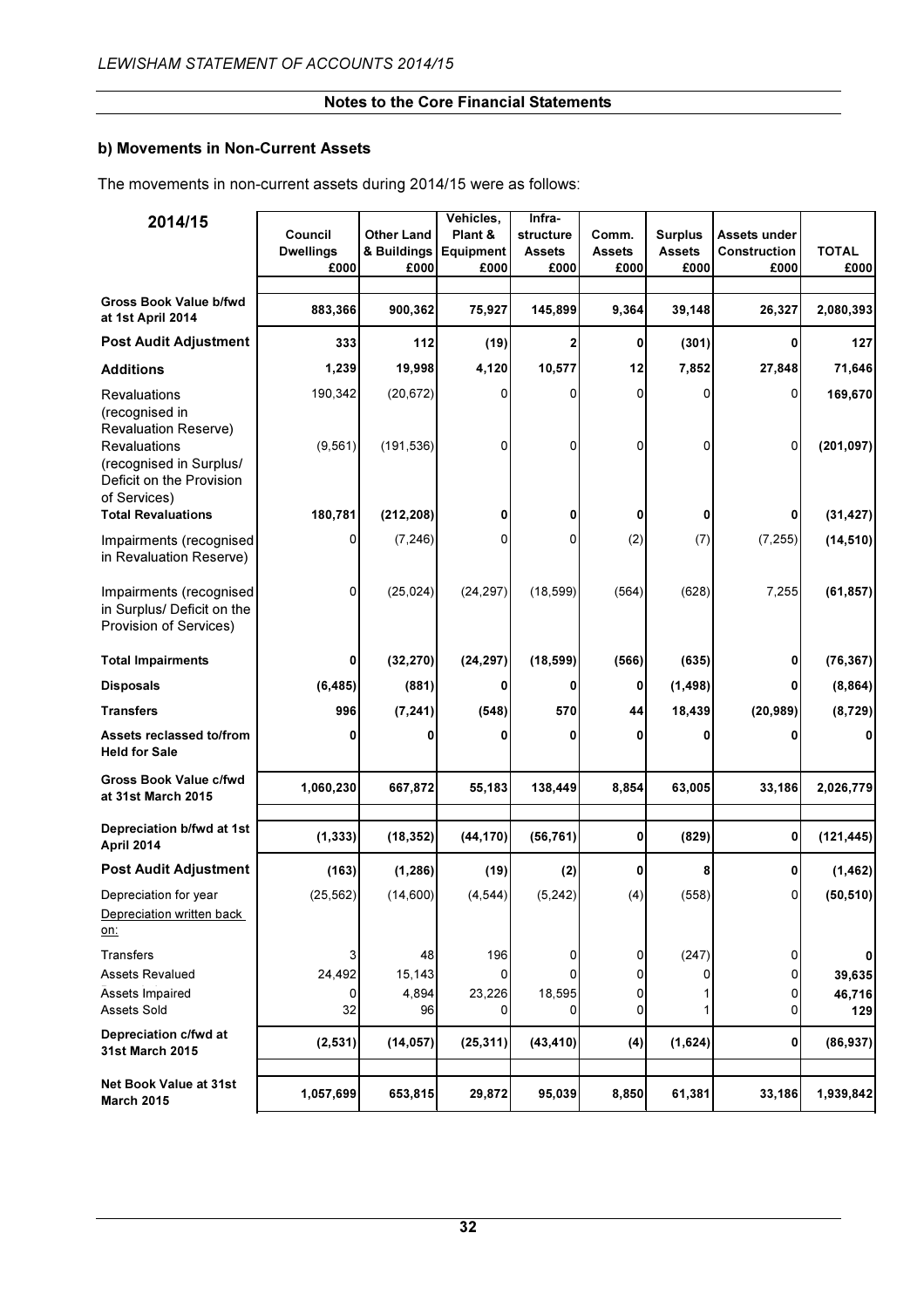The movements in non-current assets during 2013/14 were as follows:

| 2013/14                                                                                                                            | Council<br><b>Dwellings</b><br>£000 | <b>Other Land</b><br>& Buildings<br>£000 | Vehicles,<br>Plant &<br><b>Equipment</b><br>£000 | Infra-<br>structure<br><b>Assets</b><br>£000 | Comm.<br><b>Assets</b><br>£000 | <b>Surplus</b><br><b>Assets</b><br>£000 | Assets under<br>Construction<br>£000 | <b>TOTAL</b><br>£000  |
|------------------------------------------------------------------------------------------------------------------------------------|-------------------------------------|------------------------------------------|--------------------------------------------------|----------------------------------------------|--------------------------------|-----------------------------------------|--------------------------------------|-----------------------|
| <b>Gross Book Value b/fwd</b><br>at 1st April 2013                                                                                 | 657,950                             | 937,559                                  | 72,427                                           | 131,324                                      | 9,325                          | 36,207                                  | 28,510                               | 1,873,302             |
| <b>Additions</b><br><b>Write Back of Decent</b><br><b>Homes Capital</b><br><b>Expenditure</b>                                      | 1,553<br>3,813                      | 43,857                                   | 4,929<br>10                                      | 13,843                                       | 0                              | 3,625<br>14                             | 17,736                               | 85,543<br>3,837       |
| <b>Revaluations</b><br>(recognised in<br><b>Revaluation Reserve)</b><br><b>Revaluations</b>                                        | 147,529<br>82,796                   | 60,311<br>(111, 396)                     | 0<br>0                                           | 0<br>$\Omega$                                | 0<br>0                         | 2,365<br>(767)                          | 0<br>$\overline{0}$                  | 210,205<br>(29, 367)  |
| (recognised in Surplus/<br>Deficit on the Provision<br>of Services)<br><b>Total Revaluations</b>                                   | 230,325                             | (51,085)                                 | 0                                                | 0                                            | 0                              | 1,598                                   | 0                                    | 180,838               |
|                                                                                                                                    |                                     |                                          |                                                  |                                              |                                |                                         |                                      |                       |
| Impairments<br>(recognised in<br><b>Revaluation Reserve)</b><br>Impairments<br>(recognised in Surplus/<br>Deficit on the Provision | (111)<br>(439)                      | (924)<br>(33, 771)                       | $\Omega$<br>(919)                                | 0<br>$\Omega$                                | $\Omega$<br>0                  | (6, 327)<br>(4, 235)                    | $\Omega$<br>$\Omega$                 | (7, 362)<br>(39, 364) |
| of Services)<br><b>Total Impairments</b>                                                                                           | (550)                               | (34, 695)                                | (919)                                            | $\bf{0}$                                     | $\bf{0}$                       | (10, 562)                               | 0                                    | (46, 726)             |
|                                                                                                                                    |                                     |                                          |                                                  |                                              |                                |                                         |                                      |                       |
| <b>Disposals</b>                                                                                                                   | (3,739)                             | 0                                        | (630)                                            | $\bf{0}$                                     | $\mathbf 0$                    | (11,081)                                | 0                                    | (15, 450)             |
| <b>Transfers</b>                                                                                                                   | (5,986)                             | 3,926                                    | 110                                              | 732                                          | 39                             | 19,347                                  | (19, 919)                            | (1,751)               |
| <b>Assets reclassed</b><br>to/from Held for Sale                                                                                   | 0                                   | 800                                      | 0                                                | $\bf{0}$                                     | 0                              | 0                                       |                                      | 800                   |
| <b>Gross Book Value c/fwd</b><br>at 31st March 2014                                                                                | 883,366                             | 900,362                                  | 75,927                                           | 145,899                                      | 9,364                          | 39,148                                  | 26,327                               | 2,080,393             |
| Depreciation b/fwd at<br>1st April 2013                                                                                            | (16, 042)                           | (28, 290)                                | (39, 388)                                        | (52, 203)                                    | 0                              | (598)                                   | $\bf{0}$                             | (136, 521)            |
| Depreciation for year<br>Depreciation written back<br>on:                                                                          | (20, 957)                           | (12, 955)                                | (5,758)                                          | (4, 558)                                     | 0                              | (289)                                   | $\overline{0}$                       | (44, 517)             |
| <b>Transfers</b>                                                                                                                   | 173                                 | 1,047                                    | 346                                              | 0                                            | 0                              | (1, 566)                                | $\Omega$                             | 0                     |
| <b>Assets Revalued</b>                                                                                                             | 35,357                              | 21,671                                   | 0                                                | 0                                            | 0                              | 413                                     | $\Omega$                             | 57,441                |
| <b>Assets Impaired</b><br><b>Assets Sold</b>                                                                                       | 0<br>136                            | 175<br>0                                 | 0<br>630                                         | 0<br>0                                       | 0<br>0                         | 1,208<br>31                             | $\Omega$<br>$\Omega$                 | 1,383<br>769          |
| Depreciation c/fwd at<br><b>31st March 2014</b>                                                                                    | (1, 333)                            | (18, 352)                                | (44, 170)                                        | (56, 761)                                    | 0                              | (829)                                   | $\mathbf{0}$                         | (121, 445)            |
| <b>Net Book Value at 31st</b><br><b>March 2014</b>                                                                                 | 882,033                             | 882,010                                  | 31,757                                           | 89,138                                       | 9,364                          | 38,319                                  | 26,327                               | 1,958,948             |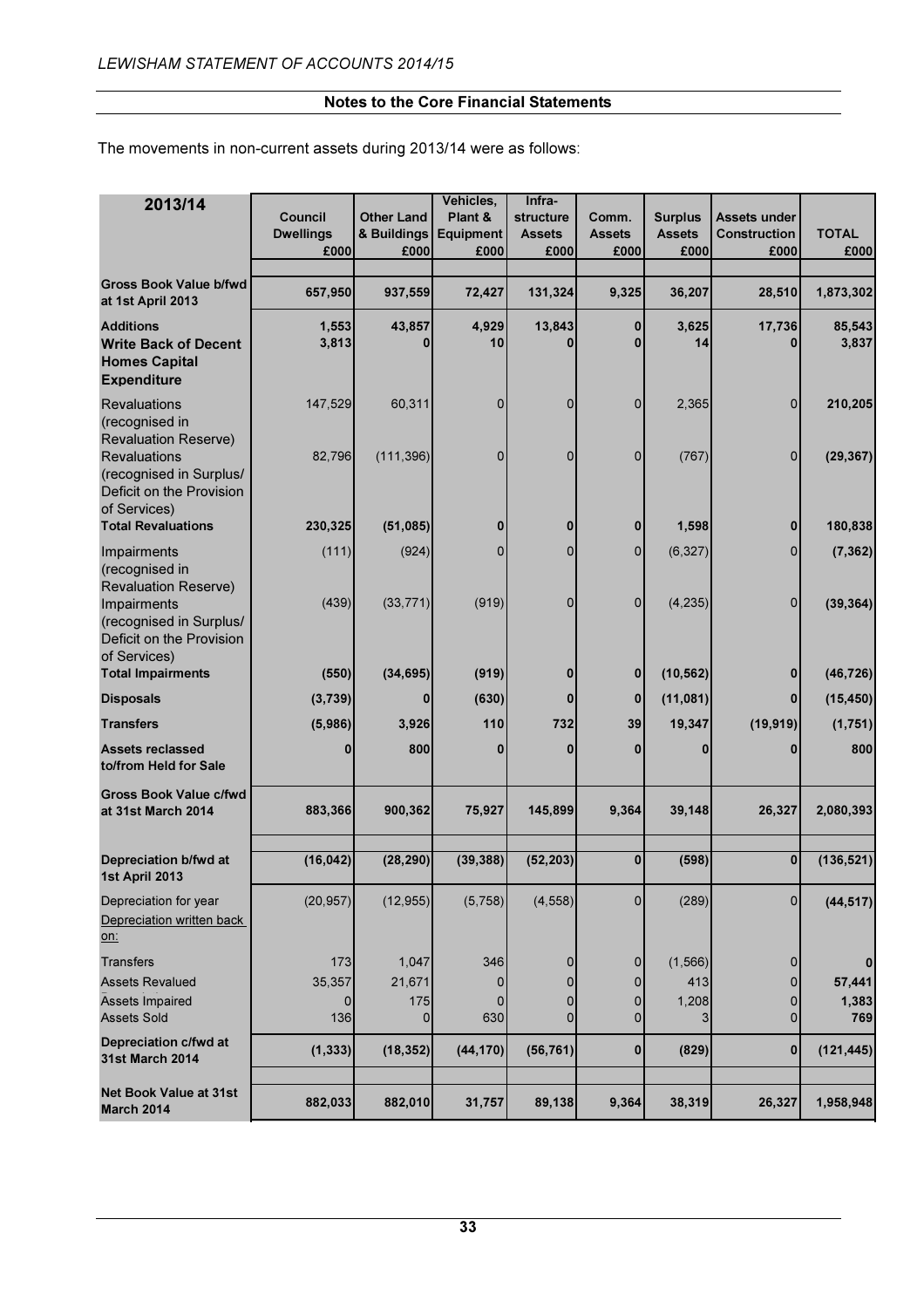## c) Capital Programme Commitments

At 31 March 2015, the Council had no construction contracts in progress with a remaining contract value of over £8m. The assessment of the value of the work completed as at 31 March 2015 has been established using a stage of completion methodology based on architects' certificates obtained at periodic times during the year. As at 31 March 2014, there was one contract with a remaining contract value of £18.4m

# 10. INVESTMENT PROPERTIES

|                                                               | 2014/15<br>£000 | 2013/14<br>£000 |
|---------------------------------------------------------------|-----------------|-----------------|
| a) In Comprehensive Income and Expenditure Statement          |                 |                 |
| <b>Operating Expenses</b>                                     | 296             | 197             |
| Rents - Shops                                                 | (1,031)         | (1,049)         |
| Rents - Industrial and Commercial Properties and Aerial Sites | (953)           | (686)           |
| <b>Net Income from Investment Properties</b>                  | (1,688)         | (1, 538)        |
| b) Movement in fair value in the Balance Sheet                |                 |                 |
| <b>Balance at Beginning of Year</b>                           | 25,658          | 21,876          |
| <b>Disposals</b>                                              | (336)           | (323)           |
| Net Gains / (Losses) from fair value adjustments              | 3,572           | 4,329           |
| Transfers to / from PPE                                       |                 | (224)           |
| <b>Balance at End of Year</b>                                 | 28,894          | 25,658          |

## 11. FINANCIAL INSTRUMENTS

The Code of Practice requires the accounts to be compliant with IFRS but some of these requirements are not consistent with primary legislation. Where this occurs, the CIES complies with IFRS, with the MiRS containing the reversals required to ensure that the closing balances comply with Statute. The figures shown in the table do not all appear on the face of the balance sheet due to the reclassification of some short term investments as Cash Equivalents under IFRS. Where values are zero, the relevant lines have been excluded from the table.

#### a) Financial Instruments Balances

|                                          | Long-Term  |            |  |            | Current    |                |
|------------------------------------------|------------|------------|--|------------|------------|----------------|
|                                          | 31/03/2015 | 31/03/2014 |  | 31/03/2015 | 31/03/2014 |                |
|                                          | £000       | £000       |  | £000       | £000       |                |
|                                          |            |            |  |            |            |                |
| Financial Liabilities (Principal)        | 125,376    | 154,534    |  | 65,000     | 40,910     | 1              |
| <b>Accrued Interest</b>                  | 198        | 184        |  | 1,883      | 2,143      | 1              |
| <b>Total Borrowings</b>                  | 125,574    | 159,822    |  | 66,883     | 41,003     |                |
| <b>PFI and Finance Lease liabilities</b> | 239,002    | 244,703    |  | 8,751      | 8,281      |                |
| <b>Total Other Liabilities</b>           | 239,002    | 235,900    |  | 8,751      | 7,549      |                |
|                                          |            |            |  |            |            |                |
| Financial Liabilities at contract amount |            |            |  | 87,821     | 64,254     | $\overline{2}$ |
| <b>Total Creditors</b>                   |            |            |  | 87,821     | 62,132     |                |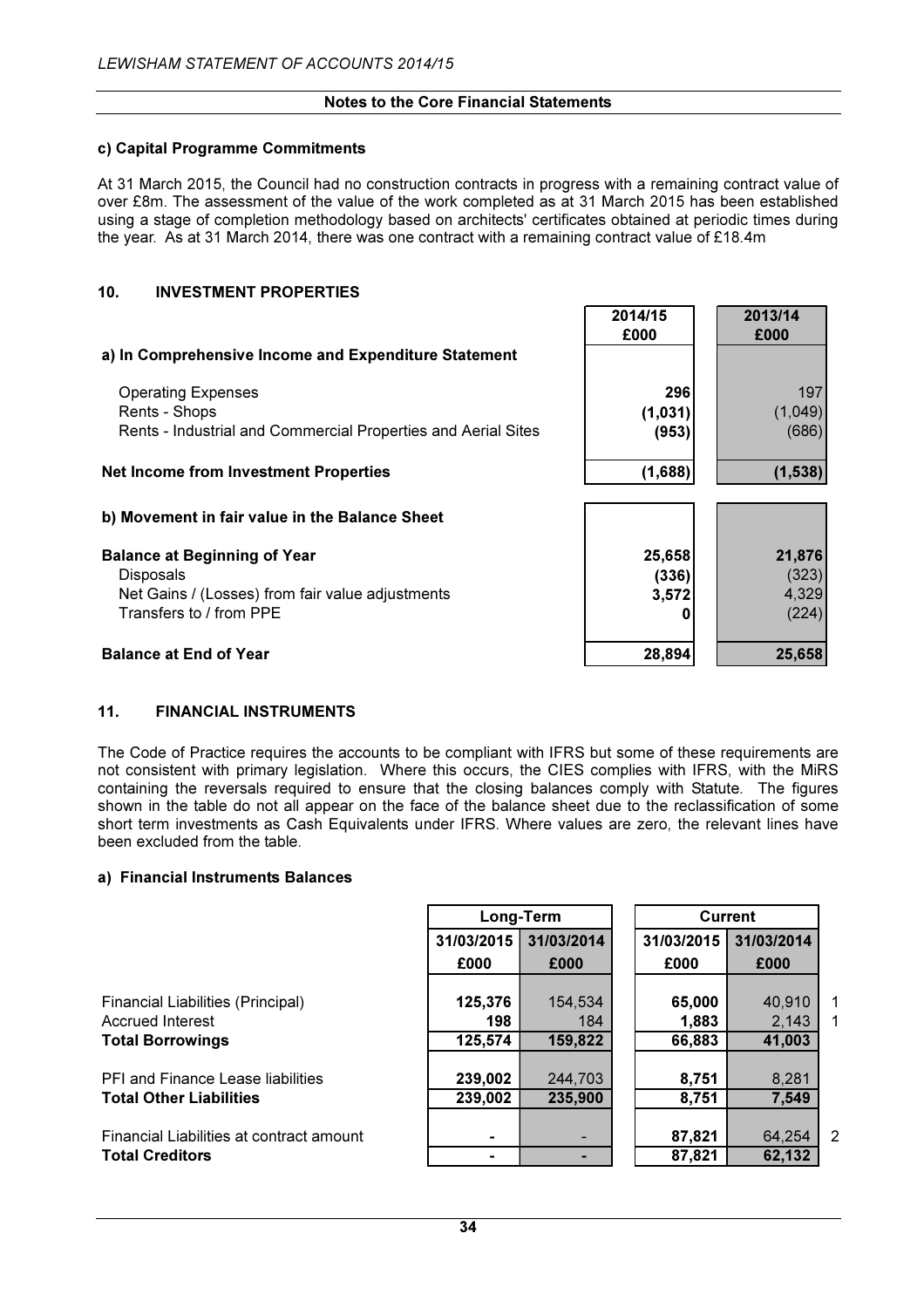|                                                              |                    | Long-Term          |                    | <b>Current</b>     |                |
|--------------------------------------------------------------|--------------------|--------------------|--------------------|--------------------|----------------|
|                                                              | 31/03/2015<br>£000 | 31/03/2014<br>£000 | 31/03/2015<br>£000 | 31/03/2014<br>£000 |                |
| Loans and Receivables (Principal)<br><b>Accrued Interest</b> |                    |                    | 325,270<br>688     | 281,109<br>734     | 1<br>1         |
| <b>Total Investments</b>                                     |                    |                    | 325,958            | 251,087            |                |
| Loans and Receivables                                        | 17,774             | 17,397             |                    |                    | 2              |
| Financial Assets at contract amounts                         |                    |                    | 60,561             | 43,688             | $\overline{2}$ |
| <b>Total Debtors</b>                                         | 17,774             | 12,854             | 60,561             | 42,703             |                |

1) Under accounting requirements the carrying value of financial instruments is shown in the balance sheet (including the principal amount borrowed or lent and adjustments for accrued interest where relevant). Accrued interest is included in current assets / liabilities where it is due within one year.

2) These are carried at cost as this is a fair approximation of their value. The breakdown of these figures are shown in the appropriate Debtors and Creditors Notes and exclude statutory amounts.

#### Other Required Declarations

There were no reclassifications of financial instruments in the year or the previous year.

There were no unusual movements during the year or the previous year.

The Council provided no financial guarantees in the year and has none outstanding from previous years.

The Council has made no loans to voluntary organisations at less than market rates (soft loans), nor has it received any such loans.

No de-recognition is expected to impact where the Council has transferred financial assets to a third party. The Council did not hold and did not obtain any collateral for third party debts or other credit enhancements in the year or the previous year.

No allowance for credit losses were made during the year or the previous year.

No defaults or breaches relating to the Council's financial instruments were incurred during the year or the previous year.

#### b) Financial Instruments Gains / (Losses)

The gains and losses recognised in the CIES in relation to financial instruments are as follows (there were no revaluations on financial instruments in 2014/15 or 2013/14, or assets classified as Available for Sale.):

|                                                                              |                       | 2013/14               |               |               |
|------------------------------------------------------------------------------|-----------------------|-----------------------|---------------|---------------|
|                                                                              | <b>Liabilities -</b>  | <b>Assets - Loans</b> |               |               |
|                                                                              | <b>Amortised Cost</b> | and Receivables       | <b>Totals</b> | <b>Totals</b> |
|                                                                              | £000                  | £000                  | £000          | £000          |
| <b>Interest Expense</b>                                                      | 9,193                 |                       | 9,193         | 9,937         |
| Total Expense in Surplus or Deficit on<br><b>Provision of Services</b>       | 9,193                 |                       | 9,193         | 9,937         |
| Interest Income                                                              |                       | (2,009)               | (2,009)       | (1, 743)      |
| <b>Total Income in Surplus or Deficit on</b><br><b>Provision of Services</b> |                       | (2,009)               | (2,009)       | (1, 743)      |
|                                                                              |                       |                       |               |               |
| Net (Gain) / Loss for the Year                                               | 9,193                 | (2,009)               | 7,184         | 8,194         |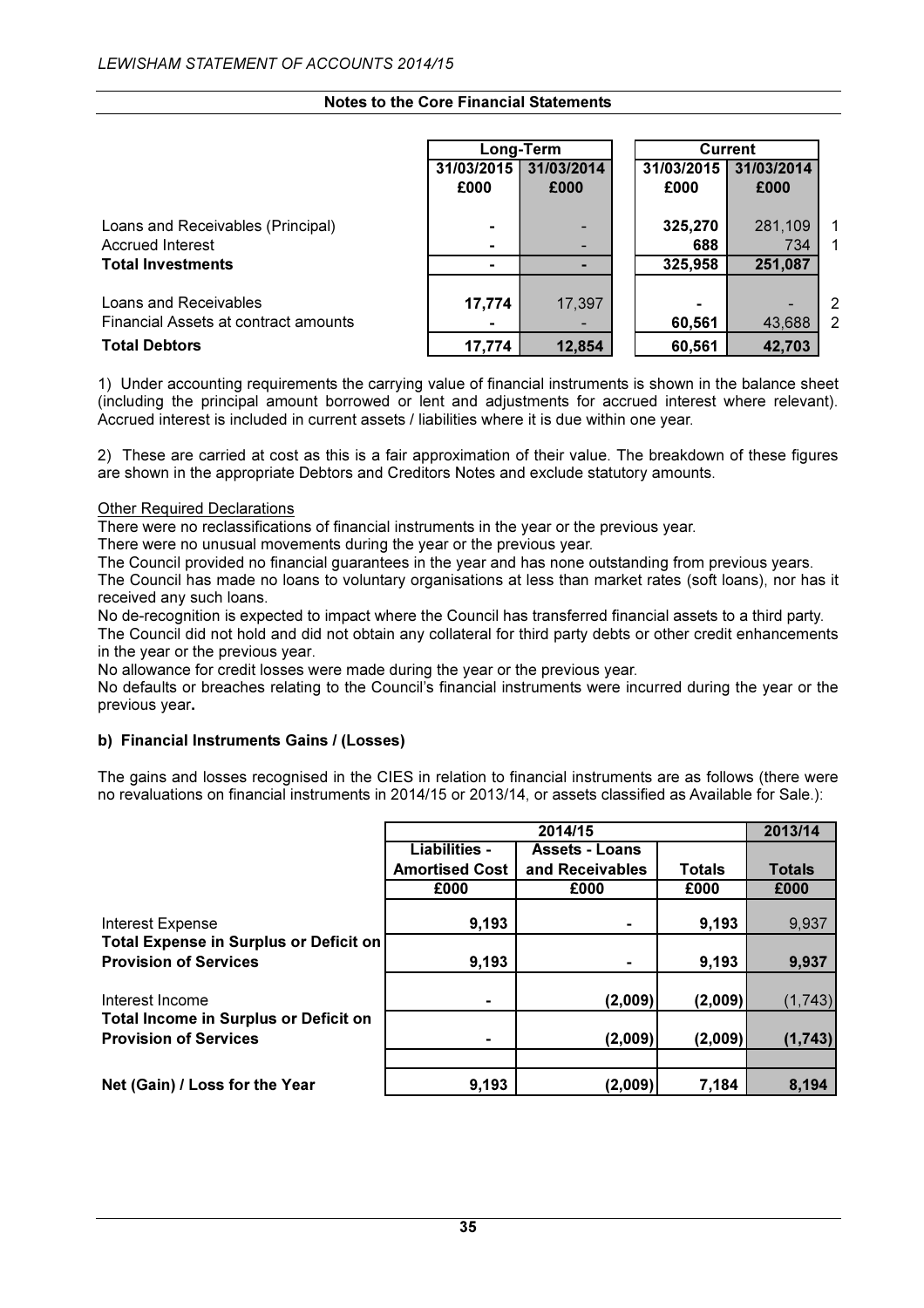# c) Fair Values of Assets and Liabilities

Financial liabilities and assets represented by loans and receivables are carried on the balance sheet at amortised cost (in long term assets / liabilities with accrued interest in current assets / liabilities). Their fair value can be assessed by calculating the present value of the cash flows that take place over the remaining life of the instruments, using the following assumptions:

- Borrowing rates from the PWLB have been applied to PWLB loans using their own procedures;
- For loans receivable prevailing benchmark market rates have been used to provide the fair value;
- No early repayment or impairment is recognised;
- Where an instrument has a maturity of less than 12 months or is a trade or other receivable the fair value is taken to be the carrying amount or the billed amount.

The fair values for loans and receivables have been assessed by reference to published prices in an active market where available, or by using a valuation technique. These give a reasonable estimate for the fair value of a financial instrument, and includes accrued interest. The comparator market rates prevailing have been taken at each balance sheet date. In practice, rates will be determined by the size of the transaction and the counterparty, but it is impractical to use these figures, and the difference is likely to be immaterial.

The following table shows the carrying amount of assets and liabilities on the balance sheet compared to the fair value amounts (undisclosed on the balance sheet). The differences are due to fixed interest loans held by the Council whose interest rate is lower than the prevailing rate estimated to be available at 31 March. This reduces the fair value of financial liabilities and raises the value of loans and receivables.

|                                 | 31 March 2015 |                   | <b>31 March 2014</b> |                   |
|---------------------------------|---------------|-------------------|----------------------|-------------------|
|                                 | Carrying      |                   | Carrying             |                   |
|                                 | <b>Amount</b> | <b>Fair Value</b> | <b>Amount</b>        | <b>Fair Value</b> |
|                                 | £000          | £000              | £000                 | £000              |
|                                 |               |                   |                      |                   |
| <b>PWLB Debt</b>                | 78,858        | 103,535           | 85,025               | 92,941            |
| Non-PWLB Debt                   | 113,599       | 137,308           | 112,747              | 109,374           |
| <b>Total Debt / Liabilities</b> | 192,457       | 240,843           | 197,772              | 202,315           |
|                                 |               |                   |                      |                   |
| <b>Money Market Loans</b>       | 311,647       | 167,794           | 286,372              | 286,183           |
| Long Term Debtors               | 17,774        | 17,774            | 17,397               | 17,397            |
| <b>Total Assets</b>             | 329,421       | 185,568           | 303,769              | 303,580           |

# 12. NATURE AND EXTENT OF RISKS ARISING FROM FINANCIAL INSTRUMENTS

#### a) Key Risks

The Council's activities necessarily expose it to a variety of financial risks. The key risks are:

Credit Risk - The possibility that other parties might fail to pay amounts due to the Council;

Liquidity Risk - The possibility that the Council might not have funds available to meet its commitments to make payments;

 Re-financing Risk - The possibility that the Council might need to renew a financial instrument on maturity at disadvantageous interest rates or terms;

Market Risk - The possibility that financial loss might arise for the Council as a result of changes in such measures as interest rates movements.

#### b) Overall Procedures for Managing Risk

The Council's overall risk management procedures focus on the uncertainty of financial markets, and are structured to implement suitable controls to minimise these risks. They set out a legal framework based on the Local Government Act 2003 and associated regulations, and require the Council to do the following: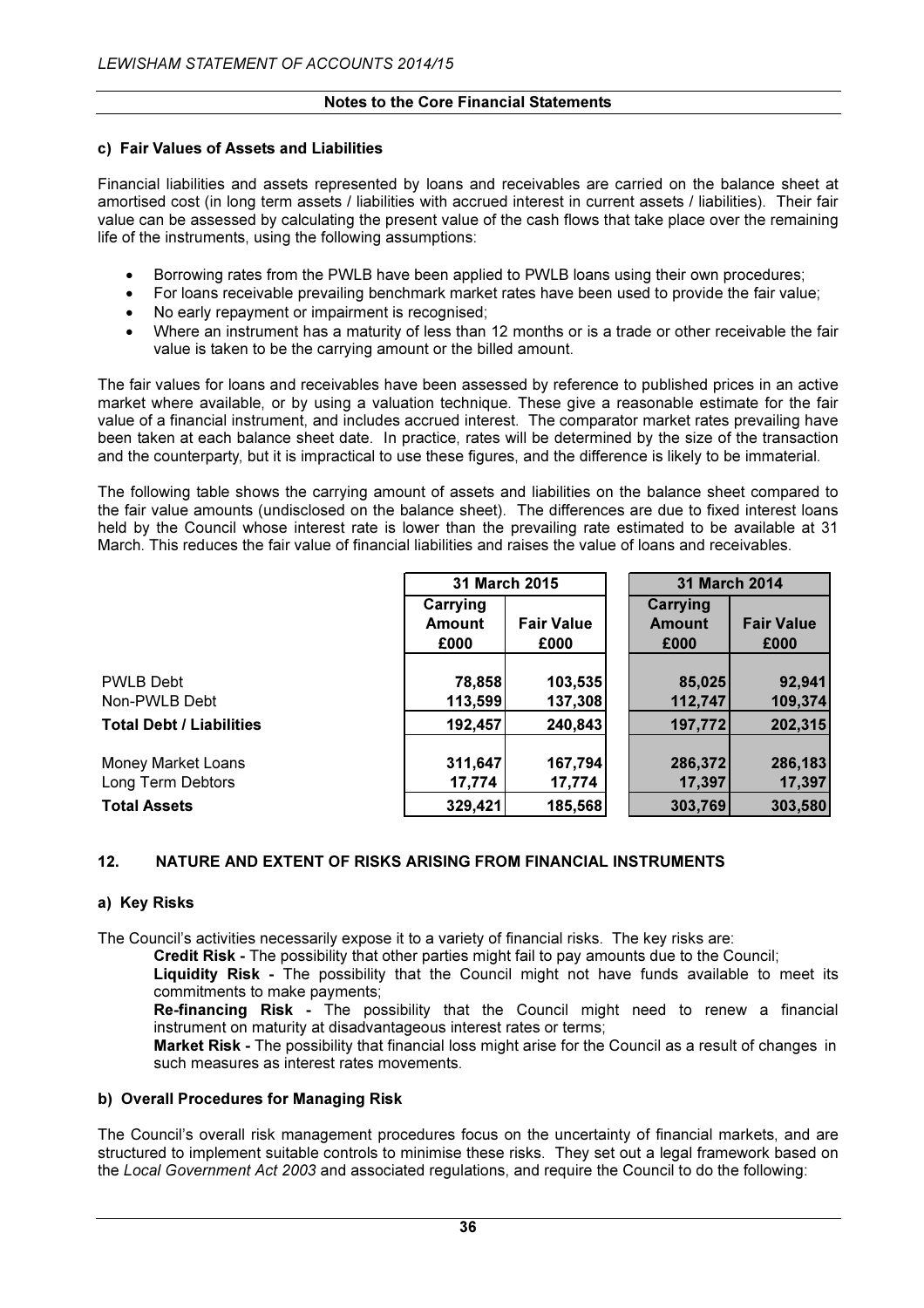- formally adopt the requirements of the CIPFA Treasury Management Code of Practice;
- adopt a Treasury Policy Statement and include treasury management clauses within its financial regulations/standing orders/constitution;
- approve annually in advance prudential and treasury indicators for the following three years.
- approve an investment strategy for the forthcoming year setting out its criteria for investing and selecting investment counterparties in compliance with Government guidance.

These procedures are required to be reported and approved at Council before the start of the year to which they relate. These items are reported with the Annual Treasury Management Strategy which outlines the detailed approach to managing risk in relation to the Council's financial instrument exposure. Actual performance is also reported after each year. The annual treasury management strategy which incorporates the prudential indicators was last approved by Council in February 2015 and is available on the Council website. The Council maintains written principles for overall risk management, as well as written policies (Treasury Management Practices) covering specific areas, such as interest rate risk, credit risk, and the investment of surplus cash. These are a requirement of the Code of Practice and are reviewed periodically.

#### c) Credit Risk

Credit risk arises from deposits with banks and financial institutions, as well as credit exposures to the Council's customers. This risk is minimised through the Annual Investment Strategy, which requires that deposits are not made with financial institutions unless they meet identified minimum credit criteria, in accordance with the Fitch, Moody's and Standard & Poors Credit Ratings Services. This also considers maximum amounts and time limits in respect of each financial institution. The Council uses the creditworthiness service provided by Sector which uses a sophisticated modeling approach with credit ratings from all three rating agencies forming the core element. It also uses some other criteria as well.

The Council's maximum exposure to credit risk in respect of its investments cannot be assessed generally as the risk of any institution failing to make interest payments or repay the principal sum will be specific to that institution. It is rare for institutions to be unable to meet their commitments and a risk applies to all of the Council's deposits, however at the 31 March 2015 there was no evidence that this was likely to happen.

#### d) Liquidity Risk

The Council manages its liquidity position through the procedures above as well as using a comprehensive cash flow management system, as required by the CIPFA Code of Practice, which ensures that cash is available when needed. The Council has ready access to borrowings from the money markets to cover any day to day cash flow need and the PWLB and money markets for access to longer term funds. All sums invested are either due to be paid in less than one year or can be easily realised.

#### e) Refinancing and Maturity Risk

The Council maintains a significant debt and investment portfolio. Whilst the cash flow procedures above are considered against the refinancing risk procedures, longer-term risk to the Council relates to managing the exposure to replacing financial instruments as they mature. The approved treasury indicator limits for the maturity structure of debt and the limits placed on investments over one year in duration are the key parameters used to address this risk. The Council approved treasury and investment strategies address the main risks and the central treasury team address the operational risks within these parameters.

#### f) Interest Rate Risk

The Council is exposed to interest rate movements on its borrowings and investments and these impact according to how variable and fixed interest rates move across differing financial instrument periods. The Council has a number of strategies for managing interest rate risk. The Annual Treasury Management Strategy includes expected interest rate movements. A treasury indicator is set which provides maximum limits for fixed and variable interest rate exposure, and this is monitored regularly.

If variable interest rates had been 0.1% higher (with all other variables held constant) the financial effect would be a net increase in income of £0.19m. The impact of a 0.1% fall in interest rates would be a net decrease in income of £0.19m.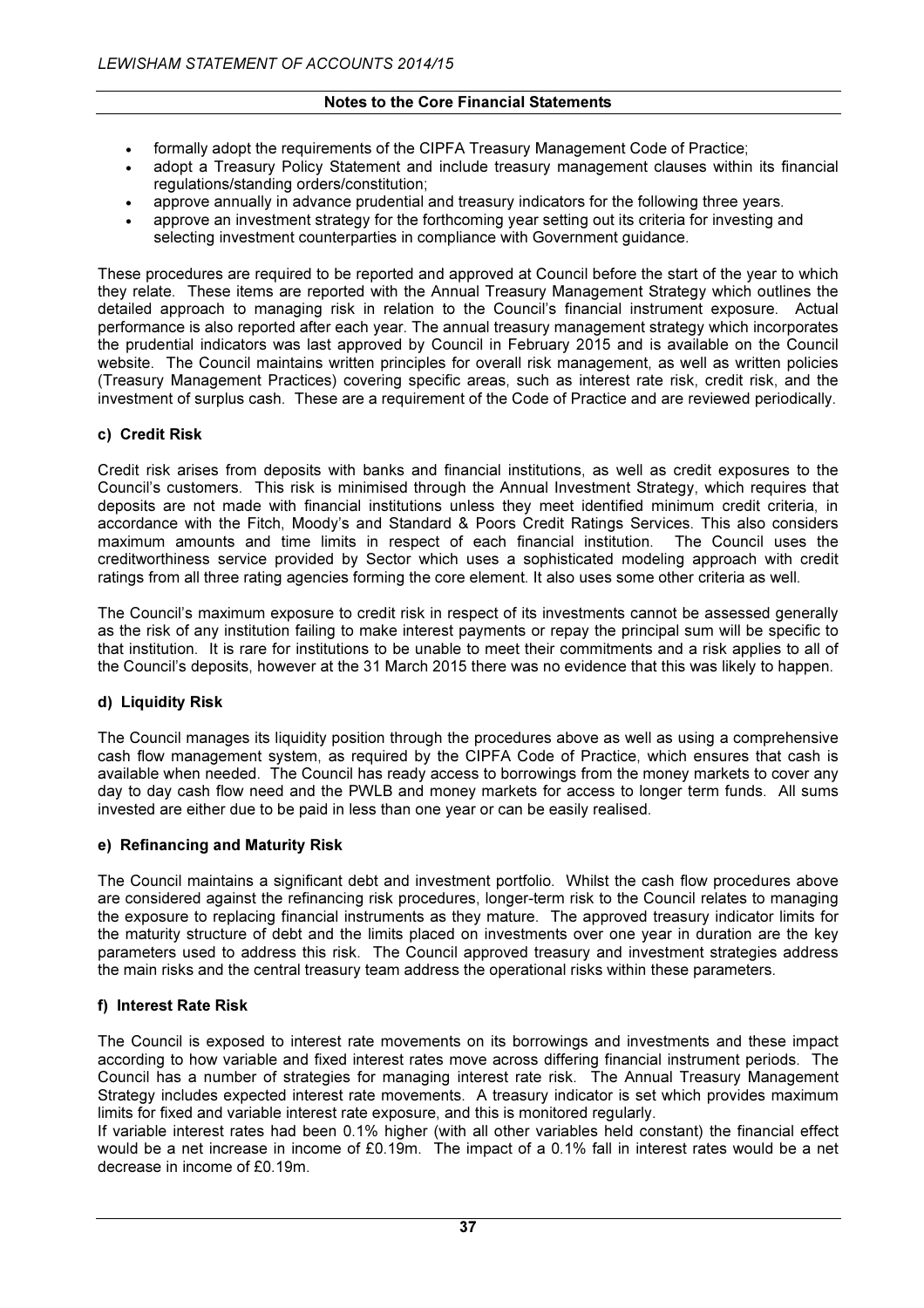# 13. DEBTORS

# a) Long Term Debtors

These consist of sums repayable to the Council over a period of time of more than one year.

|                                             | 31/03/2015<br>£000 | 31/03/2014<br>£000 |
|---------------------------------------------|--------------------|--------------------|
| Catford Regeneration Partnership Ltd - Loan | 11,431             | 11,568             |
| Street Lighting PFI Sinking Fund            | 3,245              | 2,634              |
| Lewisham Gateway Development - Loan         | 2,000              | 2,000              |
| <b>Land Charges Debts</b><br>Mortgages      | 389<br><b>175</b>  | 445<br>210         |
| Other Long Term Debtors                     | 534                | 540                |
| <b>Total Long Term Debtors</b>              | 17,774             | 17,397             |

# a) Street Lighting PFI Sinking Fund

This fund is held by LB Croydon on behalf of the Council in their role as lead borough for the on-going PFI scheme for the upgrade and maintenance of the borough's street lights.

#### b) Lewisham Gateway Development

A loan of £2m was advanced to the consortium which is undertaking the Lewisham Gateway development.

#### b) Current Debtors

These are short term debts for goods and services which are expected to be repayable within a year.

|                                                     | 31/03/2015<br>£000 | 31/03/2014<br>£000 |
|-----------------------------------------------------|--------------------|--------------------|
|                                                     |                    |                    |
| Government and Other Public Bodies:                 |                    |                    |
| <b>HM Revenue &amp; Customs - VAT</b>               | 6,869              | 7,501              |
| <b>Education Recoupment</b>                         | 2,083              | 2,416              |
| <b>Central Government bodies</b>                    | 17,087             | 271                |
| <b>Other Local Authorities</b>                      | 1,089              | 9,172              |
| <b>NHS</b> bodies                                   | 7,123              | 124                |
| Other Public bodies                                 | 2,944              | 511                |
| <b>Council Tax Payers</b>                           | 25,160             | 22,728             |
| <b>Council Tax Court Costs</b>                      | 6,096              | 5,560              |
| <b>Housing Benefit Overpayments</b>                 | 18,869             | 14,748             |
| Housing Rents (inc PSL, B & B, Hostels, Commercial) | 9,815              | 9,947              |
| Leaseholders Services Charges                       | 5,810              | 5,597              |
| Parking                                             | 5,839              | 4,760              |
| General Debtors due for Supplies and Services       | 35,899             | 26,316             |
|                                                     |                    |                    |
| <b>Total Current Debtors</b>                        | 144,683            | 109,651            |
| <b>Impairment Allowances</b>                        | (60, 743)          | (52, 729)          |
| <b>Total Net Current Debtors</b>                    | 83,940             | 56,922             |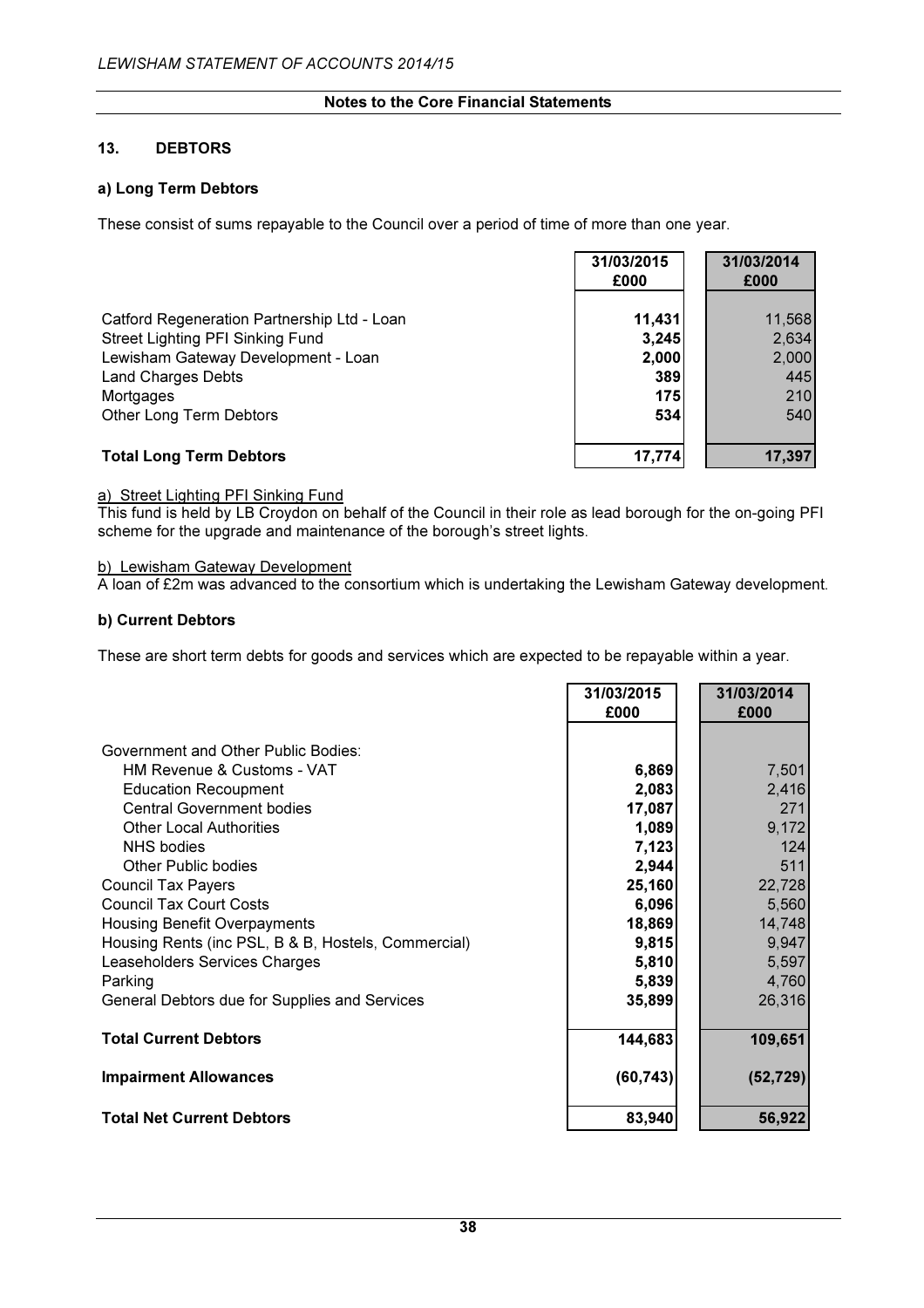### c) Impairment Allowances

|                                                     | <b>Balance at</b><br>31/03/2014 | <b>Movement</b><br>in 2014/15 | <b>Balance at</b><br>31/03/2015 |
|-----------------------------------------------------|---------------------------------|-------------------------------|---------------------------------|
|                                                     | £000                            | £000                          | £000                            |
| <b>Council Tax Payers</b>                           | (20, 624)                       | (2, 550)                      | (23, 174)                       |
| <b>Council Tax Court Costs</b>                      | (4,891)                         | (528)                         | (5, 419)                        |
| Housing Benefit Overpayments                        | (11, 127)                       | (2,722)                       | (13,849)                        |
| Housing Rents (inc PSL, B & B, Hostels, Commercial) | (6, 913)                        | 28I                           | (6,885)                         |
| Leaseholders Services Charges                       | (1, 255)                        | (243)                         | (1, 498)                        |
| Parking                                             | (3, 151)                        | (1,688)                       | (4,839)                         |
| General Debtors due for Supplies and Services       | (4,768)                         | (311)                         | (5,079)                         |
| <b>Total Impairment Allowances</b>                  | (52, 729)                       | (8,014)                       | (60, 743)                       |

The above have been determined individually according to the particular factors for each type of debtor.

# 14. CASH AND CASH EQUIVALENTS

|                                        | <b>Balance</b> | <b>Movement</b> | <b>Balance</b> |
|----------------------------------------|----------------|-----------------|----------------|
|                                        | 31/03/2014     | in 2014/15      | 31/03/2015     |
|                                        | £000           | £000            | £000           |
|                                        |                |                 |                |
| <b>Cash Equivalents</b>                |                |                 |                |
| <b>Short Term Deposits</b>             | 30,025         | (20, 018)       | 10,007         |
| Cash                                   |                |                 |                |
| <b>Money Market Funds</b>              | 70,665         | 325             | 70,990         |
| Call Accounts with Banks               | 20,267         | (20, 267)       |                |
|                                        | 90,932         | (19, 942)       | 70,990         |
|                                        |                |                 |                |
| <b>Other Cash and Bank Balances</b>    | 75             | 143             | 218            |
|                                        |                |                 |                |
| <b>Total Cash and Cash Equivalents</b> | 121,032        | (39, 817)       | 81,215         |
|                                        |                |                 |                |
| <b>Bank Accounts Overdrawn</b>         |                |                 |                |
| Main Bank Accounts                     | (2, 271)       | 6,827           | 4,556          |
| <b>Schools Bank Accounts</b>           | (2, 332)       | (1, 284)        | (3,616)        |
|                                        | (4,603)        | 5,543           | 940            |
|                                        |                |                 |                |
| <b>Net Cash and Cash Equivalents</b>   | 116,429        | (34, 274)       | 82,155         |

a) Short term deposits are made for varying periods of between one day and three months (less than 92 days), depending on the immediate cash requirements, and earn interest at the respective rates.

b) The carrying amounts of cash equivalents, cash and bank overdrafts approximate to their fair values.

c) The Schools Bank Accounts are an integral part of the Council's overall cash management arrangements, and are therefore included under Cash and Cash Equivalents. They consist of individual accounts for each school, and a treasury account which is used to invest the balance in conjunction with the Council's other balances. The balances on these accounts were £11.4m (13/14 £10.4m) and overdrawn £15.0m (13/14 overdrawn £12.7m) respectively.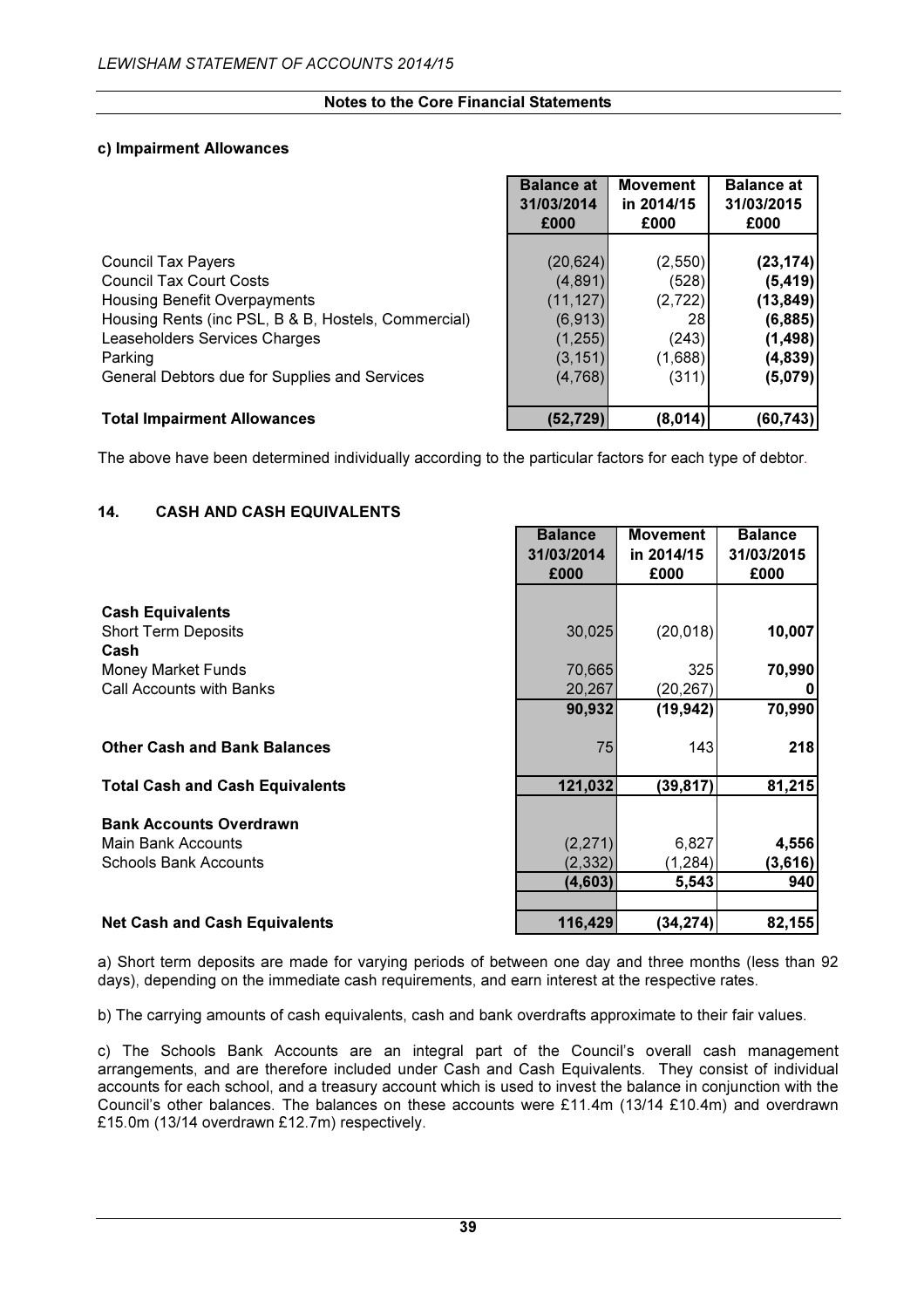#### 15. CREDITORS

These are amounts owed to the Government and other public bodies and all unpaid sums for goods and services received as at the end of the year. **34/03/2015** 34/03/2014

|                                                            | 31/03/2015 | 31/03/2014 |
|------------------------------------------------------------|------------|------------|
|                                                            | £000       | £000       |
|                                                            |            |            |
| Government and other public bodies:                        |            |            |
| <b>HM Revenue &amp; Customs</b>                            | 5,691      | 5,427      |
| <b>Education Recoupment</b>                                | 1,100      | 1,049      |
| <b>Central Government bodies</b>                           | 7,032      | 6,987      |
| <b>Other Local Authorities</b>                             | 4,281      | 3,110      |
| <b>NHS</b> bodies                                          | 13,635     | 7,312      |
| Other Public bodies                                        | 1,038      | 2,002      |
|                                                            | 32,777     | 25,887     |
| <b>Short Term Compensated Absences</b>                     | 5,508      | 6,275      |
| General Creditors (amounts owed for supplies and services) | 54,409     | 49,944     |
| <b>Total Creditors</b>                                     | 92,694     | 82,106     |

# 16. PROVISIONS

These are amounts which are set aside to meet liabilities that are likely or certain to arise from events which have taken place, but where it is not possible to determine precisely when the event will take place.

|                            | <b>Balance</b> | 14/15 Transfers |         | <b>Balance</b> |
|----------------------------|----------------|-----------------|---------|----------------|
|                            | 31/03/14       | In              | Out     | 31/03/15       |
|                            | £000           | £000            | £000    | £000           |
| Current (less than 1 year) |                |                 |         |                |
| Insurance Provision        | 1,870          | 3,307           | (2,805) | 2,372          |
| <b>Other Provisions</b>    | 510            | 130             | (41)    | 599            |
|                            | 2,380          | 3,437           | (2,846) | 2,971          |
| Non Current (Over I year)  |                |                 |         |                |
| Insurance Provision        | 6,467          |                 | (30)    | 6,437          |
| <b>Other Provisions</b>    | 3,373          | 41              | (130)   | 3,284          |
|                            | 9,840          | 41              | (160)   | 9,721          |
| <b>Total - Provisions</b>  | 12,220         | 3,478           | (3,006) | 12,692         |

#### Insurance Provisions

The Council's insurance programme comprises a mix of external insurance, largely for cover at catastrophe level or where required by contract or lease arrangements, and self-insurance. Dedicated Insurance Provisions and Reserves are maintained to provide 'self-insurance' to meet either uninsured losses or losses that fall below the external insurance excess. The appropriate levels are assessed annually by the Council's insurance actuaries.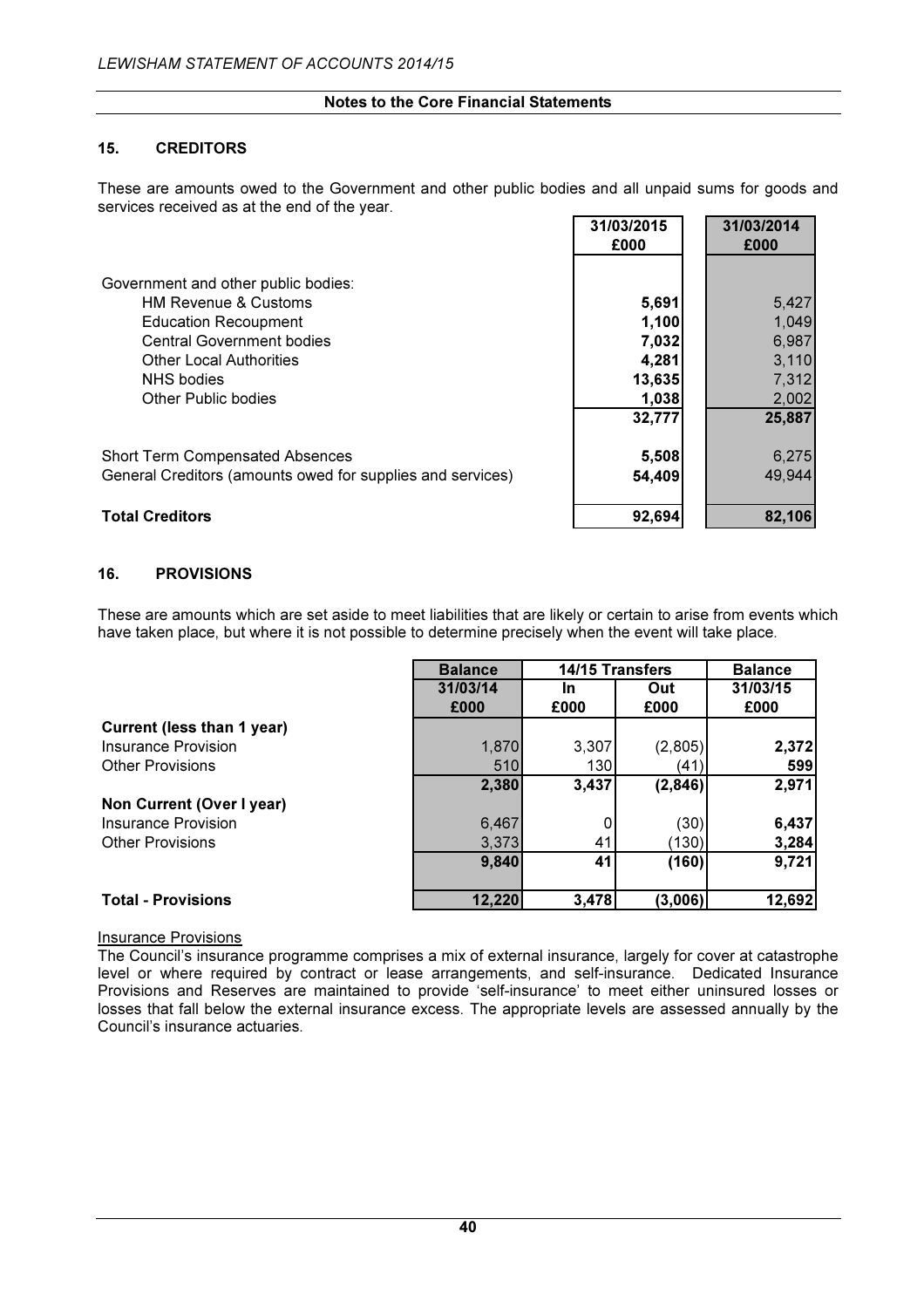#### 17. USABLE CAPITAL RECEIPTS

Capital Receipts are mainly sums received from the sale of non-current assets. Housing capital receipts are subject to pooling arrangements whereby under certain conditions a portion is payable to central government. Non housing capital receipts are wholly usable to finance new capital expenditure. The balance on this account is available to fund future capital expenditure.

|                                                                                                         | 2014/15<br>£000               | 2013/14<br>£000                |
|---------------------------------------------------------------------------------------------------------|-------------------------------|--------------------------------|
| Balance brought forward at start of year                                                                | 19,446                        | 20,277                         |
| Amounts Received<br>Poolable to Central Government<br>Amounts applied to finance new capital investment | 34,787<br>(1,727)<br>(4, 315) | 15,492<br>(1,886)<br>(14, 437) |
| Total increase/(decrease) in capital receipts in year                                                   | 28,745                        | (831)                          |
| Balance carried forward at end of year                                                                  | 48,191                        | 19,446                         |

#### 18. PENSION RESERVE

The Pensions Reserve reflects the timing differences which arise from the accounting treatment for postemployment benefits and for funding benefits in accordance with statutory provisions. The Council accounts for post-employment benefits in the CIES as the benefits are earned by employees accruing years of service, updating the liabilities recognised to reflect inflation, changing assumptions and investment returns on any resources set aside to meet the costs. However, statutory arrangements require benefits earned to be financed as the Council makes employer's contributions to pension funds or eventually pays any pensions for which it is directly responsible. The debit balance on the Pensions Reserve therefore shows a substantial shortfall between the benefits earned by past and current employees and the resources the Council has set aside to meet them. The statutory arrangements ensure that funding will have been set aside by the Council by the time the benefits are due to be paid.

|                                                                                                                                                                                                    | 2014/15<br>£000 | 2013/14<br>£000 |
|----------------------------------------------------------------------------------------------------------------------------------------------------------------------------------------------------|-----------------|-----------------|
| Opening balance at start of year                                                                                                                                                                   | (588,090)       | (548, 230)      |
| Actuarial gains or losses on pensions assets and liabilities<br>Reversal of items relating to retirement benefits debited or<br>credited to the Surplus or Deficit on the Provision of Services in | (98, 275)       | (16, 461)       |
| the CIES<br>Employer's pensions contributions and direct payments to                                                                                                                               | (63, 180)       | (57, 321)       |
| pensioners payable in the year                                                                                                                                                                     | 32,823          | 33,922          |
| Balance carried forward at end of year                                                                                                                                                             | (716, 722)      | (588,090)       |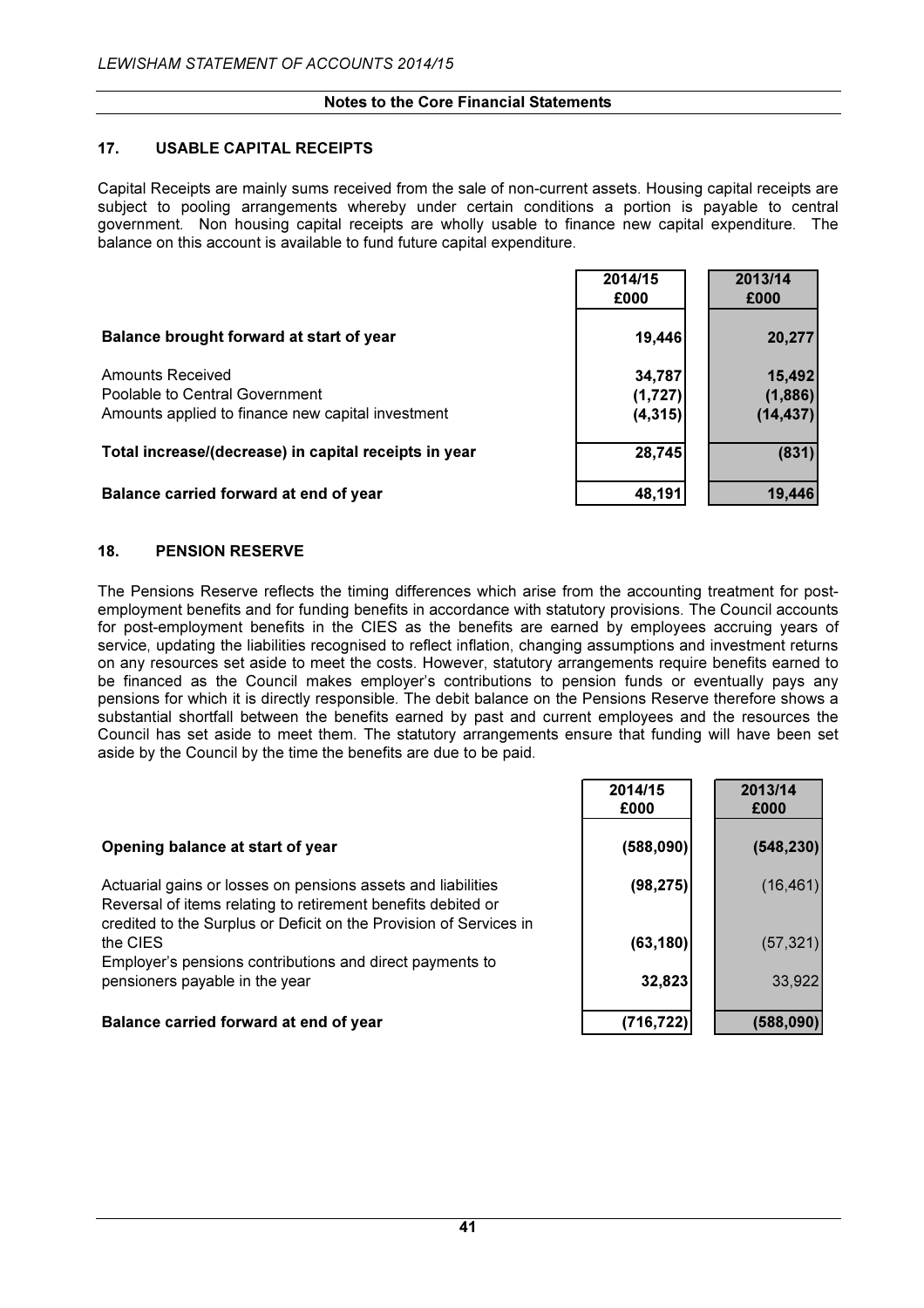#### 19. REVALUATION RESERVE

The Revaluation Reserve records the accumulated gains since 1 April 2007 on non-current assets held by the Council arising from increases in value (to the extent that these gains have not been consumed by subsequent downward movements in value). The Reserve is also debited with the part of the depreciation that has been incurred because the asset has been revalued. On disposal of an asset, its Revaluation Reserve balance is written out to the Capital Adjustment Account. The overall balance on the Reserve thus represents the amount by which the value of non-current assets carried in the Balance Sheet is greater because they are carried at revalued amounts rather than depreciated historical cost.

|                                                                                                                         | 2014/15<br>£000     | 2013/14<br>£000     |
|-------------------------------------------------------------------------------------------------------------------------|---------------------|---------------------|
| Balance brought forward at start of year                                                                                | 437,280             | 254,978             |
| <b>Revaluation of Assets</b><br><b>Impairment Losses</b><br>Surplus or deficit on revaluation of non-current assets not | 169,662<br>(8, 347) | 205,470<br>(7, 362) |
| posted to the Surplus or Deficit on the Provision of Services                                                           | 161,315             | 198,108             |
| Difference between fair value and historic cost depreciation<br>Accumulated gains on assets sold or scrapped            | (9,049)<br>(4, 506) | (5,978)<br>(9,828)  |
| Amount written off to the Capital Adjustment Account                                                                    | (13, 555)           | (15, 806)           |
| Balance carried forward at end of year                                                                                  | 585,040             | 437,280             |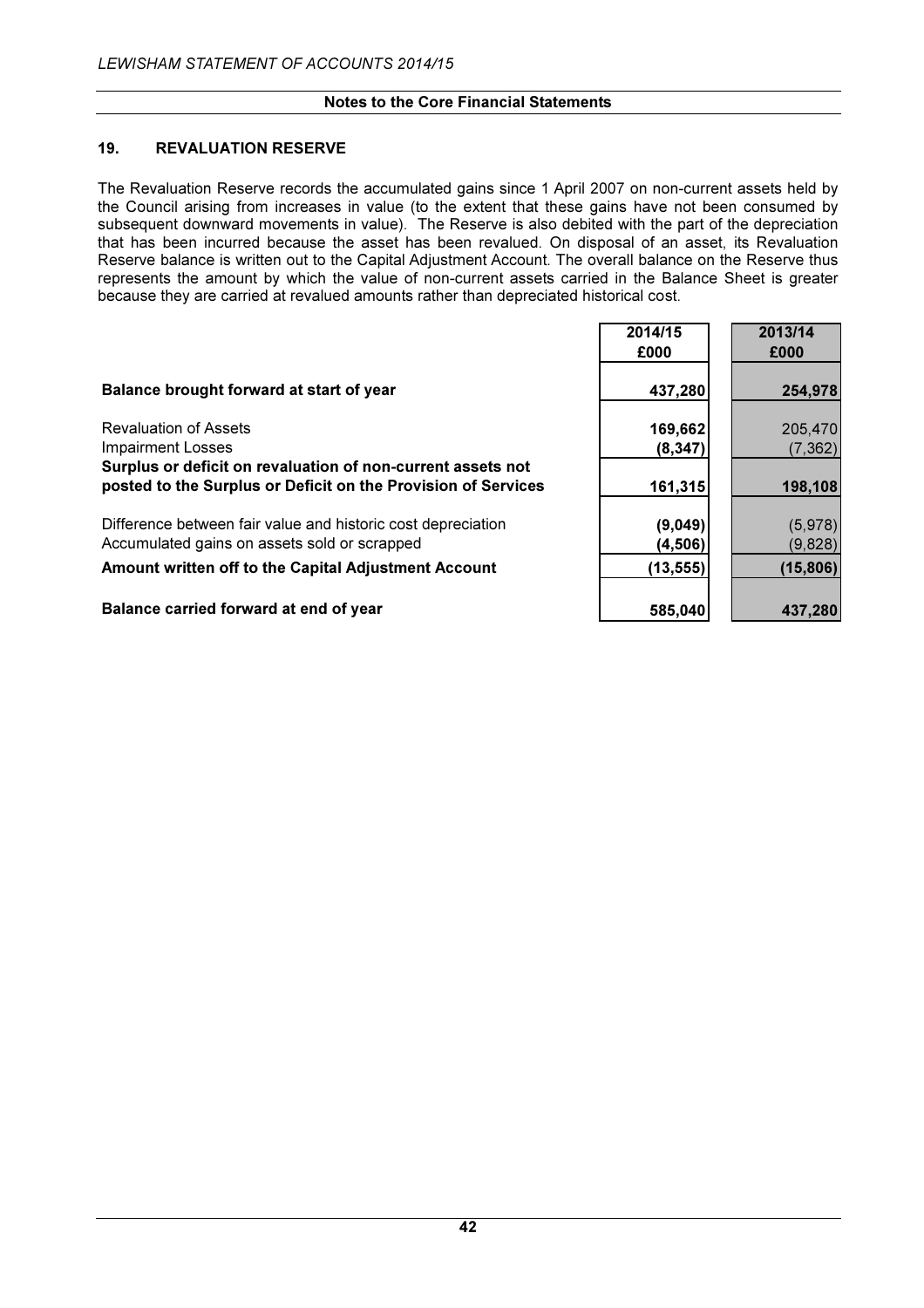# 20. CAPITAL ADJUSTMENT ACCOUNT

This reflects the timing differences arising from the accounting treatment for the use of non-current assets and for financing the acquisition, construction or enhancement of those assets under statutory provisions. The Account is debited with the cost of acquisition, construction or enhancement as depreciation, impairment losses and amortisations are charged to the CIES (with reconciling entries from the Revaluation Reserve to convert fair value figures to a historical cost basis). It is credited with the amounts set aside by the Council as finance for the costs of acquisition, construction and enhancement, and also contains accumulated gains and losses on Investment Properties.

|                                                                       | 2014/15<br>£000 | 2013/14<br>£000 |
|-----------------------------------------------------------------------|-----------------|-----------------|
| Balance brought forward at start of year                              | 1,063,942       | 1,021,814       |
| Reversal of capital expenditure items debited or credited to the CIES |                 |                 |
| Charges for depreciation and impairment of non-current assets         | (238, 689)      | (48, 077)       |
| Revenue expenditure funded from capital under statute                 | (10, 013)       | (13, 256)       |
| Non-current assets written off on disposal - gain/loss to the CIES    | (4,620)         | (4, 854)        |
| Donated Asset written onto the Balance Sheet                          |                 | 24,065          |
|                                                                       | (253, 322)      | (42, 122)       |
| Adjusting amounts written out of the Revaluation Reserve              | 10,104          | 5,978           |
| Net amount written out of the cost of non-current assets consumed     |                 |                 |
| in the year                                                           | (243, 218)      | (36, 144)       |
| Capital Financing applied in the year:                                |                 |                 |
| Use of Capital Receipts to finance new capital expenditure            | 4,315           | 14,437          |
| Use of Major Repairs Reserve to finance new capital expenditure       | 4,481           | 3,276           |
| Capital grants and contributions credited to the CIES                 | 50,926          | 40,839          |
| Statutory Provision for the financing of capital investment           | 8,548           | 8,417           |
| Repayment of Principal on PFI schemes                                 | 9,849           | (2, 130)        |
| Capital expenditure charged to General Fund and HRA                   | 7,791           | 9,427           |
|                                                                       | 85,910          | 74,266          |
| Movements in the value of Investment Properties debited or            |                 |                 |
| credited to the CIES                                                  | 0               | 4,006           |
| Balance carried forward at end of year                                | 906,634         | 1,063,942       |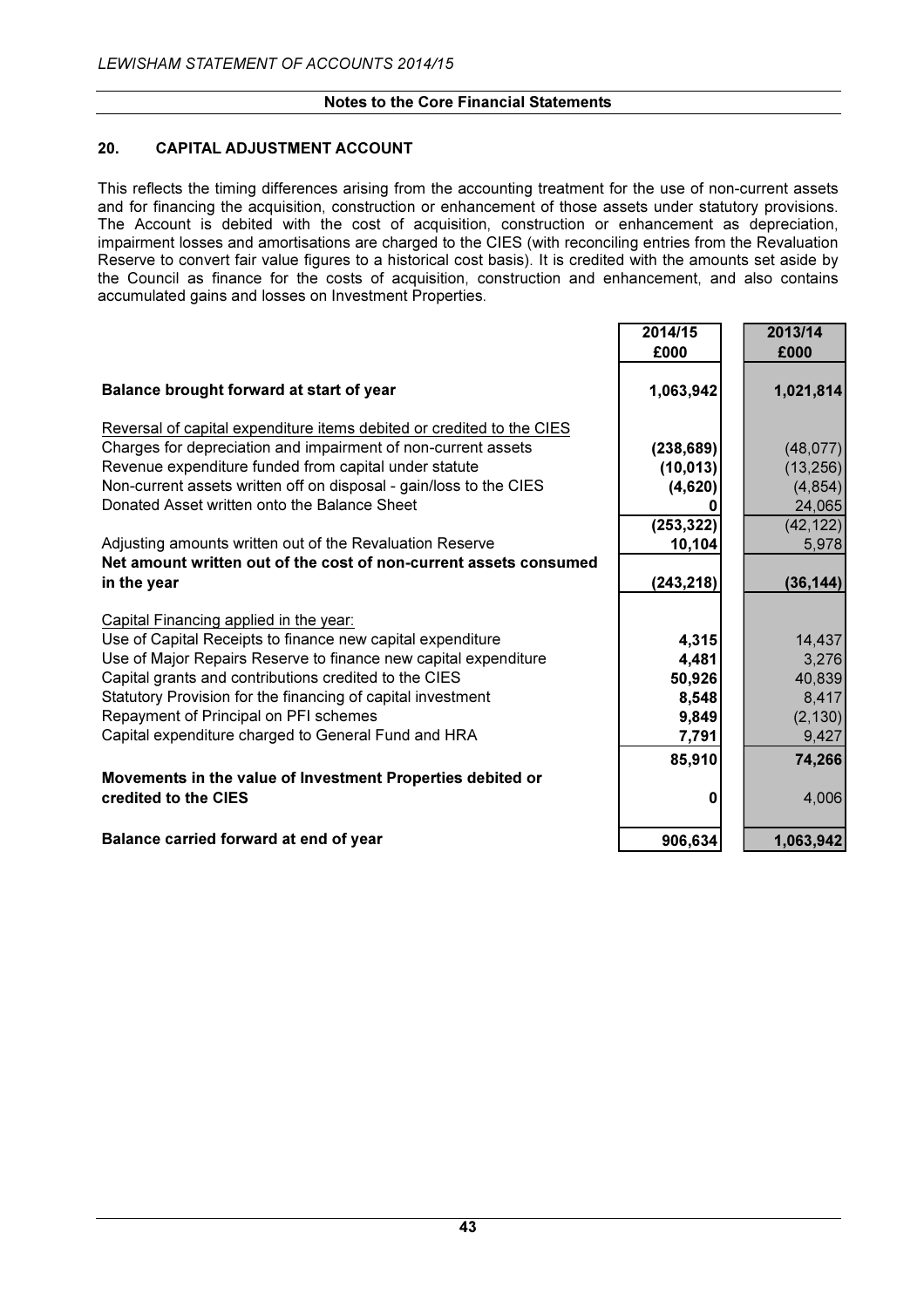#### 21. SEGMENTAL REPORTING (AMOUNTS REPORTED FOR RESOURCE ALLOCATION DECISIONS)

|                                                                                                                | <b>CYP</b> | Community<br><b>Customer</b><br><b>Services</b><br><b>Services</b> |            | <b>Resources and</b><br>Regeneration | <b>HRA</b> |            |
|----------------------------------------------------------------------------------------------------------------|------------|--------------------------------------------------------------------|------------|--------------------------------------|------------|------------|
|                                                                                                                | £000s      | £000s                                                              | £000s      | £000s                                | £000s      | £000s      |
| Fees, charges & other service                                                                                  | (14, 477)  | (31, 933)                                                          | (46, 569)  | (14,002)                             | (88, 622)  | (195, 603) |
| income<br>Government grants                                                                                    | (306, 005) | (25, 334)                                                          | (238, 930) | (1,019)                              | (46, 353)  | (617, 641) |
| <b>Total Income</b>                                                                                            | (320, 482) | (57, 267)                                                          | (285, 499) | (15, 021)                            | (134, 975) | (813, 244) |
| Employee expenses                                                                                              | 221,848    | 34,902                                                             | 37,827     | 24,250                               | 2,409      | 321,236    |
| Other operating expenses                                                                                       | 162,526    | 130,209                                                            | 293,104    | 20,940                               | 132,566    | 739,345    |
| <b>Total operating expenses</b>                                                                                | 384,374    | 165,111                                                            | 330,931    | 45,190                               | 134,975    | 1,060,581  |
| <b>Net Cost of Services</b>                                                                                    | 63,892     | 107,844                                                            | 45,432     | 30,169                               | 0          | 247,337    |
| <b>Net Budgets</b>                                                                                             | 53,947     | 110,069                                                            | 41,873     | 32,305                               | 0          | 238,194    |
| Variation                                                                                                      | 9,945      | (2, 225)                                                           | 3,559      | (2, 136)                             | 0          | 9,143      |
| <b>Less: Corporate Items</b>                                                                                   |            |                                                                    |            |                                      |            | (3,900)    |
| <b>General Fund Underspend reported to Members</b>                                                             |            |                                                                    |            |                                      |            | 5,243      |
| Reconciliation to Net Cost of Services in Comprehensive Income and Expenditure Statement                       |            |                                                                    |            |                                      |            |            |
|                                                                                                                |            |                                                                    |            |                                      |            | £000s      |
| <b>Cost of Services in Service Analysis</b>                                                                    |            |                                                                    |            |                                      |            | 247,337    |
| Add services not included in main analysis                                                                     |            |                                                                    |            |                                      |            |            |
| Add amounts not reported to management (Technical Accounting adjustments)                                      |            |                                                                    |            |                                      |            | 231,960    |
| Remove amounts reported to management not included in Comprehensive Income and<br><b>Expenditure Statement</b> |            |                                                                    |            |                                      |            | (35,078)   |
| Net Cost of Services in Comprehensive Income and Expenditure Statement                                         |            |                                                                    |            |                                      |            |            |

#### SEGMENTAL REPORTING FOR THE YEAR ENDING 31ST MARCH 2015

| <b>Reconciliation to Subjective</b>                                                      | <b>Service</b>  | <b>Services</b> | <b>Not</b> | <b>Not</b>  | <b>Net</b>      | Corporate      | <b>Total</b>  |
|------------------------------------------------------------------------------------------|-----------------|-----------------|------------|-------------|-----------------|----------------|---------------|
| <b>Analysis</b>                                                                          |                 | not in          | reported   | included    | Cost of         |                |               |
| (Single Entity)                                                                          | <b>Analysis</b> | <b>Analysis</b> | to mgmt    | in I&E      | <b>Services</b> | <b>Amounts</b> |               |
|                                                                                          | £000s           | £000s           | £000s      | £000s       | £000s           | £000s          | £000s         |
| Fees, charges & other service<br>income                                                  | (195, 603)      | 0               | 0          | 0           | (195, 603)      | 0              | (195, 603)    |
| Surplus or deficit on associates<br>and joint ventures<br>Interest and investment income | $\mathbf 0$     | $\mathbf 0$     | $\Omega$   | $\mathbf 0$ | 0               | $\mathbf 0$    | $\mathbf 0$   |
|                                                                                          | 0               | 0               | (26, 327)  | 0           | (26, 327)       | (1, 345)       | (27, 672)     |
| Income from council tax                                                                  | 0               | 0               | $\Omega$   | 0           | 0               | (80, 738)      | (80,738)      |
| Government grants and<br>contributions                                                   | (617, 641)      | $\mathbf 0$     | (35, 971)  | 0           | (653, 612)      | (277, 607)     | (931,219)     |
| <b>Total Income</b>                                                                      | (813, 244)      | 0               | (62, 298)  | 0           | (875, 542)      | (359, 690)     | (1, 235, 232) |
| Employee expenses                                                                        | 321,236         | 10,245          | 33,369     | (35,078)    | 329,772         | 0              | 329,772       |
| Other service expenses                                                                   | 739,345         | (2,034)         | 21,899     | 0           | 759,210         | $\Omega$       | 759,210       |
| Depreciation, amortisation,<br>impairment & write-ons<br><b>Interest Payments</b>        | 0               | $\Omega$        | 238,689    | $\Omega$    | 238,689         | $\Omega$       | 238,689       |
| Precepts & Levies                                                                        | $\Omega$        | $\Omega$        | 301        |             | 301             | 53,263         | 53,564        |
| Payments to Housing Capital                                                              | 0               | $\Omega$        | $\Omega$   | 0           | 0               | 1,646          | 1,646         |
| Receipts Pool<br>Gain or Loss on Disposal of non-                                        | $\Omega$        | $\mathbf 0$     | 0          | 0           | 0               | 1,727          | 1,727         |
| current assets                                                                           | 0               | $\mathbf 0$     | $\Omega$   | $\mathbf 0$ | 0               | (73)           | (73)          |
| <b>Total operating expenses</b>                                                          | 1,060,581       | 8,211           | 294,258    | (35,078)    | 1,327,972       | 56,563         | 1,384,535     |
| Surplus or deficit on provision<br>of services                                           | 247,337         | 8,211           | 231,960    | (35,078)    | 452,430         | (303, 127)     | 149,303       |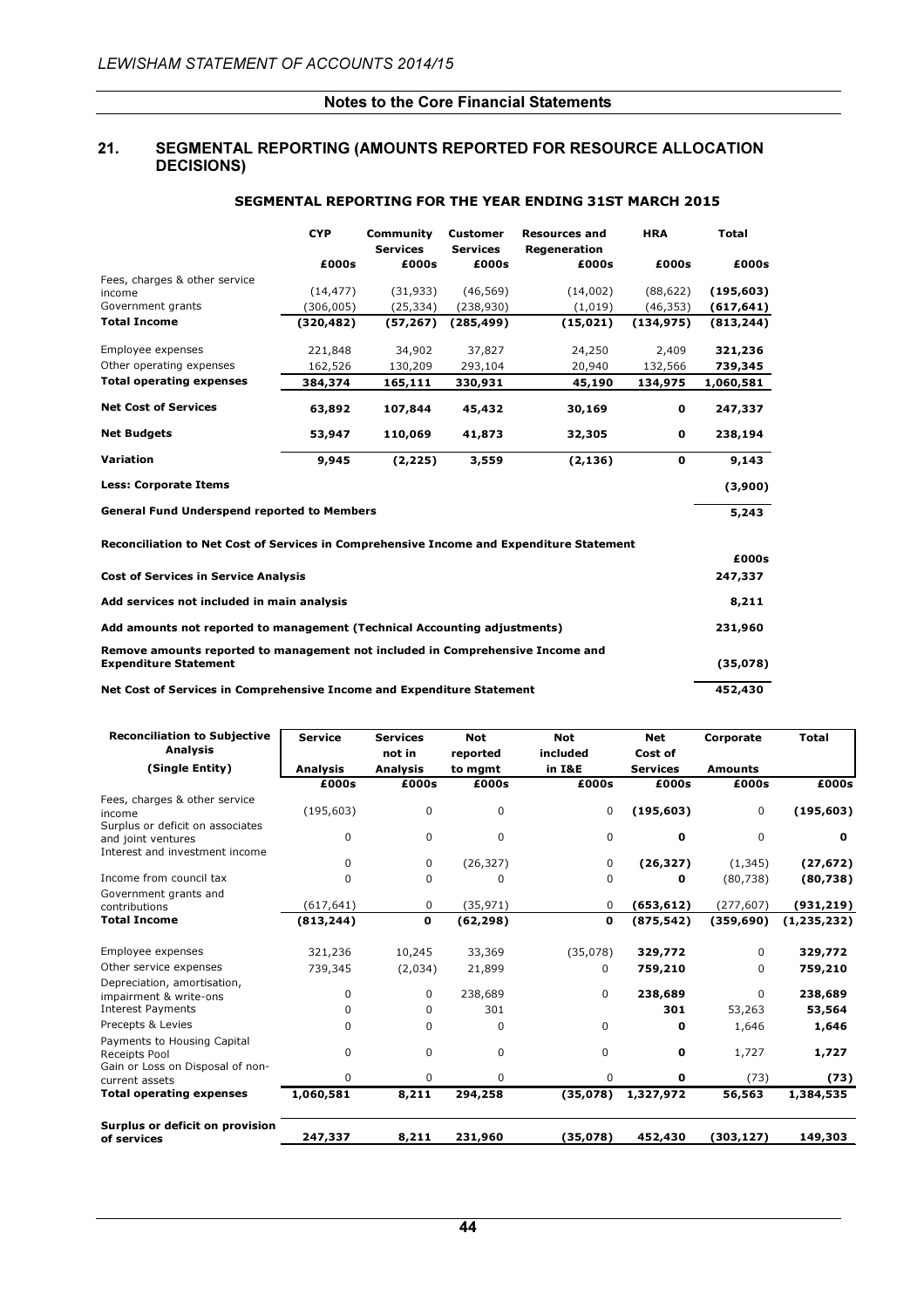ŕ

#### Notes to the Core Financial Statements

|                                                                                                                                                                                                                                                                                                                                                                                                                                            | <b>CYP</b> | Community<br><b>Services</b> | <b>Customer</b><br><b>Services</b> | <b>Resources and</b><br>Regeneration | <b>HRA</b>  | <b>Total</b>     |
|--------------------------------------------------------------------------------------------------------------------------------------------------------------------------------------------------------------------------------------------------------------------------------------------------------------------------------------------------------------------------------------------------------------------------------------------|------------|------------------------------|------------------------------------|--------------------------------------|-------------|------------------|
|                                                                                                                                                                                                                                                                                                                                                                                                                                            | £000s      | £000s                        | £000s                              | £000s                                | £000s       | £000s            |
| Fees, charges & other service                                                                                                                                                                                                                                                                                                                                                                                                              |            |                              |                                    |                                      |             |                  |
| income                                                                                                                                                                                                                                                                                                                                                                                                                                     | (15,083)   | (36, 305)                    | (48, 208)                          | (18, 724)                            | (109, 856)  | (228, 176)       |
| Government grants                                                                                                                                                                                                                                                                                                                                                                                                                          | (296, 322) | (24, 872)                    | (237, 275)                         | (419)                                | (34, 353)   | (593, 241)       |
| <b>Total Income</b>                                                                                                                                                                                                                                                                                                                                                                                                                        | (311, 405) | (61, 177)                    | (285, 483)                         | (19, 143)                            | (144, 209)  | (821, 417)       |
| Employee expenses                                                                                                                                                                                                                                                                                                                                                                                                                          | 214,885    | 33,867                       | 37,962                             | 28,410                               | 2,018       | 317,142          |
| Other operating expenses                                                                                                                                                                                                                                                                                                                                                                                                                   | 159,827    | 140,590                      | 281,615                            | 34,837                               | 142,191     | 759,060          |
| <b>Total operating expenses</b>                                                                                                                                                                                                                                                                                                                                                                                                            | 374,712    | 174,457                      | 319,577                            | 63,247                               | 144,209     | 1,076,202        |
| <b>Net Cost of Services</b>                                                                                                                                                                                                                                                                                                                                                                                                                | 63,307     | 113,280                      | 34,094                             | 44,104                               | $\bf{0}$    | 254,785          |
| <b>Net Budgets</b>                                                                                                                                                                                                                                                                                                                                                                                                                         | 59,160     | 118,420                      | 32,494                             | 46,465                               | $\bf{0}$    | 256,539          |
| <b>Variation</b>                                                                                                                                                                                                                                                                                                                                                                                                                           | 4,147      | (5, 140)                     | 1,600                              | (2, 361)                             | $\mathbf 0$ | (1,754)          |
| <b>Less; HRA Variation</b>                                                                                                                                                                                                                                                                                                                                                                                                                 |            |                              |                                    |                                      |             | $\bf{0}$         |
|                                                                                                                                                                                                                                                                                                                                                                                                                                            |            |                              |                                    |                                      |             |                  |
|                                                                                                                                                                                                                                                                                                                                                                                                                                            |            |                              |                                    |                                      |             |                  |
|                                                                                                                                                                                                                                                                                                                                                                                                                                            |            |                              |                                    |                                      |             |                  |
|                                                                                                                                                                                                                                                                                                                                                                                                                                            |            |                              |                                    |                                      |             | (1,754)<br>£000s |
|                                                                                                                                                                                                                                                                                                                                                                                                                                            |            |                              |                                    |                                      |             | 254,785          |
|                                                                                                                                                                                                                                                                                                                                                                                                                                            |            |                              |                                    |                                      |             | 8,783            |
|                                                                                                                                                                                                                                                                                                                                                                                                                                            |            |                              |                                    |                                      |             | 46,012           |
| <b>General Fund Underspend reported to Members</b><br>Reconciliation to Net Cost of Services in Comprehensive Income and Expenditure Statement<br><b>Cost of Services in Service Analysis</b><br>Add services not included in main analysis<br>Add amounts not reported to management (Technical Accounting adjustments)<br>Remove amounts reported to management not included in Comprehensive Income and<br><b>Expenditure Statement</b> |            |                              |                                    |                                      |             | (38,088)         |

# SEGMENTAL REPORTING FOR THE YEAR ENDING 31ST MARCH 2014

| <b>Reconciliation to Subjective</b><br><b>Analysis</b> | <b>Service</b><br><b>Analysis</b> | <b>Services</b><br>not in<br><b>Analysis</b> | <b>Not</b><br>reported<br>to mgmt | <b>Not</b><br>included<br>in I&E | <b>Net</b><br>Cost of<br><b>Services</b> | Corporate<br><b>Amounts</b> | <b>Total</b>  |
|--------------------------------------------------------|-----------------------------------|----------------------------------------------|-----------------------------------|----------------------------------|------------------------------------------|-----------------------------|---------------|
| (Single Entity)                                        | £000s                             | £000s                                        | £000s                             | £000s                            | £000s                                    | £000s                       | £000s         |
|                                                        |                                   |                                              |                                   |                                  |                                          |                             |               |
| Fees, charges & other service                          |                                   |                                              |                                   |                                  |                                          |                             |               |
| income                                                 | (228, 176)                        | $\mathbf{0}$                                 | $\Omega$                          | $\mathbf{0}$                     | (228, 176)                               | $\mathbf{0}$                | (228, 176)    |
| Surplus or deficit on associates                       |                                   | $\Omega$                                     | $\Omega$                          | $\mathbf{0}$                     | $\bf{0}$                                 | $\Omega$                    | $\bf{0}$      |
| and joint ventures<br>Interest and investment income   |                                   |                                              |                                   |                                  |                                          |                             |               |
|                                                        |                                   | $\mathbf{0}$                                 | 237                               | $\mathbf 0$                      | 237                                      | (1, 534)                    | (1, 297)      |
| Income from council tax                                |                                   | $\Omega$                                     | $\Omega$                          | $\mathbf{0}$                     | $\bf{0}$                                 | (77, 737)                   | (77, 737)     |
| Government grants and                                  |                                   |                                              |                                   |                                  |                                          |                             |               |
| contributions                                          | (593, 241)                        | $\Omega$                                     | (5, 314)                          | $\mathbf{0}$                     | (598,555)                                | (282, 731)                  | (881, 286)    |
| <b>Total Income</b>                                    | (821, 417)                        | $\mathbf{0}$                                 | (5,077)                           | $\mathbf 0$                      | (826, 494)                               | (362,002)                   | (1, 188, 496) |
| Employee expenses                                      | 317,142                           | 7,564                                        | 36,991                            | (38,088)                         | 323,609                                  | $\Omega$                    | 323,609       |
| Other service expenses                                 | 759,060                           | 1,219                                        | (4, 492)                          |                                  | 755,787                                  | $\Omega$                    | 755,787       |
| Depreciation, amortisation,                            |                                   |                                              |                                   |                                  |                                          |                             |               |
| impairment & write-ons                                 |                                   | $\mathbf{0}$                                 | 36,697                            | $\mathbf{0}$                     | 36,697                                   | (4,329)                     | 32,368        |
| <b>Interest Payments</b>                               |                                   | 0                                            | (18, 107)                         | $\mathbf 0$                      | (18, 107)                                | 60,178                      | 42,071        |
| Precepts & Levies                                      |                                   | $\Omega$                                     |                                   | $\Omega$                         | 0                                        | 1,527                       | 1,527         |
| Payments to Housing Capital                            |                                   |                                              |                                   |                                  |                                          |                             |               |
| <b>Receipts Pool</b>                                   |                                   | $\Omega$                                     | $\Omega$                          | $\Omega$                         | $\bf{0}$                                 | 1,886                       | 1,886         |
| Gain or Loss on Disposal of non-                       |                                   |                                              |                                   |                                  |                                          |                             |               |
| current assets                                         |                                   | $\Omega$                                     | $\Omega$                          | $\mathbf{0}$                     | $\bf{0}$                                 | 98                          | 98            |
| <b>Total operating expenses</b>                        | 1,076,202                         | 8,783                                        | 51,089                            | (38,088)                         | 1,097,986                                | 59,360                      | 1,157,346     |
| Surplus or deficit on provision                        |                                   |                                              |                                   |                                  |                                          |                             |               |
| of services                                            | 254,785                           | 8,783                                        | 46,012                            | (38,088)                         | 271,492                                  | (302, 642)                  | (31, 150)     |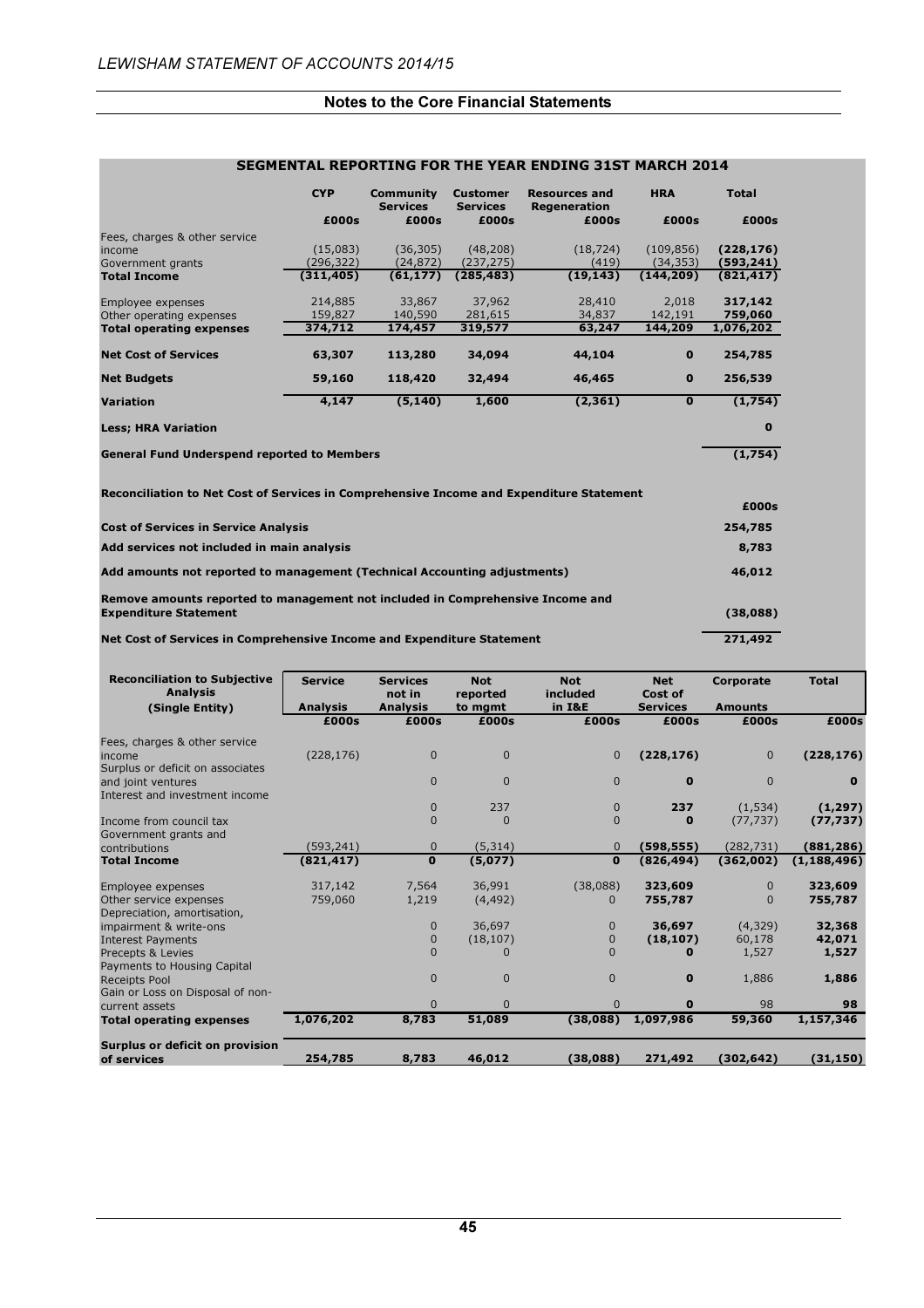### 22. TRADING OPERATIONS

The following services trade with the public or other third parties. The relevant line in the Comprehensive Income and Expenditure Statement is also shown for each category.

|                                   | 2014/15                    |                |                                      |  | 2013/14                              |
|-----------------------------------|----------------------------|----------------|--------------------------------------|--|--------------------------------------|
|                                   | <b>Expenditure</b><br>£000 | Income<br>£000 | (Surplus)/<br><b>Deficit</b><br>£000 |  | (Surplus)/<br><b>Deficit</b><br>£000 |
|                                   |                            |                |                                      |  |                                      |
| <b>Markets</b>                    | 1,499                      | (1, 498)       |                                      |  |                                      |
| <b>Industrial Estates</b>         | 296                        | (611)          | (315)                                |  | (227)                                |
| Theatre                           | 926                        | (531)          | 395                                  |  | 359                                  |
| <b>Total - Trading Operations</b> | 2,721                      | (2,640)        | 81                                   |  | 134                                  |

Note - Under the Local Authorities Act 1990 (amended) Street Markets operate as a trading account and any surplus or deficit at the year-end is carried over into the following year. As at 31 March 2015, the accumulated surplus is £382k.

# 23. AGENCY SERVICES AND POOLED BUDGETS

The Council did not carry out any agency services, construction work or any other work for any other Local Authorities, public bodies or entities in 2014/15 (or 2013/14).

The Council did not operate any pooled budgets as defined by the terms of a Section 75 Agreement (National Health Service Act 2006) in 2014/15 (or 2013/14).

# 24. INVESTMENT IN COMPANIES

#### a) Companies of which the Council is the sole owner.

#### i) Lewisham Homes Limited

Lewisham Homes is an arms-length management organisation (ALMO) which is responsible for managing and providing housing related services such as repairs and maintenance of Council dwellings. It is a wholly owned subsidiary of the Council and is limited by guarantee. Councillors Bell and John Paschoud sat on the board throughout the year and Councillor Wise replaced Councillor Nisbet on the board after the May 2014 Council elections. The majority of Lewisham Homes' income is a management fee paid by the Council to the company. In 2014/15 this was £18.6m (£18.9m in 2013/14).

Lewisham Homes Limited's Accounts for 2013/14 received an unqualified audit opinion and their Audited Accounts can be obtained from Lewisham Homes Limited, 9 Holbeach Road, Catford, London, SE6 4TW. Its auditors are KPMG LLP, 2 Cornwall Street, Birmingham, B3 2DL, United Kingdom.

#### ii) Catford Regeneration Partnership Limited

Catford Regeneration Partnership Ltd (CRPL) is a wholly owned subsidiary of the Council and the Head of Financial Services and the Head of Public Services are its board members and directors. The Council made a loan of £12m to CRPL in February 2010, and CRPL repaid principal of £109k and made interest payments of £0.630k during 2014/15 to the Council (in 2013/14, these payments were £98k and £0.659k respectively). CRPL purchased the Catford Centre in February 2010 which is included on its balance sheet as an investment property at £12.8m, and receives approximately £1m per annum in rent from its tenants.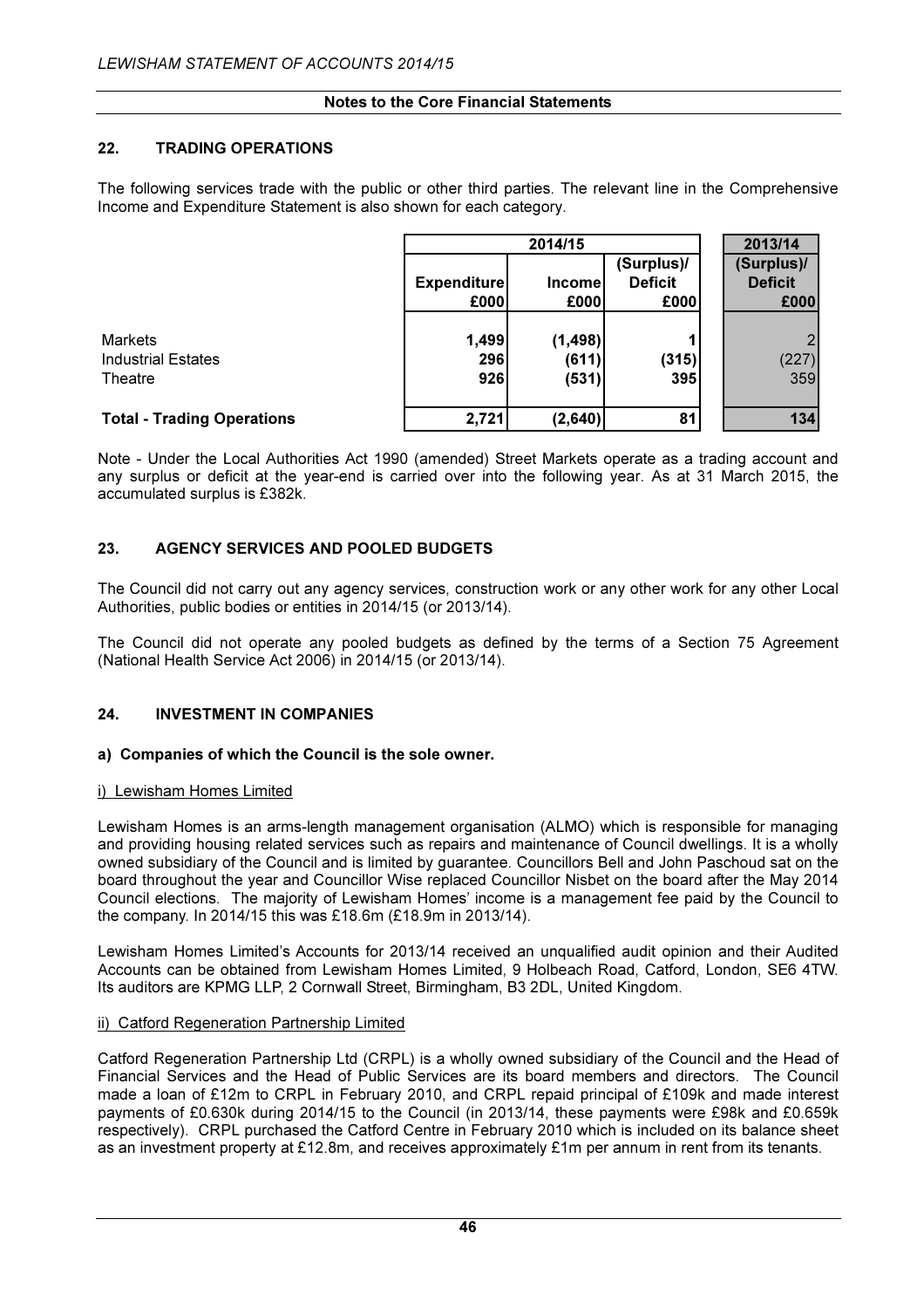Catford Regeneration Partnership Limited's Accounts for 2013/14 received an unqualified audit opinion and their Audited Accounts can be obtained from Catford Regeneration Partnership Limited, 3rd Floor, Laurence House, Catford, London, SE6 4RU. Its auditors are ACF Auditing Services Limited, Plaza Building, Lee High Road, London, SE13 5PT.

#### b) Companies of which the Council is a joint owner or shareholder.

#### i) Lewisham Schools for the Future LEP Limited

The Council has a minority stake of 10% in Lewisham Schools for the Future LEP Limited which is the Local Education Partnership company. It comprises a consortium made up of Costain Engineering & Construction Limited, Babcock Project Investments Limited and Building Schools for the Future Limited and was established under the Council's Building Schools for the Future (BSF) programme to rebuild and refurbish the secondary schools within the Borough.

The Council also has a 10% stake in four Special Purpose Vehicles set up in relation to those schools which were being newly built within this BSF Programme. These are known as Lewisham SPV Limited, Lewisham SPV 2 Limited, Lewisham SPV3 Limited and Lewisham SPV4 Limited, and their related Holding Companies, Lewisham Building Schools for the Future Holdings 1 Limited, 2, 3 and 4 Limited. The corporate structure is standard to the BSF scheme. The CYP Head of Resources is the Council's Director on the LEP, the SPV's and the Hold Co's.

|                                           | 2014/15<br>£m | 2013/14<br>£m |
|-------------------------------------------|---------------|---------------|
| Lewisham Schools for the Future LEP Ltd   | 1.1           | 10.3          |
| Lewisham Schools for the Future SPV1 Ltd  | 8.9           | 8.9           |
| Lewisham Schools for the Future SPV2 Ltd  | 3.0           | 3.0           |
| Lewisham Schools for the Future SPV3 Ltd  | 4.3           | 4.3           |
| Lewisham Schools for the Future SPV 4 Ltd | 12.8          | 7.9           |
| Total                                     | 30.1          | 34.4          |

# ii) South-East London Combined Heat and Power Ltd (SELCHP)

The Council has a small minority share of less than 1% in South-East London Combined Heat and Power Ltd (SELCHP) which is a joint venture with the London Borough of Greenwich for the provision of waste disposal and waste to energy services. Payments of £5.3m were made in 2014/15 to the company (£4.9m in 2013/14).

#### iii) Greater London Enterprise Ltd

The Council has a small minority share in Greater London Enterprise Ltd which is a company limited by guarantee and provides property management & consultancy services.

#### 25. MEMBERS' ALLOWANCES

The Council paid the following amounts to elected members of the Council during the year.

|                                               | 2014/15<br>£000 | 2013/14<br>£000 |
|-----------------------------------------------|-----------------|-----------------|
| Allowances (inc. NI)<br><b>Other Expenses</b> | 951<br>46       | 1,022<br>61     |
| <b>Total Expenditure in Year</b>              | 997             | 1,083           |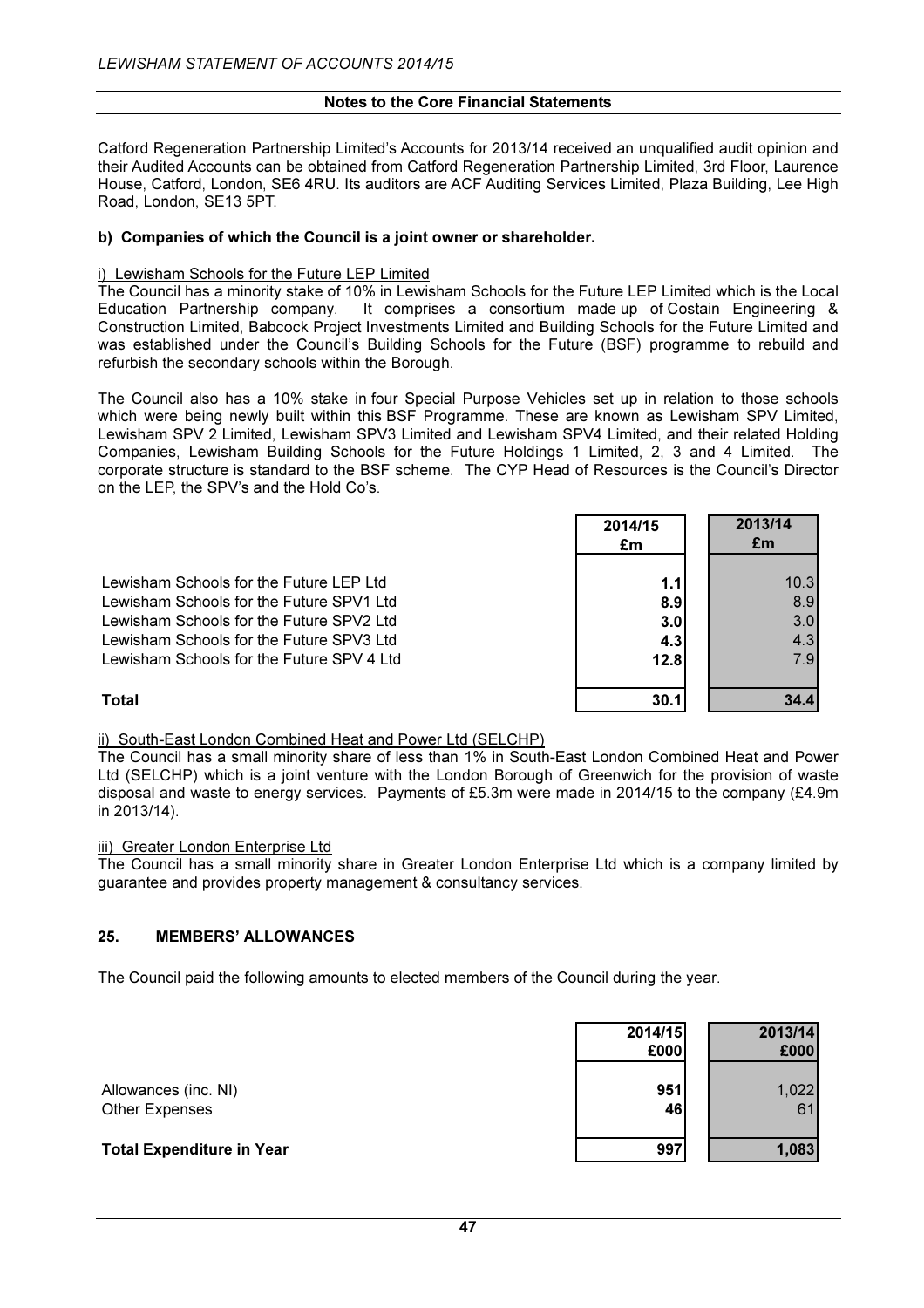# 26. OFFICERS' REMUNERATION

|                          |              | <b>Non-Schools</b> |         |         | <b>Schools</b> |         | Totals |
|--------------------------|--------------|--------------------|---------|---------|----------------|---------|--------|
| <b>Remuneration Band</b> | <b>Scale</b> | 2014/15            | 2013/14 | 2014/15 | 2013/14        | 2014/15 | 20     |
|                          |              |                    |         |         |                |         |        |

a) The number of Employees whose Remuneration was £50,000 or more

| <b>Remuneration Band</b> | <b>Scale</b>     | 2014/15 | 2013/14        | 2014/15 | 2013/14 | 2014/15 | 2013/14 |
|--------------------------|------------------|---------|----------------|---------|---------|---------|---------|
| £50,000 to £54,999       | SMG <sub>1</sub> | 52      | 58             | 167     | 145     | 219     | 203     |
| £55,000 to £59,999       | SMG <sub>2</sub> | 20      | 22             | 69      | 71      | 89      | 93      |
| £60,000 to £64,999       | SMG3             | 13      | 19             | 50      | 45      | 63      | 64      |
| £65,000 to £69,999       | SMG3             | 13      | 12             | 39      | 29      | 52      | 41      |
| £70,000 to £74,999       | CO Band 4        | 4       | 5              | 19      | 20      | 23      | 25      |
| £75,000 to £79,999       | CO Band 4        |         | $\overline{2}$ | 12      | 12      | 13      | 14      |
| £80,000 to £84,999       | CO Band 4        |         | 0              | 11      | 13      | $12 \,$ | 13      |
| £85,000 to £89,999       | CO Band 3        | U       | 5              | 10      | 6       | 10      | 11      |
| £90,000 to £94,999       | CO Band 3        | 4       | 6              | 4       | 2       | 8       | 8       |
| £95,000 to £99,999       | CO Band 3        | 9       | 3              | 3       | 3       | 12      | 6       |
| £100,000 to £104,999     | CO Band 2        | 0       | $\overline{2}$ |         | 5       |         |         |
| £105,000 to £109,999     | CO Band 2        | 3       | $\overline{2}$ | 4       |         |         |         |
| £110,000 to £114,999     | CO Band 2        |         | $\Omega$       |         |         |         |         |
| £115,000 to £119,999     | CO Band 2        |         |                |         |         |         |         |
| £120,000 to £124,999     |                  |         | 0              |         |         |         |         |
| £130,000 to £134,999     | CO Band 1        |         |                |         |         |         |         |
| £135,000 to £139,999     | CO Band 1        |         | 0              |         |         |         |         |
| £140,000 to £144,999     | CO Band 1        | 3       | 3              |         |         |         |         |
| <b>Total</b>             |                  | 126     | 141            | 393     | 356     | 519     | 497     |

Note - These figures include the senior employees disclosed separately in note b) below.

# b) Disclosure of Senior Employees' Remuneration

The definition of a "Senior Employee" is set out in Regulation 7 of the Accounts and Audit (England) Regulations 2011 (SI 2011/817). In summary, they are either a statutory chief officer, or have the power to direct or control the major activities of the council or report direct to the head of the council's paid service. They are not the same group of senior staff whose salaries are published on the Council's website.

|                                                          | <b>Salary (inc.</b> | <b>Employer's</b>    | Total (inc.           |
|----------------------------------------------------------|---------------------|----------------------|-----------------------|
|                                                          | fees and            | <b>Pension</b>       | <b>Pension</b>        |
| <b>Financial Year 2014/15</b>                            | allowances)         | <b>Contributions</b> | <b>Contributions)</b> |
|                                                          | £                   | £                    | £                     |
| Senior Employees - Salary below £150,000                 |                     |                      |                       |
| Executive Director for Children and Young People         | 141,123             | 30,341               | 171,464               |
| <b>Executive Director for Resources and Regeneration</b> | 141,123             | 30,341               | 171,464               |
| <b>Executive Director for Community Services</b>         | 141,123             | 30,341               | 171,464               |
| <b>Executive Director for Customer Services</b>          | 135,867             | 29,211               | 165,078               |
| Chief Executive (Part time)                              | 115,432             |                      | 115,432               |
| Director of Children's Social Care and Health            | 111,386             | 23,948               | 135,334               |
| Director of Regeneration and Asset Management            | 107,538             | 23,121               | 130,659               |
| Director of Public Health                                | 107,057             | 14,988               | 122,045               |
| Head of Law and Monitoring Officer (Part time)           | 64,523              | 13,872               | 78,395                |
| <b>Totals</b>                                            | 1,065,172           | 196,163              | 1,261,335             |

#### 48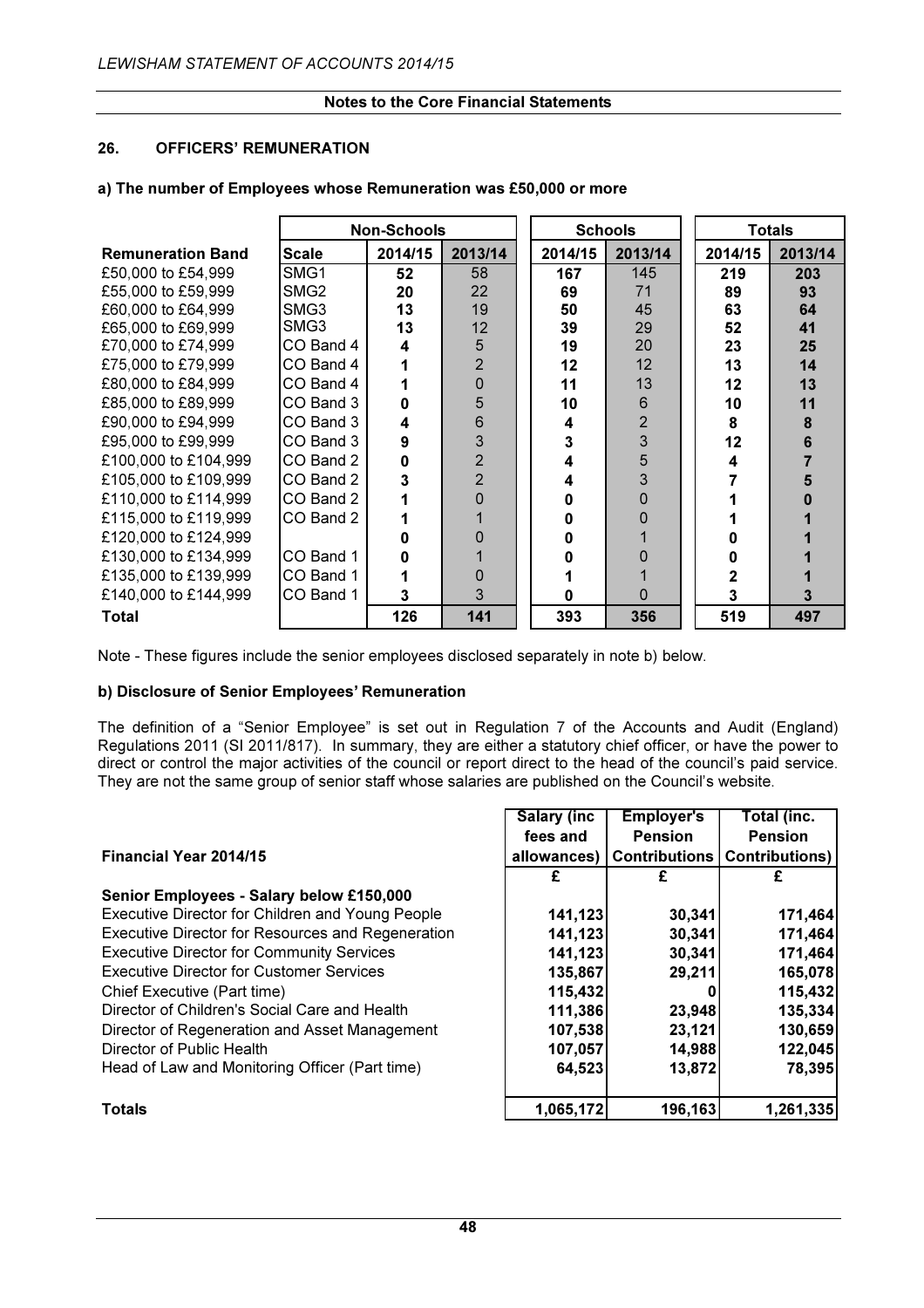|                                                   | <b>Salary (inc.</b> | <b>Employer's</b>    | Total                 |
|---------------------------------------------------|---------------------|----------------------|-----------------------|
|                                                   | fees and            | <b>Pension</b>       | (inc.Pension          |
| <b>Financial Year 2013/14</b>                     | allowances)         | <b>Contributions</b> | <b>Contributions)</b> |
|                                                   | £                   |                      |                       |
| Senior Employees - Salary below £150,000          |                     |                      |                       |
| Executive Director for Children and Young People  | 141,123             | 30,341               | 171,464               |
| Executive Director for Resources and Regeneration | 141,123             | 30,341               | 171,464               |
| <b>Executive Director for Community Services</b>  | 141,123             | 30,341               | 171,464               |
| <b>Executive Director for Customer Services</b>   | 130,400             | 28,036               | 158,436               |
| Chief Executive (Part time)                       | 115,432             |                      | 115,432               |
| Director of Children's Social Care and Health     | 107,538             | 23,121               | 130,659               |
| Director of Regeneration and Asset Management     | 107,538             | 23,121               | 130,659               |
| Director of Public Health                         | 101,460             | 14,204               | 115,664               |
| Head of Law and Monitoring Officer (Part time)    | 64,523              | 13,872               | 78,395                |
| <b>Totals</b>                                     | 1,050,260           | 193,377              | 1,243,637             |

Note – No payments in respect of bonuses, expenses or compensation for loss of office were made to any of these employees in 2014/15 (or 2013/14).

#### c) Termination Benefits - Exit Packages agreed in year

The number and cost of exit packages granted to employees in the year are shown below. These costs include redundancy payments to employees which were charged to the CIES. They also include payments to the Pension Fund in respect of the extra pension costs of employees who were granted early access to their pensions.

| <b>Cost Band (inc Pension Fund</b> |              | <b>Total Number of Exit</b> | <b>Total Cost of Exit</b> |         |  |  |
|------------------------------------|--------------|-----------------------------|---------------------------|---------|--|--|
| <b>Contributions)</b>              |              | <b>Packages</b>             | <b>Packages</b>           |         |  |  |
|                                    | 2014/15      | 2013/14                     | 2014/15                   | 2013/14 |  |  |
|                                    |              |                             | £                         |         |  |  |
|                                    |              |                             |                           |         |  |  |
| $£0 - £20,000$                     | 140          | 168                         | 1,253                     | 1,297   |  |  |
| £20,001 to £40,000                 | 103          | 73                          | 2,881                     | 2,101   |  |  |
| £40,001 to £60,000                 | 10           | 20                          | 477                       | 925     |  |  |
| £60,001 to £80,000                 | 12           | 6                           | 842                       | 437     |  |  |
| £80,001 to £100,000                |              | 3                           | 83                        | 251     |  |  |
| £100,001 to £120,000               | $\mathbf{2}$ |                             | <b>2331</b>               | 111     |  |  |
|                                    |              |                             |                           |         |  |  |
| <b>Total</b>                       | 268          | 271                         | 5,769                     | 5,122   |  |  |

# 27. EXTERNAL AUDIT COSTS

External Audit Services Certification of Grant Claims and Returns Other services provided by the appointed auditor

| 2014/15 | 2013/14        |
|---------|----------------|
| £000    | £000           |
|         |                |
| 255     | 255            |
| 40      | 3 <sub>1</sub> |
|         |                |
| 295     | 292            |

These fees exclude those payable for the audit of the Pension Fund for 2014/15 (£21,000). The Council's external auditors are Grant Thornton.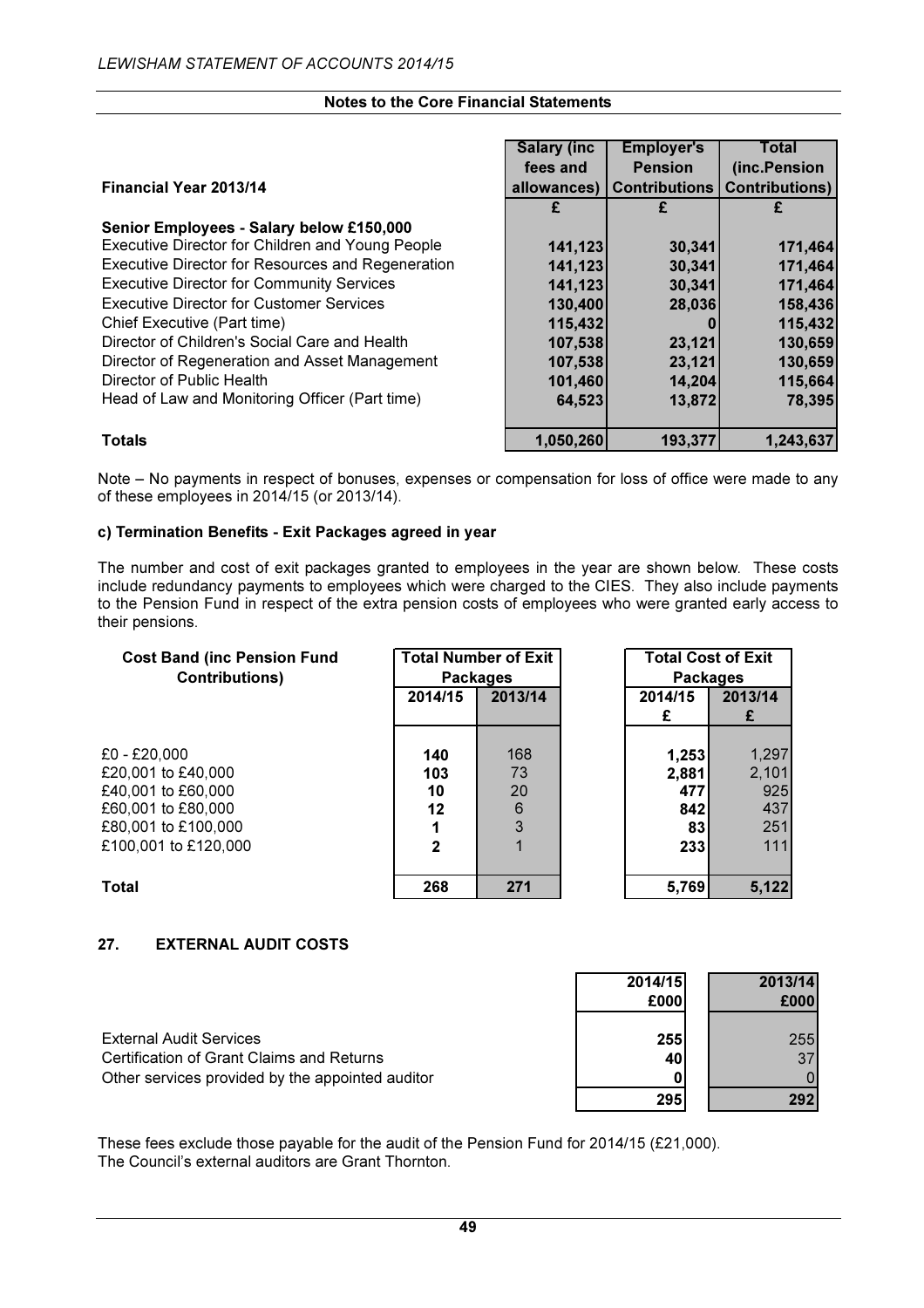### 28. DEDICATED SCHOOLS' GRANT

The Council's expenditure on schools is funded primarily by the Dedicated Schools' Grant (DSG) provided by the DfE. The DSG is ring-fenced and can only be used to meet expenditure as defined in the School Finance (England) Regulations 2011. The Schools Budget includes elements for a range of educational services provided on a Council wide basis and for the Individual Schools Budget (ISB), which is divided into a budget share for each maintained school.

|                                      |          | 2014/15           |             | 2013/14        |                   |                |  |
|--------------------------------------|----------|-------------------|-------------|----------------|-------------------|----------------|--|
|                                      |          | <b>Individual</b> |             |                | <b>Individual</b> |                |  |
|                                      | Central  | <b>Schools</b>    |             | <b>Central</b> | <b>Schools</b>    |                |  |
|                                      | Expen-   | <b>Budget</b>     |             | Expen-         | <b>Budget</b>     |                |  |
|                                      | diture   | (ISBN)            | Total       | diture         | (ISB)             | <b>Total</b>   |  |
|                                      | £000     | £000              | £000        | £000           | £000              | £000           |  |
|                                      |          |                   |             |                |                   |                |  |
| <b>Final DSG before academy</b>      |          |                   |             |                |                   |                |  |
| recoupment                           | 43,054   | 226,563           | 269,617     | 41,369         | 208,992           | 250,361        |  |
| Academy figure recouped              | (1, 149) | (18, 901)         | (20, 050)   | (303)          | (5,842)           | (6, 145)       |  |
| <b>Total DSG after academy</b>       |          |                   |             |                |                   |                |  |
| recoupment                           | 41,905   | 207,662           | 249,567     | 41,066         | 203,150           | 244,216        |  |
|                                      |          |                   |             |                |                   |                |  |
| Brought forward from previous year   | $\Omega$ | $\Omega$          | $\mathbf 0$ | 0              | $\mathbf 0$       | $\overline{0}$ |  |
| Carry forward to next year agreed in |          |                   |             |                |                   |                |  |
| advance                              | 0        | $\Omega$          | $\bf{0}$    | $\pmb{0}$      | $\mathbf 0$       | $\pmb{0}$      |  |
|                                      |          |                   |             |                |                   |                |  |
| <b>Agreed initial budgeted</b>       |          |                   |             |                |                   |                |  |
| distribution                         | 41,137   | 226,563           | 267,700     | 45,674         | 203,088           | 248,762        |  |
| In year adjustments                  | 2,044    | (127)             | 1,917       | 1,537          | 62                | 1,599          |  |
| <b>Final Budget Distribution</b>     | 43,181   | 226,436           | 269,617     | 47,211         | 203,150           | 250,361        |  |
|                                      |          |                   |             |                |                   |                |  |
| <b>Actual Central Expenditure</b>    | 43,181   |                   | 43,181      | 47,211         |                   | 47,211         |  |
| Actual ISB deployed to schools       |          | 226,436           | 226,436     |                | 203,150           | 203,150        |  |

# 29. GRANT AND TAXATION INCOME

The Council credited the following taxation and general grant income to the CIES during the year.

|                                             | 2014/15<br>£000 | 2013/14<br>£000 |
|---------------------------------------------|-----------------|-----------------|
| Income from Council Tax                     | (80, 738)       | (77, 737)       |
| Recognised Capital Grants and Contributions | (75, 613)       | (69, 345)       |
| Non-Domestic Rates redistribution           | (84, 744)       | (83, 124)       |
| <b>General Government Grants</b>            |                 |                 |
| Formula Revenue Grant                       | (101, 706)      | (124, 948)      |
| Other Grants (non-service specific)         | (15, 544)       | (5,314)         |
| Total                                       | (358,345)       | (360, 468)      |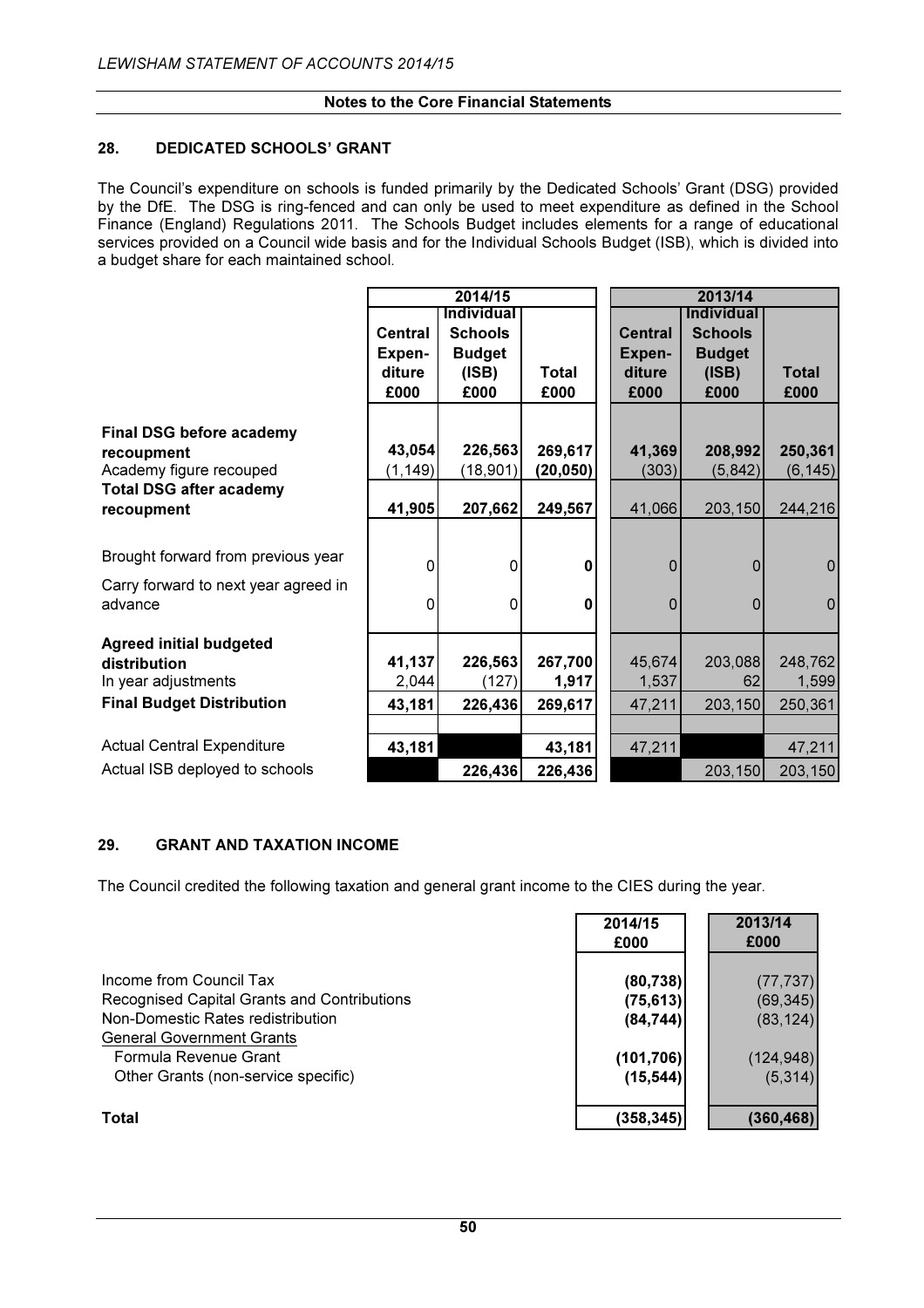The following grants were credited to services during the year.

|                                       | 2014/15<br>£000 | 2013/14<br>£000 |
|---------------------------------------|-----------------|-----------------|
| Dedicated Schools Grant               | (249, 579)      | (244, 514)      |
| <b>Housing Benefit</b>                | (231, 995)      | (233, 821)      |
| Housing Subsidy/ Decent Homes Backlog | (46, 353)       |                 |
| <b>Public Health Grant</b>            | (20, 088)       | (19, 541)       |
| <b>Other Grants</b>                   | (84, 228)       | (66,087)        |
| Total                                 | (632, 243)      | (563, 963)      |

# 30. REVENUE RECEIPTS IN ADVANCE

|                                         | 31/03/2015<br>£000 | 31/03/2014<br>£000 |
|-----------------------------------------|--------------------|--------------------|
|                                         |                    |                    |
| <b>Capital Contributions Unapplied</b>  | 29,602             | 41,387             |
| Council Tax                             | 6,837              | 5,867              |
| <b>PFI Schemes</b>                      | 20,192             | 19,041             |
| <b>Revenue Grants and Contributions</b> | 6,311              | 8,276              |
| Other Receipts in Advance               | 12,808             | 5,687              |
|                                         |                    |                    |
| Total                                   | 75,750             | 80,258             |

The Council has received a number of revenue grants and contributions that have yet to be recognised as income as they have conditions attached to them that have not yet been satisfied. The balances at the yearend are shown in the table above.

# 31. RELATED PARTY TRANSACTIONS

The Council is required to disclose material transactions with related parties, which are bodies or individuals that have the potential to control or influence the Council or to be controlled by the Council. The purpose of this note is disclose this information in order to demonstrate fairness and openness in the Accounts.

#### (a) Central Government and Other Local Authorities

Central government exerts significant influence over the Council through legislation and grant funding. The general government grants received are shown in Note 29 to the Core Financial Statements. The precept to the Greater London Authority is shown in the notes of the Collection Fund in Section 4b of the Accounts. There were numerous other transactions between the Council and other Local Authorities.

#### (b) Subsidiaries, Associated Companies and Joint Ventures

The companies that are related to the Council are detailed in Note 24 to the Core Financial Statements.

#### (c) Elected Members (Councillors) and Chief Officers

Councillors have direct control over the Council's financial and operating policies, and their total cost is shown in Note 25. They are required to declare all related party transactions which they have with an organisation in which they have a controlling interest. This information is recorded on the Council's Register of Members and Chief Officers' Declarations of Interests and is open to public inspection at the Civic Suite at Lewisham Civic Suite during office hours. The information is also published on the Council's website. The Council is compliant with the Localism Act 2012.

#### (d) Lewisham Pension Fund

The Pension Fund Accounts are included in Section 7 of this document.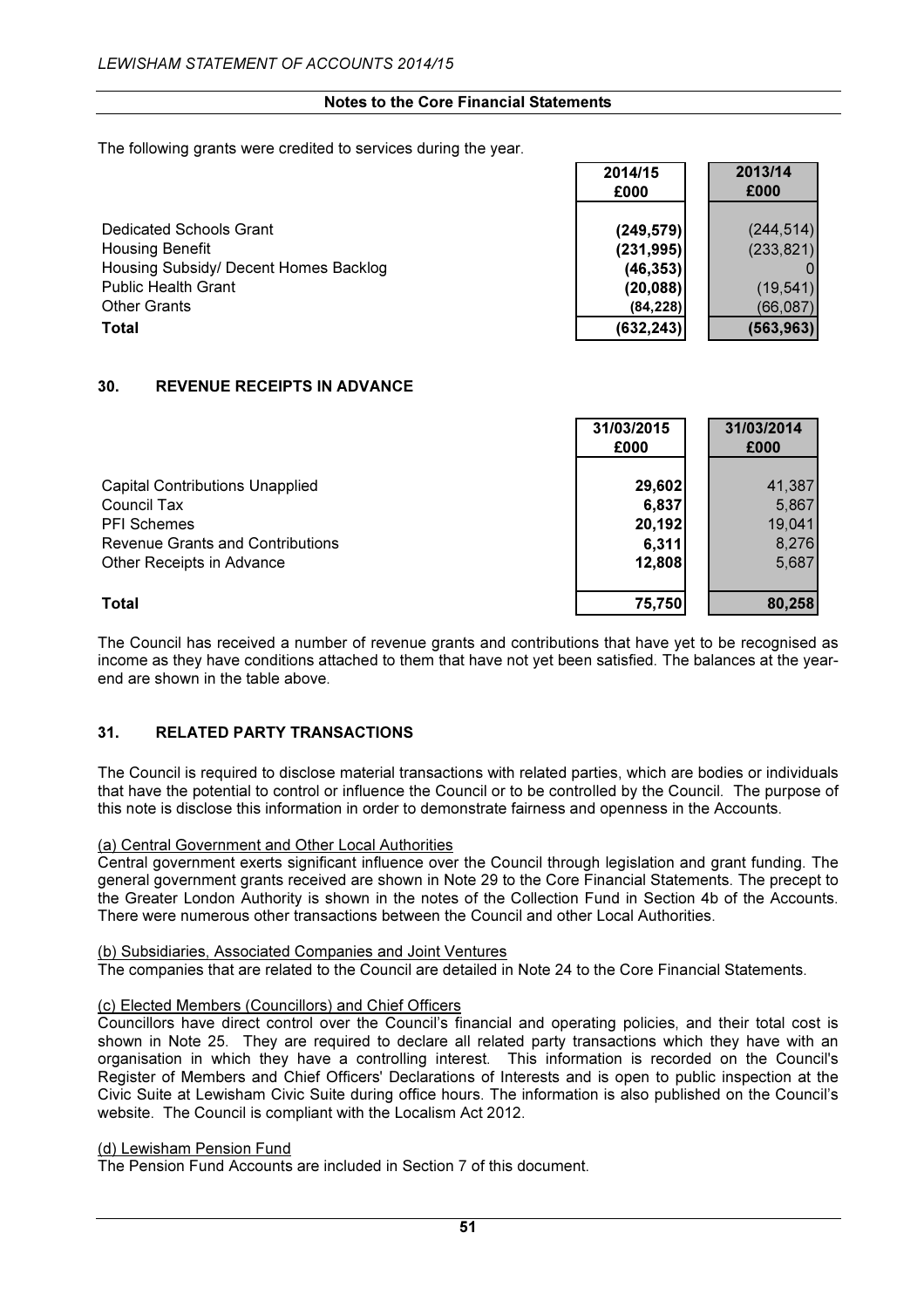### 32. CAPITAL EXPENDITURE AND CAPITAL FINANCING

The capital expenditure incurred in the year (excluding the value of assets acquired under finance leases and PFI contracts) and the resources used to finance it are shown below. Any expenditure which is not financed in the year will add to the Capital Financing Requirement (CFR), which measures the capital expenditure incurred historically by the Council that has yet to be financed. The Council is required to set aside an amount each year (the Minimum Revenue Provision - MRP) to repay debt, this reduces the CFR.

|                                                       | 2014/15   | 2013/14   |
|-------------------------------------------------------|-----------|-----------|
|                                                       | £000      | £000      |
| <b>Opening Capital Financing Requirement</b>          | 235,850   | 241,477   |
| <b>Capital Investment</b>                             |           |           |
| Property, Plant and Equipment                         | 60,984    | 57,513    |
| Revenue Expenditure Funded from Capital under Statute | 10,013    | 13,256    |
|                                                       | 70,997    | 70,769    |
| <b>Resources Used for Financing</b>                   |           |           |
| <b>Capital Receipts</b>                               | (4, 315)  | (14, 437) |
| Government Grants and Other Contributions             | (50, 925) | (40, 839) |
| Sums set aside from Revenue:                          | (12, 273) | (12, 703) |
|                                                       | (67, 513) | (67, 979) |
| Increase in the underlying need to borrowing          | 3,484     | 2,790     |
| Debt Redeemed - Minimum Revenue Provision             | (8, 548)  | (8, 417)  |
| Increase/ (decrease) in Capital Financing Requirement | (5,064)   | (5,627)   |
| <b>Closing Capital Financing Requirement</b>          | 230,786   | 235,850   |

#### 33. LEASES

#### a) Council as a Lessee

The Council has operating leases in the areas of Council Dwellings, School Plant and Equipment and Refuse Vehicles. The expenditure charged to services in the CIES during the year in relation to these leases was £2.3m (£3.4m in 2013/14). The future minimum lease payments due under non-cancellable leases in futures are:

Not later than one year Later than one year and not later than five years Later than five years

| 31/03/15 | 31/03/14 |
|----------|----------|
| £000     | £000     |
| 1,276    | 2.091    |
| 3,511    | 3,837    |
| 17,799   | 17.276   |
| 22,586   | 23,204   |

The Council does not have any assets held under finance leases.

#### b) Council as a Lessor

#### i) Finance Leases

The Council leases out a small number of commercial properties and has a gross investment in the leases, made up of the minimum lease payments expected to be received over the remaining term and the residual value anticipated for the property when the lease comes to an end. The minimum lease payments comprise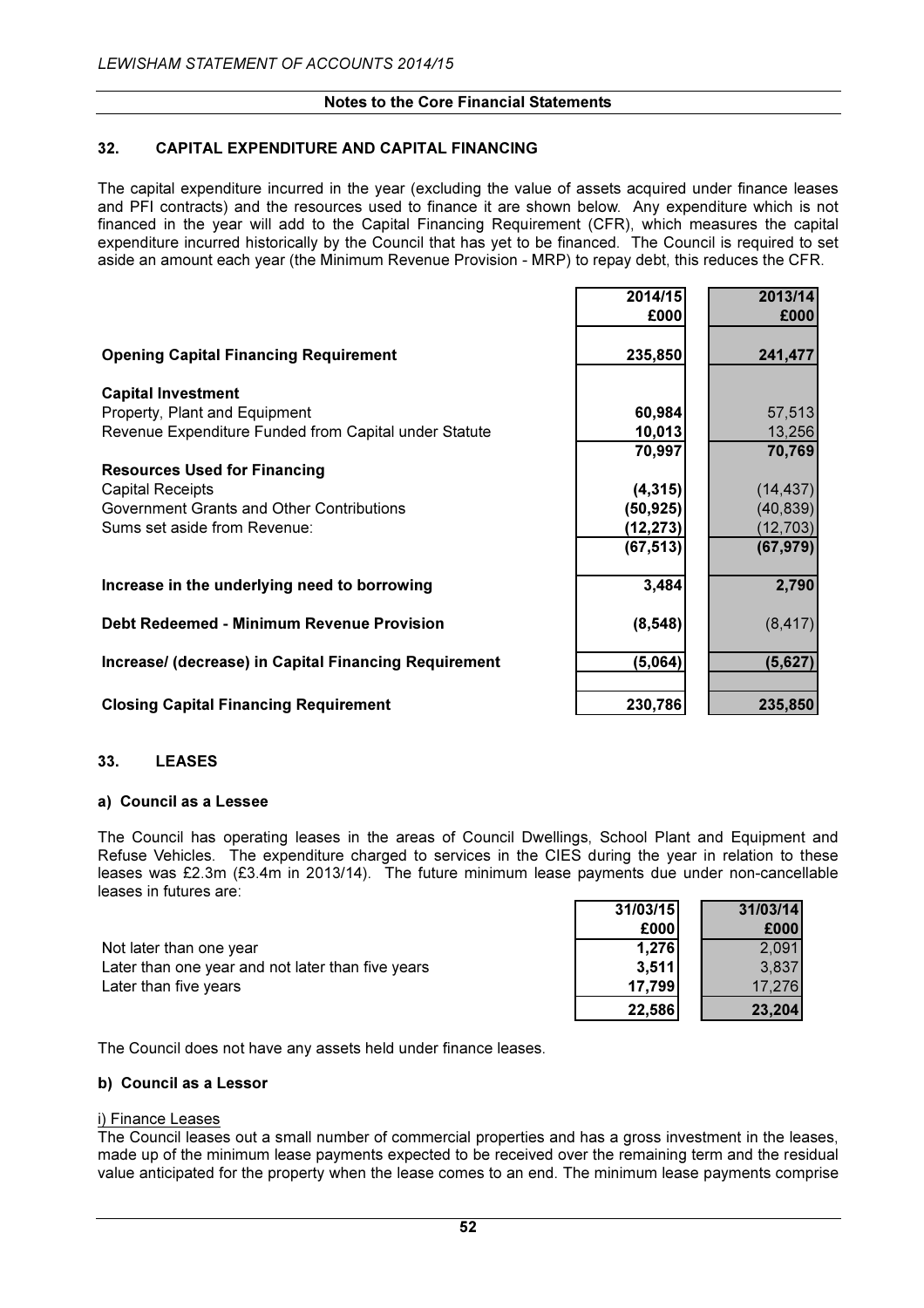settlement of the long-term debtor for the interest in the property acquired by the lessee and finance income that will be earned by the Council in future years whilst the debtor remains outstanding. The gross income (Finance Lease Debtor) was £0.07m in 2014/15 (£0.09m in 2013/14). The gross investment and the minimum lease income will be received over the following periods;

> /03/14 £000

|                                                   | <b>Gross Investment</b> |      |  | <b>Minimum</b> |              |  |
|---------------------------------------------------|-------------------------|------|--|----------------|--------------|--|
|                                                   | in the Lease            |      |  |                | Lease Income |  |
| 31/03/15<br>31/03/14                              |                         |      |  | 31/03/15       | 31/03/14     |  |
|                                                   | £000                    | £000 |  | £000           | £000         |  |
| Not later than one year                           | 30                      | 36   |  | 30             | 36           |  |
| Later than one year and not later than five years | 120                     | 120  |  | 120            | 120          |  |
| Later than five years                             | 146                     | 176  |  | 146            | 176          |  |
|                                                   | 296                     | 332  |  | 296            | 332          |  |

#### ii) Operating Leases

The Authority leases out a number of commercial properties for Investment purposes. The future minimum lease payments receivable under non-cancellable leases in future years are:

|                                                   | 31/03/15<br>£000 | 31/03/14<br>£000 |
|---------------------------------------------------|------------------|------------------|
| Not later than one year                           | 1,973            | 2,020            |
| Later than one year and not later than five years | 5.979            | 6.051            |
| Later than five years                             | 4.966            | 10.353           |
|                                                   | 12,918           | 18,424           |

# 34. PRIVATE FINANCE INITIATIVES (PFI) CONTRACTS

#### a) Summary of PFI Schemes

| <b>PFI Scheme</b>                           | <b>HRA</b>   | <b>Brockley   Downham   Grouped  </b><br><b>Lifestyles</b> | Schools      | BSF <sub>1</sub> |              |              |                 | <b>Street</b><br>BSF 2   BSF 3   BSF 4   Lighting |
|---------------------------------------------|--------------|------------------------------------------------------------|--------------|------------------|--------------|--------------|-----------------|---------------------------------------------------|
| <b>Start of Contract</b><br>End of Contract | 2007<br>2027 | 2007<br>2039                                               | 2007<br>2036 | 2009<br>2035     | 2011<br>2037 | 2012<br>2037 | 2012<br>2038    | 2011<br>2036                                      |
| <b>Total Estimated Cost</b>                 | £288m        | £77m                                                       | £229m        | £241m            | £86m         |              | $£119m$ $E225m$ | £95m                                              |

#### b) Payments made under PFI contracts

|                            | <b>Brockley</b> | Downham           | Grouped        |             |             |                  |             | <b>Street</b> | 14/15        |
|----------------------------|-----------------|-------------------|----------------|-------------|-------------|------------------|-------------|---------------|--------------|
|                            | <b>HRA</b>      | <b>Lifestyles</b> | <b>Schools</b> | <b>BSF1</b> | <b>BSF2</b> | BSF <sub>3</sub> | <b>BSF4</b> | Lighting      | <b>Total</b> |
|                            | £000            | £000              | £000           | £000        | £000        | £000             | £000        | £000          | £000         |
| 2014/15                    |                 |                   |                |             |             |                  |             |               |              |
| Service Charges            | 5,928           | 425               | 2,771          | 2,657       | 730         | 808              | 1,390       | 1,197         | 15,906       |
| <b>I</b> Interest          | 5,406           | 1,635             | 3,596          | 4,586       | 1,879       | 2,787            | 5,474       | 926           | 26,289       |
| <b>Liability Repayment</b> | 3,094           | 238               | 797            | 1,262       | 309         | 581              | 969         | 987           | 8,237        |
| <b>Unitary Charge</b>      | 14,428          | 2,298             | 7,164          | 8,505       | 2,918       | 4,176            | 7,833       | 3,110         | 50,432       |
|                            |                 |                   |                |             |             |                  |             |               |              |
| 2013/14                    |                 |                   |                |             |             |                  |             |               |              |
| <b>Service Charges</b>     | 5,703           | 414               | 2,747          | 2,547       | 722         | 777              | 1,359       | 1,171         | 15,440       |
| Interest                   | 5,661           | 1,632             | 3,661          | 4,684       | 1,902       | 2,808            | 5,885       | 521           | 26,754       |
| <b>Liability Repayment</b> | 2,946           | 210               | 739            | 1,198       | 280         | 539              | 529         | 1,088         | 7,529        |
| <b>Unitary Charge</b>      | 14,310          | 2,256             | 7,147          | 8,429       | 2,904       | 4,124            | 7,773       | 2,780         | 49,723       |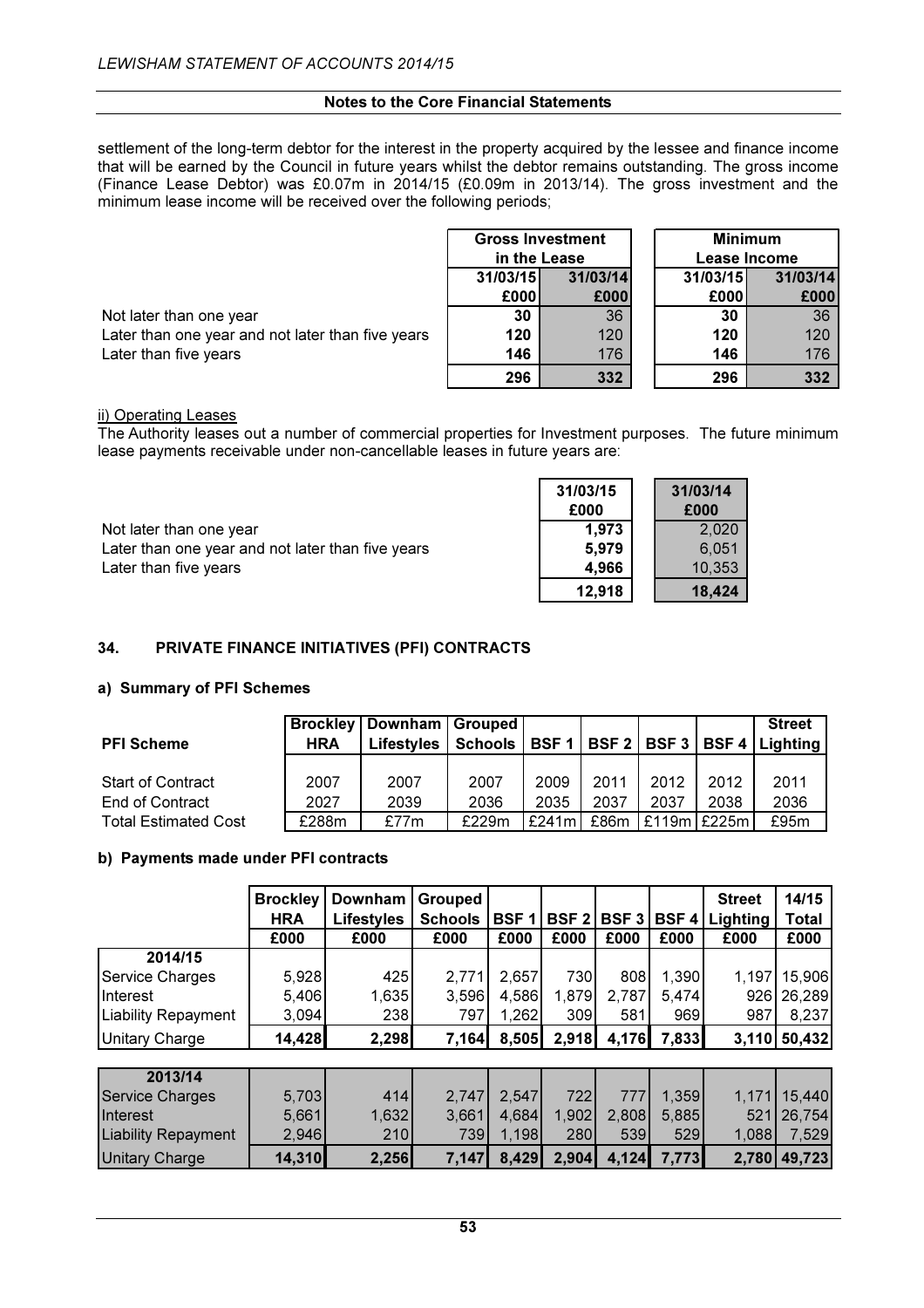#### c) Movement in PFI Assets in year

The assets which are used to provide the services under these PFI contracts are recognised in the Council's Balance Sheet. The movements in value over the year are detailed in the following table.

#### **Gross Book Value B/fwd**

#### Depreciation Balance B/fwd

|                                                                                                                                                                                                                               | 2014/15                |                                                    | 2013/14          |                                                |
|-------------------------------------------------------------------------------------------------------------------------------------------------------------------------------------------------------------------------------|------------------------|----------------------------------------------------|------------------|------------------------------------------------|
|                                                                                                                                                                                                                               | £000                   | £000                                               | £000             | £000                                           |
| <b>Gross Book Value B/fwd</b>                                                                                                                                                                                                 |                        | 345,133                                            |                  | 308,785                                        |
| Prior Year Adjustment                                                                                                                                                                                                         |                        | 18,184                                             |                  | $\mathbf 0$                                    |
| Additions                                                                                                                                                                                                                     |                        | 4,734                                              |                  | 5,588                                          |
| Revaluations (recognised in Revaluation Reserve)<br>Revaluations (recognised in Provision of Services)<br><b>Total Revaluations</b>                                                                                           | (13, 479)<br>(38, 875) | (52, 354)                                          | 20,268<br>11,197 | 31,465                                         |
| Impairments (recognised in Revaluation Reserve)<br>Impairments (recognised in Provision of Services)<br><b>Total Impairments</b>                                                                                              | 3,665<br>(3,781)       | (116)                                              | (375)            | (375)                                          |
| <b>Disposals</b>                                                                                                                                                                                                              |                        | (556)                                              |                  | (330)                                          |
| <b>Gross Book Value at End of the Year</b>                                                                                                                                                                                    |                        | 315,025                                            |                  | 345,133                                        |
| <b>Depreciation Balance B/fwd</b><br>Prior Year Adjustment<br>Depreciation for year<br>Depreciation written back - Assets Impaired<br>Depreciation written back - Assets Sold<br>Depreciation Balance c/fwd to following year |                        | (5, 257)<br>(807)<br>(7,690)<br>10,265<br>(3, 488) |                  | (9,615)<br>(6, 206)<br>10552<br>12<br>(5, 257) |
| <b>Net Book Value at End of the Year</b>                                                                                                                                                                                      |                        | 311,537                                            |                  | 339,876                                        |

#### d) PFI Liabilities

The unitary payments made to the contractors have been calculated to compensate them for the fair value of the services they provide, the capital expenditure they have incurred and interest they will pay whilst the capital expenditure remains to be reimbursed. The Council's total outstanding liability to the contractors is shown in the following table. The liabilities included on the Balance Sheet for Street Lighting represents the completions to date on the updating work, and not the full expected cost. The full cost is included in note e).

|                                      |                 | Liabilities Due within 1 | <b>Deferred Liabilities</b> |                 |
|--------------------------------------|-----------------|--------------------------|-----------------------------|-----------------|
|                                      | Year            |                          |                             |                 |
|                                      | 2014/15<br>£000 | 2013/14<br>£000          | 2014/15<br>£000             | 2013/14<br>£000 |
| Balance outstanding at start of year | 8,281           | 7,549                    | 244,703                     | 235,900         |
| Balance outstanding at end of year   | 8,751           | 8,281                    | 239,002                     | 244,703         |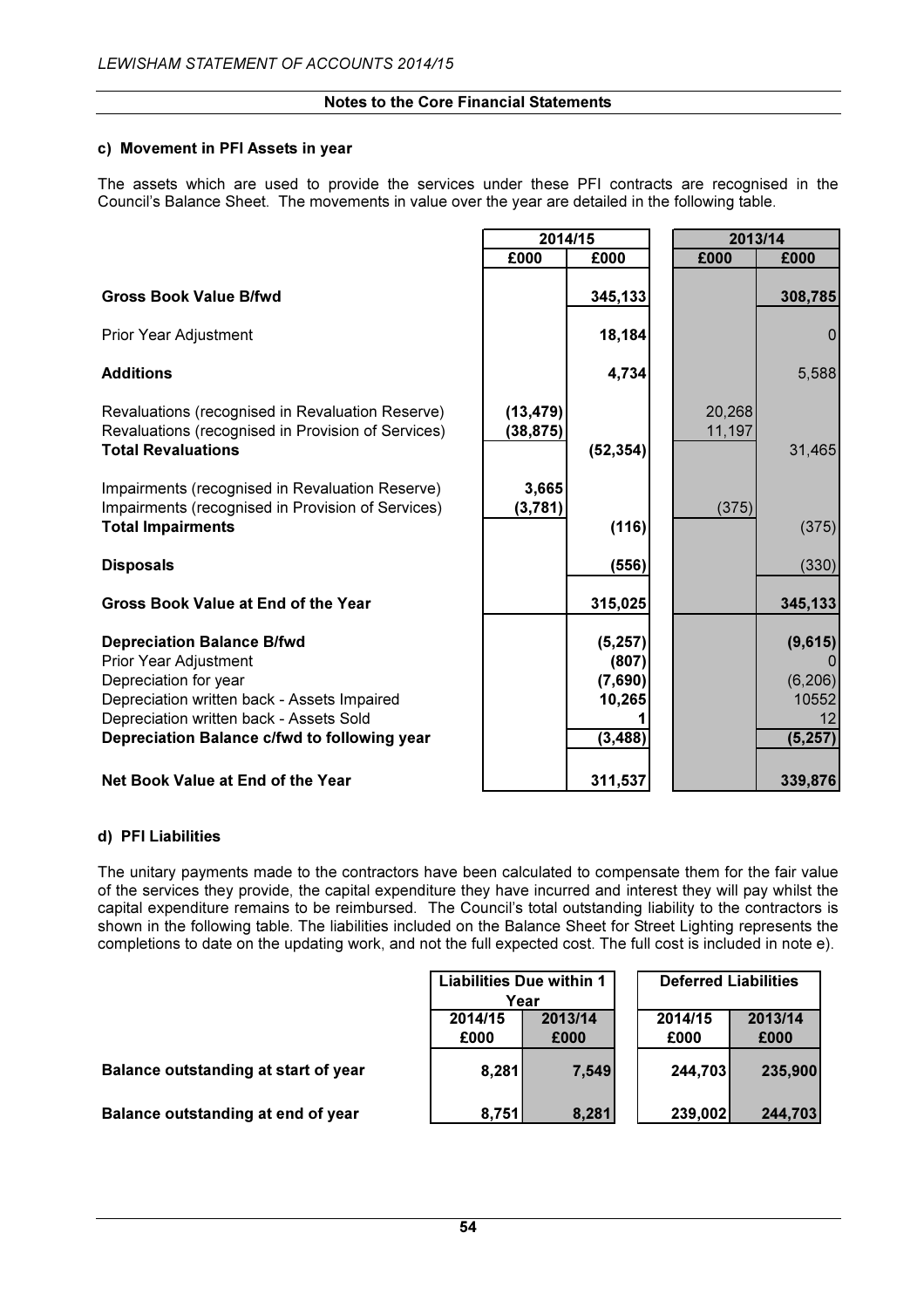#### e) Payments due under PFI contracts in future years

The Council makes an agreed fixed payment each year which is linked to inflation and can be reduced if the contractor fails to meet availability and performance standards. The following table shows the estimated cash payments due to be paid (as part of a unitary charge) for each PFI. The price base is in nominal terms assuming a 3.1% RPI increase per annum compounded until the end of the contract. The amounts are broken down into the different elements of the payments reflecting how they will be accounted for.

Note: Amounts shown for Brockley HRA PFI relate only to the unitary charge for Tenanted properties.

|                               | <b>Brockley</b> | <b>Downham</b> | Grouped        |             |                  |                  |             | <b>Street</b> |                  |
|-------------------------------|-----------------|----------------|----------------|-------------|------------------|------------------|-------------|---------------|------------------|
| Payments due                  | <b>HRA</b>      | Lifestyles     | <b>Schools</b> | <b>BSF1</b> | BSF <sub>2</sub> | BSF <sub>3</sub> | <b>BSF4</b> | lighting      | <b>Total</b>     |
|                               | £000            | £000           | £000           | £000        | £000             | £000             | £000        | £000          | £000             |
| In 2015/16                    |                 |                |                |             |                  |                  |             |               |                  |
| Service charges               | 6,131           | 220            | 2,522          | 2,381       | 731              | 830              | 1,429       | 1,222         | 15,466           |
| Interest                      | 5,164           | 1,637          | 3,489          | 4,508       | 1,840            | 2,754            | 5,414       | 1,270         | 26,076           |
| Repayment of liability        | 3,409           | 270            | 729            | 1,444       | 258              | 635              | 1,065       | 941           | 8,751            |
| Planned lifecycle replacem    | 86              | 217            | 580            | 285         | 124              |                  | 0           | $\Omega$      | 1,293            |
|                               | 14,790          | 2,344          | 7,320          | 8,618       | 2,953            | 4,220            | 7,908       | 3,433         | 51,586           |
| within $2$ to 5 years         |                 |                |                |             |                  |                  |             |               |                  |
| Service charges               | 32,039          | 935            | 10,820         | 10,260      | 3,089            | 3,741            | 6.744       | 3,292         | 70,920           |
| Interest                      | 16,918          | 6,346          | 13,097         | 16,344      | 7,091            | 10,559           | 20,746      | 9,401         | 100,502          |
| Repayment of liability        | 10,934          | 658            | 3,041          | 5,301       | 1,475            | 2,775            | 4,261       | 2,199         | 30,644           |
| Planned lifecycle replacem    | 1,807           | 965            | 3,270          | 3,596       | 428              | 267              | 684         | <sub>0</sub>  | 11,017           |
|                               | 61,698          | 8,904          | 30,228         | 35,501      | 12,083           | 17,342           | 32,435      | 14,892        | 213,083          |
| within 6 to 10 years          |                 |                |                |             |                  |                  |             |               |                  |
| Service charges               | 47,523          | 1,306          | 15,341         | 14,652      | 4,293            | 5,708            | 10,017      | 4,407         | 103,247          |
| Interest                      | 14,208          | 8,069          | 14,396         | 17,142      | 7,877            | 11,843           | 23,833      | 10,855        | 108,223          |
| Repayment of liability        | 18,497          | 974            | 4,932          | 8,526       | 2,212            | 4,401            | 7,180       | 4,135         | 50,857           |
| Planned lifecycle replacem    | 3,096           | 1,375          | 5,570          | 6,572       | 1,390            | 856              | 1,478       | <sub>0</sub>  | 20,337           |
|                               | 83,324          | 11,724         | 40,239         | 46,892      | 15,772           | 22,808           | 42,508      | 19,397        | 282,664          |
| within 11 to 15 years         |                 |                |                |             |                  |                  |             |               |                  |
| Service charges               | 20,975          | 1,477          | 17,649         | 16,987      | 4,857            | 7,177            | 12,313      | 4,987         | 86,422           |
| Interest                      | 3,289           | 8,021          | 11,710         | 12,730      | 6,513            | 9,663            | 19,951      | 9,070         | 80,947           |
| Repayment of liability        | 11,452          | 1,721          | 8,730          | 13,470      | 3,566            | 5,795            | 10,244      | 6,229         | 61,207           |
| Planned lifecycle replacem    | 1,217           | 1,572          | 4,780          | 6,841       | 1,668            | 1,583            | 2,452       | $\Omega$      | 20,113           |
|                               | 36,933          | 12,791         | 42,869         | 50,028      | 16,604           | 24,218           | 44,960      | 20,286        | 248,689          |
| within 16 to 20 years         |                 |                |                |             |                  |                  |             |               |                  |
| Service charges               | 0               | 1,672          | 20,314         | 19,701      | 5,496            | 9,074            | 15,038      | 5,642         | 76,937           |
| Interest                      | 0               | 7,382          | 7,252          | 5,200       | 4,264            | 6,385            | 14,054      | 6,179         | 50,716           |
| Repayment of liability        | 0               | 2,733          | 14,760         | 19,900      | 5,916            | 7,735            | 14,993      | 9,394         | 75,431           |
| Planned lifecycle replacem    | 0               | 1,785          | 3,978          | 6,026       | 1,871            | 2,620            | 3,646       | $\Omega$      | 19,926           |
|                               | 0               | 13,572         | 46,304         | 50,827      | 17,547           | 25,814           | 47,731      | 21,215        | 223,010          |
| within 21 to 25 years         |                 |                |                |             |                  |                  |             |               |                  |
| Service charges               | 0               | 1,494          | 4,960          | 0           | 2,913            | 4,787            | 10,731      | 1,659         | 26,544           |
| Interest                      | 0               | 4,995          | 595            | 0           | 771              | 1,871            | 4,079       | 955           | 13,266           |
| Repayment of liability        | 0               | 3,817          | 4,353          | 0           | 4,064            | 5,608            | 12,249      | 3,230         | 33,321           |
| Planned lifecycle replacem    | 0               | 1,596          | 959            | 0           | 1,126            | 1,314            | 3,060       | $\Omega$      | 8,055            |
|                               | 0               | 11,902         | 10,867         | 0           | 8,874            | 13,580           | 30,119      | 5,844         | 81,186           |
| within 26 to 30 years         |                 |                |                |             |                  |                  |             |               |                  |
| Service charges               |                 |                |                |             |                  |                  |             |               | 0                |
| Interest                      |                 |                |                |             |                  |                  |             |               | 0                |
| Repayment of liability        |                 |                |                |             |                  |                  |             |               | 0                |
| Planned lifecycle replacement |                 |                |                |             |                  |                  |             |               | 0                |
|                               | 0               | 0              | 0              | 0           | 0                | 0                | 0           | 0             | 0                |
|                               |                 |                |                |             |                  |                  |             |               |                  |
| <b>Total Payments Due</b>     | 196,745         | 61,237         | 177,827        | 191,866     | 73,833           | 107,982          | 205,661     |               | 85,067 1,100,218 |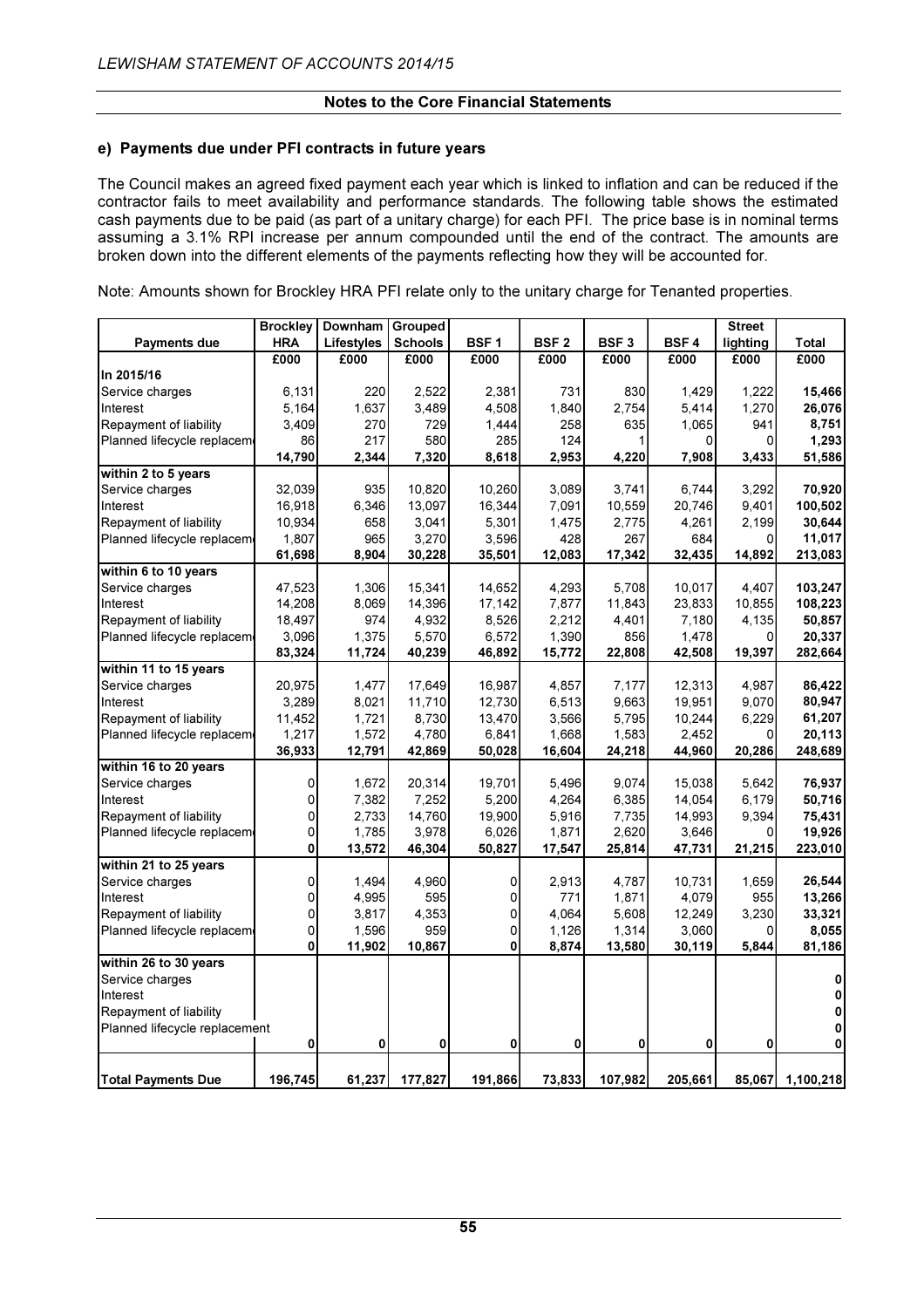# 35. LONG TERM CONTRACTS

#### a) Leisure Centre Management

In October 2012 the Council started a 15 year contract with Fusion Lifestyles for the operation of all of its leisure centres plus Bellingham Leisure & Lifestyle Centre. The contract also covers Forest Hill Leisure Centre and Glass Mill Leisure Centre. The total contract cost in 2014/15 was £0.8m.

#### b) Parks and Open Spaces

On 1<sup>st</sup> March 2010 the Council began a 10 year Green Space contract with Glendale Grounds Management with a 5 year break clause which covers parks and open spaces, highways enclosures and grounds maintenance on Lewisham Homes sites. The contract value is £3.3m per year.

#### c) Networks and Telecommunications and Primary ICT Services

On 1<sup>st</sup> April 2011 Lewisham and Bromley Councils started a joint contract to procure services from Capita for 5 years, with options to extend for up to 4 more years. The cost to the Council is £2.6m per year.

#### d) IT Licenses and Support Contract

In May 2012 the Council renewed its existing contract with Oracle for a further 4 years until August 2016 for licenses and support on the financial information system. The total contract value is £1m.

#### e) Data Centre Provision

The Council's servers are housed in a Data Centre provided by Logicalis. The contract began in April 2011 and runs for 5 years with options to extend by up to 5 more years. The cost is £0.4m per year.

#### f) Multi-Functional Device Contract

The Council's contract with Siemens Financials was replaced in July 2014 by a new contract with Xerox to lease multi-functional devices (printers / faxes / copiers) for 3 years with a total cost across the life of the contract of £1.2m.

#### g) Voice & Data Network (Line usage and rental)

This contract runs until March 2016 and is provided by Capita, principally using Azzurri Communications as the line provider, at a cost of £0.8m per year.

#### h) Parking Contract

On 1 August 2013 a 6 year contract for the provision of parking management services was awarded to NSL at a cost of up to £1.9m per year.

#### i) Highway Maintenance Contract

A new contact was been agreed with FM Conway for 5 years from  $1<sup>st</sup>$  April 2014 with an option to extend by two years at a cost of £3.7m per year.

#### j) School Meals Catering Contract

In February 2015 the Council awarded the school meals contract to Compass Group (trading as Chartwells). This provides a centrally managed school meals service for 67 schools and for civic service provision inclusive of the management of the Wearside canteen. The value of the contract varies with the number of meals but is around £9m. The contract is for 5 years with a option to extend it for a further 2 years.

#### k) Corporate Cleaning Contract

This 5 year contract for the cleaning of all the corporate and operational sites started in 2010 with ISS Facility Services with an option to extend for a further two years. The annual contract value is £1.3m and is subject to London Living Wage (and all subsequent annual increases).

# l) Premises Maintenance (Planned and Statutory Maintenance)

This 5 year contract was awarded to Interserve Facilities Services in 2010 with an option to extend for a further two years. The annual value is £1.26m and provides a Planned Preventative Maintenance Programme to the Councils Corporate Estate.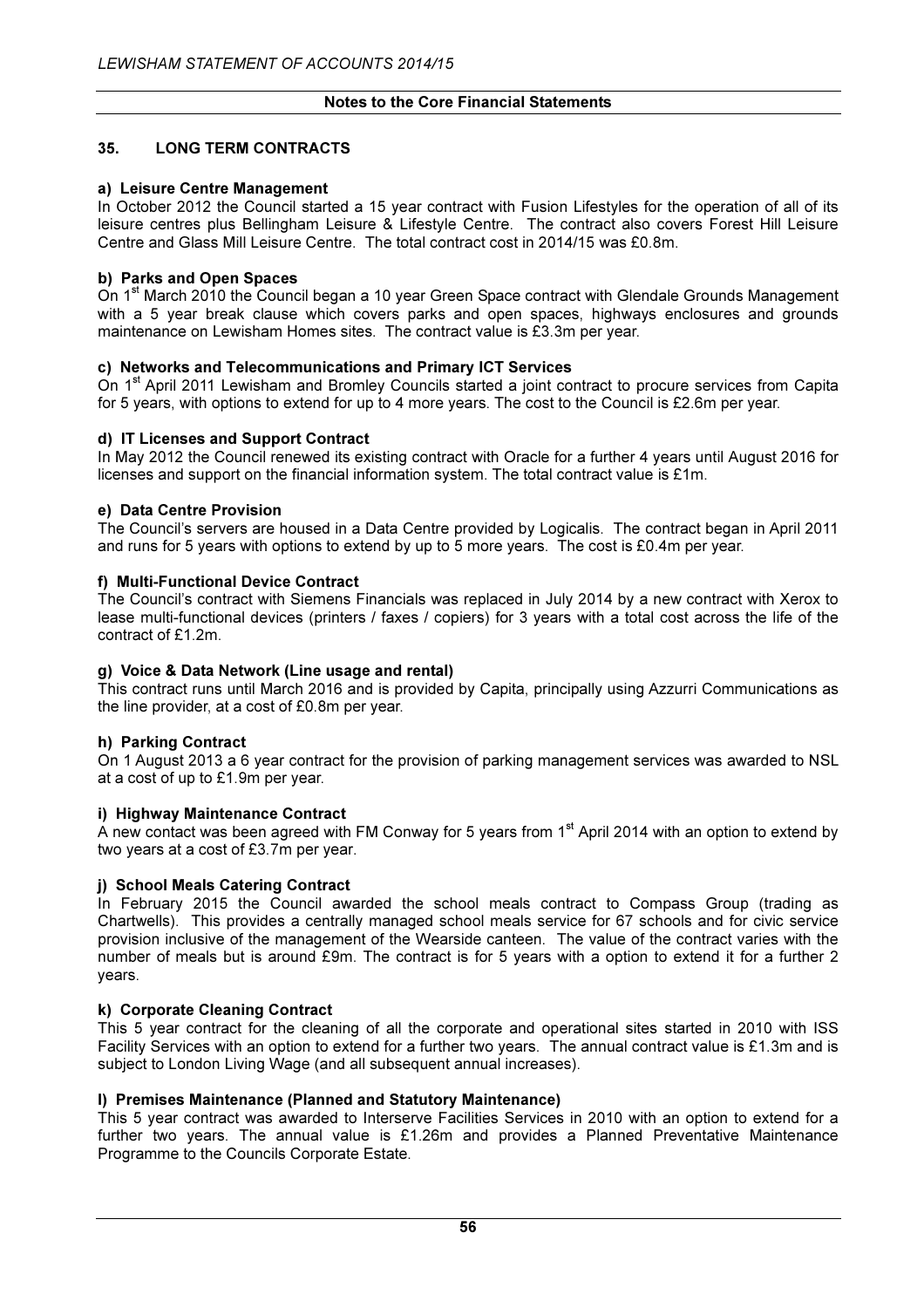#### m) Corporate Security Contract

A 3 year contract was awarded to CIS Security Services in March 2011 with an option to extend for a further two years. The annual value is £0.9m and is subject to London Living Wage (and all subsequent annual increases) and provides Manned Guarding and associated services to the Operational Estate.

#### n) Statutory Compliance - Asbestos, Fire, Water

A 3 year contract was awarded to Graham Environmental Services in September 2013 with an option to extend for a further two years. The annual value of all three contracts is £0.3m.

# 36. DEFINED CONTRIBUTION PENSION SCHEMES

The Teachers and the National Health Service Pension Schemes are technically defined benefit schemes. However, their assets and liabilities cannot reliably be identified at individual employer level and therefore for the purposes of the Council's accounts they are accounted for defined contribution schemes.

Teachers employed by the Council are members of the Teachers' Pension Scheme, which is run by the Department for Education (DfE). The scheme provides benefits upon retirement with both the Council and the employee making contributions to the scheme. The scheme is "unfunded" and the DfE use a notional fund to set a national employers contribution rate based on a percentage of members pensionable pay (14.1% for 2014/15 and 2013/14). In 2014/15 the Council paid £12.6m to the DfE in respect of teachers' pension costs (£12.3m in 2013/14).

Public Health staff employed by the Council are members of the NHS Pension Scheme, which is run by the Department of Health (DoH). The scheme provides benefits upon retirement with both the Council and the employee making contributions to the scheme. The scheme is "unfunded" and the DoH use a notional fund to set a national employers contribution rate based on a percentage of members pensionable pay (14% for 2014/15 and 2013/14). In 2014/15 the Council paid £0.148m to the DoH in respect of employees' pension costs (£0.164m in 2013/14).

# 37. DEFINED BENEFIT PENSION SCHEMES

#### a) Participation in Pension Schemes

The Council offers retirement benefits as part of the terms and conditions of staff employment. Although these benefits will not actually be payable until employees retire, the Council is committed to making these payments, and they are required to be disclosed at the time that employees earn their future entitlement. The Council makes contributions on behalf of its employees to the Local Government Pension Scheme (LGPS) and the London Pensions Fund Authority (LPFA). These are defined benefit final salary schemes, meaning that both the Council and the employees pay contributions into a fund, calculated at a level which is intended to balance the pensions liabilities with investment assets.

#### b) Assessment of the Assets and Liabilities of the Pension Schemes

These are assessed on an actuarial basis using the projected unit method and an estimate of the pensions that will be payable in future years dependent on assumptions about mortality rates, salary levels etc. They have been prepared by independent firms of actuaries (the LGPS by Hymans Robertson and the LPFA by Barnett Waddingham), and are based on IAS19 assumptions and calculations for the year and the latest triennial valuations as at 31st March 2013.

#### c) Transactions relating to Retirement Benefits

In accordance with IAS19, the Council recognises the cost of retirement benefits relating to these schemes in the Net Cost of Services when they are earned by employees, rather than when the benefits are eventually paid as pensions. However the charge required against Council Tax is based on the cash paid in the year so the real cost of retirement benefits is reversed out of the General Fund via the MiRS. The following transactions were made during the year in the CIES and the General Fund Balance via the MiRS: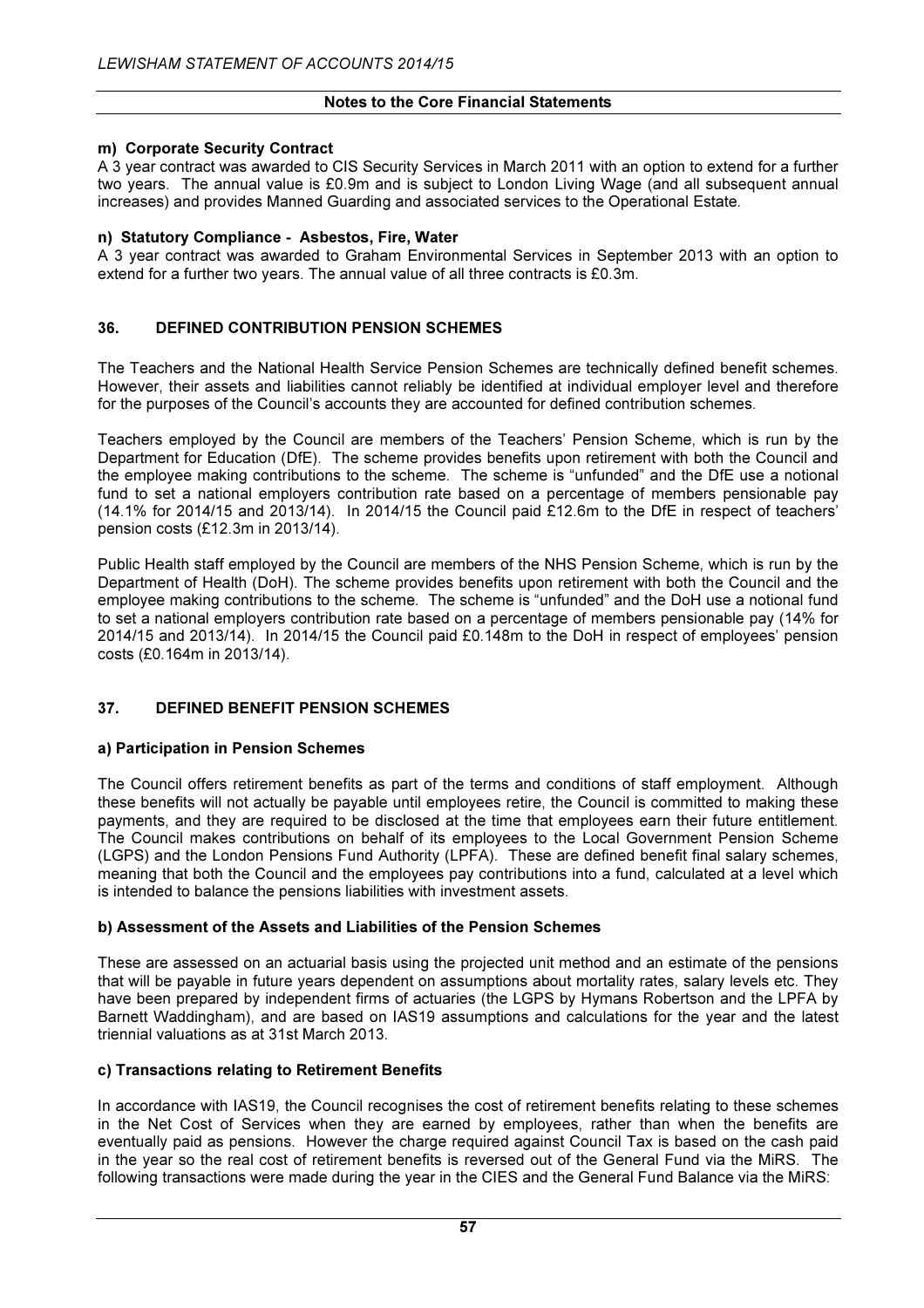| <b>Comprehensive Income and Expenditure Statement</b>                                                          | 2014/15<br>£000 | 2013/14<br>£000 |
|----------------------------------------------------------------------------------------------------------------|-----------------|-----------------|
| <b>Cost of Service</b>                                                                                         |                 |                 |
| <b>Current Service Cost</b>                                                                                    | 33,586          | 30,616          |
| Past Service Cost (inc.settlements and curtailments)                                                           | 957             | 920             |
|                                                                                                                | 34,543          | 31,536          |
| <b>Financing and Investment Income and Expenditure</b>                                                         |                 |                 |
| Net Interest on the Net Defined Benefit Liability                                                              |                 |                 |
| Interest Income on Scheme Assets                                                                               | (36,002)        | (39, 329)       |
| Interest Cost on Defined Benefit Obligation (Liabilities)                                                      | 64,639          | 63,840          |
|                                                                                                                | 28,637          | 24,511          |
|                                                                                                                |                 |                 |
| <b>Total Post Employment Benefits Charged to the Surplus or</b><br><b>Deficit on the Provision of Services</b> | 63,180          | 56,047          |
|                                                                                                                |                 |                 |
| Remeasurements of the Net Defined Benefit Liability                                                            |                 |                 |
| Return on Assets excluding amounts included in Net Interest                                                    | (97, 268)       | 9,708           |
| Actuarial Losses from changes in Demographic Assumptions                                                       | O               | 448             |
| Actuarial Losses from changes in Financial Assumptions                                                         | 217,512         | 52,079          |
| <b>Other Gains and Losses</b>                                                                                  | (21, 969)       | (45, 774)       |
| <b>Total Remeasurements recognised in CIES</b>                                                                 | 98,275          | 16,461          |
|                                                                                                                |                 |                 |
| <b>Total Post Employment Benefits Charged to the CIES</b>                                                      | 161,455         | 72,508          |

#### **Movement in Reserves Statement**

Reversal of Net Charges made to the the Surplus or Deficit on the Provision of Services Employers' Contributions Payable to the Scheme Return on Assets excluding amounts included in Net Interest Actuarial Gains and Losses Pensions Reserve adj to opening bal (re Lewisham Homes)

# **Net Movement in Pensions Reserve**

#### d) Pensions Assets and Liabilities Recognised in the Balance Sheet

|                                                                                      | 31/03/2015<br>£000                      | 31/03/2014<br>£000                   |
|--------------------------------------------------------------------------------------|-----------------------------------------|--------------------------------------|
| Fair Value of Plan Assets<br>Present Value of Defined Benefit Liability (Obligation) | 1,053,518<br>(1,688,924) <br>(635, 406) | 923,298<br>(1,429,682)<br>(506, 384) |
| Present Value of Unfunded Liabilities                                                | (81, 316)                               | (81,706)                             |
| <b>Pensions Reserve - Year End Balance</b>                                           | (716, 722)                              | (588,090)                            |

| 2014/15    | 2013/14   |
|------------|-----------|
| £000       | £000      |
| (63, 180)  | (56, 047) |
| 32,823     | 33,922    |
| 97,268     | (9,708)   |
| (195, 543) | (6, 753)  |
|            | (1, 274)  |
|            |           |
| (128, 632) | (39, 860) |
|            |           |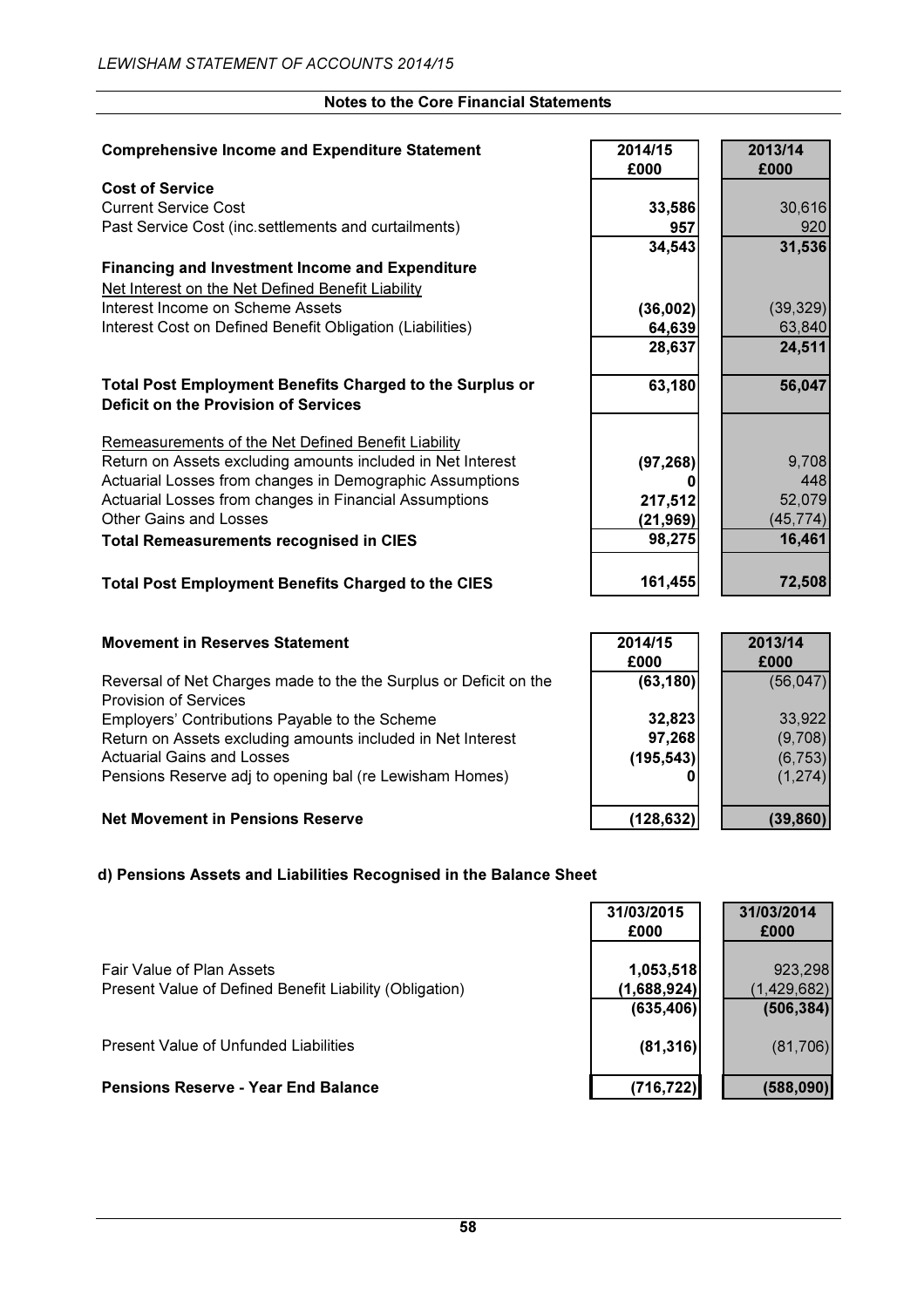# e) Reconciliation of the Movements in the Fair Value of Scheme Assets

|                                                                                                                        | 31/03/2015<br>£000          | 31/03/2014<br>£000          |
|------------------------------------------------------------------------------------------------------------------------|-----------------------------|-----------------------------|
| <b>Opening Fair Value of Scheme Assets</b>                                                                             | 923,298                     | 891,487                     |
| Interest Income on Scheme Assets<br>Administration<br>Remeasurement Gains / Losses                                     | 36,002<br>(106)             | 39,329<br>(93)              |
| Return on Assets excluding amounts included in Net Interest<br><b>Employer Contributions</b>                           | 97,268<br>27,668            | (9,708)<br>28,579           |
| Contributions in respect of Unfunded Benefits<br><b>Contributions from Scheme Participants</b><br><b>Benefits Paid</b> | 5,155<br>8,479<br>(47, 291) | 5,343<br>8,291<br>(43, 809) |
| Unfunded Benefits Paid<br>Other Gains and Losses                                                                       | (5, 155)<br>8,200           | (5, 343)<br>9,222           |
| <b>Closing Fair Value of Scheme Assets</b>                                                                             | 1,053,518                   | 923,298                     |

# f) Reconciliation of the Movements in the Present Value of Scheme Liabilities

|                                                                  | 31/03/2014<br>£000 | 31/03/2014<br>£000 |
|------------------------------------------------------------------|--------------------|--------------------|
| <b>Opening Present Value of Scheme Liabilities (Obligations)</b> | (1, 511, 388)      | (1,440,991)        |
| <b>Current Service Cost</b>                                      | (33, 586)          | (30, 616)          |
| Interest Cost on Defined Benefit Obligation (Liabilities)        | (64, 533)          | (63, 747)          |
| <b>Contributions from Scheme Participants</b>                    | (8, 479)           | (8, 291)           |
| Remeasurement Gains / Losses                                     |                    |                    |
| <b>Benefits Paid</b>                                             | 47,291             | 43,809             |
| <b>Unfunded Benefits Paid</b>                                    | 5,155              | 5,343              |
| Actuarial Losses from changes in Demographic Assumptions         |                    | (448)              |
| Actuarial Losses from changes in Financial Assumptions           | (217, 512)         | (52,079)           |
| <b>Other Gains and Losses</b>                                    | 13,769             | 36,552             |
| Past Service Costs / Curtailments / Settlements                  | (957)              | (920)              |
|                                                                  |                    |                    |

# Closing Present Value of Scheme Liabilities (Obligations) (1,770,240) (1,511,388)

# g) Pension Scheme Assets

|                                       |               | 31/03/2015     |                 | 31/03/2014    |                      |                |  |
|---------------------------------------|---------------|----------------|-----------------|---------------|----------------------|----------------|--|
|                                       | <b>Active</b> | Not in Active  | Total           | <b>Active</b> | <b>Not in Active</b> | <b>Total</b>   |  |
|                                       | <b>Market</b> | <b>Markets</b> |                 | <b>Market</b> | <b>Markets</b>       |                |  |
| LGPS (LBL and LH)                     | £000          | £000           | £000            | £000          | £000                 | £000           |  |
| Equities                              | 74,194        |                | 74,194          | 14,919        |                      | 14,919         |  |
| <b>Debt Securities</b>                | 94,621        |                | 94,621          | 78,999        |                      | 78,999         |  |
| <b>Real Estate</b>                    |               | 79,649         | 79,649          |               | 70,137               | 70,137         |  |
| <b>Investment Funds / Unit Trusts</b> | 652,103       |                | 60,534 712,637  | 607,833       |                      | 69,645 677,478 |  |
| <b>Derivatives</b>                    |               | (52)           | (52)            |               |                      | 0              |  |
| Cash and Cash Equivalents             |               | 20,655         | 20,655          | 948           | 10,364               | 11,312         |  |
| <b>Total LGPS Assets</b>              | 820,918       |                | 160,786 981,704 | 702,699       | 150,146 852,845      |                |  |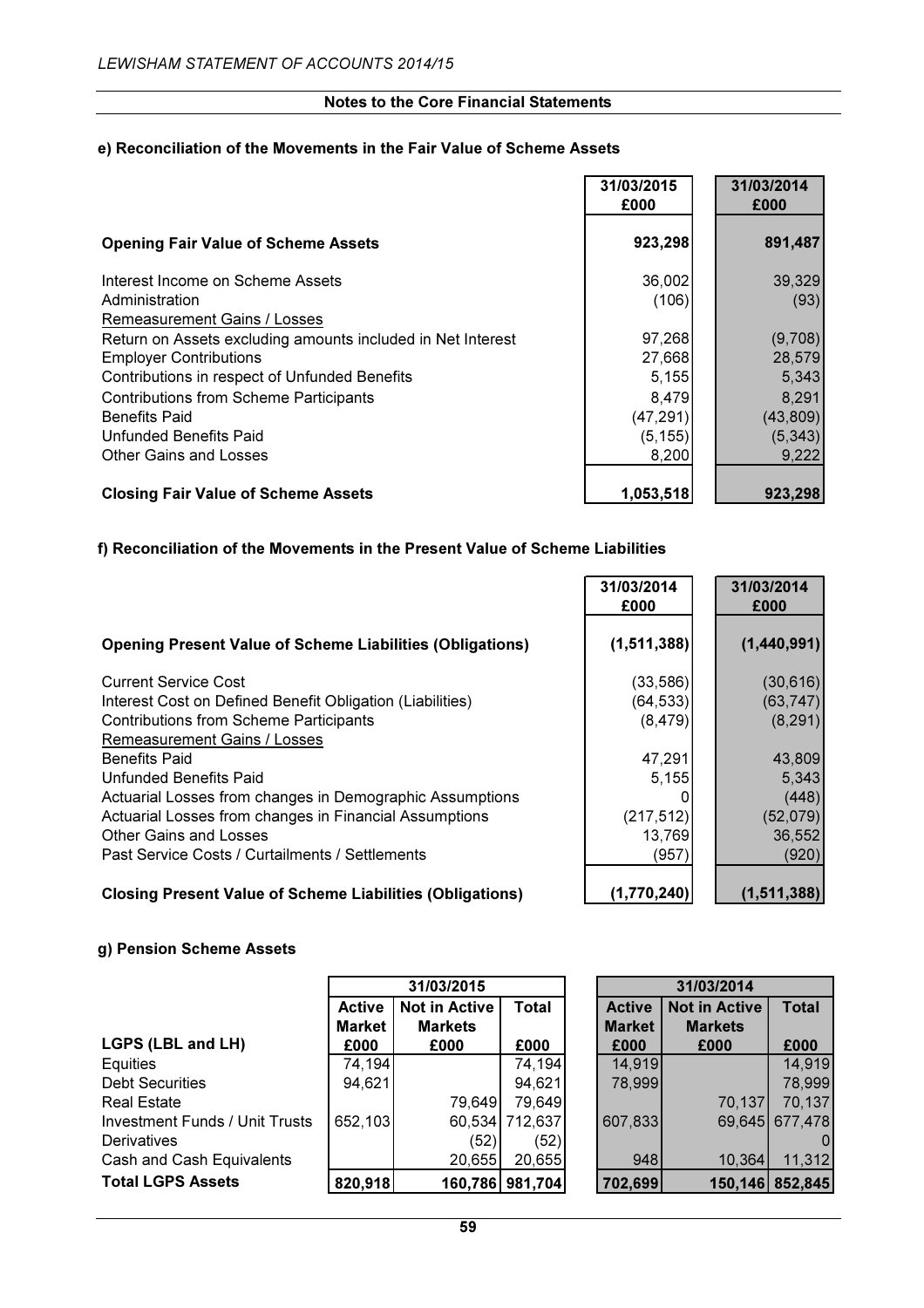|                                |               | 31/03/2015           |              | 31/03/2014    |                      |              |
|--------------------------------|---------------|----------------------|--------------|---------------|----------------------|--------------|
|                                | <b>Active</b> | <b>Not in Active</b> | <b>Total</b> | <b>Active</b> | <b>Not in Active</b> | <b>Total</b> |
|                                | <b>Market</b> | <b>Markets</b>       |              | <b>Market</b> | <b>Markets</b>       |              |
| <b>LPFA</b>                    | £000          | £000                 | £000         | £000          | £000                 | £000         |
| Equities                       | 17,446        | 13,712               | 31,158       | 37,340        |                      | 37,340       |
| LDI Cashflow matching          |               | 5,390                | 5,390        | 4,227         |                      | 4,227        |
| <b>Target Return Portfolio</b> | 15,319        | 5,441                | 20,760       | 21,136        |                      | 21,136       |
| Infrastructure                 |               | 3,558                | 3,558        |               | 2,818                | 2,818        |
| Commododities                  | 223           | 445                  | 668          | 705           |                      | 705          |
| Properties                     |               | 2,035                | 2,035        |               | 2,114                | 2,114        |
| Cash                           |               | 8,245                | 8,245        |               | 2,114                | 2,114        |
| <b>Total LPFA Assets</b>       | 32,988        | 38,826               | 71,814       | 63,408        | 7,046                | 70,454       |

# h) Basis for Estimating Assets and Liabilities

|                                                | <b>Local Government</b><br><b>Pension Scheme</b> |            | <b>LPFA</b>         |            |
|------------------------------------------------|--------------------------------------------------|------------|---------------------|------------|
|                                                | 2014/15                                          | 2013/14    | 2014/15             | 2013/14    |
| Rate of Inflation - CPI                        |                                                  | 2.8%       | 2.2%                | 2.6%       |
| Salary Increase Rate *                         | 4.3%                                             | $4.6\%$    | 4.0%                | 4.4%       |
| Pensions Increases                             | 2.4%                                             | 2.8%       | 2.2%                | 2.6%       |
| Rate for discounting scheme liabilities        | $3.2\%$                                          | 4.3%       | $3.0\%$             | 4.2%       |
| <b>Mortality assumptions</b>                   |                                                  |            |                     |            |
| Longevity at 65 for current pensioners - Men   | $21.7$ yrs                                       | $21.7$ yrs | $21.5$ yrs          | $21.4$ yrs |
| Longevity at 65 for current pensioners - Women | $24.0Y$ rs                                       | $24.0Y$ rs | $24.3Y$ rs          | $24.2Y$ rs |
| Longevity at 65 for future pensioners - Men    | $24.4$ yrs                                       | $24.4$ yrs | 23.9 <sub>yrs</sub> | $23.7$ yrs |
| Longevity at 65 for future pensioners - Women  | $26.7$ yrs                                       | $26.7$ yrs | $26.6$ yrs          | $26.5$ yrs |

Note – Salary increases in the LGPS forecast are assumed to be 1% p.a. until 31 March 2016 reverting to the long term assumption shown thereafter.

# i) Sensitivity Analysis

| <b>Change in Assumption at 31st March 2015</b> | Approximate % Increase in | <b>Approximate Monetary</b> |
|------------------------------------------------|---------------------------|-----------------------------|
|                                                | <b>Employer Liability</b> | Amount (£000)               |
| <b>LGPS - LB Lewisham</b>                      |                           |                             |
| 10.5% Decrease in Real Discount Rate           | 10%                       | 152,054                     |
| 1 Year Increase in Member Life Expectancy      | 3%                        | 47,194                      |
| 0.5% Increase in the Salary Increase Rate      | 2%                        | 39,246                      |
| 0.5% Increase in the Pension Increase Rate     | 7%                        | 110,084                     |
| <b>ILGPS - Lewisham Homes</b>                  |                           |                             |
| 10.5% Decrease in Real Discount Rate           | 12%                       | 13,826                      |
| 1 Year Increase in Member Life Expectancy      | 3%                        | 3,426                       |
| 0.5% Increase in the Salary Increase Rate      | 4%                        | 4,884                       |
| 0.5% Increase in the Pension Increase Rate     | 8%                        | 8,586                       |
| <b>LPFA</b>                                    |                           |                             |
| 10.5% Decrease in Real Discount Rate           | n/a                       | 1,615                       |
| 1 Year Increase in Member Life Expectancy      | n/a                       | 308                         |
| 0.5% Increase in the Salary Increase Rate      | n/a                       | 1,590                       |
| 0.5% Increase in the Pension Increase Rate     | n/a                       | 1,565                       |

These are based on reasonably possible changes to the assumptions occurring at the end of the year and assumes for each change that the assumption changes while all the other assumptions remain constant.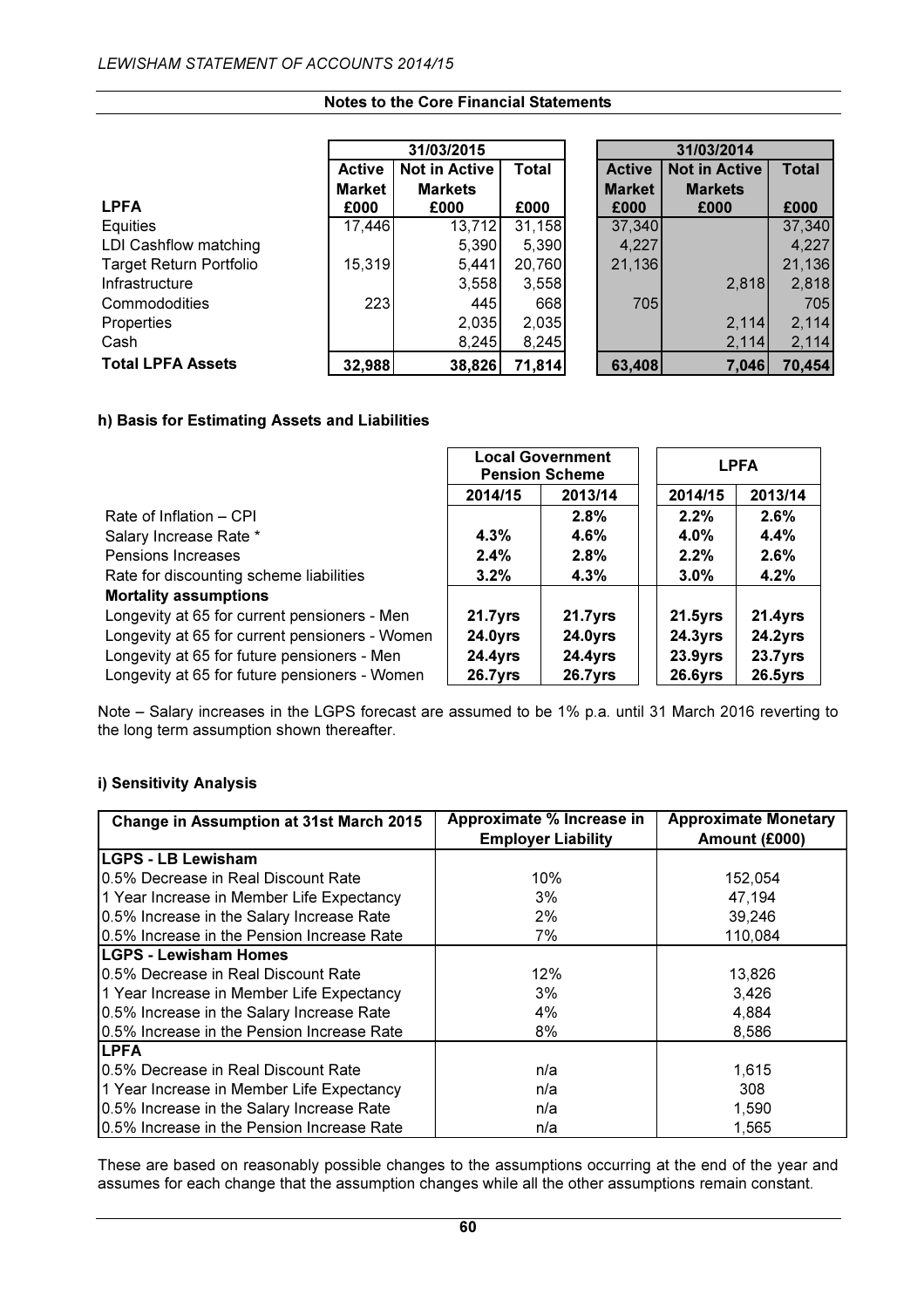#### i) Future Contributions

The objectives of the scheme are to keep employers' contributions at as constant a rate as possible. The Council has agreed a strategy with the scheme's actuary to achieve an increased funding level over the next 3 years. Funding levels are monitored on an annual basis and the next triennial valuation is due at 31<sup>st</sup> March 2016. The Council anticipates paying £24.7m in contributions to the scheme in 2015/16.

The scheme will need to take account of the national changes to the Local Government Pension Scheme and other main public service schemes under the Public Pensions Services Act 2013. This took effect from 1<sup>st</sup> April 2014 and provided for regulations to be made within a common framework to establish new career average earnings provisions to pay pensions and other benefits.

#### 38. CONTINGENT LIABILITIES

A contingent liability is an item of expenditure that is likely but not certain and is subject to a further event or decision. At the date of approval of the accounts the Council has the following contingent liability.

On 31 March 2015 the Council were advised by the Valuation Office Agency (VOA) that Virgin Media had put forward a proposal to merge the Virgin Media network that appears in councils rating lists countrywide into a single national assessment appearing with effect from 1 April 2010. There is no indication whether the proposal will be accepted or rejected yet. Given this uncertainty, it is disclosed as a contingent liability and will be reviewed in January 2016 as part of the 2016/17 NDR data assessment when the outcome may be clearer. The estimated effect of this proposal on the Collection Fund is approximately £10m.

#### 39. CONTINGENT ASSETS

A contingent asset is an item of income that is likely but not certain and is subject to a further event or decision. At the date of approval of the accounts the Council has no contingent assets.

#### 40. TRUST FUNDS

The Council acts as a trustee for other funds which are not included in the Balance Sheet. Interest on these funds is credited annually at the average rate earned on the Council's revenue balances.

|                                                                                                | <b>Balance</b><br>31/03/2015<br>£000 | <b>Movement</b><br>in 14/15<br>£000 | <b>Balance</b><br>31/03/2014<br>£000 |
|------------------------------------------------------------------------------------------------|--------------------------------------|-------------------------------------|--------------------------------------|
| Children and Young People<br><b>Community Services</b><br><b>Cemeteries Graves Maintenance</b> | 34<br>593<br>18                      | 5<br>(147                           | 29<br>740<br>18                      |
| <b>Total Trust Funds</b>                                                                       | 645                                  | (142)                               | 787                                  |

The fund balances as at 31 March 2015 were invested as follows:

|                                     | 31/03/2015<br>£000 | 31/03/2014<br>£000 |
|-------------------------------------|--------------------|--------------------|
| <b>External Investments</b><br>Cash | 27<br>618          | 27<br>760          |
| <b>Total Trust Funds</b>            | 645                | 787                |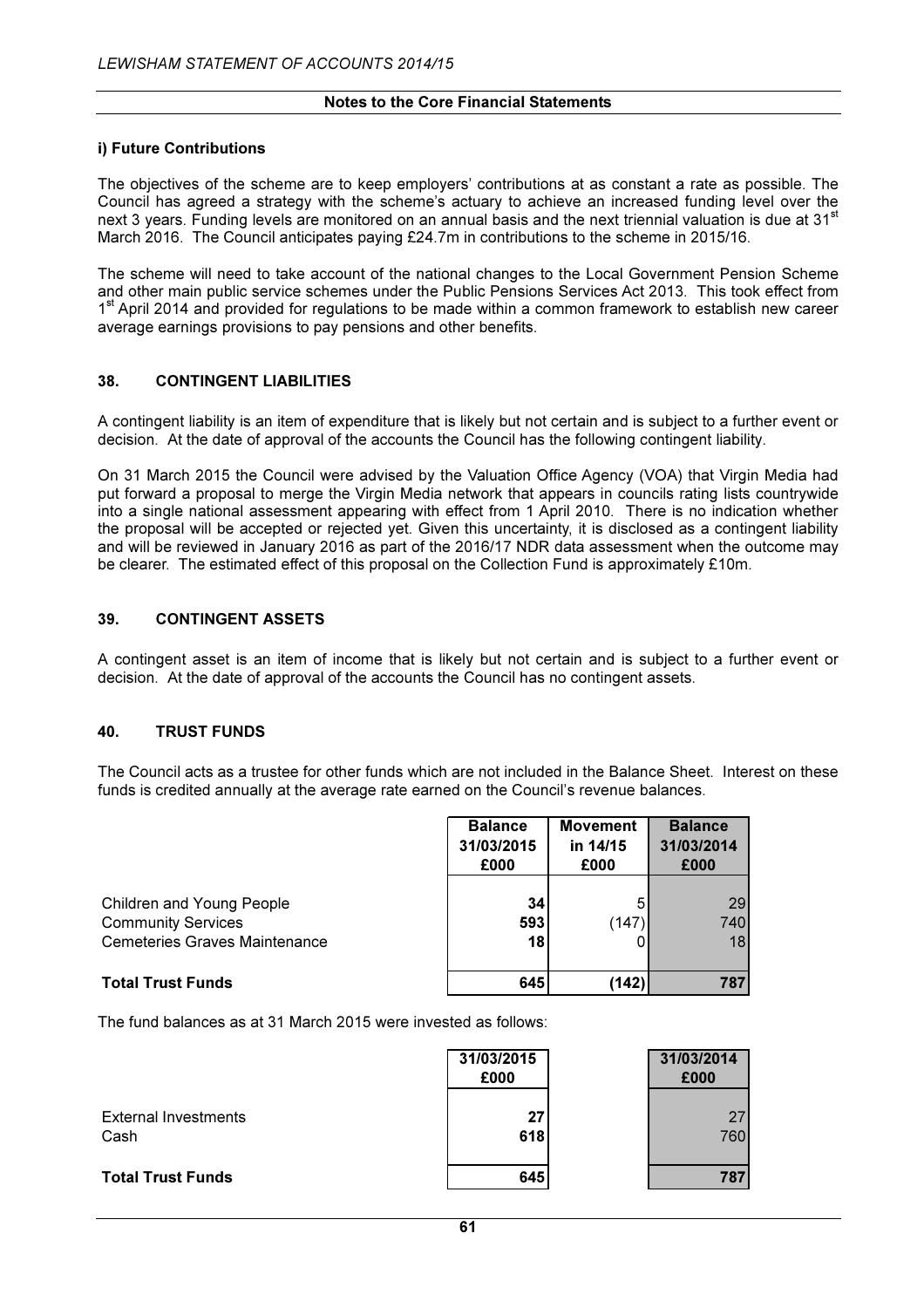#### 42. HERITAGE ASSETS

These assets comprise Lewisham Clock Tower and the Civic Regalia. Their values in the accounts are insurance values which are assessed internally and based on current market values. The value of the assets at 31<sup>st</sup> March 2015 is £257,000 (£257,000 as at 31<sup>st</sup> March 2014).

The Council has two other "categories" of heritage asset which have not been included on the Balance Sheet. 28 assets, mainly works of art with a total insurance value of approximately £45,000, have individual insurance values which are immaterial. Another 28 assets, mainly paintings and sculptures, have not been included on the balance sheet because the cost of obtaining valuations is not felt to be economic to the benefits of the users of the accounts.

#### 43. CASH FLOW STATEMENT - ADJUSTMENT TO SURPLUS OR DEFICIT ON THE PROVISION OF SERVICES FOR NON-CASH MOVEMENTS

|                                                                                                     | 2014/15<br>£000 | 2013/14<br>£000 |
|-----------------------------------------------------------------------------------------------------|-----------------|-----------------|
| Depreciation, Impairment & Downward Valuations                                                      | 238,689         | 48,077          |
| Increase/decrease in impairment for bad debts                                                       |                 |                 |
| Increase/decrease in creditors                                                                      | 3,745           | (2, 242)        |
| Increase/decrease in debtors                                                                        | 27,588          | (2,762)         |
| Increase/decrease in inventories (stock)                                                            | 139             | (4)             |
| Movement in pension liability                                                                       | 30,357          | 33,107          |
| Carrying amount of non-current assets and non-current assets held<br>for sale, sold or derecognised |                 | 4,854           |
| Other non-cash items charged to the net surplus or deficit on the<br>provision of services          | (40, 832)       | (27, 238)       |
| Total Adjustment to net surplus or deficit on the provision of<br>services for non-cash movements   | 259,686         | 53,792          |

#### 44. CASH FLOW STATEMENT - ADJUSTMENT FOR ITEMS INCLUDED IN THE NET SURPLUS OR DEFICIT ON THE PROVISION OF SERVICES THAT ARE INVESTING AND FINANCING **ACTIVITIES**

|                                                                                                                                                                        | 2014/15<br>£000 | 2013/14<br>£000 |
|------------------------------------------------------------------------------------------------------------------------------------------------------------------------|-----------------|-----------------|
| Proceeds from short-term (not considered to be cash equivalents)<br>and long-term investments (includes investments in associates, joint<br>ventures and subsidiaries) | 398             |                 |
| Proceeds from the sale of property plant and equipment, investment<br>property and intangible assets                                                                   | (34, 768)       | (15, 450)       |
| Any other items for which the cash effects are investing or financing<br>cash flows.                                                                                   | (50, 108)       | (44, 654)       |
| Total Adjustment for items included in the net surplus or deficit<br>on the provision of services that are investing and financing<br>activities                       | (84, 478)       | (60, 104)       |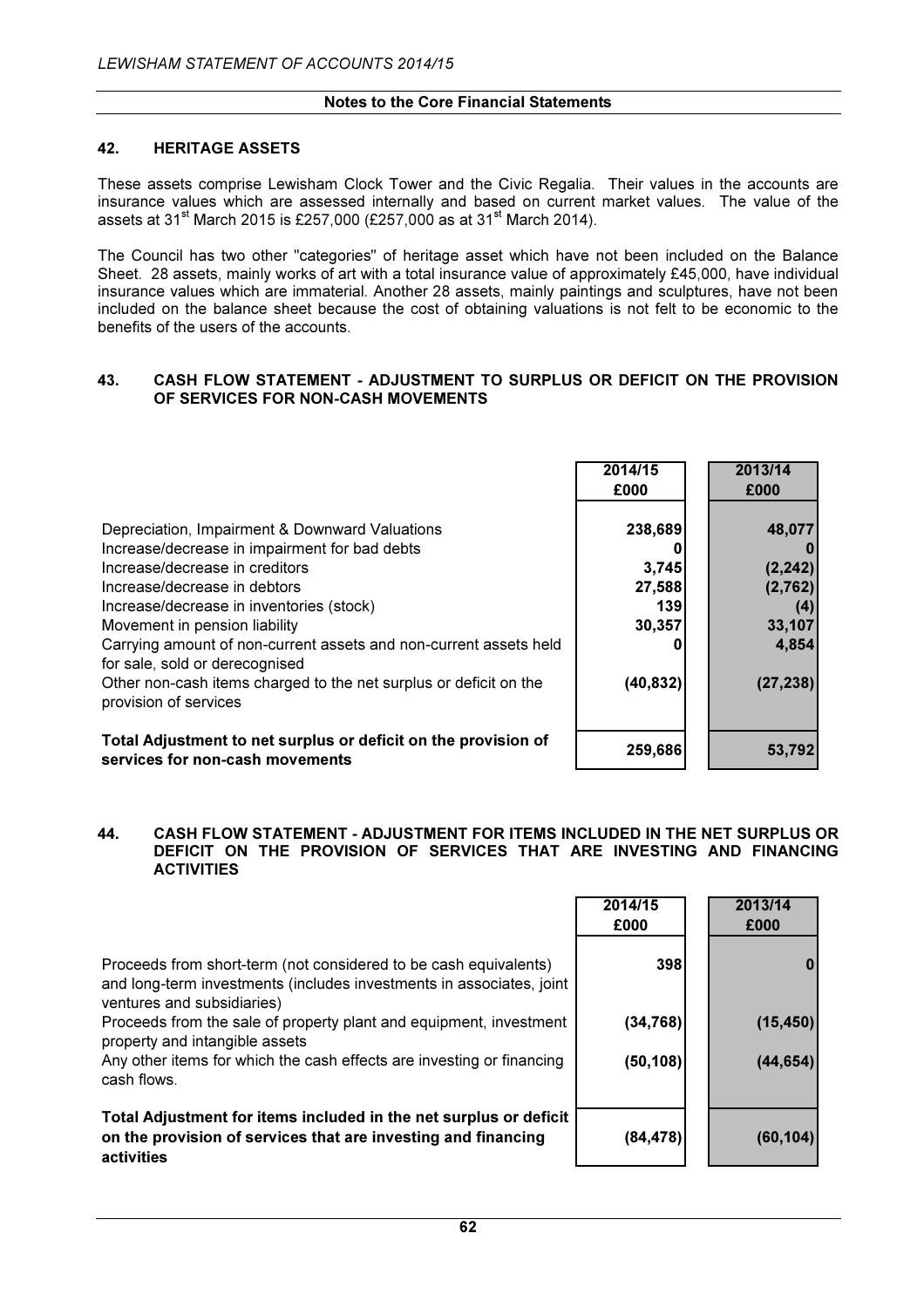$\overline{\phantom{0}}$  $\blacksquare$ 

> $\overline{\phantom{a}}$  $\overline{a}$

# 45. CASH FLOW STATEMENT - OPERATING ACTIVITIES

|                   | 2014/15   | 2013/14   |
|-------------------|-----------|-----------|
|                   | £000      | £000      |
| Interest Received | 1.156     | 1,985     |
| Interest Paid     | (24, 872) | (36.014)  |
| Net interest paid | (23,716)  | (34, 029) |

#### 46. CASH FLOW STATEMENT - INVESTING ACTIVITIES

|                                                                                                      | 2014/15<br>£000 | 2013/14<br>£000 |
|------------------------------------------------------------------------------------------------------|-----------------|-----------------|
| Purchase of Property, Plant and Equipment, investment property and<br>intangible assets              | (66, 775)       | (43, 583)       |
| Purchase of short and long term investments                                                          | (395,000)       | (384, 818)      |
| Other payments for Investing Activities                                                              |                 | (4, 767)        |
| Proceeds from the sale of property plant and equipment, investment<br>property and intangible assets | 34,787          | 15,492          |
| Proceeds from short-term and long-term investments                                                   | 330,000         | 249,334         |
| Other Receipts from Investing Activities                                                             | 50,361          | 46,641          |
| Net cash flows from investing activities                                                             | (46, 627)       | (121, 701)      |

# 47. CASH FLOW STATEMENT - FINANCING ACTIVITIES

|                                                                                                                                 | 2014/15<br>£000 | 2013/14<br>£000 |
|---------------------------------------------------------------------------------------------------------------------------------|-----------------|-----------------|
| Cash receipts of short and long term borrowing<br>Other receipts from financing activities                                      |                 | 5,125<br>3,071  |
| Cash payments for the reduction of the outstanding liabilities relating<br>to finance leases and on-balance sheet PFI contracts | (8, 237)        | (7, 529)        |
| Repayment of Short-Term and Long-Term Borrowing<br>Other payments for financing activities                                      | (5, 315)        | (7, 950)        |
| Net cash flows from investing activities                                                                                        | (13,552)        | (7, 283)        |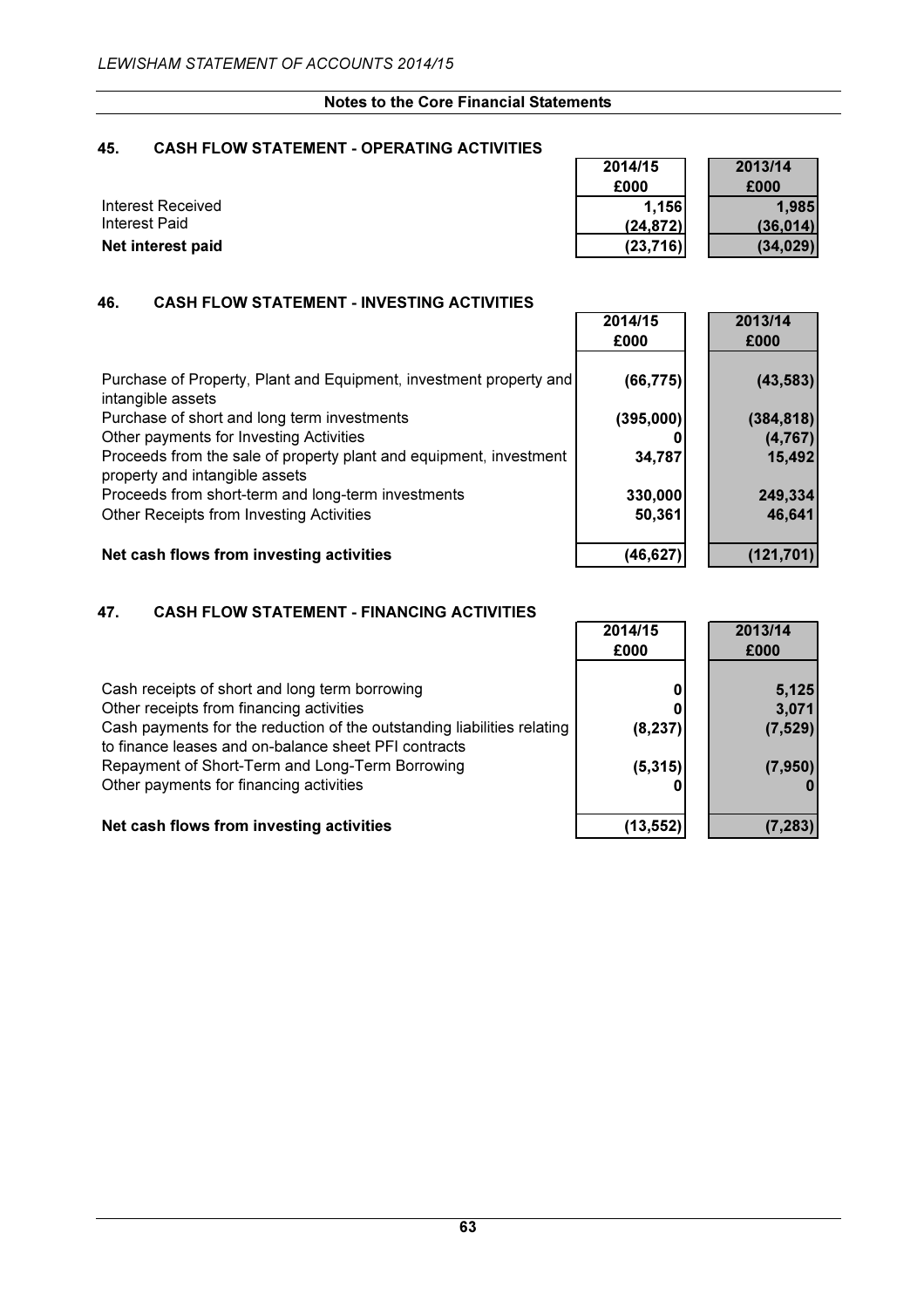# SECTION 4 - HOUSING REVENUE ACCOUNT

This account is maintained in accordance with the provisions of the Local Government and Housing Act 1989 to show all income and expenditure relating to the Council's responsibilities as landlord of dwellings and associated property.

# COMPREHENSIVE INCOME AND EXPENDITURE ACCOUNT

|                                                                                                                        | 2014/15    | 2013/14    |                |
|------------------------------------------------------------------------------------------------------------------------|------------|------------|----------------|
|                                                                                                                        | £000       | £000       | <b>Note</b>    |
| <b>INCOME</b>                                                                                                          |            |            |                |
| Gross Rent - Dwellings                                                                                                 | (71, 829)  | (69, 679)  | 1              |
| Gross Rent - Other Housing Properties                                                                                  | (3, 362)   | (4,690)    | $\mathbf{1}$   |
| <b>Charges for Services and Facilities</b>                                                                             | (9,793)    | (9, 476)   | $\mathbf{1}$   |
| Housing Subsidy and Government Grants                                                                                  | (46, 353)  | (34, 353)  | 2              |
| Contribution towards Expenditure                                                                                       | (3,951)    | (2,696)    | 4              |
| <b>Total Income</b>                                                                                                    | (135, 288) | (120, 894) |                |
|                                                                                                                        |            |            |                |
| <b>EXPENDITURE</b>                                                                                                     |            |            |                |
| Supervision and Management - General Expenses                                                                          | 30,174     | 30,656     | $\sqrt{5}$     |
| Supervision and Management - Special Expenses                                                                          | 6,366      | 6,723      | 5              |
| Repairs and Maintenance                                                                                                | 62,875     | 56,845     | 6              |
| Rent, Rates and Other Charges                                                                                          | 296        | 457        | 8              |
| Rent Rebate Subsidy Shortfall                                                                                          | 242        | 152        | 3              |
| <b>Contribution to Doubtful Debts Provision</b>                                                                        | 730        | 756        | $\overline{7}$ |
| Depreciation - Dwellings                                                                                               | 25,530     | 20,959     | 10             |
| Depreciation - Other Housing Assets                                                                                    | 801        | 836        | 10             |
| <b>Impairment of Non Current Assets</b>                                                                                | (2, 126)   | (53,090)   |                |
| Debt Management Expenses                                                                                               | 26         | 29         |                |
| <b>Total Expenditure</b>                                                                                               | 124,914    | 64,323     |                |
| Net Cost of Services included in the Council's Income and                                                              |            |            |                |
| <b>Expenditure Account</b>                                                                                             | (10, 374)  | (56, 571)  |                |
|                                                                                                                        |            |            |                |
| HRA Services share of Corporate and Democratic Core Costs                                                              | 134        | 134        |                |
|                                                                                                                        |            |            |                |
| <b>Net Cost of HRA Services</b>                                                                                        | (10, 240)  | (56, 437)  |                |
|                                                                                                                        |            |            |                |
| HRA share of the Operating Income and Expenditure incl.in the<br><b>Comprehensive Income and Expenditure Statement</b> |            |            |                |
| (Gain) / Loss on Sale of HRA Non Current Assets                                                                        |            |            |                |
|                                                                                                                        | (4, 127)   | (5, 390)   |                |
| Interest Payable and Similar Charges<br>Interest and Investment Income                                                 | 8,584      | 9,385      | 11             |
|                                                                                                                        | (422)      | (238)      |                |
| Pension Interest Cost and Expected Return on Pension Assets                                                            | (20, 086)  | (4, 166)   | 12             |
| (Surplus) / Deficit for the Year on HRA Services                                                                       | (26, 291)  | (56, 846)  |                |
|                                                                                                                        |            |            |                |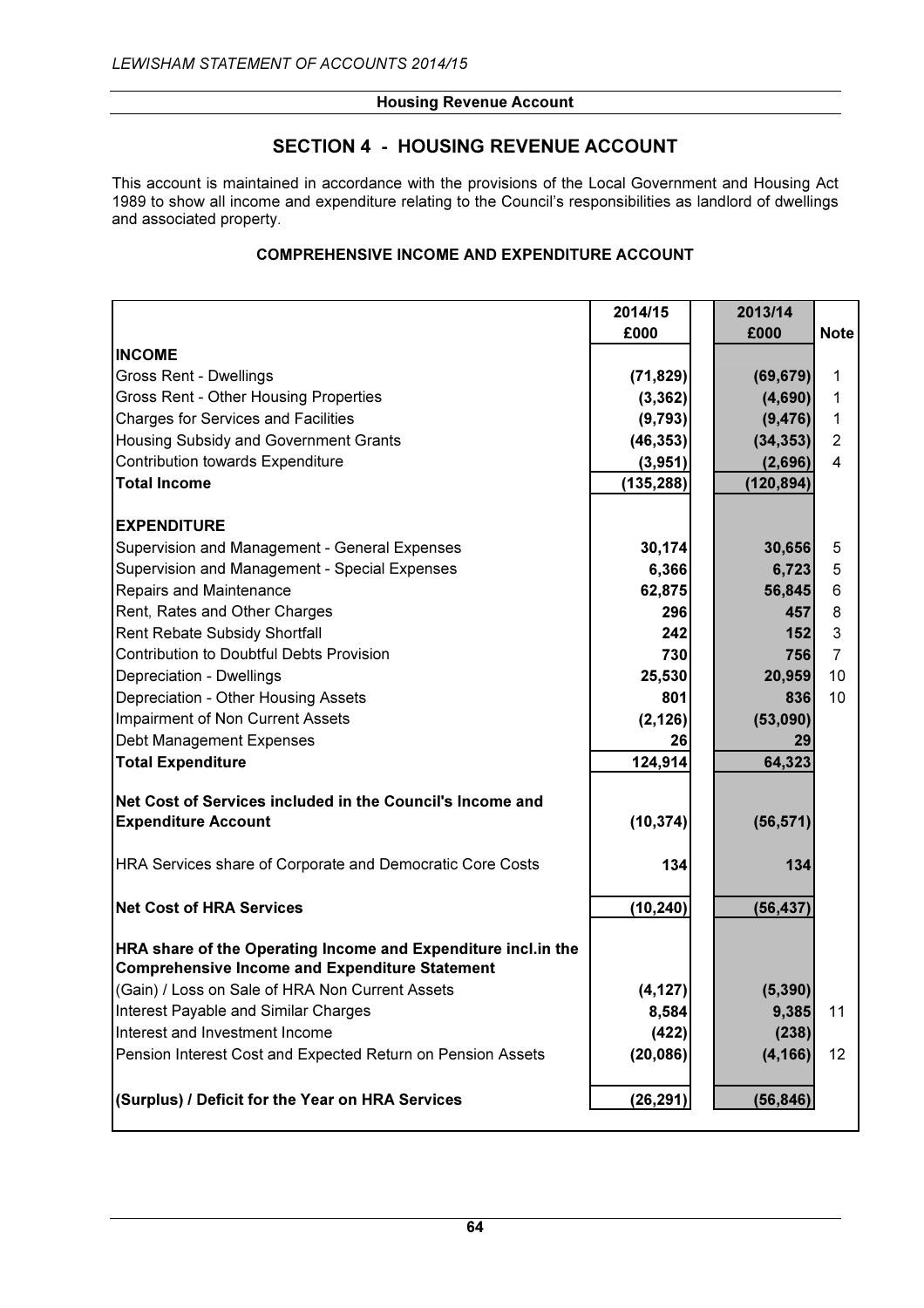# HOUSING REVENUE ACCOUNT - MOVEMENT IN RESERVES STATEMENT

|                                                                                  | 2014/15<br>£000 | 2013/14<br>£000 |
|----------------------------------------------------------------------------------|-----------------|-----------------|
| Balance on the HRA at the End of the Previous Year                               | 26,546          | 22,898          |
| Surplus or (Deficit) for the year on the HRA Income and Expenditure<br>Statement | 26,291          | 56,846          |
| Adjustments between Accounting Basis and Funding Basis under<br><b>Statute</b>   | 32,876          | 5,153           |
| Net Increase or (Decrease) before Transfers (To) / From<br><b>Reserves</b>       | 59,167          | 61,999          |
| <b>Transfers (To) / From Reserves</b>                                            | (49, 802)       | (58, 351)       |
| Increase or (Decrease) in Year on the HRA                                        | 9,365           | 3,648           |
| Balance on the HRA at the End of the Year                                        | 35,911          | 26,546          |

An analysis of the amounts included within the figures for "Adjustments between Accounting Basis and Funding Basis under Statute" can be found within Note 7 to the Core Financial Statements.

Details of the movement in the Housing Revenue Account Reserves and Balances can be found in Note 15 to the Housing Revenue Account.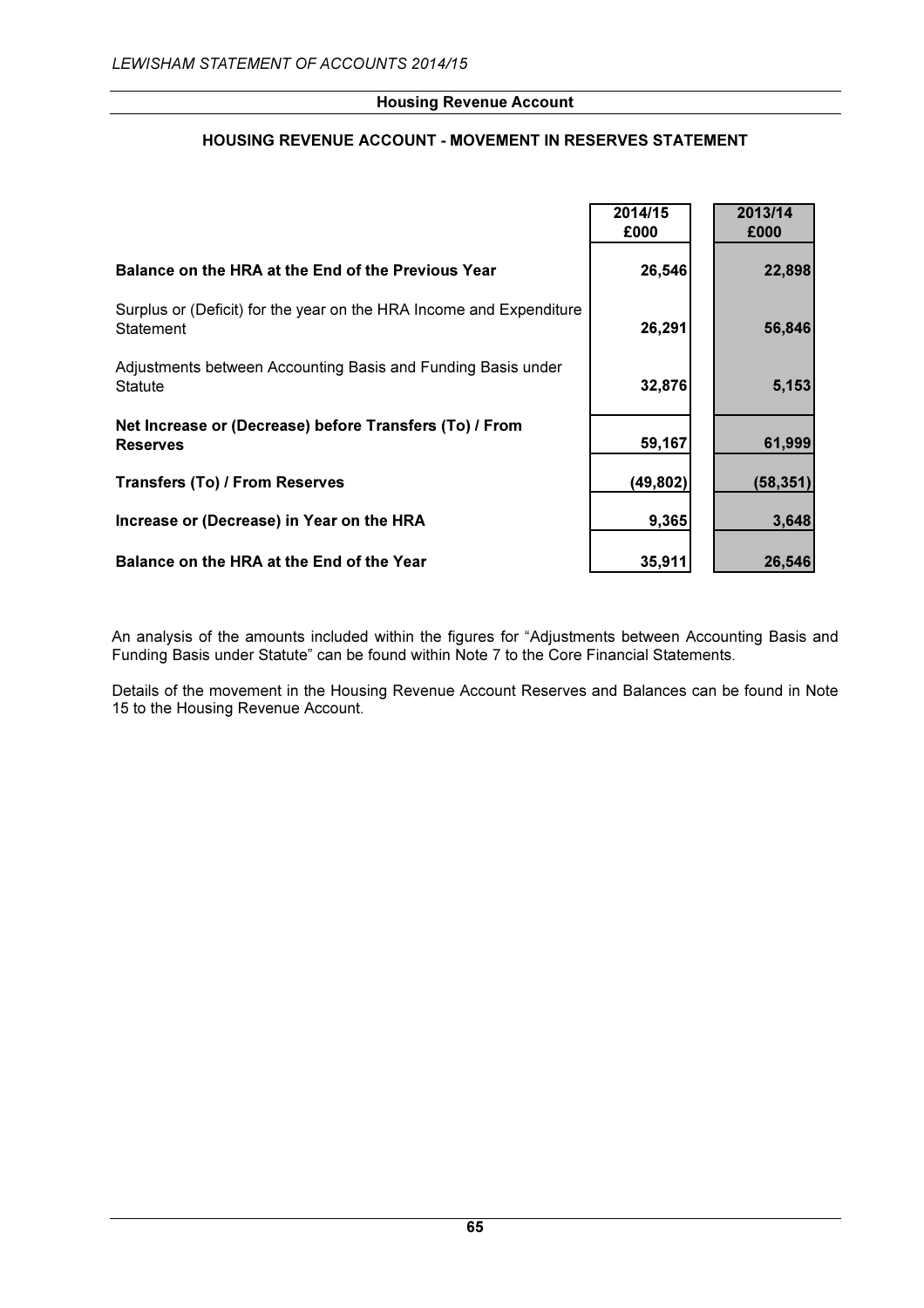# NOTES TO THE HOUSING REVENUE ACCOUNT

### 1. GROSS RENT OF DWELLINGS

This is the total rent collectable for the year after allowance is made for empty property. At 31 March 2015, 0.61% of lettable property was empty (0.74% at 31 March 2014). These figures for empty property exclude accommodation for the homeless and dwellings designated for sale, major works and improvements. Average rents were £95.97 per week in 2014/15 and £91.03 per week In 2013/14. Service charges have been disaggregated from rents and are now shown under charges for services and facilities.

#### a) Housing Stock

There were no stock transfers during 2014/15 or 2013/14.

|                                         | 31/03/2015 | 31/03/2014 |
|-----------------------------------------|------------|------------|
| Stock Numbers at year end               |            |            |
| Houses and Bungalows                    | 2,423      | 2,432      |
| <b>Flats and Maisonettes</b>            | 12,214     | 12,325     |
| Stock at 31 March                       | 14,637     | 14,757     |
|                                         |            |            |
|                                         | 2014/15    | 2013/14    |
| Change in Stock Numbers during the year |            |            |
| Stock at 1 April                        | 14,757     | 15,080     |
| Less Sales, Demolitions, etc.           | (128)      | (327)      |
| Add Re-purchases, Conversions etc.      |            |            |
| <b>Stock at 31 March</b>                | 14,637     | 14,757     |

#### b) Rent Arrears

|                                                   | 2014/15 | 2013/14 |
|---------------------------------------------------|---------|---------|
|                                                   | £000    | £000    |
| Rent Arrears due from Current Tenants             | 3,331   | 3,822   |
| Rent Arrears due from Former Tenants              | 1,813   | 1,774   |
| <b>Total Arrears</b>                              | 5,144   | 5,596   |
| Total Arrears as % of Gross Rent of Dwellings Due | 8.0%    | 8.0%    |

The arrears shown in this note exclude water charges, heating charges and all other charges collected as part of tenants' rent. Housing rent represents 91% of the total collectable from tenants.

#### c) Rent – Other Housing Property

|                                      | 2014/15 | 2013/14 |
|--------------------------------------|---------|---------|
|                                      | £000    | £000    |
|                                      |         |         |
| <b>Aerial Sites</b>                  | 342     | 262     |
| Garages                              | 322     | 981     |
| <b>Reception Hostels</b>             | 2,455   | 2,340   |
| <b>Commercial Property</b>           | 184     | 1,049   |
| <b>Ground Rents</b>                  | 59      | 58      |
| <b>Total Other Rents and Charges</b> | 3,362   | 4,690   |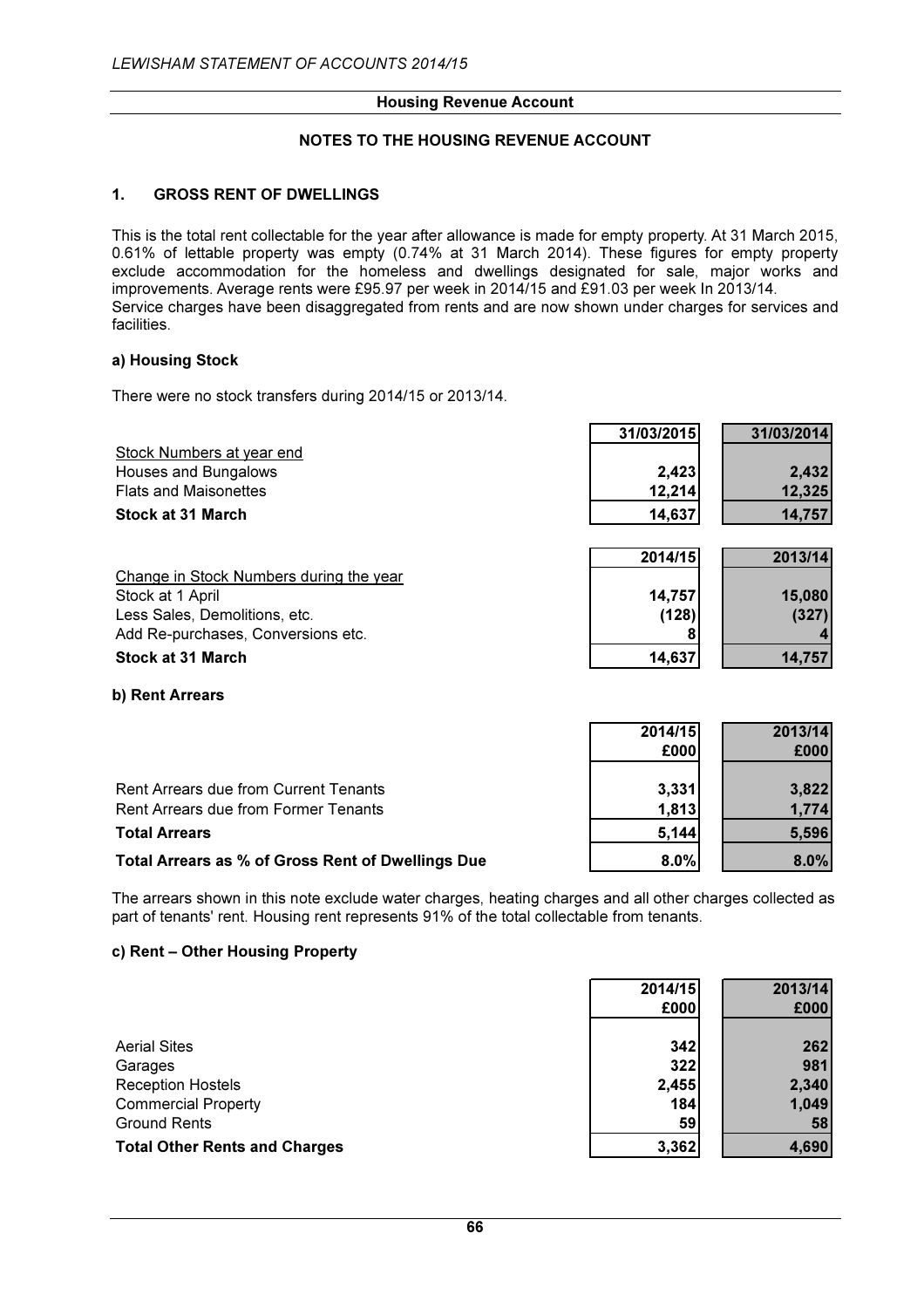#### d) Charges for Services and Facilities to Tenants and Leaseholders.

Service charges include caretaking, grounds maintenance, communal lighting, bulk household waste removal, window cleaning, pest control and the Lewisham Tenants Levy. The average tenants' service charge was £7.72 In 2014/15 (£7.55 in 2013/14). 2014/15 2013/14

|                                                  | 67. IT IV | 671 VI 171 |
|--------------------------------------------------|-----------|------------|
|                                                  | £000      | £000       |
| <b>Heating Charges</b>                           | 730       | 744        |
| Leasehold Service Charges                        | 4,430     | 4,163      |
| <b>Tenants Service Charges</b>                   | 4,633     | 4,569      |
| <b>Total Charges for Services and Facilities</b> | 9,793     | 9,476      |

# 2. GOVERNMENT HOUSING GRANTS AND SUBSIDY

From 1st April 2012 HRA accounts were prepared under the Government's HRA self-financing regime. Under this system no further housing subsidy transactions are made between government and stock owning Councils. This is in recognition that all rent collected will be retained by the Council and not contributed into the national rent pool.

As the Council has a housing PFI scheme, it will continue to receive the PFI credit until completion of the contract in 2027. This represents an annual payment of £10.353m.

In addition, the Council also received a £36.0m grant towards the costs of meeting the decent homes obligations.

|                                 | 2014/15 | 2013/14 |
|---------------------------------|---------|---------|
|                                 | £000    | £000    |
|                                 |         |         |
| <b>Charges for Capital</b>      |         | 15      |
| <b>PFI Credit</b>               | 10,353  | 10,353  |
| Decent Homes Grant              | 36,000  | 24,000  |
| <b>Total Grants and Subsidy</b> | 46,353  | 34,368  |

# 3. REBATES

Assistance with rents is available under the Housing benefits scheme for those on low income. The scheme is administered by the Council and approximately 56% of tenants received help in 2014/15 (57% in 2013/14). Rent rebates are chargeable to, and the corresponding subsidy is credited to the General Fund.

Subsidy on rent rebates is capped and if the Council's rent exceeds the Government's limit for subsidy, the cost is charged to the HRA. The shortfall on subsidy due to overpayments is charged to the General Fund, as are the administration costs.

The costs, income and rebates over limitation charged back to the HRA are shown below:

|                                  | 2014/15   | 2013/14   |
|----------------------------------|-----------|-----------|
|                                  | £000      | £000      |
|                                  |           |           |
| Rent Rebates Given (GF)          | 45,197    | 44,646    |
| Subsidy Received on Rebates (GF) | (45, 197) | (44, 494) |
| Net cost to the HRA              |           | 152       |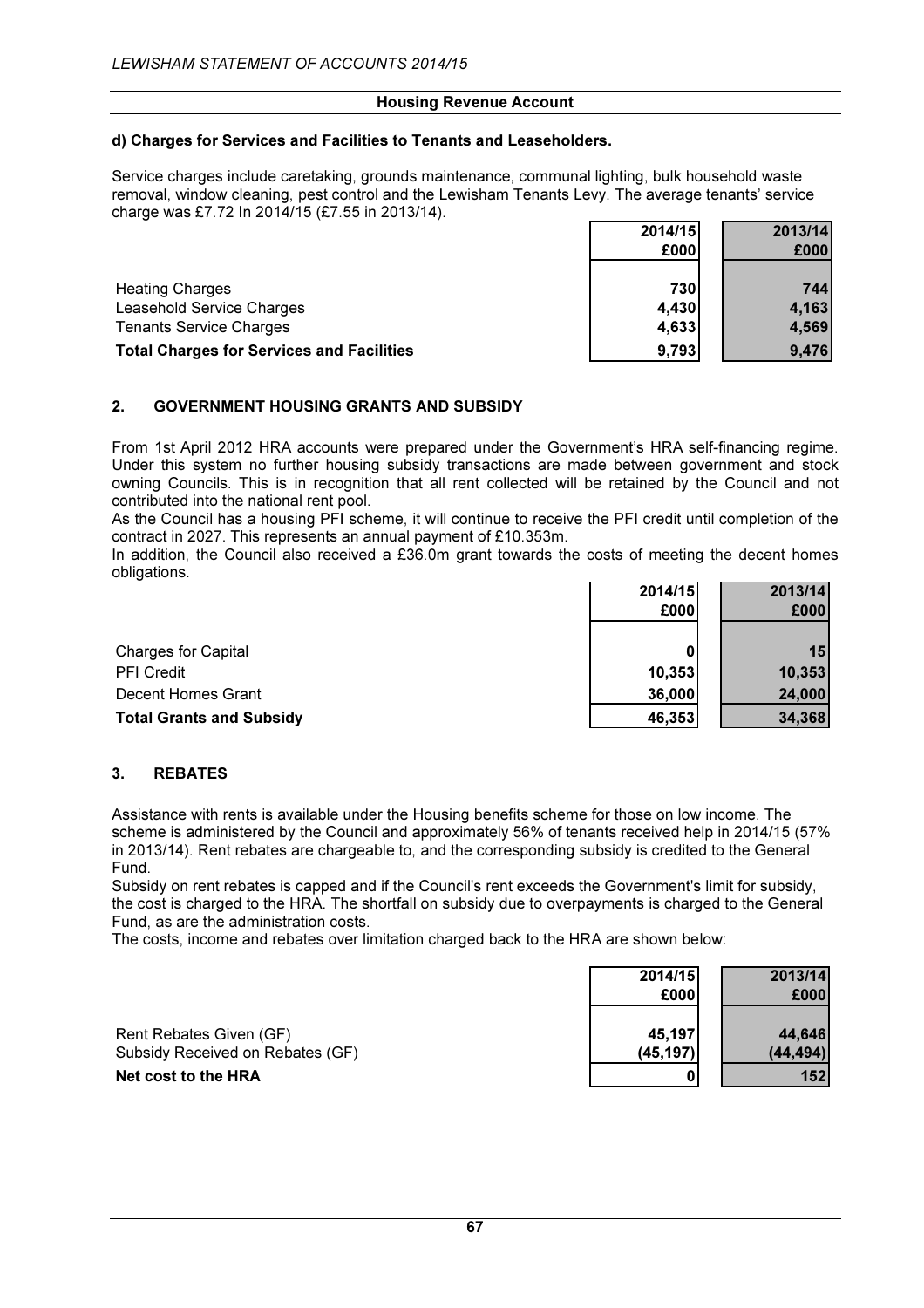# 4. CONTRIBUTION TOWARDS EXPENDITURE

|                                         | 2014/15         | 2013/14 |
|-----------------------------------------|-----------------|---------|
|                                         | £000            | £000    |
| Commission on insurance and water rates | 650             | 661     |
| Recharges of repairs                    | 2,225           | 1,185   |
| Recharge to Capital Receipts            | 618             | 561     |
| Hostels: Heat, Light and Water Charges  | 95 <sub>l</sub> | 194     |
| Other miscellaneous income              | 363             | 95      |
| <b>Total Other Income</b>               | 3,951           | 2,696   |

# 5. SUPERVISION AND MANAGEMENT

#### General expenses

This includes the provision of services to all tenants including rent collection and accounting, rent arrears recovery, tenancy application and lettings, finance and administration, policy and management functions.

#### Special expenses

This includes the provision of services applicable to particular tenants including central heating, metered energy supplies, maintenance of grounds, communal lighting, lifts and ancillary services.

#### 6. REPAIRS AND MAINTENANCE

This includes day-to-day repairs to Council housing stock and cyclical external decoration. Void properties prior to re-letting and certain tenants' properties are eligible for internal decoration. Gross repairs and maintenance expenditure for 2014/15 was £14.602m (2013/14 - £15.423m).

#### 7. CONTRIBUTIONS TO IMPAIRMENT ALLOWANCE

A contribution of £0.730m (2013/14 £0.756m) was transferred from the HRA to an impairment allowance to meet doubtful debts. Details of the accumulated provisions are as follows:

|                                                   | 2014/15 | 2013/14 |
|---------------------------------------------------|---------|---------|
|                                                   | £000    | £000    |
|                                                   |         |         |
| <b>Housing Tenants</b>                            | 4,207   | 4,518   |
| Leaseholders                                      | 1,946   | 1,875   |
| <b>Commercial Properties, Miscellaneous Debts</b> | 989     | 844     |
| <b>Total Impairment Allowance</b>                 | 7,142   | 7,237   |

# 8. HRA OUTSTANDING DEBT (CAPITAL FINANCING REQUIREMENT)

Under the current HRA self-financing system, which began on 01 April 2012, there is no requirement to repay principal on housing debt. The total housing debt at 31 March 2014 was £74.8m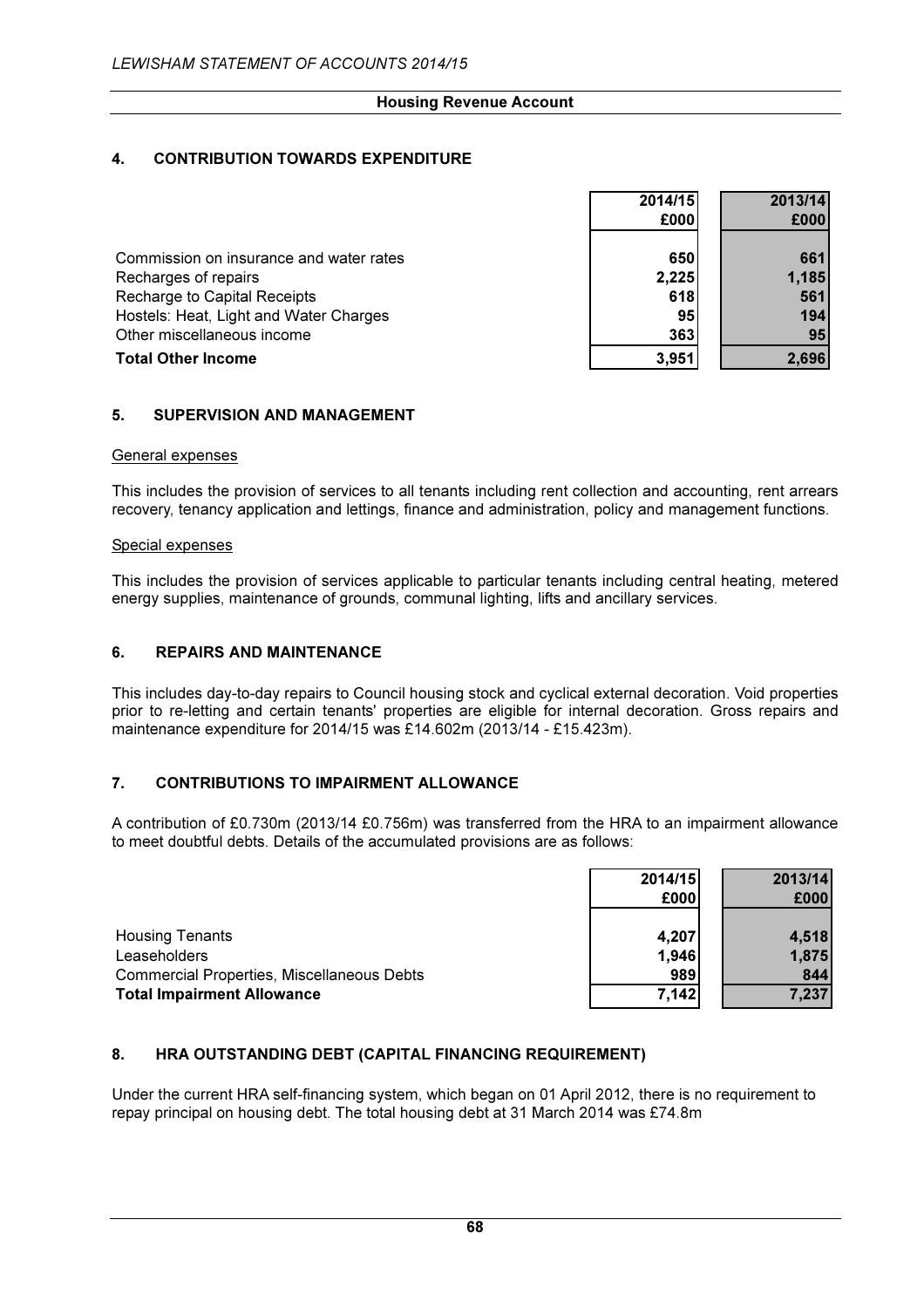# 9. NON CURRENT ASSETS VALUATION

A full valuation of the housing stock is commissioned every five years with a market adjustment being applied in the year's in-between. The difference between the value of dwellings in their existing use as social housing and the vacant possession value reflects the economic cost to the council of providing housing at less than open market rents.

|                                                 | 31/03/15  | 31/03/14  |
|-------------------------------------------------|-----------|-----------|
|                                                 | £000      | £000      |
| <b>Operational Assets:</b>                      |           |           |
| Dwellings (Existing Use Value - Social Housing) | 1,057,633 | 882,033   |
| <b>Other Land and Buildings</b>                 | 26,267    | 42,693    |
| Infrastructure                                  |           | 102       |
| Vehicles, Plant and Equipment                   | 5,792     | 5,613     |
|                                                 | 1,089,692 | 930,441   |
| <b>Investment Properties</b>                    | 20,949    | 18,406    |
| <b>Total Housing Assets</b>                     | 1,110,641 | 948,847   |
| <b>Full Valuation of Council Dwellings</b>      | 4,230,532 | 3,528,132 |

# 10. DEPRECIATION

The total charge for the depreciation of housing assets is as follows:

|                               | 2014/15 | 2013/14 |
|-------------------------------|---------|---------|
|                               | £000    | £000    |
| <b>Operational Assets</b>     |         |         |
| <b>Dwellings</b>              | 25,320  | 20,957  |
| Other Land and Buildings      | 614     | 502     |
| Vehicles, Plant and Equipment | 337     | 311     |
|                               | 26,271  | 21,770  |

Depreciation is not charged on Non Operational Assets.

# 11. INTEREST PAYABLE AND SIMILAR CHARGES

This line includes the charge of £3.2m for capital assets calculated in accordance with the DCLG's Item 8 Debit Determination for 2014/15 (£3.7m in 2013/14. It also includes £0.477m for the net cost of amortised loan redemption premiums and discounts (£0.751 2013/14).

# 12. PENSIONS COSTS – IAS 19

In accordance with IAS 19, Lewisham recognises the cost of retirement benefits in the net cost of services when they are earned by employees, rather than when the benefits are eventually paid as pensions. However, the cost to the HRA is based on the amounts payable in the year, so the accrued cost of retirement benefits is reversed out of the HRA.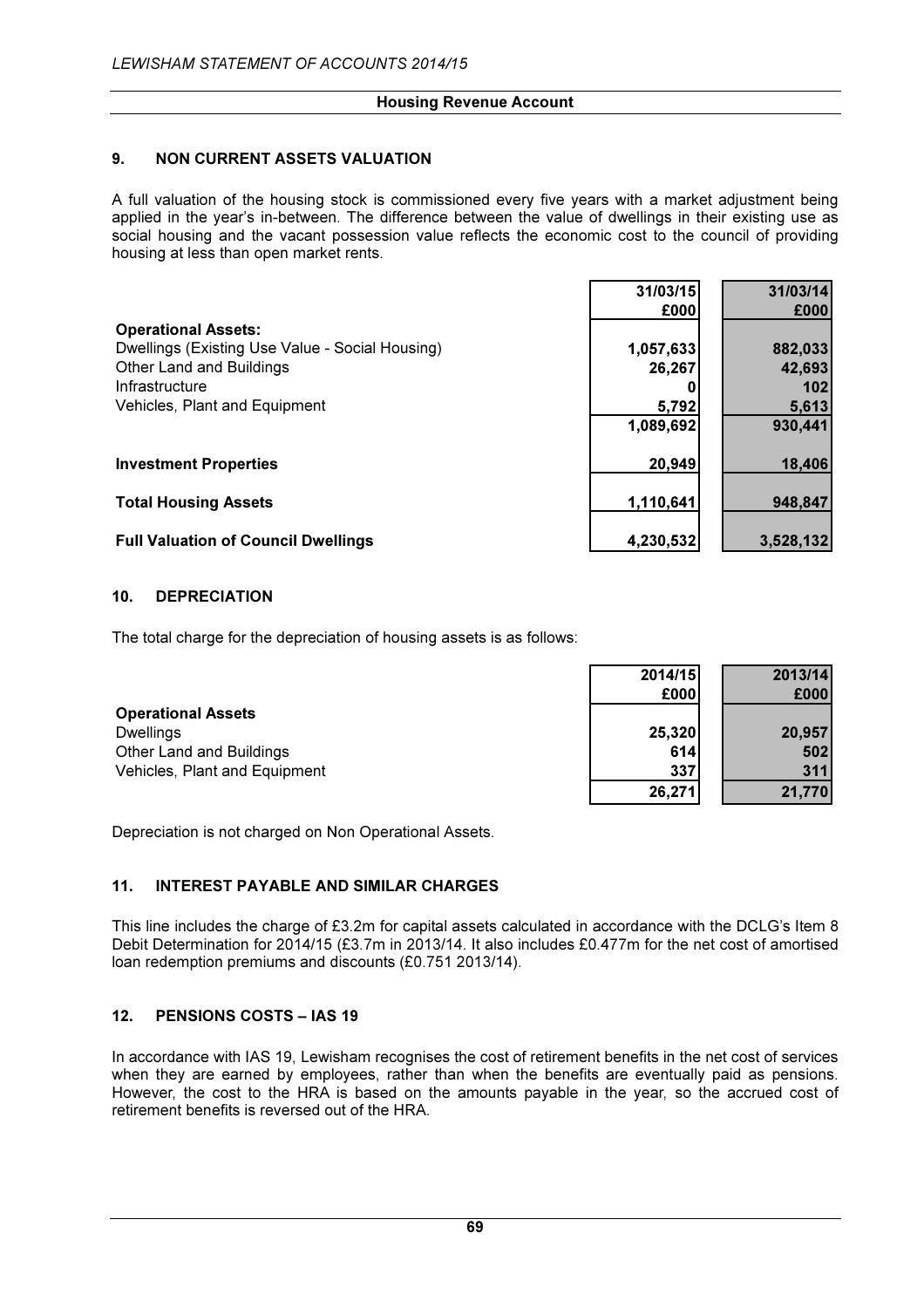### 13. HOUSING CAPITAL EXPENDITURE

Any expenditure on the Capital Programme which cannot be capitalised as a component or did not add value to an existing asset has been charged to revenue. These amounts have been mainly funded from the Major Repairs Reserve, which can be used for both revenue and capital expenditure.

|                                                       | 2014/15 | 2013/14 |
|-------------------------------------------------------|---------|---------|
|                                                       | £000    | £000    |
| <b>Expenditure:</b>                                   |         |         |
| <b>Dwellings</b>                                      | 4,694   | 3,361   |
| Revenue Expenditure Funded from Capital under Statute |         |         |
|                                                       | 4,694   | 3,361   |
| Financed by:                                          |         |         |
| <b>Capital Receipts</b>                               | 213     | 85      |
| <b>Major Repairs Reserve</b>                          | 4,481   | 3,276   |
| <b>Total Capital Expenditure Financed</b>             | 4,694   | 3,361   |

The total capital receipts from the disposal of housing assets (including stock transfer) were £18.6m in 2014/15 (£10.7m in 2013/14).

#### 14. MAJOR REPAIRS RESERVE

|                                                    | 2014/15   | 2013/14   |
|----------------------------------------------------|-----------|-----------|
|                                                    | £000      | £000      |
| <b>Balance B/fwd as at 1 April</b>                 | (19, 787) | (12, 719) |
| Transferred in (depreciation dwellings)            | (26, 331) | (21, 795) |
| Financing of capital expenditure on housing assets | 4,481     | 3,276     |
| <b>Financing Major Revenue Repairs</b>             | 12,273    | 17,422    |
| Contributions from Revenue (Capital)               |           | (5, 971)  |
|                                                    |           |           |
| <b>Balance C/fwd as at 31 March</b>                | (29,364)  | (19,787)  |

#### 15. HOUSING REVENUE ACCOUNT RESERVES AND BALANCES

|                                     | <b>Balance at</b> | Transfers | Transfers | <b>Balance at</b> |
|-------------------------------------|-------------------|-----------|-----------|-------------------|
|                                     | 31/03/2014        | In        | Out       | 31/03/2015        |
|                                     | £000              | £000      | £000      | £000              |
| Property and Stock Related Reserves | 4,616             | 157       | 0         | 4,773             |
| <b>Staff Related Reserves</b>       | 750               | 0         |           | 750               |
| <b>Other Earmarked Reserves</b>     | 21,180            | 9,208     |           | 30,388            |
| Total                               | 26,546            | 9,365     | 0         | 35,911            |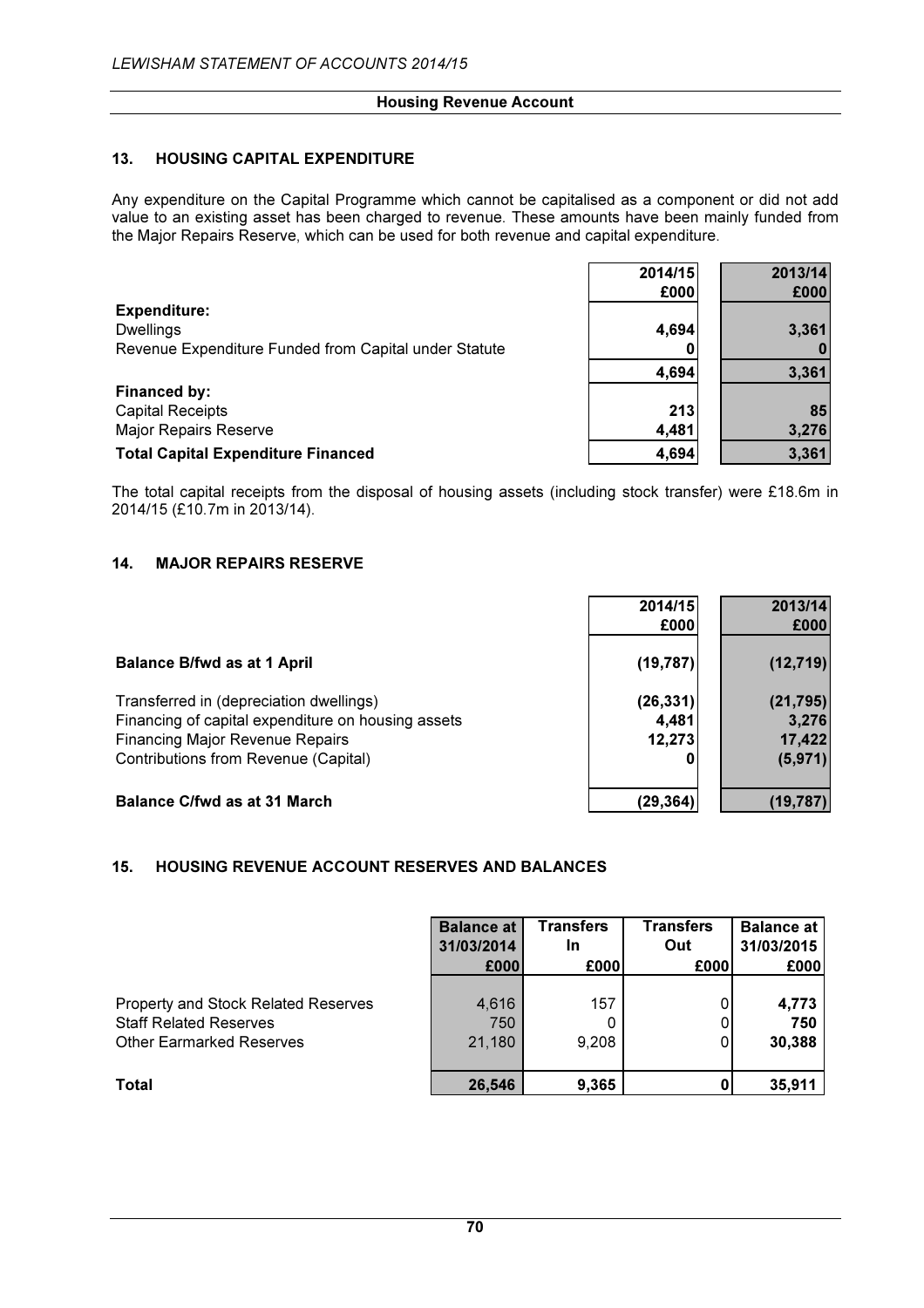#### Collection Fund

# SECTION 5 - THE COLLECTION FUND

Lewisham Council is a designated 'billing' Authority and is required by statute to maintain a separate Collection Fund. The transactions are on an accruals basis and include income from Council Tax and Non-Domestic Rates (NDR) and distributions to the Council's General Fund and the Greater London Authority in respect of Council Tax and to the Government in respect of NDR.

The costs of collecting these taxes are charged to the General Fund, but an allowance towards the cost of collecting NDR is credited to the General Fund from the NDR receipts.

The Council's share of the year end balances of the Collection Fund are included in the Council's Balance Sheet and its share of the transactions are included in the Council's Cash Flow Statement.

|                                         | 2014/15        |            |                        | 2013/14        |            |                |                         |
|-----------------------------------------|----------------|------------|------------------------|----------------|------------|----------------|-------------------------|
|                                         | <b>Council</b> |            |                        | <b>Council</b> |            |                |                         |
|                                         | <b>Tax</b>     | <b>NDR</b> | <b>Total</b>           | <b>Tax</b>     | <b>NDR</b> | <b>Total</b>   |                         |
|                                         | £000           | £000       | £000                   | £000           | £000       | £000           | <b>Note</b>             |
| <b>INCOME</b>                           |                |            |                        |                |            |                |                         |
| Income from Council Tax (net)           | 105,674        |            | 105,674                | 105,006        |            | 105,006        | $\overline{\mathbf{4}}$ |
| Income from Non-Domestic Rates (net)    |                | 55,702     | 55,702                 |                | 53,245     | 53,245         | 5                       |
| <b>TOTAL INCOME</b>                     | 105,674 55,702 |            | 161,376                | 105,006        |            | 53,245 158,251 |                         |
| <b>EXPENDITURE</b>                      |                |            |                        |                |            |                |                         |
| <b>Precepts and Demands upon Fund</b>   |                |            |                        |                |            |                |                         |
| - London Borough of Lewisham            | 78,404         |            | 78,404                 | 76,555         |            | 76,555         |                         |
| - Greater London Authority              | 22,767         |            | 22,767                 | 21,876         |            | 21,876         |                         |
| <b>Non-Domestic Rates</b>               |                |            |                        |                |            |                |                         |
| - Payment to National Pool              |                | 52,843     | 52,843                 |                | 50,485     | 50,485         | 5                       |
| - Cost of Collection Allowance          |                | 306        | 306                    |                | 306        | 306            | 5                       |
| <b>Business Rate Supplement</b>         |                |            |                        |                |            |                |                         |
| - Paid to Greater London Authority      |                | 1,459      | 1,459                  |                | 1,291      | 1,291          | 5                       |
| - Administrative Costs                  |                | 5          | 5                      |                | 5          |                | 5                       |
| <b>Bad and Doubtful Debts</b>           |                |            |                        |                |            |                |                         |
| - Net adj to Impairment Allowance       | 2,004          |            | 2,004                  | 2,460          |            | 2,460          | 6a                      |
| - Net adj to Impairment Allowance       |                | 546        | 546                    |                | 675        | 675            | 6b                      |
| - Amounts Written Off                   | 605            |            | 605                    | 322            |            | 322            |                         |
| - Amounts Written Off                   |                | 543        | 543                    |                | 486        | 486            | 5                       |
| <b>Contributions from previous year</b> |                |            |                        |                |            |                |                         |
| - London Borough of Lewisham            | 2,334          |            | 2,334                  | 4              |            |                |                         |
| - Greater London Authority              |                |            | 0                      |                |            |                |                         |
| <b>Provision for Appeals</b>            |                |            |                        |                |            |                |                         |
| - London Borough of Lewisham            |                | 38         | 38                     |                | 2,248      | 2,248          |                         |
| <b>TOTAL EXPENDITURE</b>                |                |            | 106,114 55,740 161,854 | 101,218        |            | 55,496 156,714 |                         |
|                                         |                |            |                        |                |            |                |                         |
| Deficit / (Surplus) for the year        | 440            | 38         | 478                    | (3,788)        | 2,251      | (1, 537)       | 3                       |
| Deficit / (Surplus) at start of year    | (6, 236)       | 2,251      | (3,985)                | (2, 448)       | $\bf{0}$   | (2, 448)       | 3                       |
| Deficit / (Surplus) at end of year      | (5,796)        | 2,289      | (3, 507)               | (6, 236)       | 2,251      | (3,985)        |                         |

# COLLECTION FUND REVENUE ACCOUNT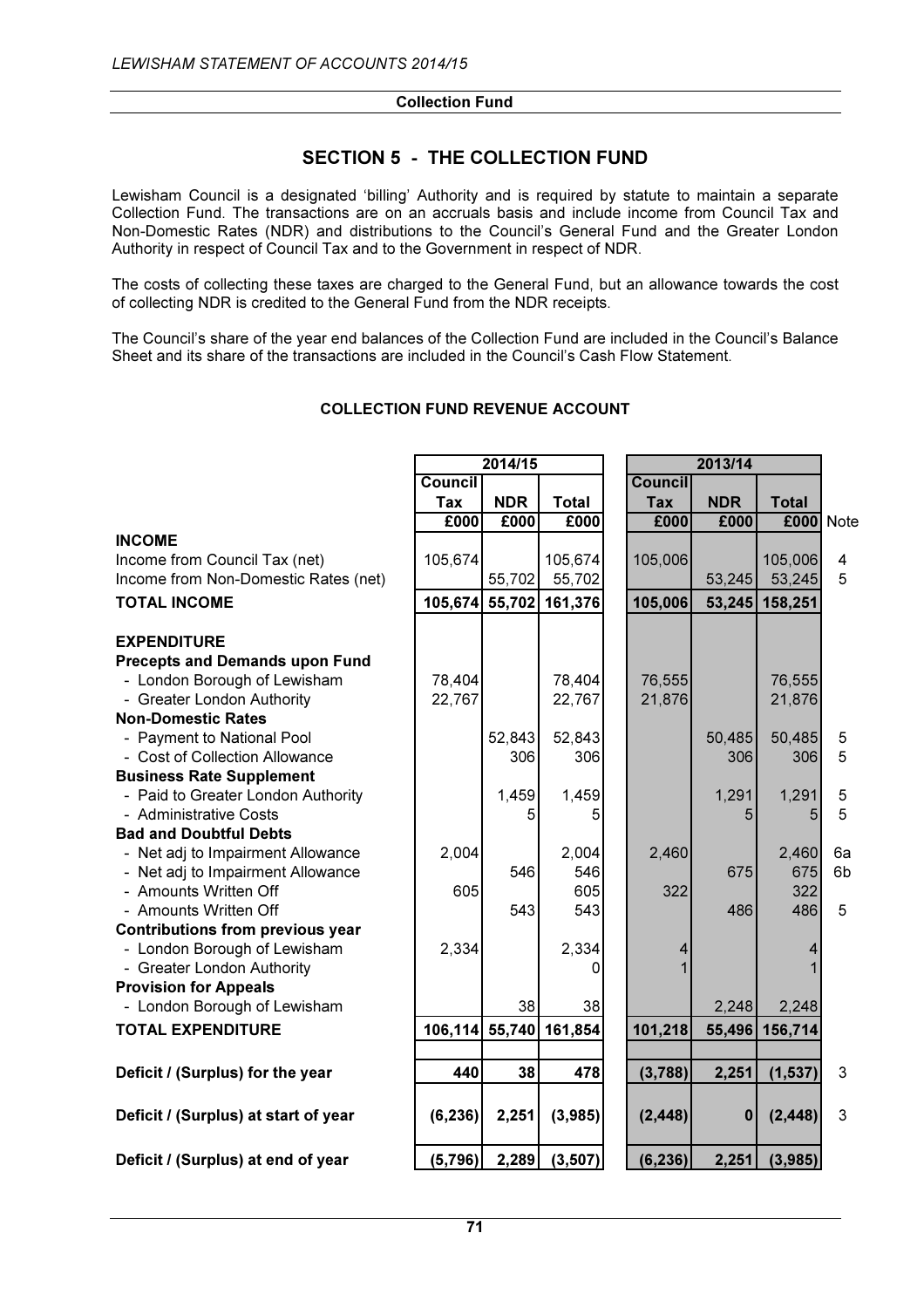#### Collection Fund

# NOTES TO THE COLLECTION FUND

# 1. THE COUNCIL TAX BASE AND THE "BAND D" EQUIVALENT

The annual budget process requires that each Authority determines its own 'Band D' tax charge by dividing its own budget requirement by the respective tax base for the financial year. The 'Band D' tax calculated forms the basis of the charge for all properties. Properties fall into one of eight valuation bands based on market values at 1st April 1991. Those that fall in other valuation bands pay a proportion of the 'Band D' tax charge according to its banding and the band proportion.

The tax base used in setting the Council tax is set by the end of January for the following financial year. It is based on the actual number of dwellings on the Valuation List that fall within each valuation band. The total in each band is adjusted for exemptions, single person occupancy discounts, discounts for second homes and long term empty properties, disabled band relief and new properties. The total for each band is then expressed as a "Band D" equivalent number by multiplying the resulting total by the relevant band proportion. The tax base for 2014/15 assumed a collection rate of 95.5% (95.0% for 2013/14).

The table below sets out the original tax base calculation for 2014/15 and has been prepared in accordance with The Welfare Reform Act that abolished the system of council tax benefits and replaced it with the Council Tax Reduction Scheme (CTRS) with effect from 01 April 2013.

|               |                                  | 2014/15       |                         |             | 2014/15            |          | 2013/14            |                |
|---------------|----------------------------------|---------------|-------------------------|-------------|--------------------|----------|--------------------|----------------|
| Council       |                                  |               | <b>No.of Properties</b> | <b>Band</b> | <b>Band D</b>      | Council  | <b>Band D</b>      | <b>Council</b> |
| Tax           | <b>Property</b>                  | <b>Actual</b> | Adjusted                | D           | <b>Equivalents</b> | Tax      | <b>Equivalents</b> | Tax            |
| <b>Band</b>   | <b>Value</b>                     | <b>Number</b> | <b>Number</b>           | Ratio       | as per Ratio       | Charge   | as per Ratio       | <b>Charge</b>  |
|               | £000                             | (1)           | (2)                     |             | No.                | £        | No.                | £              |
|               |                                  |               |                         |             |                    |          |                    |                |
| Α             | up to $40$                       | 7,238         | 3,631                   | 6/9         | 2,421              | 906.23   | 2,010              | 908.90         |
| $\mathsf B$   | $40 - 52$                        | 32,737        | 19,905                  | 7/9         | 15,482             | 1,057.28 | 14,430             | 1,060.39       |
| C             | $52 - 68$                        | 42,008        | 29,504                  | 8/9         | 26,226             | 1,208.31 | 25,704             | 1,211.86       |
| D             | $68 - 88$                        | 25,146        | 20,059                  |             | 20,059             | 1,359.35 | 20,335             | 1,363.35       |
| $\mathsf{E}$  | 88 - 120                         | 7,145         | 6,017                   | 11/9        | 7,354              | 1,661.42 | 7,557              | 1,666.31       |
| F             | 120 - 160                        | 2,734         | 2,479                   | 13/9        | 3,581              | 1,963.51 | 3,631              | 1,969.29       |
| G             | 160 - 320                        | 1,286         | 1,196                   | 15/9        | 1,994              | 2,265.58 | 2,020              | 2,272.25       |
| H             | over 320                         | 168           | 155                     | 18/9        | 310                | 2,718.70 | 311                | 2,726.70       |
|               |                                  |               |                         |             |                    |          |                    |                |
| <b>Totals</b> |                                  | 118,462       | 82,946                  |             | 77,427             |          | 75,998             |                |
|               |                                  |               |                         |             |                    |          |                    |                |
|               | Add: Contributions in lieu       |               |                         |             |                    |          |                    |                |
|               | <b>Total Band D Equivalents</b>  |               |                         |             | 77,427             |          | 75,998             |                |
|               | <b>Estimated Collection Rate</b> |               |                         |             | 95.50%             |          | 95.00%             |                |
|               |                                  |               |                         |             |                    |          |                    |                |
|               | <b>NET COUNCIL TAX BASE</b>      |               |                         |             | 72,198             |          | 72,198             |                |

(1) Total number of dwellings as per Valuation Officer's List

(2) Total number of dwellings after allowing for Discounts, Exemptions and Other Adjustments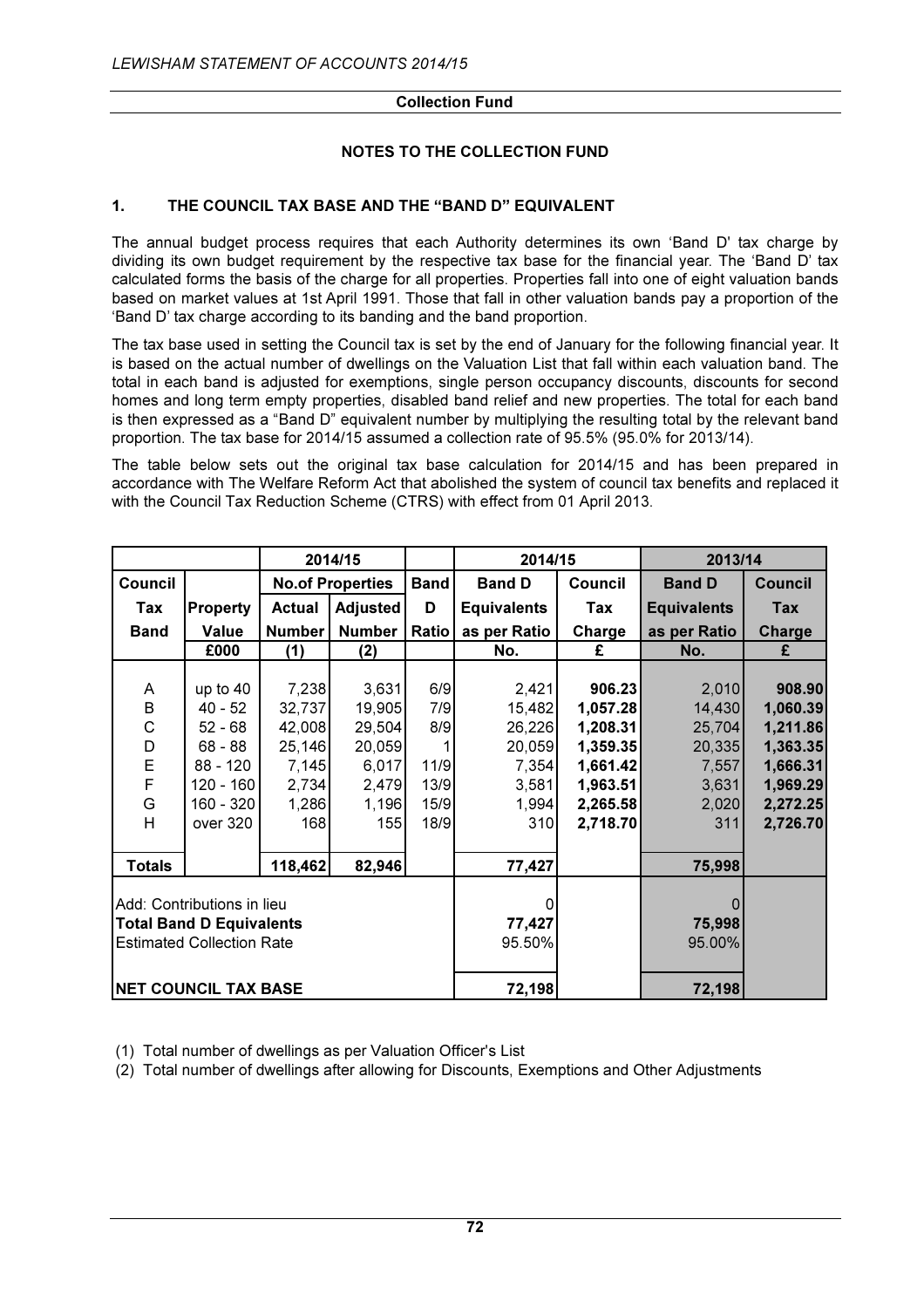#### Collection Fund

# 2. COLLECTION FUND SURPLUS OR DEFICIT

Every January, a forecast of the estimated Collection Fund balance at the end of the financial year is made. This estimated surplus or deficit is then distributed to or recovered from the Council and the GLA in the following year in proportion to their respective annual demands made on the Fund. Any difference between the estimated and actual year-end balance on the Fund is taken into account as part of the forecast to be made of the Fund's balance during the following financial year.

# 3. COLLECTION FUND BALANCE SPLIT INTO ITS ATTRIBUTABLE PARTS

|                                   |                | (Surplus) /         |                | (Surplus) /    |                |
|-----------------------------------|----------------|---------------------|----------------|----------------|----------------|
|                                   | <b>Balance</b> | <b>Deficit</b>      | <b>Balance</b> | <b>Deficit</b> | <b>Balance</b> |
|                                   | As at          | <b>IFor 2013/14</b> | As at          | For 2014/15    | As at          |
|                                   | 31/03/13       |                     | 31/03/14       |                | 31/03/15       |
|                                   | £000           | £000                | £000           | £000           | £000           |
|                                   |                |                     |                |                |                |
| <b>London Borough of Lewisham</b> | (1,878)        | (1, 179)            | (3,057)        | 368            | (2,689)        |
|                                   |                |                     |                |                |                |
| <b>Greater London Authority</b>   | (570)          | (358)               | (928)          | 110            | (818)          |
|                                   |                |                     |                |                |                |
|                                   | (2, 448)       | (1, 537)            | (3,985)        | 478            | (3, 507)       |

Collection Fund Adjustment Account

The Council's share of the Collection Fund balance is managed by the Collection Fund Adjustment Account which shows the differences arising from the recognition of Council Tax income in the CIES as it falls due from Council Tax payers compared with the statutory arrangements for paying across amounts to the General Fund from the Collection Fund.

# 4. COUNCIL TAX INCOME

|                                                      | 2014/15   |           | 2013/14   |
|------------------------------------------------------|-----------|-----------|-----------|
|                                                      | £000      | £000      | £000      |
| <b>Gross Council Tax Income Due</b>                  |           | 149,144   | 147,656   |
| Less: Adjustments to charge                          | 915       |           | 1,073     |
| Exemptions                                           | (3,807)   |           | (3, 727)  |
| <b>Disabled Relief</b>                               | (65)      |           | (66)      |
| <b>Discounts</b>                                     | (15, 156) |           | (15, 368) |
| Adjustment for Council Tax Reduction Scheme          | (25,357   |           | (24, 562) |
|                                                      |           | (43, 470) | (42, 650) |
| <b>Total Due from Council Tax payers</b>             |           | 105,674   | 105,006   |
| Transfers from General Fund for Council Tax Benefits |           | 0         |           |

## Net Amount of Council Tax Receivable 105,674 105,006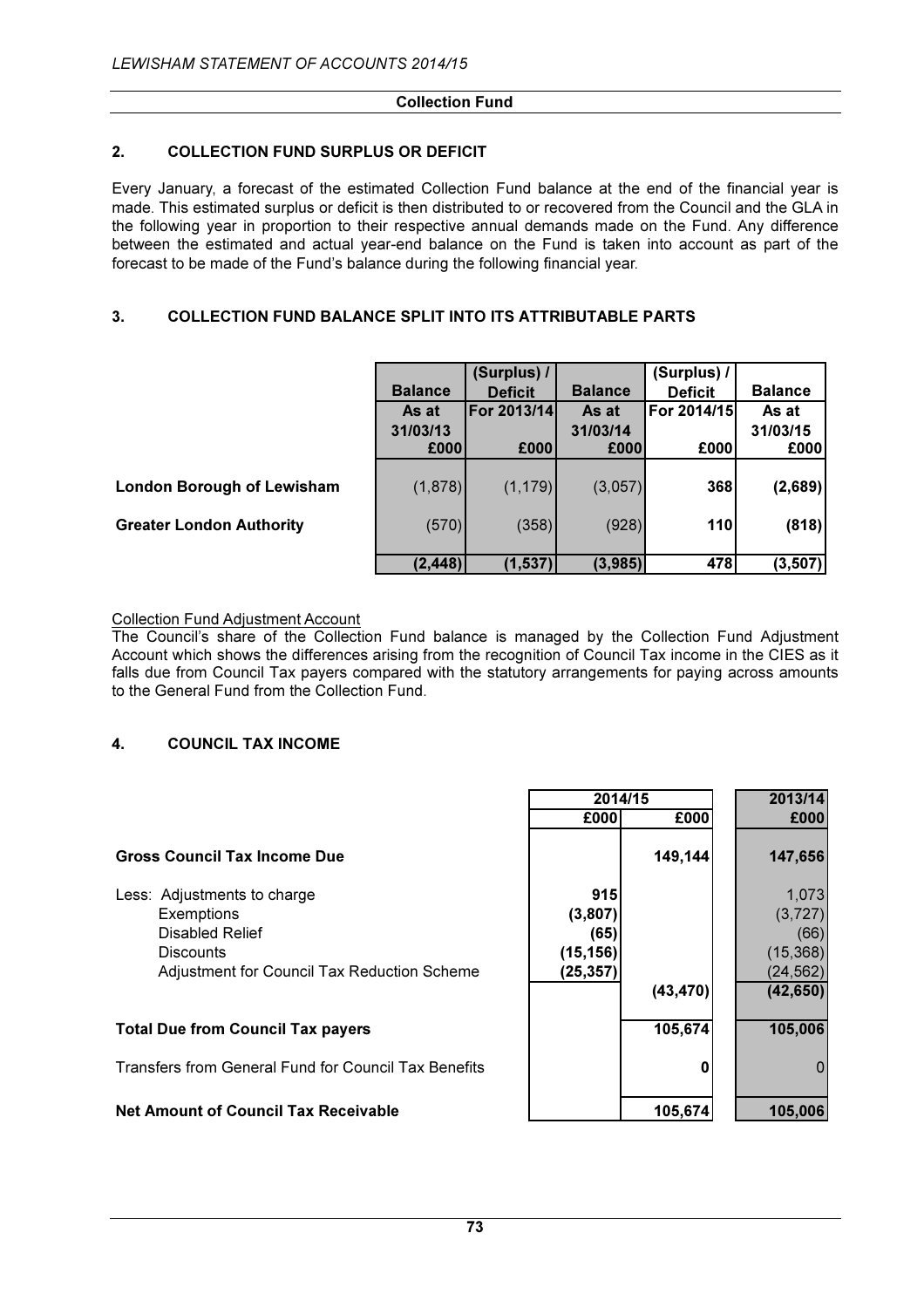## Collection Fund

# 5. NON-DOMESTIC RATES

The Council is responsible for collecting the Non-Domestic Rates (NDR) (often referred to as Business Rates) which are payable within its area. The amount payable is based upon the rateable value of commercial properties multiplied by the NDR multiplier, which is set annually by the Government. The amount due is paid over to the Government and an amounts is then redistributed back to the Council via the formula grant mechanism. The Council's share of this redistributed money is paid into the General Fund.

|                                                                                                       | 2014/15          |                   | 2013/14          |
|-------------------------------------------------------------------------------------------------------|------------------|-------------------|------------------|
|                                                                                                       | £000             | £000              | £000             |
| Gross NDR Collectable (after voids and exemptions)                                                    |                  | 62,701            | 59,130           |
| <b>Reductions and Relief:</b><br><b>Mandatory Relief</b><br><b>Discretionary Relief</b>               | (6,777)<br>(222) |                   | (5,735)<br>(150) |
| Interest on Refunds and Other Adjustments<br><b>Total Receivable from Business Rates</b>              |                  | (6,999)<br>55,702 | 53,245           |
| Irrecoverable Amounts Written Off<br>Net Adjustment to Impairment Allowance                           |                  | (543)<br>(546)    | (486)<br>(675)   |
| <b>Net Amount Collectable from Business Ratepayers</b>                                                |                  | 54,613            | 52,084           |
| <b>Business Rate Supplement</b><br>Payment to Greater London Authority<br><b>Administrative Costs</b> | (1, 459)<br>(5)  |                   | (1, 291)<br>(5)  |
| <b>NDR</b>                                                                                            |                  | (1, 464)          |                  |
| Cost of Collection Allowance transfer                                                                 |                  | (306)             | (306)            |
| <b>Amount Payable to NDR Pool</b>                                                                     |                  | 52,843            | 50,482           |

|                                                      | 2014/15<br>£m | 2013/14<br>Em |
|------------------------------------------------------|---------------|---------------|
| <b>Non-Domestic Rateable Value</b>                   | 138.7         | 139.5         |
|                                                      |               |               |
|                                                      | 2014/15       | 2013/14       |
|                                                      | pencel        | pencel        |
| <b>Non-Domestic Rate Multiplier</b>                  | 48.2          | 47.1          |
| <b>Non-Domestic Rate Multiplier (Small Business)</b> | 47.1          | 46.2          |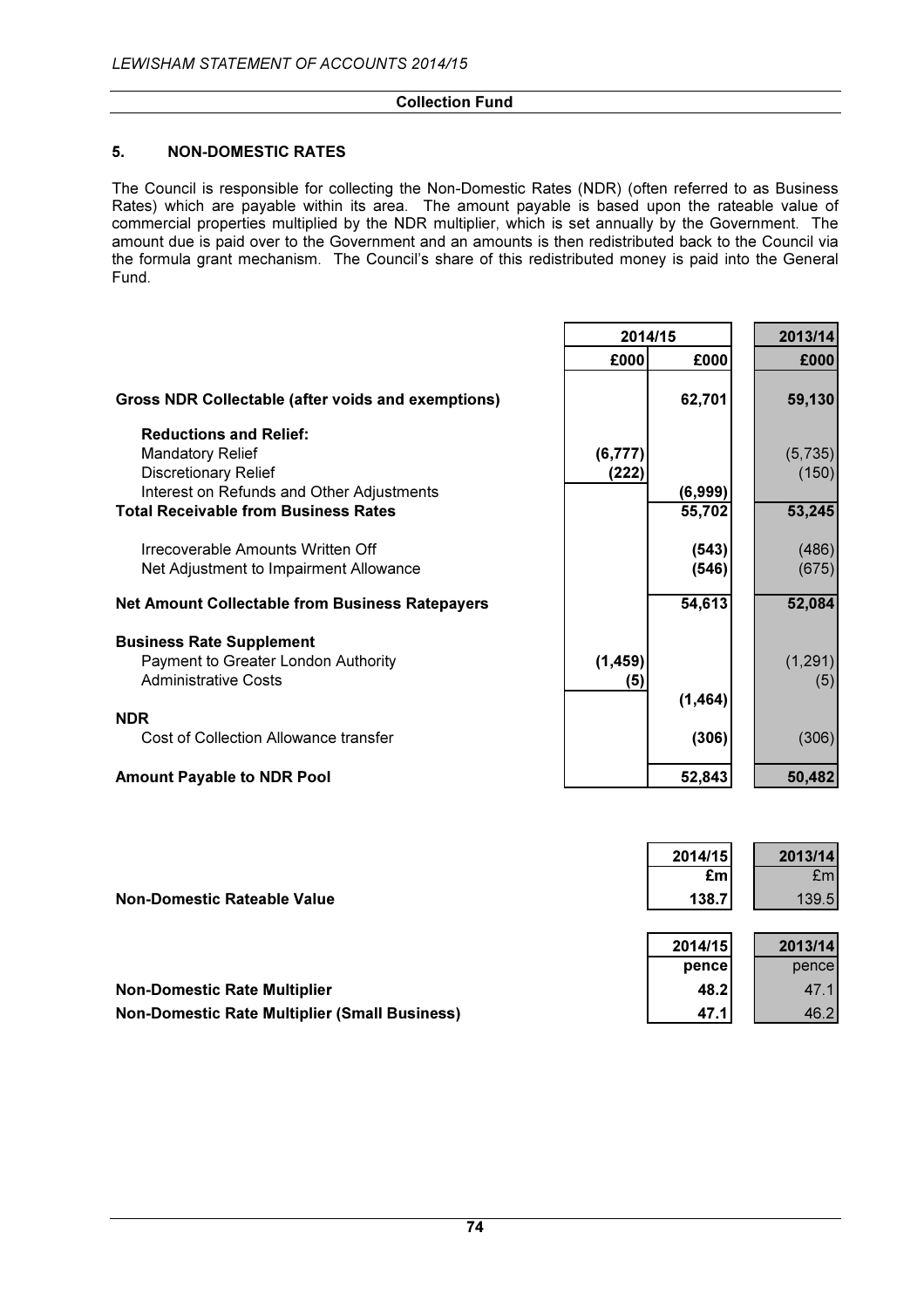#### Collection Fund

# 6. COLLECTION FUND ARREARS AND IMPAIRMENT ALLOWANCES

## a) Council Tax

|                            | 31/03/2015 | 31/03/2014 |
|----------------------------|------------|------------|
|                            | £000l      | £0001      |
| <b>Council Tax Arrears</b> | 31,365     | 29,330     |
| Impairment Allowance       | (28, 888)  | (26.884)   |
| As a Percentage of Arrears | 92.1%      | 91.7%      |

|                       |               | 2014/15    | 2013/14       |               |
|-----------------------|---------------|------------|---------------|---------------|
|                       | <b>Amount</b> | Percentage | <b>Amount</b> | Percentage    |
| <b>Age of Arrears</b> | £000          | %          | £000          | $\frac{9}{6}$ |
| Year of Accounts      | 5,982         | 19         | 6,177         | 21            |
| Under 2 Years old     | 4,443         | 14         | 3,830         | 13            |
| Under 3 Years old     | 3,323         | 11         | 3,377         | 12            |
| Under 5 Years old     | 5,889         | 19         | 6,359         | 22            |
| Over 5 Years old      | 11,729        | 37         | 9,587         | 32            |
| <b>Total</b>          | 31,366        | 100        | 29,330        | 100           |

Arrears of income from court costs and penalties resulting from recovery action are accounted for in the General Fund.

## b) Non-Domestic Rates

|                            | 31/03/2015 | 31/03/2014 |
|----------------------------|------------|------------|
|                            | £000l      | £000       |
| <b>NDR Arrears</b>         | 5.015      | 4.778      |
| Impairment Allowance       | (3, 101)   | (2.555)    |
| As a Percentage of Arrears | 61.8%      | 53.5%      |

|                       | 2014/15 |            | 2013/14 |            |
|-----------------------|---------|------------|---------|------------|
|                       | Amount  | Percentage | Amount  | Percentage |
| <b>Age of Arrears</b> | £000    | %          | £000    | %          |
| Year of Accounts      | 1,297   | 26         | 1,518   | 32         |
| Under 2 Years old     | 974     | 19         | 1,203   | 25         |
| Under 3 Years old     | 876     | 17         | 897     | 19         |
| Under 5 Years old     | 1,373   | 27         | 938     | 20         |
| Over 5 Years old      | 494     | 10         | 222     |            |
| <b>Total</b>          | 5,014   | 100        | 4,778   | 100        |

Arrears of income from court costs and penalties resulting from recovery action are accounted for in the General Fund.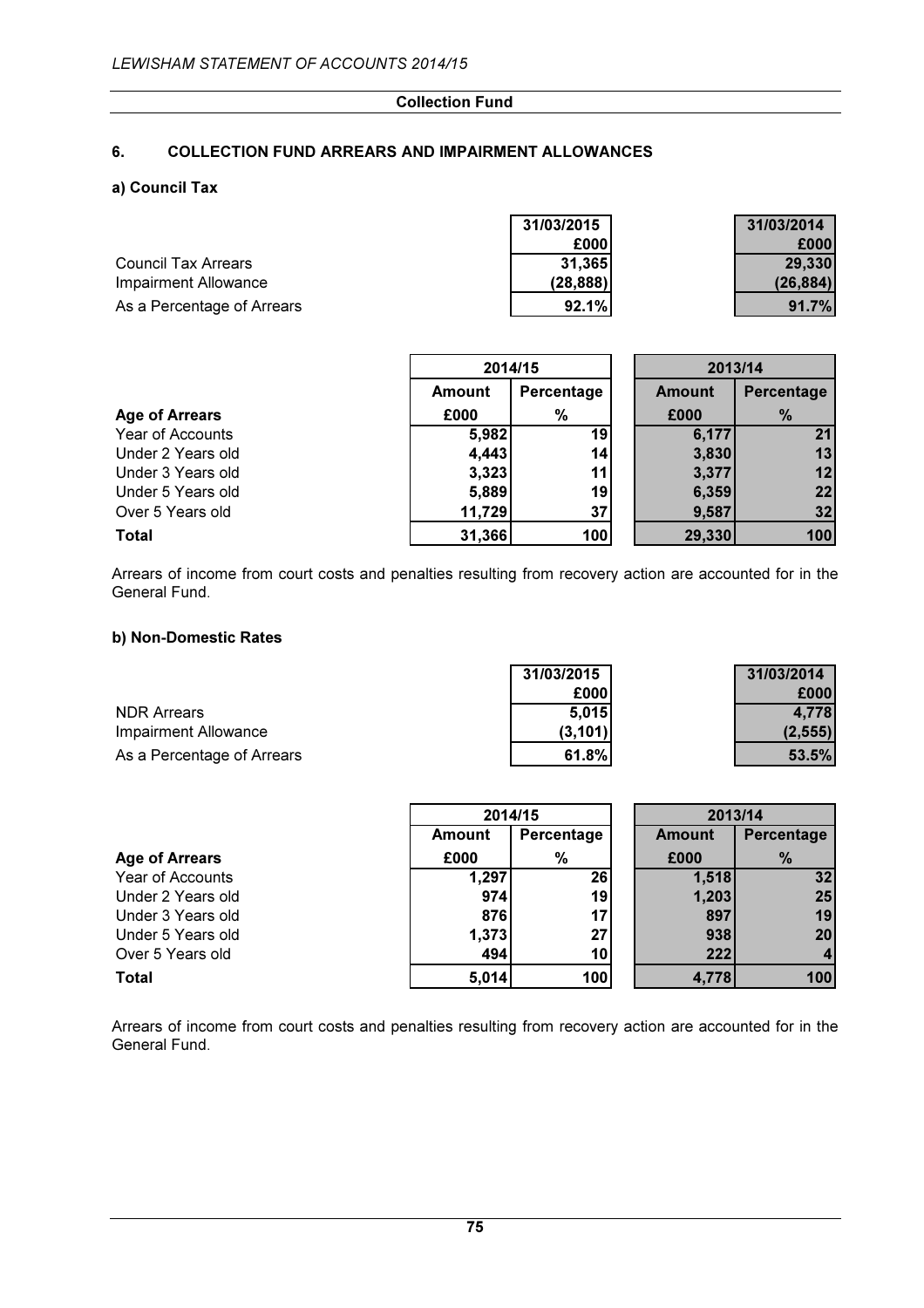| Glossary |
|----------|
|          |

# SECTION 6 - GLOSSARY OF TERMS USED IN THE ACCOUNTS

| <b>ACCRUALS</b>                             | These are amounts included in the accounts to cover income and<br>expenditure attributable to the financial year, but for which payment<br>had not been received or made as at 31 March.                                                                                                                                                                   |
|---------------------------------------------|------------------------------------------------------------------------------------------------------------------------------------------------------------------------------------------------------------------------------------------------------------------------------------------------------------------------------------------------------------|
| <b>ACTUARY</b>                              | An independent professional who advises on the financial position of<br>the Pension Fund and carries out a full valuation every three years.                                                                                                                                                                                                               |
| <b>CAPITAL EXPENDITURE</b>                  | This is expenditure on the acquisition or enhancement of assets<br>which significantly prolongs their useful lives or increases their<br>market value. This is considered to be of benefit to the Council over a<br>period of more than one year, e.g. land and buildings.                                                                                 |
| <b>CAPITAL ADJUSTMENT</b><br><b>ACCOUNT</b> | This represents the capital resources which have been set aside to<br>meet past capital expenditure.                                                                                                                                                                                                                                                       |
| <b>CAPITAL RECEIPTS</b>                     | Income received from the sale of land, buildings and plant.                                                                                                                                                                                                                                                                                                |
| <b>COLLECTION FUND</b>                      | A separate statutory account into which Council Tax and Non-<br>Domestic Rates are paid in order to account for payments due to the<br>Council's General Fund and Preceptors (currently the Greater<br>London Authority).                                                                                                                                  |
| <b>CONTINGENT LIABILITY</b>                 | A possible liability to incur future expenditure at the balance sheet<br>date dependent upon the outcome of uncertain events.                                                                                                                                                                                                                              |
| <b>CREDITORS</b>                            | This is an amount of money owed by the Council for goods, works or<br>services received.                                                                                                                                                                                                                                                                   |
| <b>DEBTORS</b>                              | This is an amount of money owed to the Council by individuals and<br>organisations.                                                                                                                                                                                                                                                                        |
| <b>DEPRECIATION</b>                         | This is the loss in value of an asset due to age, wear and tear,<br>deterioration or obsolescence. An annual charge in respect of this is<br>made to service revenue accounts over the life of most assets to<br>reflect the usage in the year.                                                                                                            |
| <b>EARMARKED RESERVES</b>                   | These are amounts set aside for specific purposes to meet future<br>commitments or potential liabilities, for which it is not appropriate to<br>establish provisions.                                                                                                                                                                                      |
| <b>FAIR VALUE</b>                           | This is defined as the amount for which an asset could be exchanged<br>or liability settled, assuming that the transaction was negotiated<br>between parties knowledgeable about the market in which they are<br>dealing and willing to buy/sell at an appropriate price, with no other<br>motive in their negotiations other than to secure a fair price. |
| <b>GENERAL FUND</b>                         | This is the account which comprises the revenue costs of providing<br>services, which are met by General Government Grants and the<br>Council's demand on the Collection Fund.                                                                                                                                                                             |
| <b>INFRASTRUCTURE</b>                       | These are non-current assets which do not have a market value and<br>primarily exist to facilitate transportation and communication (e.g.<br>roads, street lighting). They are usually valued at historic cost.                                                                                                                                            |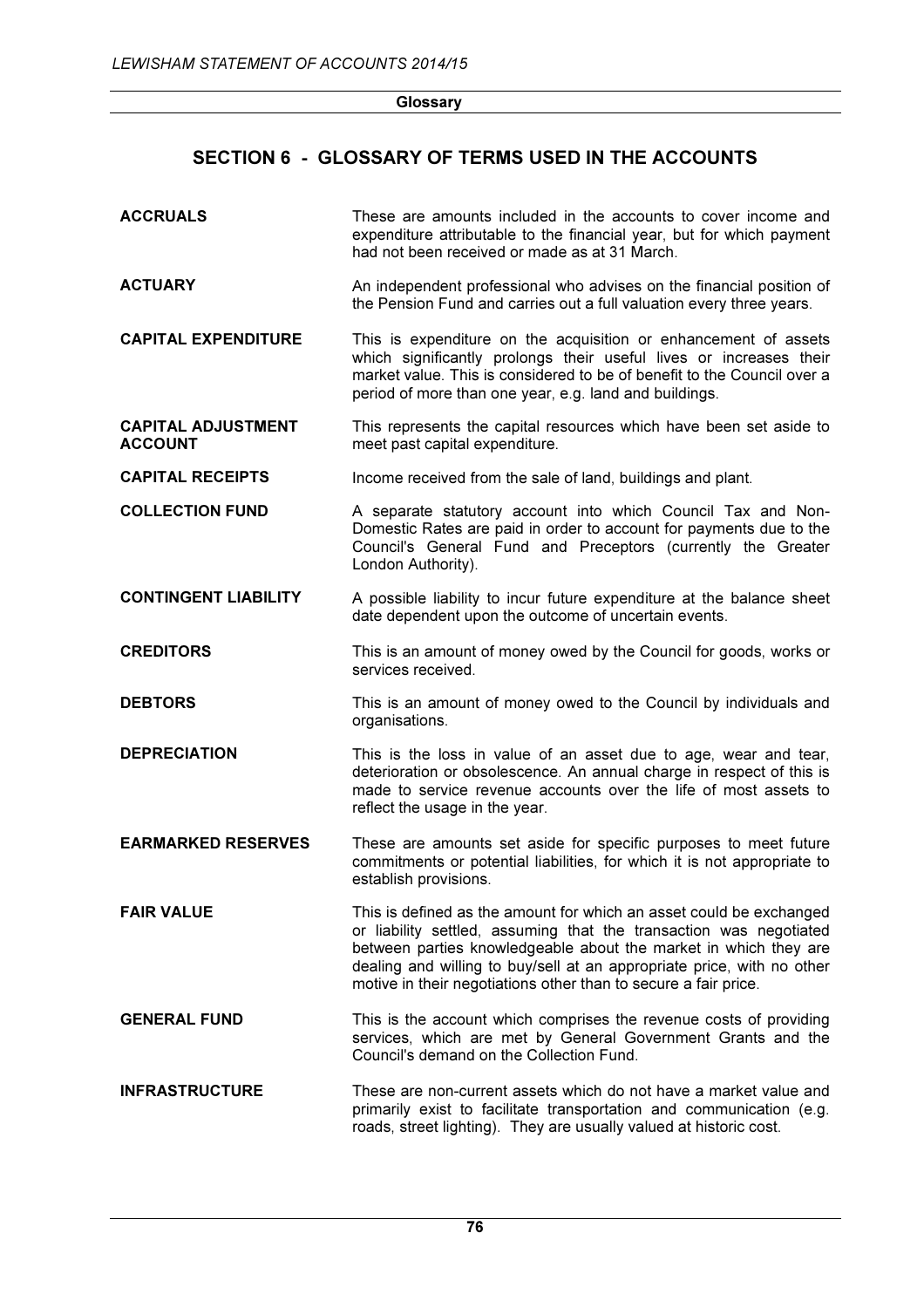|                                                   | Glossary                                                                                                                                                                                                                                                                                                   |
|---------------------------------------------------|------------------------------------------------------------------------------------------------------------------------------------------------------------------------------------------------------------------------------------------------------------------------------------------------------------|
| <b>LEASES</b>                                     | A Lease is an agreement whereby the lessor conveys to the lessee in<br>return for a payment or series of payments the right to use an asset for<br>an agreed period of time. The definition of a lease includes hire<br>purchase contracts. Lease classification is made at the inception of the<br>lease. |
|                                                   | A Finance lease is a lease that transfers substantially all the risk and<br>rewards incidental to ownership of an asset. Title may or may not<br>eventually be transferred. An Operating lease is a lease other than a<br>finance lease.                                                                   |
| <b>MEMORANDUM</b><br><b>ACCOUNT</b>               | These Accounts are not part of the Council's formal statutory Accounts<br>and are included in the Statement for added information.                                                                                                                                                                         |
| <b>MINIMUM REVENUE</b><br><b>PROVISION (MRP)</b>  | The prudent amount which must be charged to the Council's revenue<br>account each year for the principal repayment of debt.                                                                                                                                                                                |
| <b>NON-DOMESTIC RATES</b><br>(NDR)                | These are set by the Government and collected by the Council and paid<br>into a central pool. The Government pays back to the Council a share of<br>the pool as part of the grant allocation system.                                                                                                       |
| <b>PRIVATE FINANCE</b><br><b>INITIATIVE (PFI)</b> | This is an scheme whereby contracts for specified services are let to<br>private sector suppliers by the Council which may include capital<br>investment as well as the provision of the service. Payments are made<br>to the supplier in return, which are reduced if performance targets are<br>not met. |
| <b>PRECEPTS</b>                                   | These are demands made upon the Collection Fund by the Council's<br>General Fund and the Greater London Authority in accordance with their<br>budget requirements.                                                                                                                                         |
| <b>PROVISIONS</b>                                 | This is an amount which is set-aside for a specific liability or loss, which<br>is likely to be incurred, but where the exact amount and date on which<br>they will arise is uncertain.                                                                                                                    |
| <b>REVALUATION RESERVE</b>                        | This represents the gains on the revaluation of non-current assets which<br>have not yet been realised through sales.                                                                                                                                                                                      |
| <b>REVENUE SUPPORT</b><br><b>GRANT (RSG)</b>      | This is the main general grant which is paid to the Council by Central<br>Government to fund local services.                                                                                                                                                                                               |
| <b>REVENUE EXPENDITURE</b>                        | Day-to-day expenditure incurred in the running of Council services, e.g.<br>salaries, wages, supplies and services.                                                                                                                                                                                        |
| <b>SUPPORT SERVICES</b>                           | These are activities of a professional, technical and administrative<br>nature which are not Council services in their own right, but support<br>main front-line services.                                                                                                                                 |